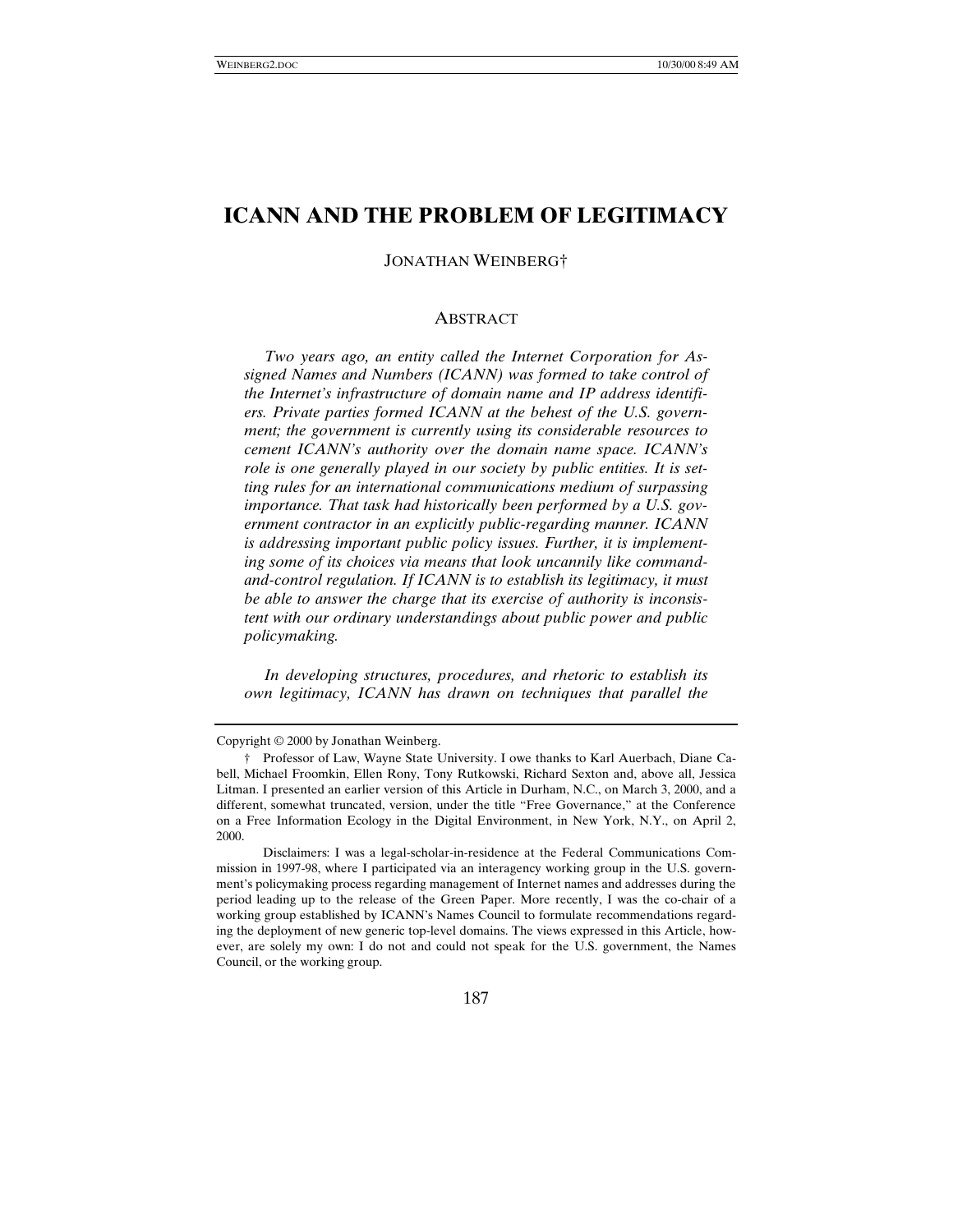*justifications historically offered to defend the legitimacy of the unelected federal administrative agency. First, it has invoked what one might call the techniques of administrative law: it has, in important respects, structured itself so that it looks like a classic U.S. administrative agency, using and purportedly bound by the tools of bureaucratic rationality. Yet the techniques of administrative law are inadequate in this context, for they do not provide meaningful constraint in the absence of judicial review. In the administrative agency context, it is judicial review for rationality and statutory faithfulness that drives the agency's own commitment to process and rationality. But there is no ICANN institution that performs the function that judicial review performs for administrative agencies.*

*Second, ICANN has invoked the techniques of representation: it has adopted structures and procedures that make it resemble a representative (that is to say, elective) government body. ICANN's election of new at-large directors, as this Article goes to press, including candidates who campaigned on a platform of skepticism and reform, is heartening. Yet the task of representation is hardly straightforward. There may be no way to craft an elective mechanism that ensures that the immensely heterogeneous Internet community is represented, in any real sense, within ICANN's structure. Although elections can broaden the set of communities given a voice within ICANN's halls, they cannot render ICANN into a reflection of the Internet community. They can improve ICANN's decisionmaking, but they cannot reliably aggregate the preferences of the Internet world at large, and thus tell ICANN whether to adopt a disputed policy.*

*Finally, ICANN has invoked the techniques of consensus: it has asserted that its structure and rules ensure that it can only act in ways that reflect the consensus of the Internet community. But this is illusory. ICANN does not have procedures that would enable it to recognize consensus, or the lack of consensus, surrounding any given issue. It has commonly taken actions with no clear showing of consensus in the community at large, and its methods of determining that a particular action is supported by consensus have often seemed opaque. Indeed, there is no reason to believe that the issues over which ICANN seeks to exercise authority are ones around which any genuine consensus can be formed.*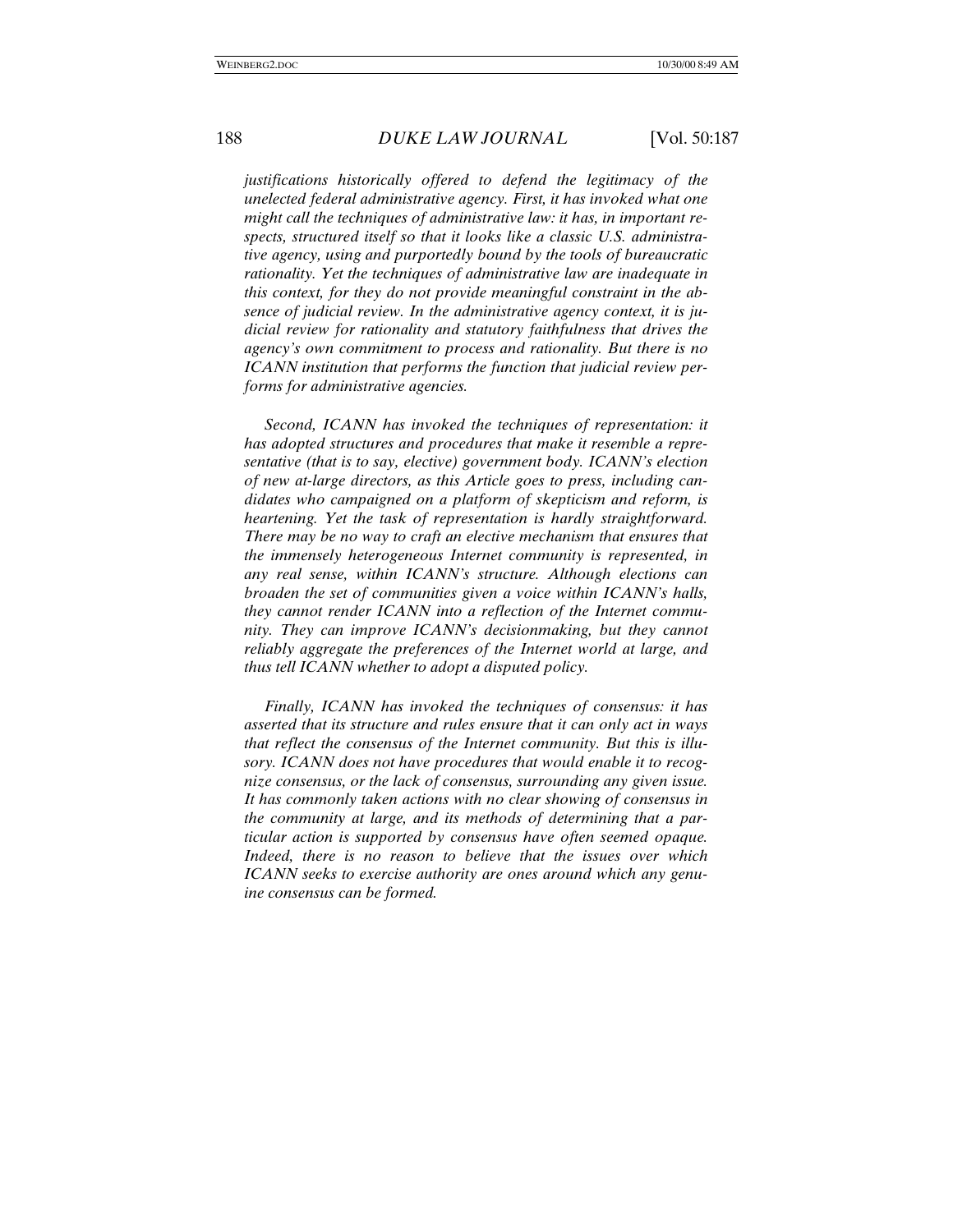#### TABLE OF CONTENTS

|  |  | .257 |
|--|--|------|
|  |  |      |

### **INTRODUCTION**

Since late 1998, the Internet world has been the subject of an experiment in governance. That experiment is ICANN—the Internet Corporation for Assigned Names and Numbers. Two years ago, ICANN sprung into being full-grown, as if from the brow of Zeus, to take control of the Internet's infrastructure of domain name and IP address identifiers.<sup>1</sup> ICANN's control over names and numbers means control over the mechanisms of visibility on the Net. Just as users need a system of telephone numbers to place telephone calls, and a system of street addresses to mail letters, users rely on the system of domain names and IP addresses to locate Internet resources.

During the past few years, questions relating to the Internet's domain name structure have become highly politically charged.<sup>2</sup> In

<sup>1</sup>*. See* Letter from Jon Postel, Director, Internet Assigned Numbers Authority, to William Daley, Secretary of Commerce (Oct. 2, 1998) (announcing ICANN's incorporation, initial board of directors, and proposed bylaws), National Telecommunications and Information Administration, http://www.ntia.doc.gov/ntiahome/domainname/proposals/icann/letter.htm (on file with the *Duke Law Journal*).

<sup>2</sup>*. See* ELLEN RONY & PETER RONY, THE DOMAIN NAME HANDBOOK viii (1998) (noting the increasing pervasiveness of legal concerns over domain names and the accompanying rising stakes); Milton Mueller, *ICANN and Internet Governance: Sorting Through the Debris of "Self-Regulation*,*"* 1 INFO 497, 520 (1999) (describing and diagnosing the "tumult" of ICANN's first year); Jonathan Zittrain, *ICANN: Between the Public and the Private: Comments Before Congress*, 14 BERKELEY TECH. L.J. 1071, 1082 (1999) (describing ICANN's goal of bringing "an end to paralyzing fights over domain policy"); Craig Simon, *The Technical Construction of Global-*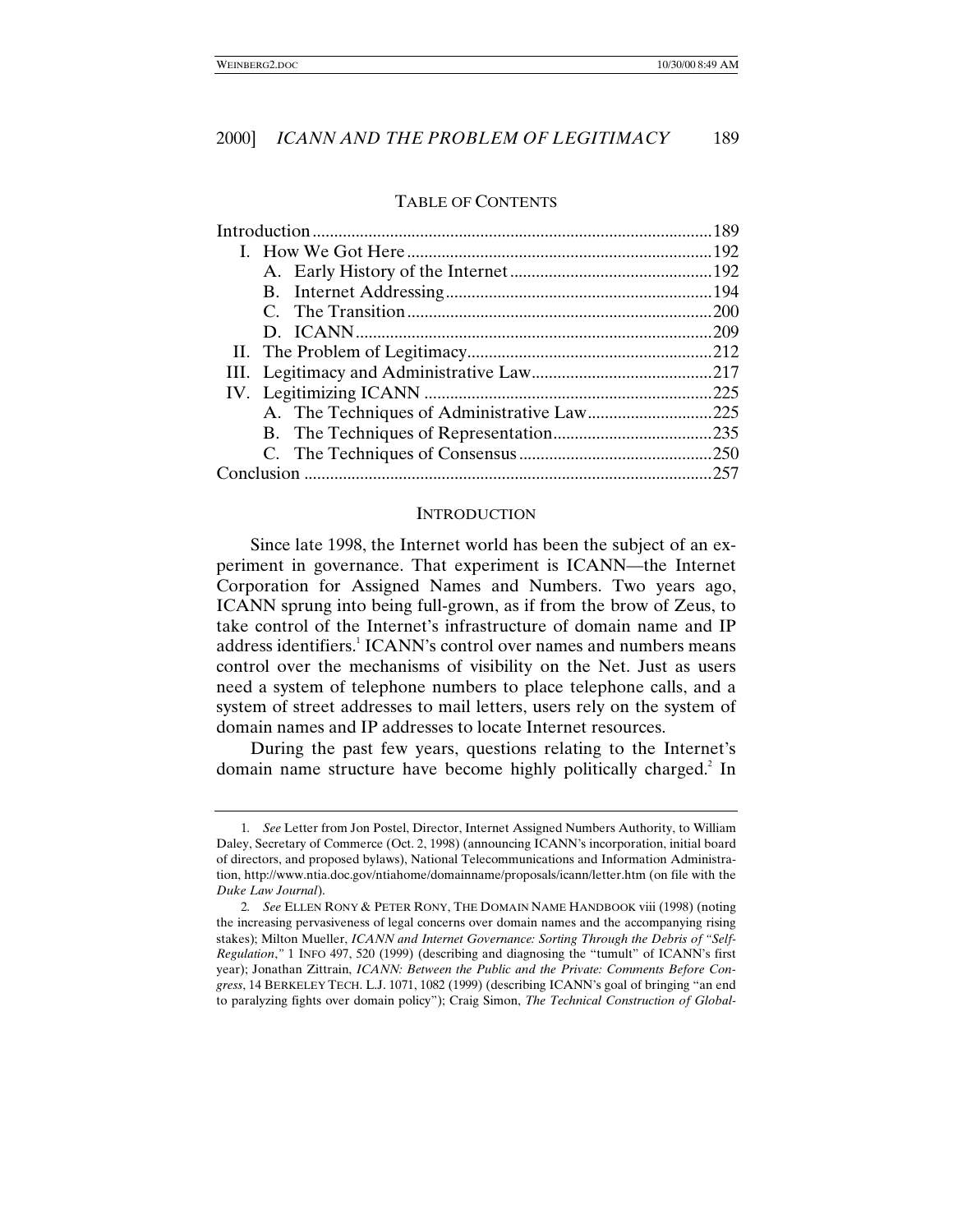1996, Jon Postel, one of the most respected members of the Internet technical community, circulated a plan to reshape the domain name space radically through the addition of many new generic top-level domains.<sup>3</sup> That plan was quickly endorsed<sup>4</sup> by the Internet Society, the nonprofit membership organization that is home to key Internet technical bodies.<sup>5</sup> It bogged down, though, as a result of fighting within the Internet community, opposition from trademark lawyers, and conflicts over jurisdiction. The process spawned congressional hearings<sup>7</sup> and lawsuits.<sup>8</sup> We are still sorting through the debris.

The structure of the domain name space has the potential to affect Internet communication and commerce. Classification schemes

endorsing Postel's proposal) (on file with the *Duke Law Journal*).

*ism: Internet Governance and the DNS Crisis*, *at* http://www.flywheel.com/ircw/dnsdraft.html (Oct. 1998) (recapping the controversy over United States privatization of Internet infrastructure management) (on file with the *Duke Law Journal*).

<sup>3</sup>*. See* Jon Postel, *New Registries and the Delegation of International Top-level Domains*, *at* http://www.newdom.com/archive/draft-postel-iana-itld-admin-01.txt (June 1996) (on file with the *Duke Law Journal*).

<sup>4</sup>*. See* RONY & RONY, *supra* note 2, at 523 (noting the passage of Resolution 96-05 by ISOC, approving Postel's revised draft, and encouraging its additional refinement); Mueller, *supra* note 2, at 501 (noting the endorsement by the ISOC); *Internet Society: Minutes of the Annual General Meeting of the Board of Trustees*, Internet Society, *at* http://www.isoc.org/isoc/ general/trustees/mtg09.shtml (June 24-25, 1996) (recording the passage of Resolution 96-05 and

<sup>5</sup>*. See All About ISOC*, Internet Society, *at* http://www.isoc.org/isoc/ (last visited Aug. 17, 2000) (giving background information about the ISOC) (on file with the *Duke Law Journal*); *Overview of the IETF*, Internet Engineering Task Force, *at* http://www.ietf.org/overview.html (last visited Aug. 17, 2000) (providing basic information about the IETF) (on file with the *Duke Law Journal*).

<sup>6</sup>*. See* Mueller, *supra* note 2, at 501-02 (recounting opposition to Postel's proposition); Simon, *supra* note 2.

<sup>7</sup>*. See generally Domain Name System Privatization: Is ICANN Out of Control?: Hearings Before the Subcomm. on Oversight and Investigations of the House Comm. On Commerce*, 106th Cong. (1999) [hereinafter *Domain Name System Privatization*]; *The Future of the Domain Name System: Hearings Before the Subcomm. on Telecomms., Trade, and Commerce Protection of the House Comm. on Commerce*, 105th Cong. (1998); *Transferring the Domain Name System to the Private Sector: Joint Hearings Before the Subcomms. on Basic Research and Tech. of the House Comm. on Science*, 105th Cong. (1998); *Internet Domain Names: Hearings Before the Subcomm. on Basic Research of the House Comm. on Science*, 105th Cong. (1997).

<sup>8</sup>*. See, e.g.*, PGMedia, Inc. v. Network Solutions, Inc., 202 F.3d 573, 576-78 (2d Cir. 2000) (holding that Network Solutions, providing domain registration services under contract with the NSF, was immune from antitrust liability and that its failure to add new top-level domain names did not violate the First Amendment); Thomas v. Network Solutions, Inc., 176 F.3d 500, 504-05 (D.C. Cir. 1999) (rejecting challenges, grounded in the Constitution, antitrust law, and the Independent Offices Appropriation Act, to domain name registration fees).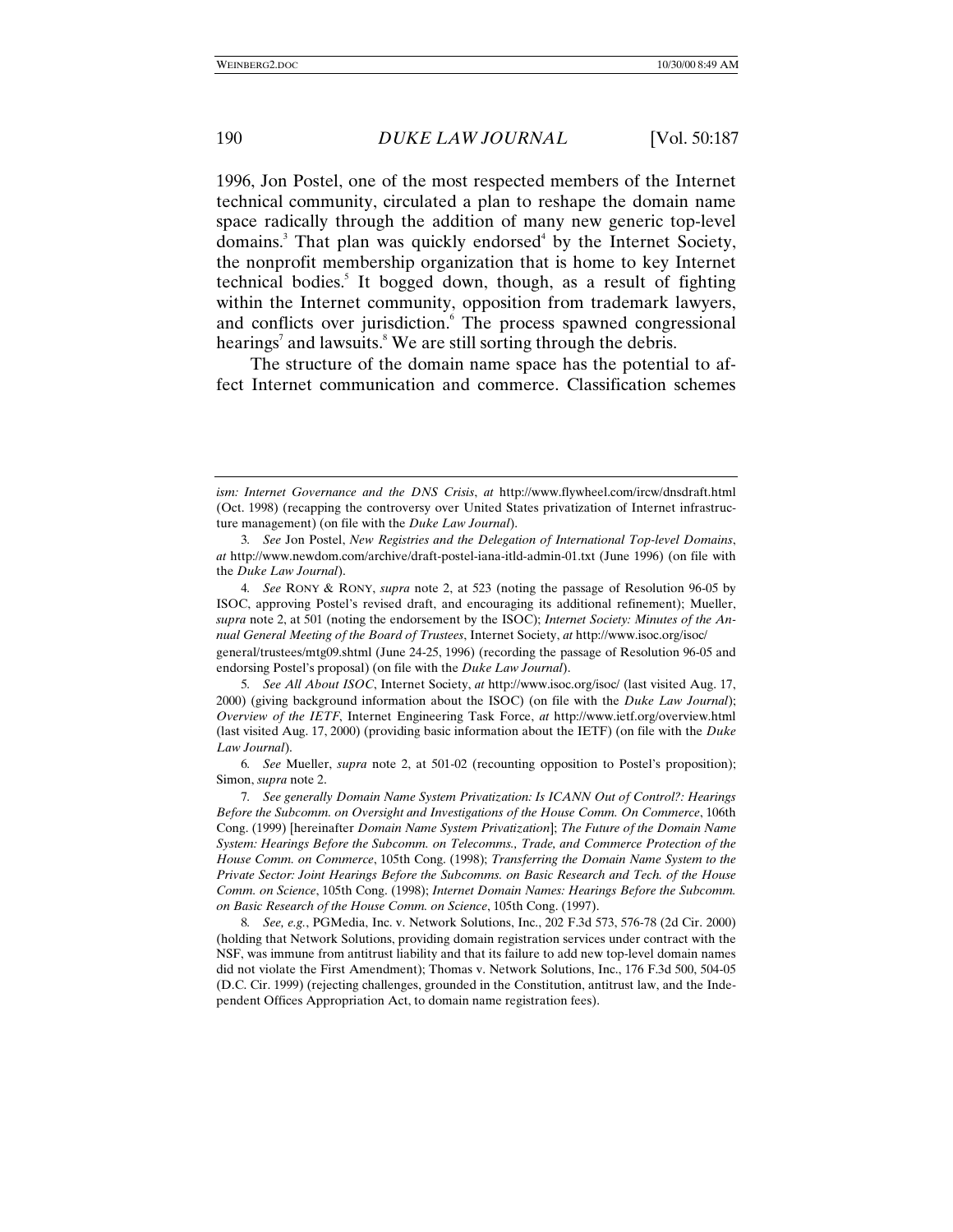structure the way we think.<sup>9</sup> If the domain name space contains fifty top-level domains for commercial uses and only one for noncommercial speech, that imbalance will shape the way we use that space. Plans to expand the domain name space, in consequence, have been highly controversial. One major player is urging the creation of new Internet domain names (which currently tend to look like wayne.edu or threecats.net) such as walmart.shop.<sup>10</sup> A different group is championing proposed names such as boeing union or microsoft sucks.<sup>11</sup> Still other players see all proposals to expand the name space as profoundly threatening.12 ICANN has assumed the job of resolving these disputes. $^{13}$ 

In this Article, I shall briefly explain the process by which ICANN came into being. I shall then turn to the legitimacy issues that have swirled around ICANN from its inception and examine the techniques that ICANN has used to address those issues. I suggest that the legitimacy questions besetting ICANN are, or should be, familiar to U.S. administrative lawyers. They parallel concerns about the legitimacy of federal administrative agencies that have been at the heart of administrative law since the beginning. The ultimate issue, in both cases, is the exercise of public power, and the creation of public policy, by an entity without democratic credentials or direct political accountability. To be sure, ICANN's legitimacy issues are highly controversial, and rightly so, while the legitimacy of the U.S. administrative agency is no longer in doubt. Yet the parallels are instructive.

I suggest in this Article that the administrative law debates over agency legitimacy are useful in understanding ICANN's responses to concerns about its own legitimacy. Indeed, ICANN's efforts mirror some of the major answers in the administrative law literature to the

<sup>9</sup>*. See generally* GEOFFREY C. BOWKER & SUSAN L. STAR, SORTING THINGS OUT: CLASSIFICATION AND ITS CONSEQUENCES 5 (1999) ("Each . . . category valorizes some point of view and silences another.").

<sup>10</sup>*. See* Roger J. Cochetti, *NSI, Inc.: How New, Internet Top-Level Domains Could Be Introduced Rapidly on a Sound Basis*, Network Solutions, *at* http://www.nsol.com/policy/ gtldpaper20000419.html (last visited Aug. 17, 2000) (on file with the *Duke Law Journal*).

<sup>11</sup>*. See* Letter from James Love, Director, Consumer Project on Technology, & John Richard, Director, Essential Information, to ICANN staff (June 10, 2000), http://www.icann.org/ yokohama/eoi16.htm (on file with the *Duke Law Journal*).

<sup>12</sup>*. See* Jessica Litman, *Electronic Commerce and Free Speech*, 1 J. ETHICS & INFO. TECH. 213, 218 (1999) (recounting trademark owners' opposition to new top-level domains).

<sup>13</sup>*. See, e.g.*, *ICANN Yokohama Meeting Topic: Introduction of New Top-Level Domains*, *at* http://www.icann.org/yokohama/new-tld-topic.htm (last visited Aug. 17, 2000) (on file with the *Duke Law Journal*).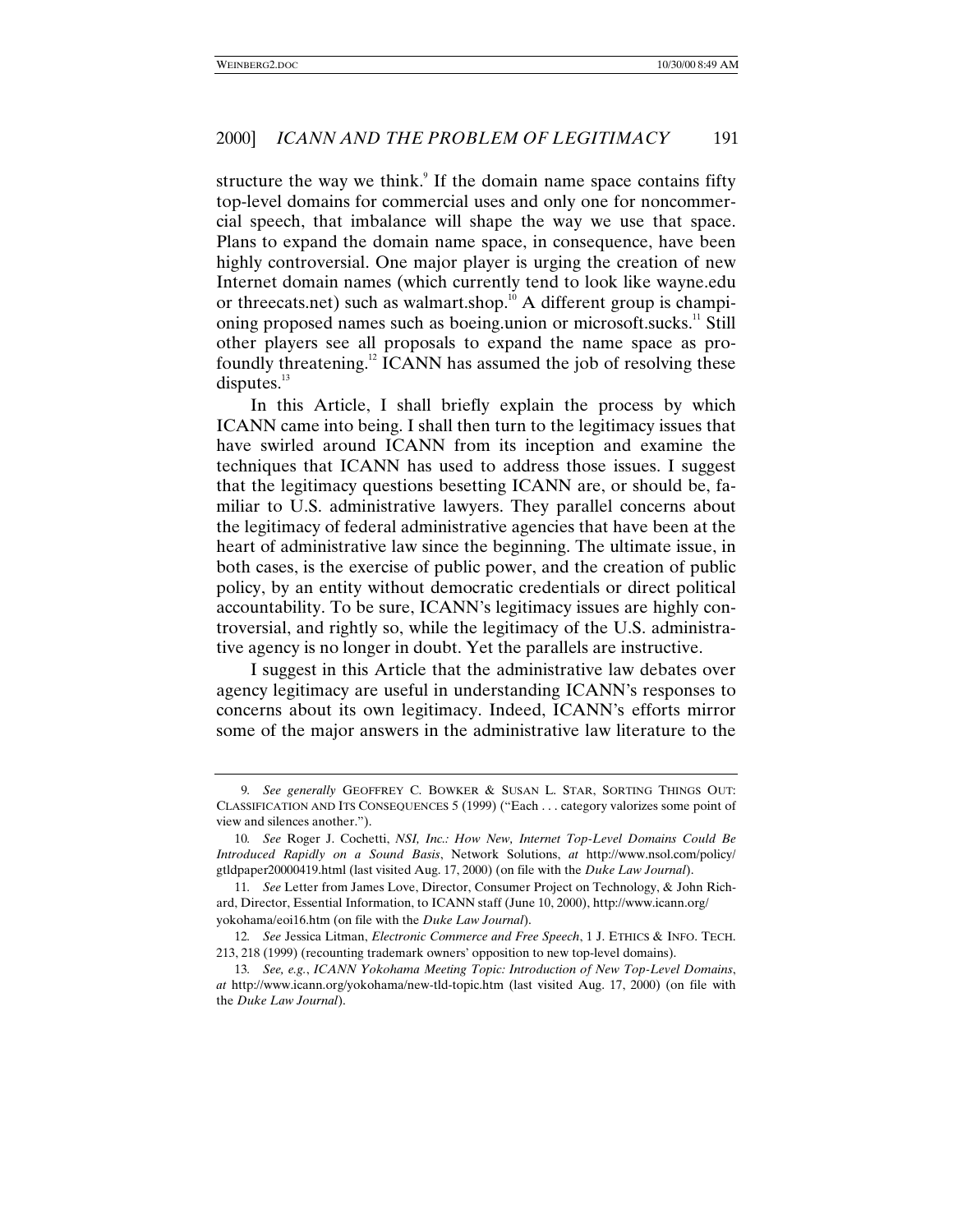question of agency legitimacy. Understanding those parallels makes it easier to evaluate ICANN's actions and to see whether they succeed in addressing its legitimacy concerns.

# I. HOW WE GOT HERE

# *A. Early History of the Internet*<sup>14</sup>

For a long time after computers were developed, they were solitary objects; one computer could not talk with another. Researchers achieved a milestone in 1965 when they used an ordinary telephone line to connect a computer at the Massachusetts Institute of Technology with another in California, allowing them to share programs and data across a substantial distance.15 In order to allow computers to communicate effectively, though, computer scientists had to devise an entirely new way, known as packet switching, of transmitting information over phone lines. $^{16}$ 

A unit of the Department of Defense called the Defense Advanced Research Projects Agency, or DARPA, funded research into how to connect computers together into networks.<sup>17</sup> With DARPA's support, scientists began to connect computers at various universities into a new network called the ARPANET.<sup>18</sup> Data was transmitted over the ARPANET at a rate of 50,000 bits per second<sup>19</sup>—blindingly fast at the time, but not too far off the speed any ordinary user with an off-the-shelf modem can achieve today.20 In 1972, researchers developed the first e-mail program.<sup>21</sup> This, for the first time, enabled the use of computers for long-distance person-to-person communication.

18*. See id*.

19*. See id*.

21*. See* Leiner et al., *supra* note 15.

<sup>14.</sup> The next five paragraphs borrow from Jonathan Weinberg, *Technology, Free Expression and the Law*, 22 UPDATE ON LAW-RELATED EDUC. 4, 4-5 (1998).

<sup>15</sup>*. See* Barry M. Leiner et al., *A Brief History of the Internet*, Internet Society, *at* http://www.isoc.org/internet/history/brief.html#Origins (last visited Aug. 19, 2000) (on file with the *Duke Law Journal*).

<sup>16</sup>*. See id.*

<sup>17</sup>*. See id*.

<sup>20.</sup> Today's modems are theoretically capable of 56 kilobits per second (kbps). In practice, "the local loop radio frequency bandwidth and the conversion from analog to digital format typically limits the transmission rate at which analog modems can send data to about 28 kbps, although speeds up to 33.6 kbps may be achieved." *In re* 1998 Biennial Regulatory Review— Modifications to Signal Power Limitations Contained in Part 68 of the Commission's Rules, 13 F.C.C.R. n.5 (Sept. 8, 1998).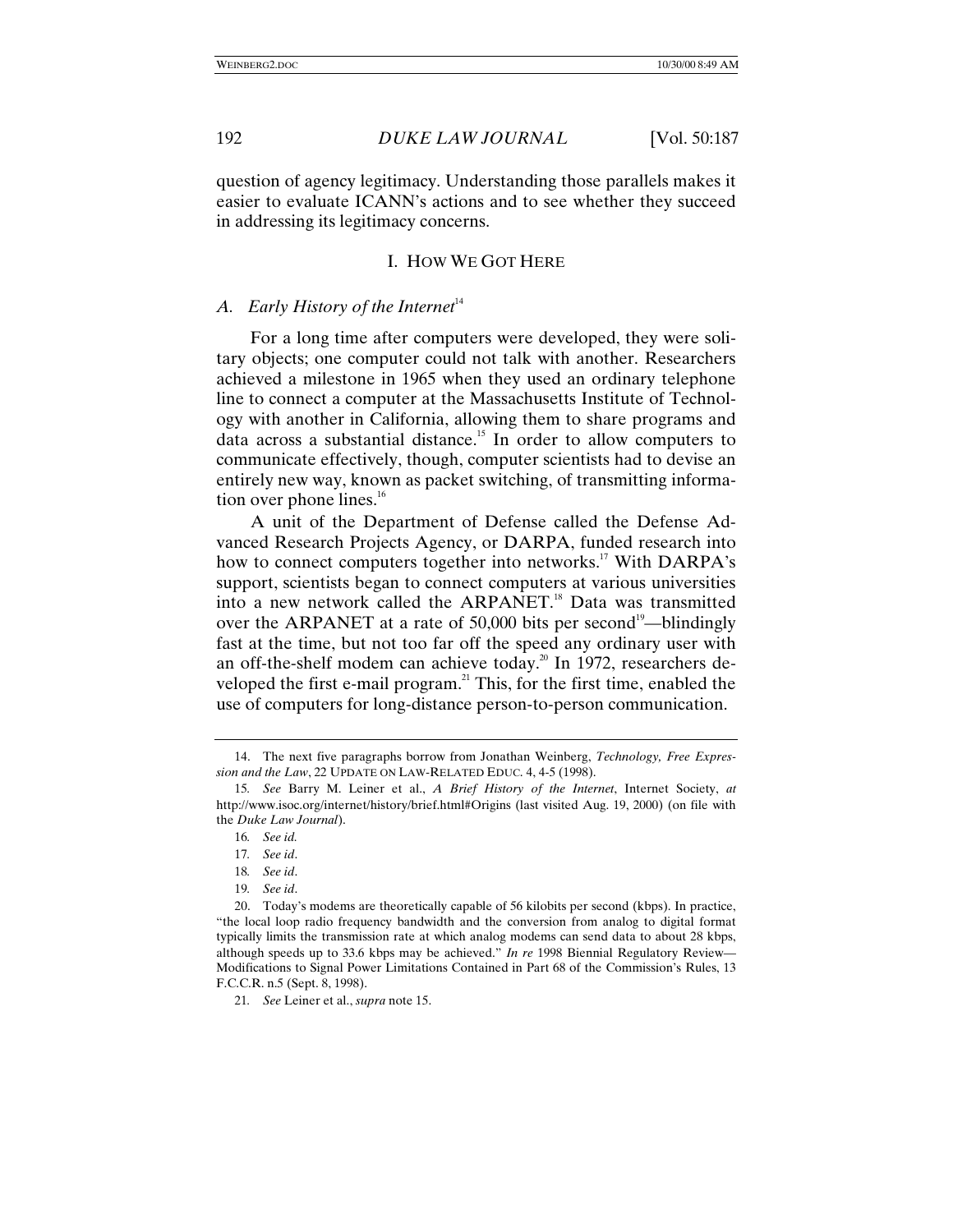Computer networks began springing up wherever researchers could find someone to pay for them.<sup>22</sup> The Department of Energy set up two networks, NASA set up another, and the National Science Foundation (NSF) provided seed money for yet another.<sup>23</sup> In each case, far-flung researchers were able to use the network to communicate and share their work via e-mail.

Scientists developed a technology called TCP/IP to connect all of these networks together.<sup>24</sup> When the ARPANET adopted TCP/IP, people using ARPANET computers could communicate with people using computers on any other TCP/IP network.<sup>25</sup> The technique of linking different networks together was referred to as internetworking or internetting, and the resulting "network of networks" was the Internet. $^{26}$  By the mid-1980s, though, the number of interconnected hosts was still small. $^{27}$ 

The National Science Foundation saw the chance to change that. NSF helped fund a high-speed backbone to link networks serving thousands of research and educational institutions around the United States. $^{28}$  By 1992, there were more than one million host computers connected to the Internet.<sup>29</sup> At the same time, scientists were devel-

og00033.pdf (on file with the *Duke Law Journal*) [hereinafter GAO Report]. *See generally RFC Overview*, *at* http://www.rfc-editor.org/overview.html (last visited Aug. 19, 2000) (on file with the *Duke Law Journal*).

<sup>22</sup>*. See id*.

<sup>23</sup>*. See id.*

<sup>24</sup>*. See id*. *See generally* Theodore John Socolofsky & Claudia Jeanne Kale, Request for Comments (RFC) 1180, *A TCP/IP Tutorial*, *at* http://www.rfc-editor.org/rfc/rfc1180.txt (Jan. 1991) (on file with the *Duke Law Journal*). The RFCs are documents prepared by Internet technologists, from 1969 to the present, addressing underlying Internet protocols. Notwithstanding the humility of the "Request for Comments" designation, the RFCs include Internet standards adopted by the Internet Engineering Task Force as well as less authoritative documents. *See* Simon, *supra* note 2. "The Internet community developed RFCs as a mechanism for the generation of consensus on various engineering, technical and other protocols in the early days of the Internet's history." Letter from Robert P. Murphy, General Counsel, General Accounting Office, to Sen. Judd Gregg, Chairman, United States Senate Subcommittee on Commerce, Justice, State, and the Judiciary 5 n.3 (July 7, 2000), http://www.gao.gov/new.items/

<sup>25</sup>*. See* Leiner et al., *supra* note 15.

<sup>26</sup>*. See* Management of Internet Names and Addresses, 63 Fed. Reg. 31,741 (1998) [hereinafter White Paper]; Leiner et al., *supra* note 15.

<sup>27</sup>*. See generally* Robert H Zakon, *Hobbes' Internet Timeline v5.1*, Internet Society, *at* http://www.isoc.org/guest/zakon/Internet/History/HIT.html (last visited Sept. 20, 2000) (noting that the number of Internet hosts did not break 1000 until 1984) (on file with the *Duke Law Journal*).

<sup>28</sup>*. See* White Paper, *supra* note 26, at 31,741; Leiner et al., *supra* note 15.

<sup>29</sup>*. See* Zakon, *supra* note 27.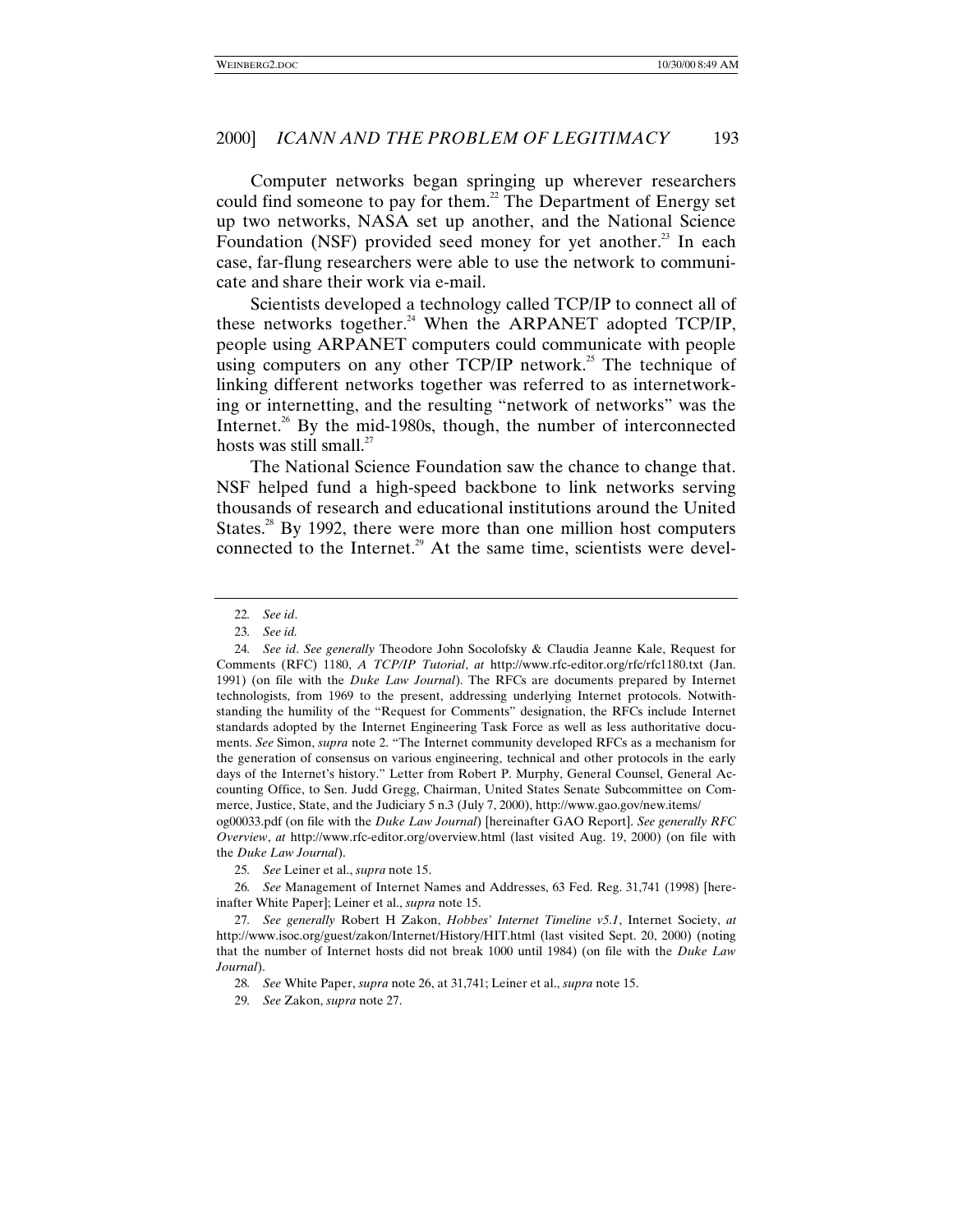oping new ways to use an Internet connection. At a research center in Switzerland, scientists developed a key new application: the World Wide Web, which permitted users to link documents, programs, or video clips residing on different machines almost anywhere in the world. $30$ 

# *B. Internet Addressing*

In any system of networked computing, there has to be some mechanism enabling one computer to locate another. If I want to send e-mail to a buddy in Boise, the system needs to have some way to find his mail server so that it can direct the information there. Internet engineers came up with this solution: Each "host" computer connected to the Internet was assigned an Internet protocol (IP) address, which consisted of a unique 32-bit number, usually printed in dotted decimal form, such as 128.127.50.224. Dr. Jon Postel of the University of Southern California's Information Sciences Institute (ISI) assumed the task of assigning blocks of IP addresses to computer networks.<sup>31</sup> Because no two computers had the same IP address, $32$  it was possible to locate any computer on the Internet simply by knowing its IP address. TCP/IP made possible a system of routing that permitted a user to dispatch a message onto the Internet, knowing only the IP address of the computer he wished to reach, with confidence that the message would eventually reach its intended destina $tion<sup>33</sup>$ 

<sup>30</sup>*. See* TIM BERNERS-LEE, WEAVING THE WEB 28 (1999).

<sup>31</sup>*. See* Jon Postel, RFC 790, *Assigned Numbers*, *at* http://www.rfc-editor.org/rfc/rfc790.txt (Sept. 1981) (on file with the *Duke Law Journal*). The job of IP address allocation was transferred to the Network Information Center, then operated by the Stanford Research Institute, in 1987. *See* S. Romano & M. Stahl, RFC 1020, *Internet Numbers*, *at* http://www.rfceditor.org/rfc/rfc1020.txt (Nov. 1987) (on file with the *Duke Law Journal*). In 1992, the job moved to Network Solutions. *See* White Paper, *supra* note 26, at 31,742. Still later, day-to-day allocation tasks were taken over by three regional IP registries (ARIN in North America, RIPE in Europe, and APNIC in the Asia/Pacific region). *See id*. Dr. Postel, though, remained at the top of the IP address allocation hierarchy throughout. *See id*.

<sup>32.</sup> This is somewhat oversimplified as a description of computer networks today. A technique known as network address translation can allow a computer to function using an address that is unique only within that computer's local network. *See* Jonathan Weinberg, *Hardware-Based ID, Rights Management, and Trusted Systems*, 52 STAN. L. REV. 1251, 1260 n.22 (2000). More simply, a user can piggyback on the IP address of a remote computer by logging into a shell account on that computer. *See id*.

<sup>33.</sup> For an explanation of how routing works, see RONY & RONY, *supra* note 2, at 50-55; Socolofsky & Kale, *supra* note 24, at 2-8.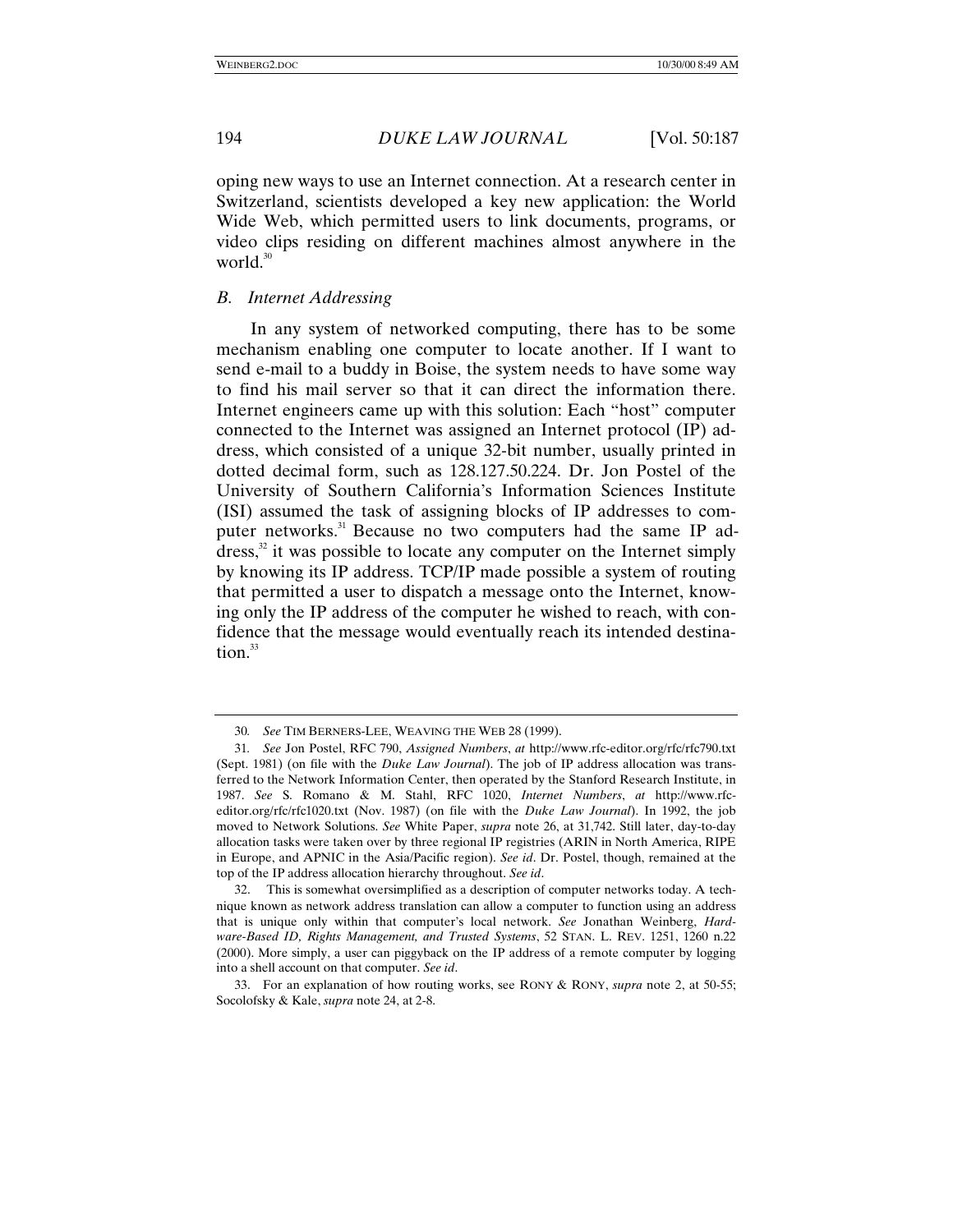In addition to an IP address, each host computer had a name, such as SRI-NIC. A Network Information Center maintained a hosts.txt table translating names to IP addresses for every host.<sup>34</sup> A user could send e-mail specifying only the name of the relevant host; his computer would consult the hosts.txt table to determine the relevant IP address. There were two advantages to this dual system of names and addresses.<sup>35</sup> First, IP addresses were opaque and hard to remember. Names were rather more user-friendly. It was inconvenient for a user to have to remember and type in a different IP address for every Internet resource he sought to access or e-mail message he wished to send. It was much easier to use a short name with semantic meaning. Second, the use of names made it possible for network operators to change the configuration of their networks, and therefore change the IP addresses associated with various machines, without disrupting communications with the outside world.<sup>36</sup>

This system worked well so long as the number of computers attached to the Internet was small. As that number grew, however, it became clear that the Internet needed a more sophisticated addressing structure than the hosts.txt table could provide. By 1983, the size of that table and the frequency of its updates were "near the limit of manageability."<sup>37</sup> Accordingly, scientists, including Postel and Paul Mockapetris, also of the Information Sciences Institute, developed the "domain name system"  $(DNS)$ .<sup>38</sup> The domain name system retains the user-friendliness of mapping each IP address to a domain name

<sup>34</sup>*. See* A. Michael Froomkin, *Wrong Turn in Cyberspace: Using ICANN to Route Around the APA and the Constitution*, 50 DUKE L.J. 17, 51-52 (2000); Elisabeth Feinler et al., RFC 810, *DoD Internet Host Table Specification*, *at* http://www.rfc-editor.org/rfc/rfc810.txt (Mar. 1, 1982) (on file with the *Duke Law Journal*); M.D. Kudlick, RFC 608, *Host Names On-Line*, *at* http://www.rfc-editor.org/rfc/rfc608.txt (Jan. 10, 1974) (on file with the *Duke Law Journal*).

<sup>35.</sup> Jon Postel described the dual system succinctly: "A name indicates what we seek. An address indicates where it is." RFC 791, *DARPA Internet Program Protocol Specification*, *at* http://www.rcf-editor.org/rfc/rfc791.txt (Sept. 1981) (on file with the *Duke Law Journal*).

<sup>36.</sup> Network administrators changing their computers' IP addresses needed only to update their name to IP address mappings so that the computers retained the same names. *See* Ted Byfield, *DNS: A Short History and a Short Future*, 4 FIRST MONDAY 3, ¶ 34 (Mar. 1, 1999) ("The benefit that [name-number mapping] offers is its 'higher level of abstraction'—a stable addressing layer that permits more reliable communications across networks where changing IP numbers change and heterogeneous hardware/software configurations are the norm."), *at* http://www.firstmonday.dk/issues/issue4\_3/byfield/index.html (on file with the *Duke Law Journal*).

<sup>37.</sup> P. Mockapetris, RFC 882, *Domain Names—Concepts and Facilities*, *at* http://www.rfceditor.org/rfc/rfc882.txt (Nov. 1983) (on file with the *Duke Law Journal*).

<sup>38</sup>*. See id*.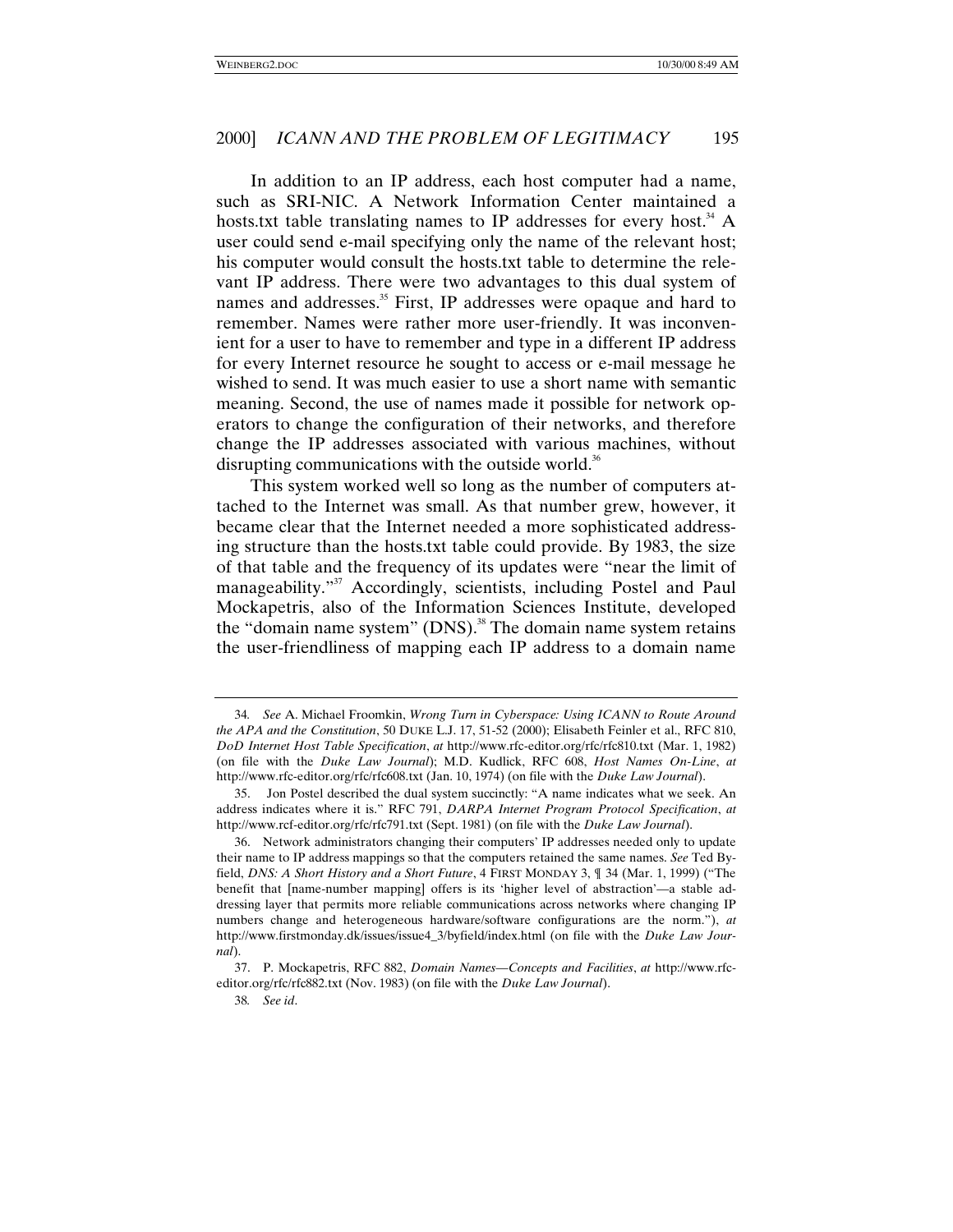such as threecats.net or law.wayne.edu.<sup>39</sup> The new system differs from the old approach, though, in key respects. $40$ 

First, the DNS defines a hierarchical name space. That name space is divided into top-level domains, or TLDs. Each top-level domain is divided into second-level domains, and so on.<sup>41</sup> Under the plan developed by Postel and Mockapetris, there were seven generic, three-letter top-level domains: .com, .net, .org, .edu, .gov, $^{42}$  .mil, $^{43}$  and .int.<sup>44</sup> In addition, there were two-letter country code top-level domains such as .jp, .us, and .fr. $45$  At the outset, it was thought that .com would be used by commercial entities, .net by entities involved with the Internet networking infrastructure, .org by nonprofit organizations, and .edu by educational institutions.46 Today, the restrictions on the first three of these have long since fallen away.<sup>47</sup> The largest toplevel domain by far is .com, with more than sixteen million secondlevel domain names as of this writing;<sup>48</sup> .net and .org come next.

41*. See* White Paper, *supra* note 26, at 31,742.

42. Originally, .gov was intended for government offices of any sort. Later, its management was transferred to the Federal Networking Council, and it was reserved for U.S. federal government agencies. *See* J. Postel, RFC 1591, *Domain Name System Structure and Delegation*, *at* http://www.rfc-editor.org/rfc/rfc1591.txt (Mar. 1994) (on file with the *Duke Law Journal*).

43. This domain is reserved for U.S. military sites. *See id*.

44. This domain is reserved for international treaty organizations. *See id*.

45*. See id.*; *see also Root-Zone Whois Information*, Internet Assigned Numbers Authority, *at* http://www.iana.org/cctld/cctld-whois.htm (last visited Oct. 6, 2000) (listing the country-code domains) (on file with the *Duke Law Journal*).

46*. See* RONY & RONY, *supra* note 2, at 44-47; Postel, *supra* note 42.

47. Indeed, Network Solutions, until recently the monopoly domain name registrar, now urges customers that "the best way to protect the uniqueness of your online identity and brands" is to register their second-level domains three times, in each of .com, .net, and .org. This generates three times the registration fees. *See Frequently Asked Questions—What Do .COM, .NET and .ORG Signify in a Web Address*?, *at* http://www.networksolutions.com/help/

general.html#name6 (last visited Aug. 18, 2000) (on file with *the Duke Law Journal*); *see also Frequently Asked Questions About BAP Users: New Domain Name Registrations—What Are the Guidelines for Registering an .EDU Web Address?*, *at* http://www.networksolutions.com/help/

faq-newreg-bap.html (last visited Aug. 18, 2000) (stating that the .edu address is reserved for four-year colleges and universities) (on file with the *Duke Law Journal*).

48*. See* E-mail from Richard J. Sexton, Founder, VRx Network Services, Inc., to Professor Jonathan Weinberg, Wayne State University Law School (Aug. 8, 2000) (on file with the *Duke Law Journal*).

<sup>39.</sup> A given IP address may map to more than one domain name, and, in some circumstances, more than one IP address may map to a single domain name.

<sup>40</sup>*. See generally* Robin Murphy, *From Names to Numbers: A Brief Overview of the Domain Name System*, 2 INTERNIC NEWS 4 (Apr. 1997) (describing key characteristics of the Domain Name System), *at* http://www.harbornet.com/ken/nicv2i04.txt (on file with the *Duke Law Journal*).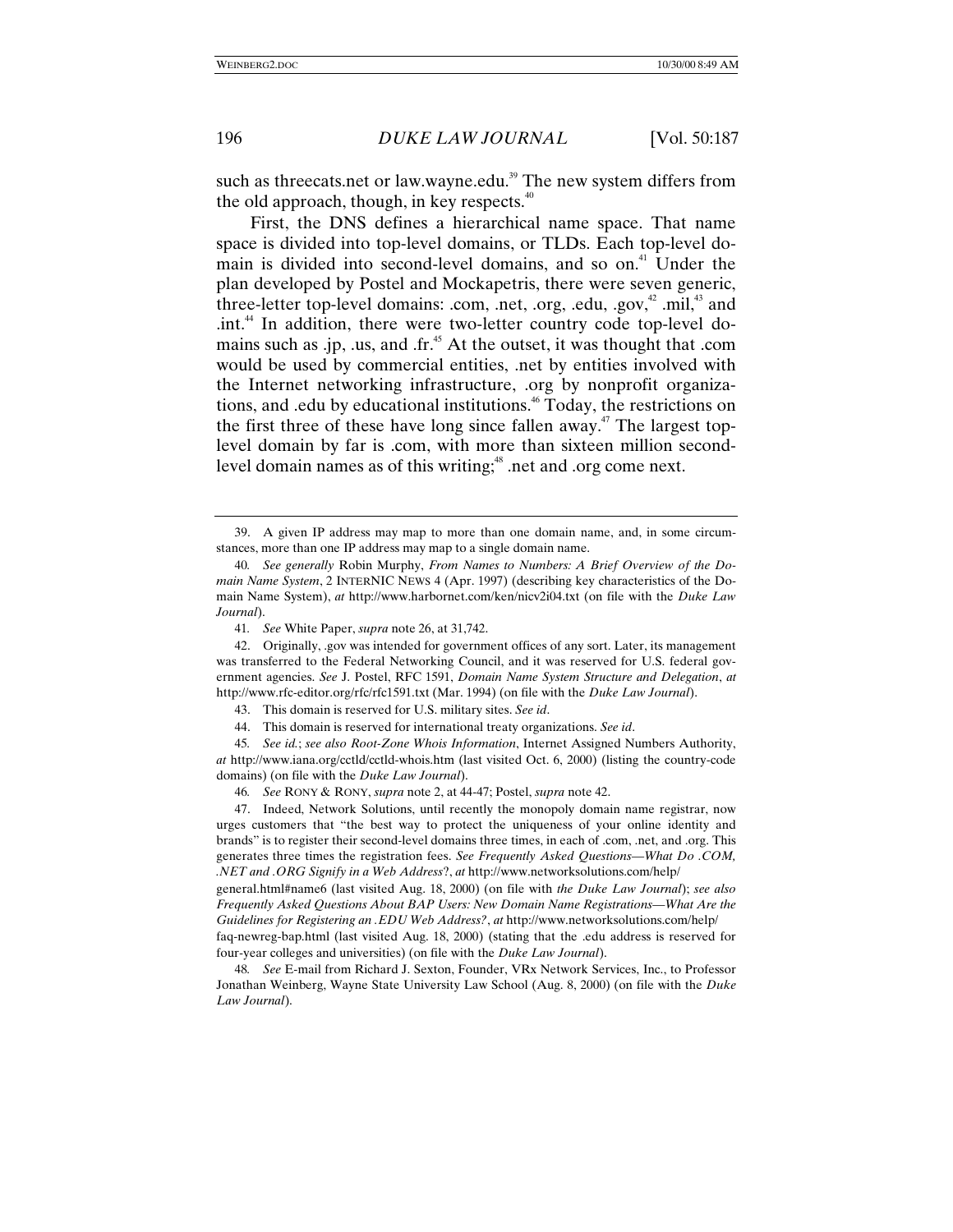Within the name space pyramid, the structure replicates itself. The owner of each second-level domain is at the apex of a pyramid consisting of the third-level domains (if any) within that second-level domain, and so on. This hierarchy makes possible (but does not mandate) functional, geographical, or other organization of any portion of the name space.<sup>49</sup>

The hierarchy also makes it easier for name-to-number translation to be *distributed*. There is no single central server that must be queried every time an Internet-connected computer needs to map a domain name to an IP address. Rather, at the apex of the DNS pyramid is a set of thirteen root servers,<sup>50</sup> each of which lists the IP addresses of the computers containing the zone files for each of the toplevel domains. At the next level are the computers holding those toplevel domain zone files, each of which lists the IP addresses of the name servers for each second-level domain it controls, and so on. When a user looking for a particular Internet resource types in a domain name, his computer begins at the bottom of the pyramid: it queries a set of local DNS servers, specified in its software, to find the IP address corresponding to that domain name. If those local servers do not know the answer, they move the request up the line.

By virtue of the structure of the DNS, the ability to modify (or to refuse to modify) the root zone files in the root servers carries with it considerable power. If a user types in a domain name incorporating a top-level domain that is unknown to the root servers, then the DNS will be unable to find the corresponding computer.<sup>51</sup> The power to control the root servers is the power to decide (1) which top-level domains are visible in the name space and (2) which name servers are authoritative for those top-level domains—that is, which entities get to say who controls the various second-level domains in that top-level domain.

On the other hand, there is no requirement that any particular end user send his DNS queries to a name server that references the root zone described above. Users can point their computers at entirely different DNS servers that, in turn, point to different root serv-

<sup>49</sup>*. See generally* Postel, *supra* note 42 (discussing the structure and delegation of domain name space).

<sup>50</sup>*. See Root Nameserver Year 2000 Status*, *at* http://www.icann.org/committees/dns-root/ y2k-statement.htm (July 15, 1999) (listing the root servers) (on file with the *Duke Law Journal*).

<sup>51</sup>*. See* RONY & RONY, *supra* note 2, at 516-17; Zittrain, *supra* note 2, at 1080.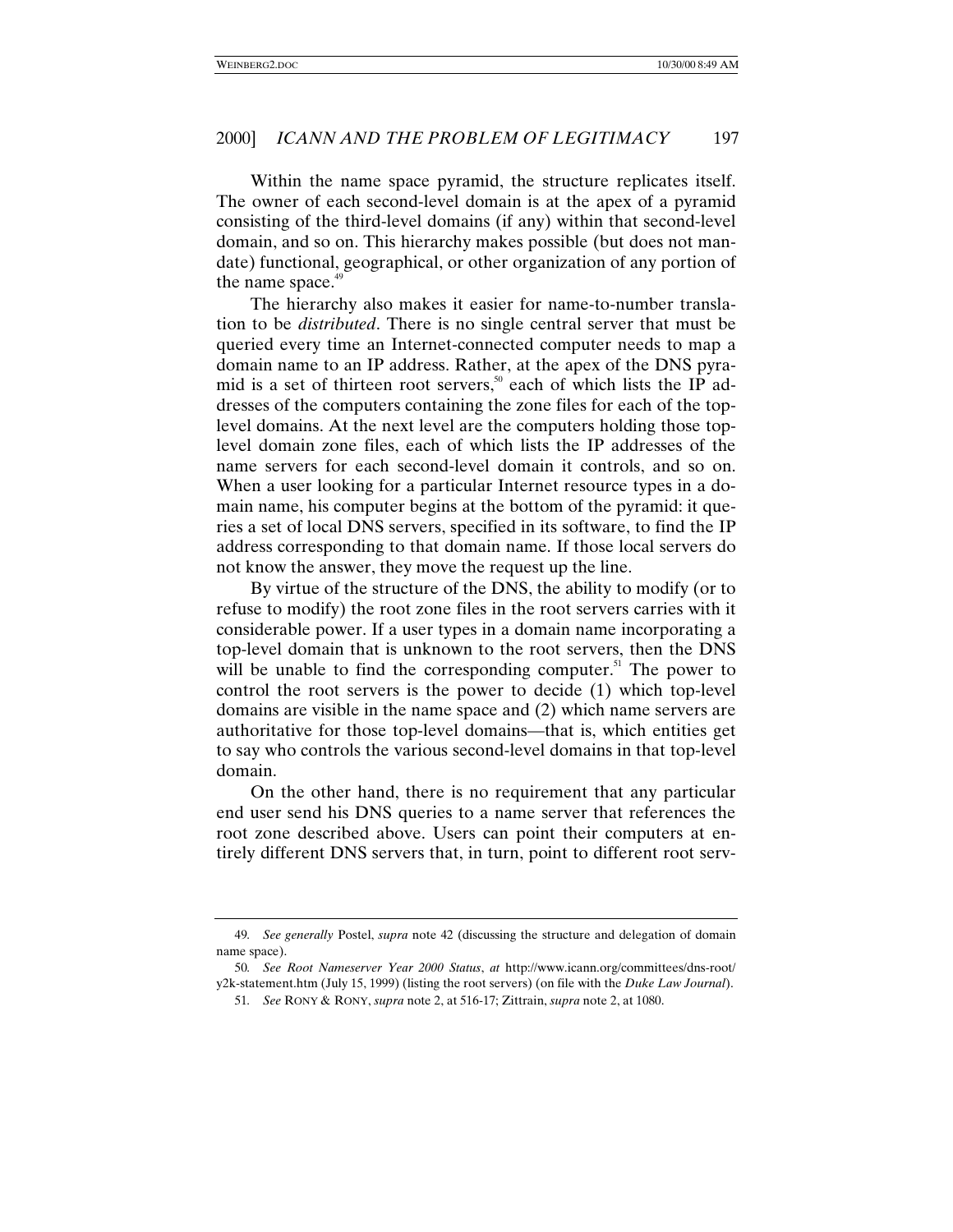ers, referencing a different set of top-level domains.<sup>52</sup> Such alternative top-level domains and alternative root servers in fact exist, so that if one points one's computer at the right DNS server, one can send email to addresses that the rest of the Internet does not recognize, such as <richard@vrx.zoo> or <richard@tangled.web>.53 Very few Internet users, though, look to alternative root servers. The vast majority rely on the single set of authoritative root servers, historically supervised by Jon Postel, that have achieved canonical status.<sup>54</sup>

Once the DNS got underway in 1985, the day-to-day job of registering second-level domains in the generic top-level domains was handled by the Stanford Research Institute (SRI) under contract to the U.S. Department of Defense.<sup>55</sup> The Defense Department, which had long funded ISI as part of its funding of almost all of the Internet's early development,<sup>56</sup> also entered into contracts under which it funded the activities of Dr. Postel and other Information Sciences Institute staff in coordinating IP address allocation and oversight of the domain name system. $57$  These activities came to be referred to as the Internet Assigned Numbers Authority (IANA).<sup>58</sup> Later on, the National Science Foundation took over the role of funding the civilian part of the Internet infrastructure.<sup>59</sup> The National Science Foundation entered into a cooperative agreement with a company named Network Solutions, Inc. (NSI) to perform the registration services that had been handled earlier by SRI.<sup>60</sup> NSI agreed to register second-level

<sup>52</sup>*. See How to Use New Domain Names*, Open Root Server Confederation, *at* http://support.open-rsc.org/How\_To/ (last visited Aug. 18, 2000) (on file with the *Duke Law Journal*).

<sup>53</sup>*. See id.*

<sup>54.</sup> BIND, the software running most Internet name servers, ships with a root.cache file listing the canonical root servers as authoritative. *See Name Server Operations Guide for BIND*, Computer System Research Group, *at* http://www.dns.net/dnsrd/docs/bog/bog-sh-5.html#sh-5.3 (last visited Aug. 18, 2000) (on file with the *Duke Law Journal*); Simon, *supra* note 2.

<sup>55</sup>*. See* PGMedia, Inc. v. Network Solutions, Inc., 51 F. Supp. 2d 389, 393 (S.D.N.Y. 1999), *aff'd*, 202 F.3d 573 (2d Cir. 2000).

<sup>56</sup>*. See* E-mail from Anthony M. Rutkowski, Vice-President, Internet Strategies, Verisign-NSI, to Professor Jonathan Weinberg, Wayne State University Law School (July 5, 2000) (on file with the *Duke Law Journal*).

<sup>57</sup>*. See PGMedia*, 51 F. Supp. 2d at 393.

<sup>58</sup>*. See* Jon Postel, RFC 1083, *IAB Official Protocol Standards*, *at* http://blitzen.canberra.edu.au/RFC/rfc/rfc1083.html (Dec. 1988) (on file with the *Duke Law Journal*). This is the first reference in the RFCs to IANA.

<sup>59</sup>*. See* White Paper, *supra* note 26, at 31,742.

<sup>60</sup>*. See id*. NSI had already been processing registrations for a short period of time pursuant to a subcontract from Government Services, Inc., which had succeeded SRI. *See PG Media*, 51 F. Supp. 2d at 393.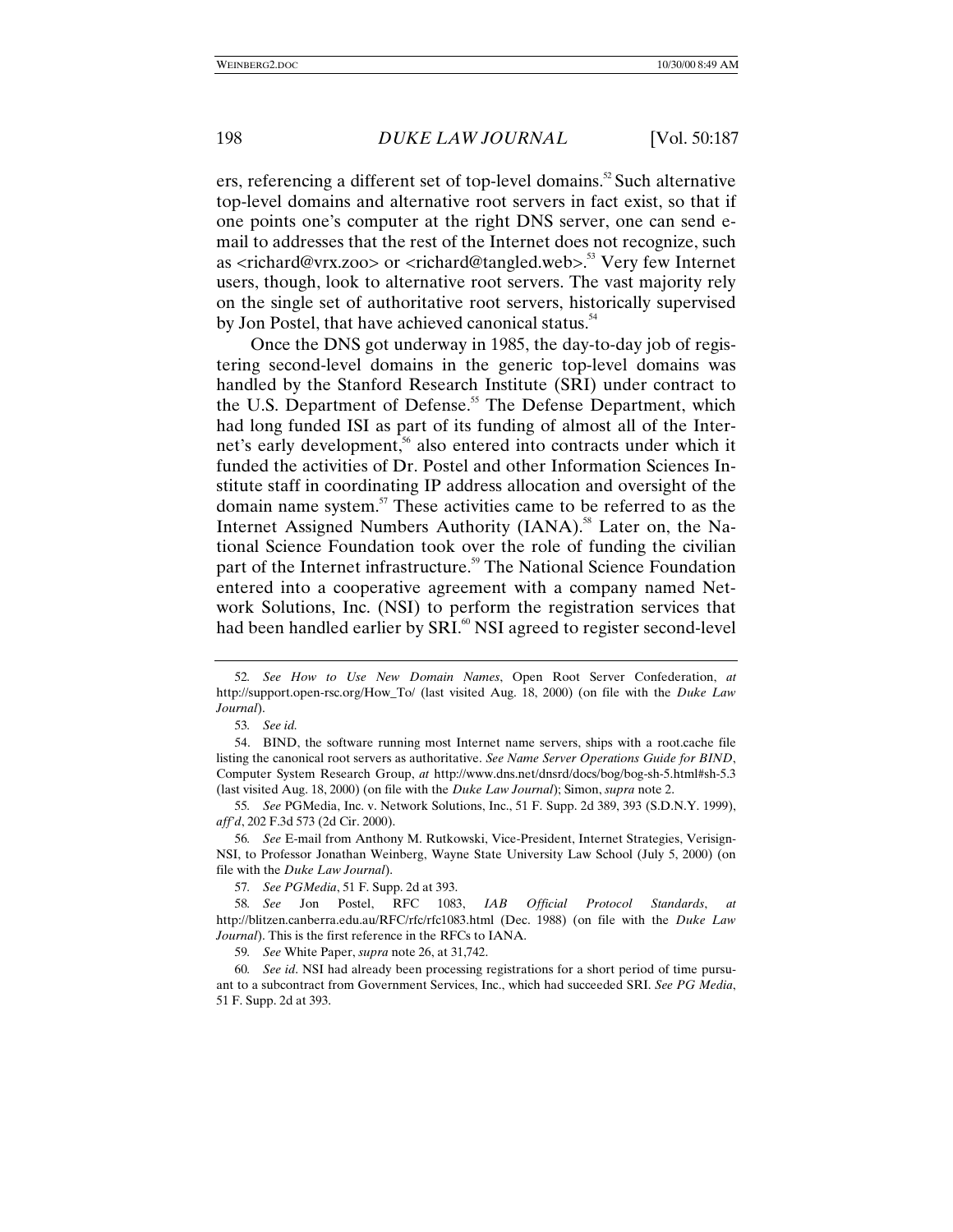domains in .com, .net, .org, and .edu and to maintain those top-level domains' master databases. Those services were underwritten by the National Science Foundation and were free to users.<sup>61</sup>

Under arrangements made by various players in the domain name space through the late 1990s, NSI administered the key root server, known as the "A" root server, but policy authority over the contents of the "A" root rested with Jon Postel and  $IANA$ . It was Postel who was responsible for deciding whether a new country code domain should be added to the root zone and which entity should be responsible for administering that domain.<sup>63</sup> It was Postel and IANA who were in the end responsible for resolving disputes over the allocation of IP addresses. $64$ 

Most of the thirteen root server operators, for their part, had no formal relationship with IANA, NSI, or a U.S. government funding agency.<sup>65</sup> In theory, they could have installed on their machines inconsistent copies of the root zone file—recognizing different top-level domains, or recognizing different firms as having authority to say who should control the second-level domains in a given top-level domain. The latter would have been problematic, because it would have meant that the IP address to domain name mapping a user encountered would depend on the fortuity of the root server his query happened to hit. In fact, however, the root server operators mirrored the changes (and only those changes) made to the "A" root, following the direction of IANA in large part out of personal loyalty to, and respect for, Jon Postel.<sup>66</sup>

<sup>61</sup>*. See id.* at 392; *NSF Cooperative Agreement No. NCR-9218742*, *at* http://www.networksolutions.com/legal/internic/cooperativeagreement/agreement.html (Jan. 1, 1993) (on file with the *Duke Law Journal*) [hereinafter *NSF Cooperative Agreement*].

<sup>62.</sup> The standards governing that policy authority are set out in Postel, *supra* note 42.

<sup>63</sup>*. See id*.

<sup>64.</sup> Under RFC 1174, the responsibility for the allocation and assignment of numeric identifiers rests with IANA or its delegatees. When NSI took day-to-day responsibility for number allocation in 1992, its cooperative agreement with the National Science Foundation directed it to provide its services in accordance with that declaration. *See NSF Cooperative Agreement*, s*upra* note 61.

<sup>65.</sup> Letter from Andrew J. Pincus, General Counsel, Department of Commerce, to Rep. Thomas J. Bliley, Jr., Chairman, United States House Committee on Commerce (July 8, 1999) ("[A]s the Internet has grown, operation of the root server system has remained *ad hoc*, in that it continues to be administered by 'volunteers' who are not bound by any legal obligation to work together."), National Telecommunications and Information Administration, http://www.ntia.doc.gov/ntiahome/domainname/blileyrsp.htm (on file with the *Duke Law Journal*).

<sup>66</sup>*. See* Simon, *supra* note 2.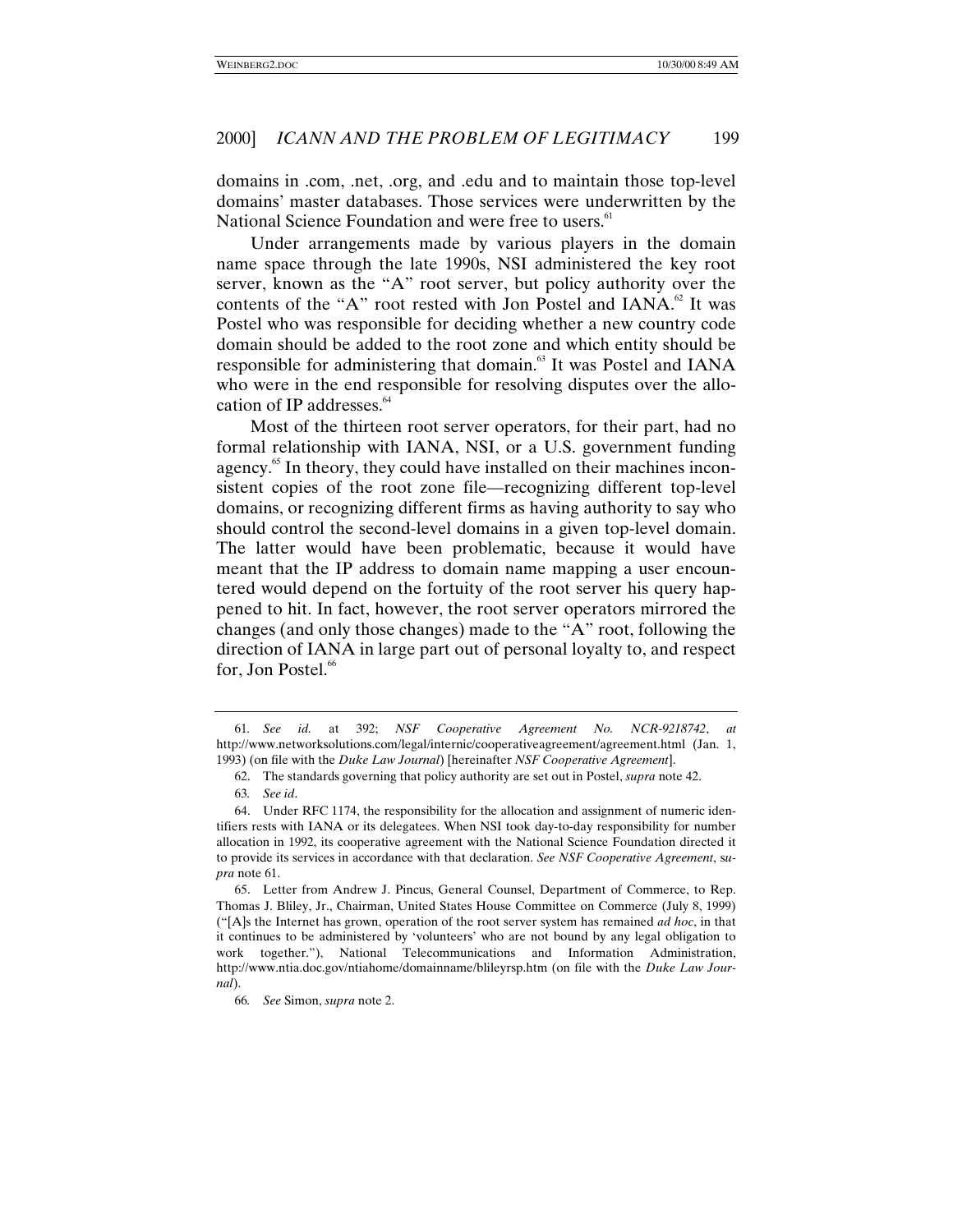#### *C. The Transition*<sup>67</sup>

In 1994, Jon Postel published a Request for Comments  $(RFC)^{68}$ summarizing the existing top-level domain name structure and noting: "It is extremely unlikely that any other [generic] TLDs will be created."<sup>69</sup> The Net, however, was coming of age. By 1995, it had been more than twenty-five years since the initial establishment of the ARPANET. Businesses were beginning to use the Internet for commercial purposes. More than 100 countries were now connected to the Internet and could boast their own top-level domains.<sup>70</sup> The World Wide Web, which had become the dominant Internet application, was now truly worldwide. As the number of registrations began to rise, NSI and the National Science Foundation negotiated an amendment to the cooperative agreement under which NSF would no longer pay for registrations; instead, NSI would charge a \$50 annual fee to each domain name registrant.<sup>71</sup>

The NSI fee crystallized growing unhappiness with the structure of the domain name system. Registrants wondered why, in seeking to register names in the generic top-level domains, they were stuck with the service provided by, and the fees charged by, the NSI monopoly.<sup>72</sup> NSI also generated animosity with its domain name dispute policies, under which it asserted the right to (and did) suspend any domain name upon receiving a complaint from a trademark owner, without

<sup>67.</sup> What follows is a highly selective account of some of the events of 1994-99. The events of the "DNS wars" leading up to the formation of ICANN could easily fill books. I seek to offer just enough detail to give the reader a general understanding of ICANN's origins. For longer discussions, see the sources cited *supra* note 2.

<sup>68</sup>*. See supra* note 24 and accompanying text (summarizing the history and purpose of RFCs).

<sup>69.</sup> Postel, *supra* note 42.

<sup>70.</sup> The hundredth county code top-level domain had been assigned in 1993. *See* E-mail from Anthony M. Rutkowski, Vice-President, Internet Strategies, Verisign-NSI, to Professor Jonathan Weinberg, Wayne State University Law School (July 24, 2000) (setting out the historical emergence of the Internet DNS root and top-level domains from 1985 to 1994) (on file with the *Duke Law Journal*).

<sup>71</sup>*. See* RONY & RONY, *supra* note 2, at 149; *NSI-NSF Cooperative Agreement No. NCR-9218742, Amendment 4*, *at* http://www.networksolutions.com/legal/internic/cooperativeagreement/amendment4.html (Sept. 13, 1995) (on file with the *Duke Law Journal*).

<sup>72</sup>*. See, e.g.*, E-mail from Jon Postel, Director, Internet Assigned Numbers Authority, to Rick Adams, Chairman and Chief Technical Officer, UUNET (Sept. 15, 1995) ("I think this introduction of charging by [NSI] for domain registrations is sufficient cause to take steps to set up a small number of alternative top-level domains managed by other registration centers. I'd like to see some competition between registration services to encourage good service at low prices."), World Internetworking Alliance, http://www.wia.org/pub/postel-iana-draft13.htm (on file with the *Duke Law Journal*).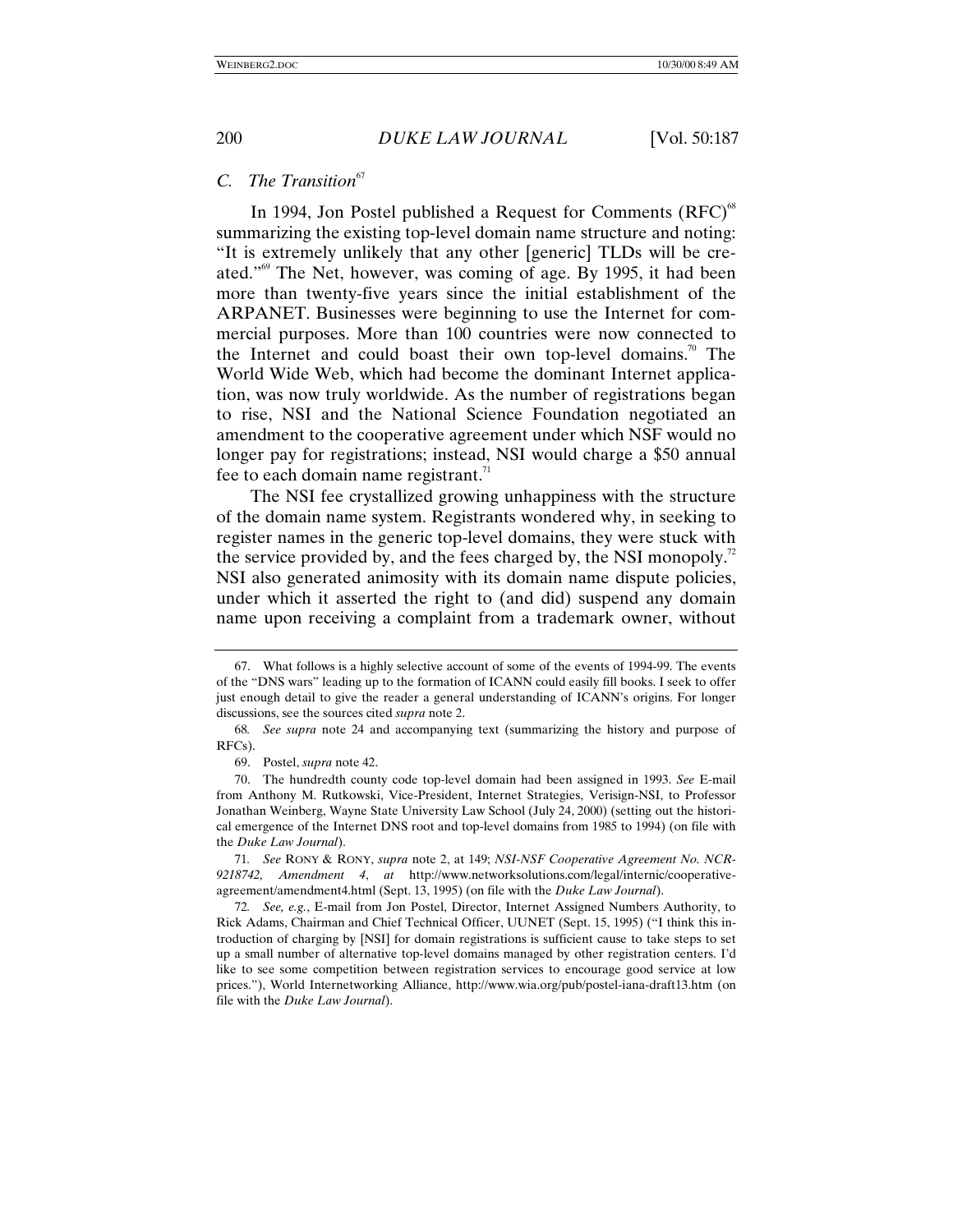regard to whether the trademark owner had a superior legal claim to the domain name.<sup>73</sup> Finally, there was growing consensus in the technical community that the architecture would support many more toplevel domains than had been authorized so far.<sup>74</sup>

Accordingly, in 1996, Dr. Postel suggested that IANA authorize up to 150 new generic top-level domains to be operated by new registries.<sup>75</sup> As the proposal went through successive iterations, IANA and the Internet Society<sup>76</sup> formed an elaborate, internationally based "Internet Ad Hoc Committee" (IAHC) to consider the question of adding new top-level domains. The IAHC included representation from, among others, the International Telecommunications Union (ITU), the International Trademark Association (INTA), and the World Intellectual Property Organization (WIPO).<sup>77</sup> The INTA representative urged that the number of proposed new domains be cut considerably.78 Under pressure, the IAHC ultimately generated a

77*. See* Simon, *supra* note 2. The members of the IAHC were Sally M. Abel, a partner in the law firm of Fenwick & West, representing the International Trademark Association; Dave Crocker, a director of the Internet Mail Consortium, representing IANA; Donald M. Heath, President and CEO of the Internet Society; Geoff Huston, Technical Manager of Telstra Internet, representing the Internet Architecture Board; David W. Maher, a partner in the law firm of Sonnenschein Nath & Rosenthal, representing the Internet Society; Perry E. Metzger, President of Piermont Information Systems, Inc., representing IANA; Jun Murai, an associate professor of environmental information at Keio University, representing the Internet Society; Hank Nussbacher, a networking consultant working with IBM Israel, representing the Internet Architecture Board; Robert Shaw, an official of the International Telecommunications Union; George Strawn, Chair of the (U.S.) Federal Networking Council; and Albert Tramposch, representing the World Intellectual Property Organization. *See id.*; *Final Report of the International Ad Hoc Committee: Recommendations for Administration and Management of gTLDs*, *at* http://www.gtld-mou.org/draft-iahc-recommend-00.html (last modified Feb. 4, 1997) (on file with the *Duke Law Journal*) [hereinafter *Final Report*].

78*. See* Simon, *supra* note 2. Dave Crocker, an IAHC member, has reported that the INTA representative (Ms. Abel) "put forward that they would prefer zero new gTLDs. Acknowledging that that position was not viable against the consumer desire for additional gTLDs, they instead negotiated for a careful increment." Posting of Dave Crocker, dhc@dcrocker.net, to owner-domain-policy@internic.net (Aug. 7, 2000), *at* http://lists.netsol.com/cgi-bin/

wa?A2=ind0008&L=domain-policy&D=1&T=0&O=D&F=&S=&P=41821 (on file with the *Duke Law Journal*). A different report, prepared by the bodies established under the IAHC proposal, described the intellectual property community as "adamant" that the top-level domain

<sup>73</sup>*. See* RONY & RONY, *supra* note 2, at 147; Carl Oppedahl, *Avoiding the Traps in the New Rules for Registering a Domain Name*, N.Y. L.J., Aug. 8, 1995, at 5.

<sup>74</sup>*. See* Postel, *supra* note 3, § 1.5.2 ("It is considered undesirable to have enormous numbers (100,000+) of top-level domains for administrative reasons and the unreasonable burden such would place on organizations such as the IANA. It is not, however, undesirable to have diversity in the top-level domain space . . . .").

<sup>75</sup>*. See id.* § 5.6.

<sup>76</sup>*. See supra* note 5 and accompanying text.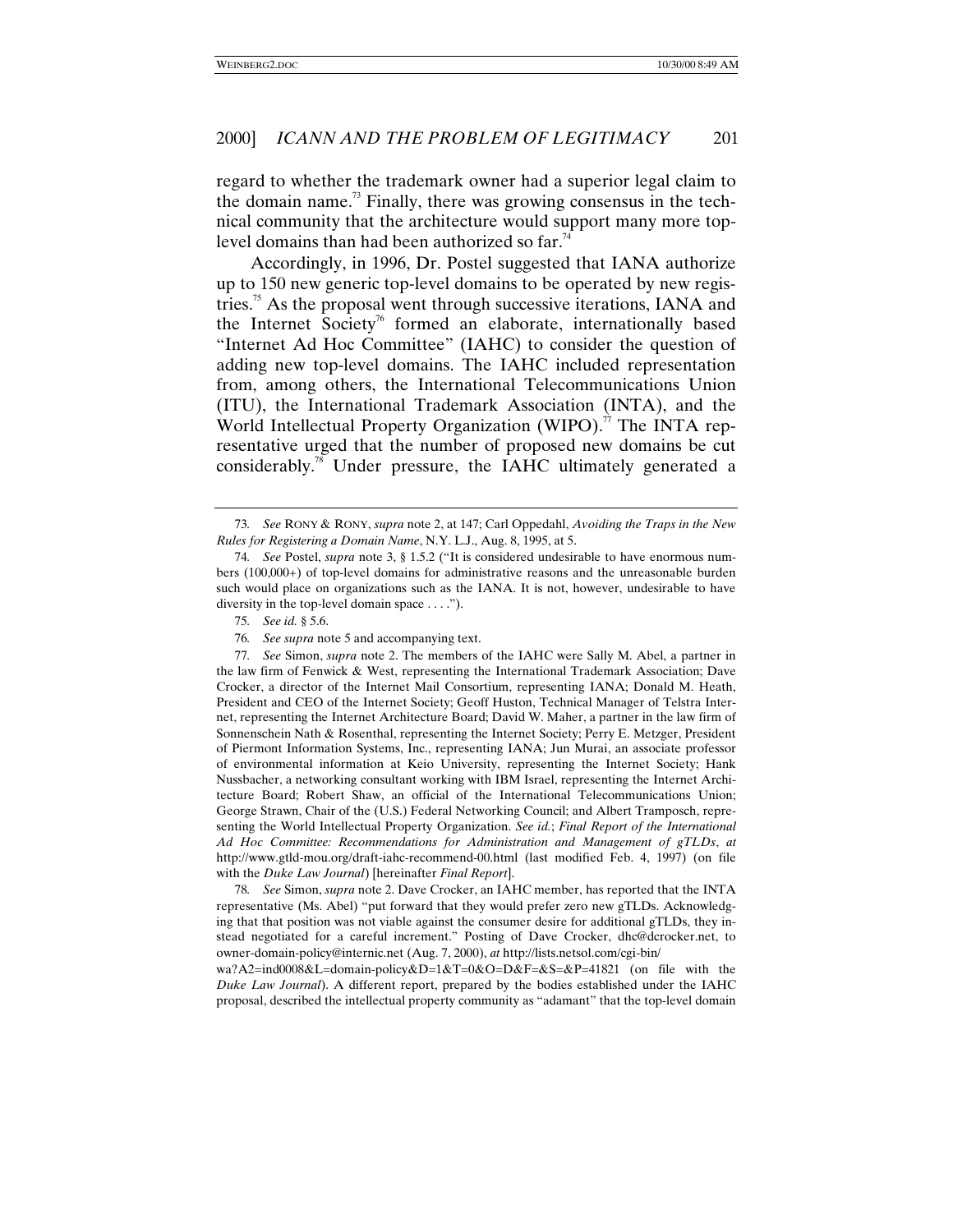proposal for the addition of just seven new top-level domains as an initial matter. $79$ 

Under this proposal, a variety of businesses were to become "registrars," interacting with domain name registrants and taking their registrations.<sup>80</sup> The registrars would join together in a nonprofit organization known as the Council of Registrars, or CORE. CORE would actually maintain the "registry," a single set of servers containing the authoritative zone files for all of its new top-level domains.<sup>81</sup> A new entity known as the Policy Oversight Committee would decide policy questions, including which new top-level domains would be added, and on what timetable.<sup>82</sup> The proponents were hopeful that with the expiration of the cooperative agreement under which NSI registered names into the existing generic top-level domains, CORE could take over the operation of those top-level domains as well. $83$ 

The IAHC proposal ran into opposition on several fronts. Some saw the proposal as a takeover of the domain name system by a lim-

*gTLD-MoU Frequently Asked Questions*, *supra* note 78.

80*. Final Report*, *supra* note 77, §§ 2.2 (defining "registrar"), 4.1.1 (proposing the selection of multiple registrars).

82*. Final Report*, *supra* note 77, § 5.1.1 (describing POC).

83*. See* Mueller, *supra* note 2, at 502 (noting that the NSI "correctly saw its control of the lucrative .com domain as the target of the [IAHC] shared registry model"); Simon, *supra* note 2 (noting that the IAHC plan "constituted a mechanism that could serve to take possession of the NSI registry . . . when the Cooperative Agreement expired").

space not undergo immediate large expansion. *gTLD-MoU Frequently Asked Questions—Why Did You Choose These Names and Why Only Seven?*, *at* http://www.gtldmou.org/docs/faq.html#2.2 (last modified June 1, 1998) (on file with the *Duke Law Journal*).

<sup>79</sup>*. See Final Report*, *supra* note 77, § 3.1 (listing the seven proposed domains). The official website maintaining documents created under the IAHC framework later explained:

We only selected seven as an initial number since given that the DNS is critical to the operation of the Internet, we thought it prudent to define initial changes on a relatively modest scale, with later evaluation and modification as appropriate. In addition, the trademark community has repeatedly expressed the opinion of its reticence that new gTLDs should be created because it increases their need to police for domain name registrations for trademark violations. Seven represented a compromise between different viewpoints within the IAHC and public comments on the number of gTLDs to introduce in a first phase. The intellectual property community was especially adamant that the viability of the [trademark] dispute resolution processes . . . be demonstrated before further expansion of the top-level domain space.

<sup>81</sup>*. Id.* §§ 2.2 (defining "registry"), 5.1.2 (describing CORE's operations). In fact, CORE contracted that service out to a for-profit company known as Emergent. *See CORE Press Release: CORE Announces Signing of Letter of Intent with Emergent Corporation*, *at* http://www.gtld-mou.org/press/core-1.html (Oct. 24, 1997) (on file with the *Duke Law Journal*).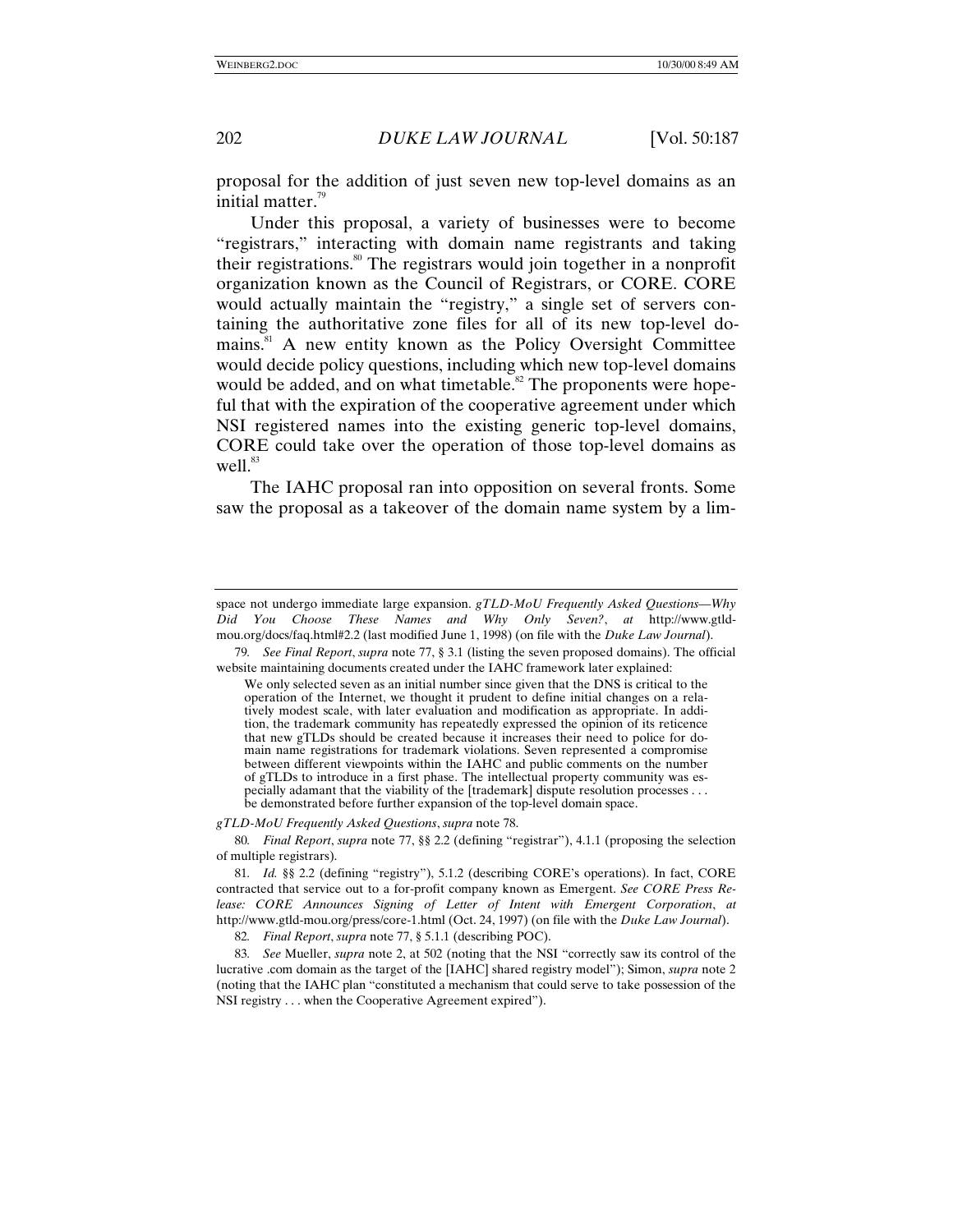ited, closed set of institutional interests.<sup>84</sup> Some objected that those who had established IAHC were drawn primarily from the Internet engineering community, rather than newer Internet constituencies, including businesses interested in the Internet as a vehicle for electronic commerce.<sup>85</sup> There was a sense that IAHC was noninclusive and secretive, and that notwithstanding the fact that in the past Internet architecture questions had been decided by Internet engineers operating in their own professional circles, it was inappropriate for domain name questions in the new Internet world to be decided by an essentially self-appointed group.<sup>86</sup> Others objected that IAHC included representatives of organizations, including the International Telecommunications Union and the International Trademark Association, that were seen as hostile to traditional Internet values.<sup>87</sup> There were objections that the IAHC solution would inappropriately institutionalize centralized control over the domain name space.<sup>88</sup> NSI mounted a well-funded campaign against the IAHC solution, directly and through proxies. The IAHC cause was not helped in the United States by the fact that the proposed new organizations were to be

<sup>84</sup>*. See, e.g.*, *Internet Domain Names, Part II: Hearings Before the House Comm. on Science*, 105th Cong. 162-63 (1997) (testimony of Anthony M. Rutkowski) (examining antitrust and governance issues) [hereinafter *Internet Domain Names Hearings*]; RONY & RONY, *supra* note 2, at 534-40 (analyzing the self-regulation model); Courtney Macavinta & Margie Wylie, *Domain Plan Called Power Grab*, CNET NEWS (June 4, 1997) (describing criticism of the IAHC plan as an unrepresentative "power grab"), *at* http://news.cnet.com/news/0-1005-200- 319458.html?cnet.tkr (on file with the *Duke Law Journal*).

<sup>85</sup>*. See* Keith Gymer, *BT Response to U.S. Government Green Paper: A Proposal to Improve Technical Management of Internet Names and Addresses*, National Telecommunications and Information Administration, *at* http://www.ntia.doc.gov/ntiahome/domainname/130dftmail/ BT.htm (Mar. 23, 1998) (arguing that "representative regional and mainstream consumer and business organizations" should have the key voice in Internet governance, not "technical members of the so-called 'internet community'") (on file with the *Duke Law Journal*).

<sup>86</sup>*. See* RONY & RONY, *supra* note 2, at 536-40.

<sup>87</sup>*. See Internet Domain Names Hearings*, *supra* note 84, at 162-63 (testimony of Anthony M. Rutkowski) (objecting that the IAHC included representatives of the International Telecommunications Union); Mueller, *supra* note 2, at 502 (noting the criticism that the Internet was being sold out to trademark interests); Simon, *supra* note 2 (discussing "the impression among the IAHC's increasingly infuriated critics that trademark interests had dominated the process").

<sup>88</sup>*. See Internet Domain Names Hearings*, *supra* note 84, at 162-63 (testimony of Anthony M. Rutkowski) (urging that the IAHC path represented an anachronistic, nineteenth-century model of centralized, top-down "public resource" management); Einar Stefferud, *Global Sense Musings (on the Internet Paradigm)*, World Internetworking Alliance, *at* http://www.wia.org/pub/stef-internet-paradigm.html (last modified Sept. 11, 1997) (urging that IAHC's attempts to centralize control over TLD naming in an official root zone were misguided) (on file with the *Duke Law Journal*).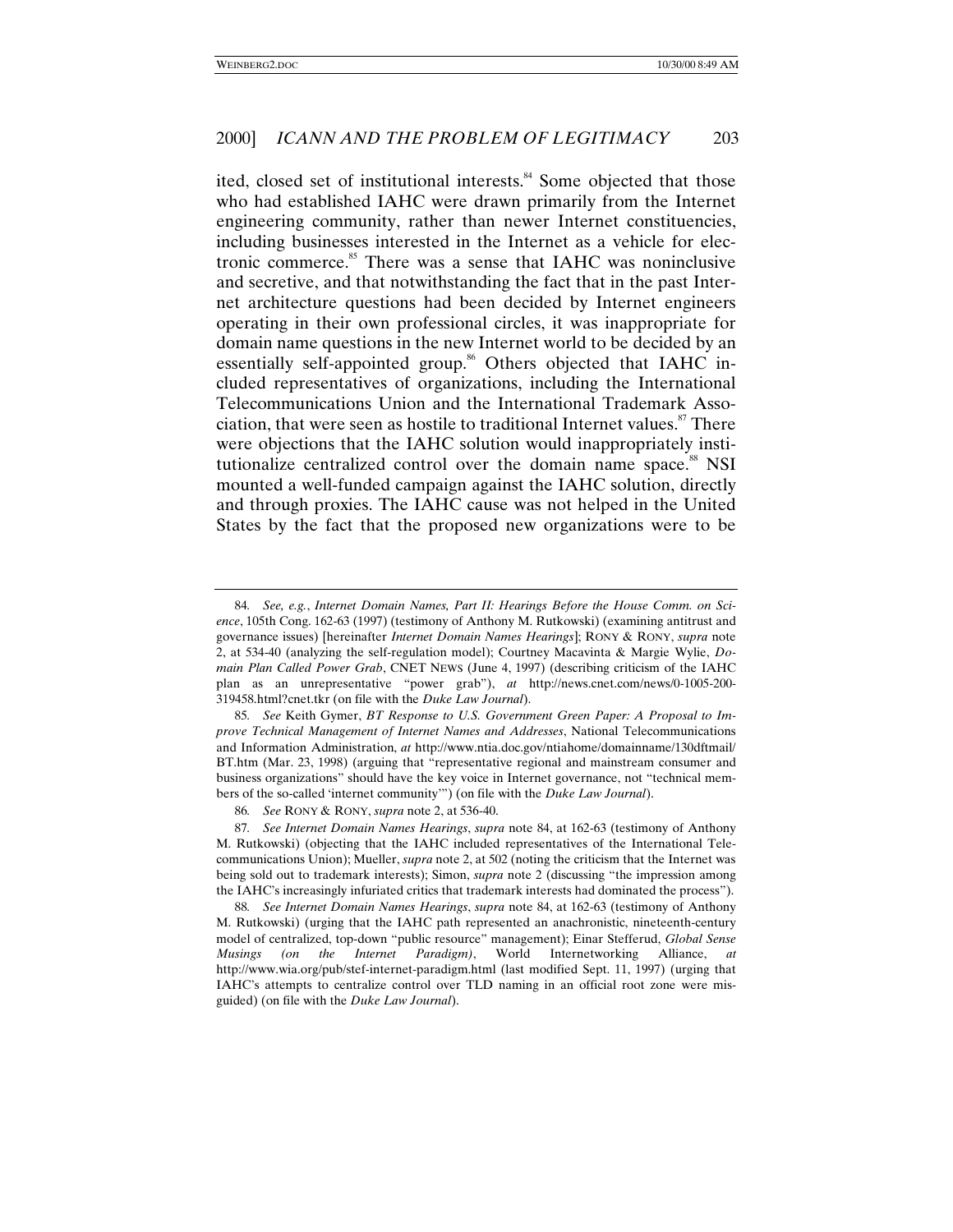based in Europe, or by a notable deficit of diplomatic skills on the part of some of its founders.

At the same time, it was increasingly clear that the status quo could not long continue. Although Dr. Postel had the loyalty and respect of a wide consensus of the community, his informal leadership was no longer enough. "What happens," many worried, "if Jon Postel gets hit by a beer truck?"<sup>89</sup> The U.S. government convened a working group, which included representatives from the White House Office of Science and Technology Policy, the National Telecommunications and Information Administration, the Patent and Trademark Office, the National Science Foundation, the Department of Defense, the Department of Justice, the Department of State, the Federal Communications Commission, and other agencies, to figure out what should be done. In July 1997, the National Telecommunications and Information Administration (NTIA) released a public request for comments regarding desirable characteristics of Internet governance and the domain name space.<sup>90</sup> Simultaneously, key members of the working group began negotiating with Postel about reorganizing IANA into an entity with a more formal and robust management structure and more formal accountability to the international Internet community.

The working group members were skeptical of the IAHC proposals; they saw it as their job to figure out which structures and policy choices would best effectuate a healthy Internet name space and governance process and then to make it so. $91$  At the same time, there was considerable uncertainty about the U.S. government's legal authority to impose its policy choices. Although IANA's functions were still performed under contract to the Department of Defense, and NSI registered names pursuant to a cooperative agreement with the National Science Foundation, the degree to which this translated

<sup>89.</sup> Declan McCullagh, NETLY NEWS (Apr. 16, 1997), *at* http://www.interestingpeople.org/199704/0039.html (on file with the *Duke Law Journal*). McCullagh continued:

No longer can Jon Postel, a little-known but highly trusted network guru, run the Internet Assigned Numbers Authority (IANA) and decide what top-level domains should exist. Not only is he being battered by lawsuits, what happens if he drops dead tomorrow? I don't mean to be morbid here, but this is important stuff in highpowered telecom circles: The Federal Networking Council's Advisory Committee took time this week to seriously contemplate the "Jon Postel getting hit by a beer truck" scenario.

*Id.*

<sup>90</sup>*. See* Department of Commerce, Request for Comments on the Registration and Administration of Internet Domain Names, 62 Fed. Reg. 35,896 (1997).

<sup>91.</sup> This characterization rests on my observation as a member of that working group.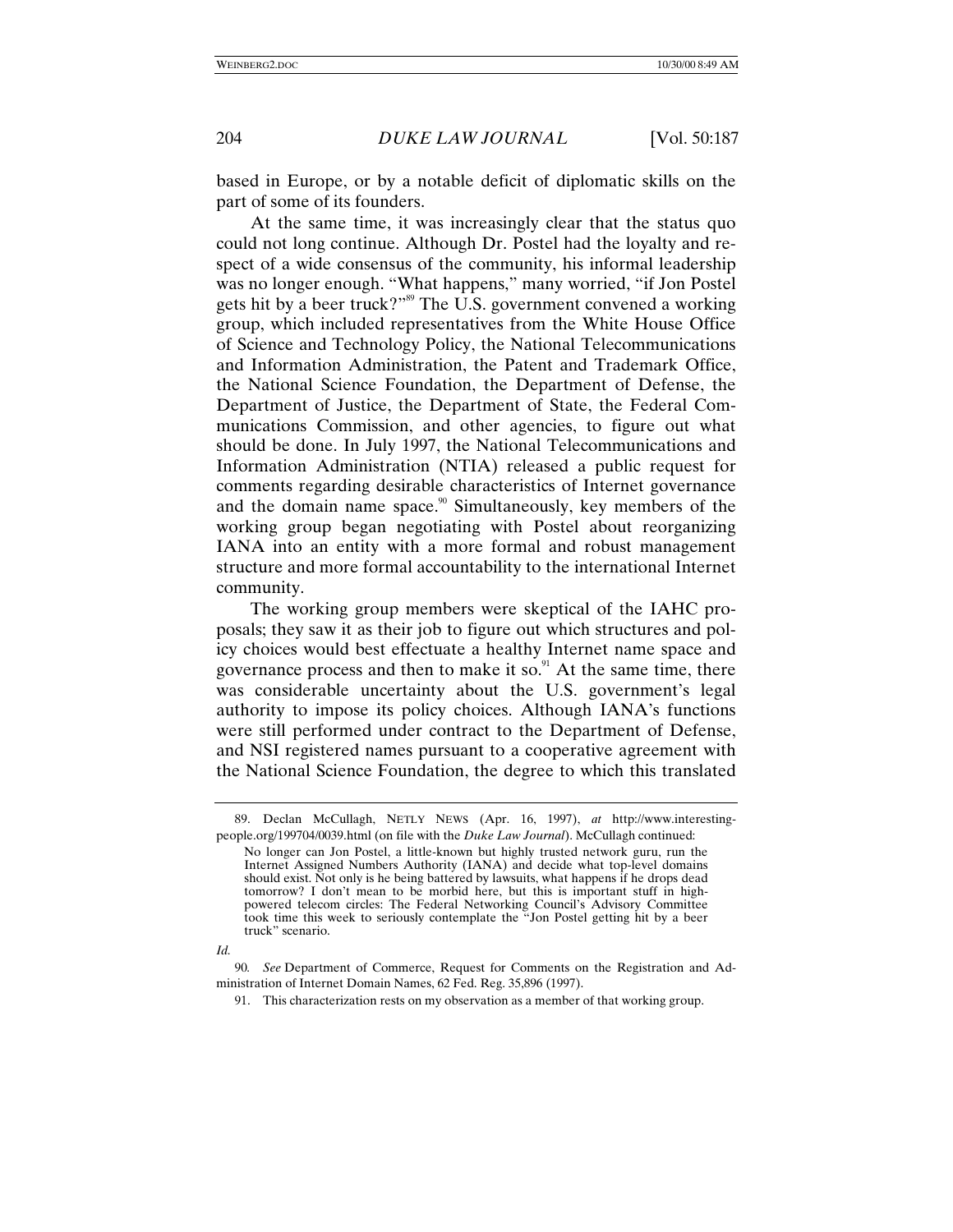into formal legal authority on the part of the U.S. government was hardly clear. The agreements did not unambiguously obligate IANA and NSF to follow the government's orders regarding the root zone; and it was even murkier what would happen if the agreements were not renewed. $^{92}$ 

In January 1998, the U.S. government released *A Proposal to Improve Technical Management of Internet Names and Addresses*, commonly referred to as the Green Paper.<sup>93</sup> The Green Paper did not even mention the IAHC process. Indeed, it had already become plain that the IAHC proposal was going nowhere: CORE's new top-level domains could not become visible unless appropriate changes were made in the root zone files. NSI, however, which had operational control over the "A" root, was making no changes without the authorization of the U.S. government, and the U.S. government had directed it to maintain the status quo. $94$ 

The Green Paper proposed the creation of a new not-for-profit corporation, "operat[ing] as a private entity for the benefit of the Internet as a whole," to manage domain names, IP addresses, and the

<sup>92.</sup> In 1997, in connection with a lawsuit filed against it by PGMedia, NSI requested permission from the National Science Foundation to add new generic top-level domains to the root zone. *See* Name.Space, Inc. v. Network Solutions, Inc., 202 F.3d 573, 579 (2d Cir. 2000). The National Science Foundation, after consulting with the working group, directed NSI to take no action; NSI, whose litigation strategy sought to avoid antitrust liability on the ground that it had no discretionary authority over the root, complied. *See id*. at 579-80. The cooperative agreement was scheduled to expire soon, though, and the outcome of negotiations to extend it was unclear. Later on, NSI and the National Telecommunications and Information Administration (which had succeeded the National Science Foundation as the U.S. party to the cooperative agreement) did extend the agreement and explicitly agreed that NSI must "request written direction from an authorized [Department of Commerce] official before making or rejecting any modifications, additions or deletions to the root zone file." *Cooperative Agreement No. NCR-9218742, Amendment 11*, *at* http://www.networksolutions.com/legal/internic/cooperative-agreement/ amendment11.html (Oct. 6, 1998) (on file with the *Duke Law Journal*) [hereinafter *Amendment 11*].

The extent of the U.S. government's control over IANA was still more problematic. In January of 1998, for a short period of time, Jon Postel directed the root server operators not controlled by NSI or the U.S. government to take their authoritative copy of the root zone directly from his own server. In theory, this could have enabled him to make changes to the root zone without the cooperation of NSI or the U.S. government. Under government pressure, though, Postel quickly ended what he later referred to as a "test." *See* Froomkin, *supra* note 34, at 64-65; Simon, *supra* note 2.

<sup>93.</sup> Department of Commerce, National Telecommunications and Information Administration, Improvement of Technical Management of Internet Names and Addresses, 63 Fed. Reg. 8,825 (1998) [hereinafter Green Paper].

<sup>94</sup>*. See Amendment 11*, *supra* note 92.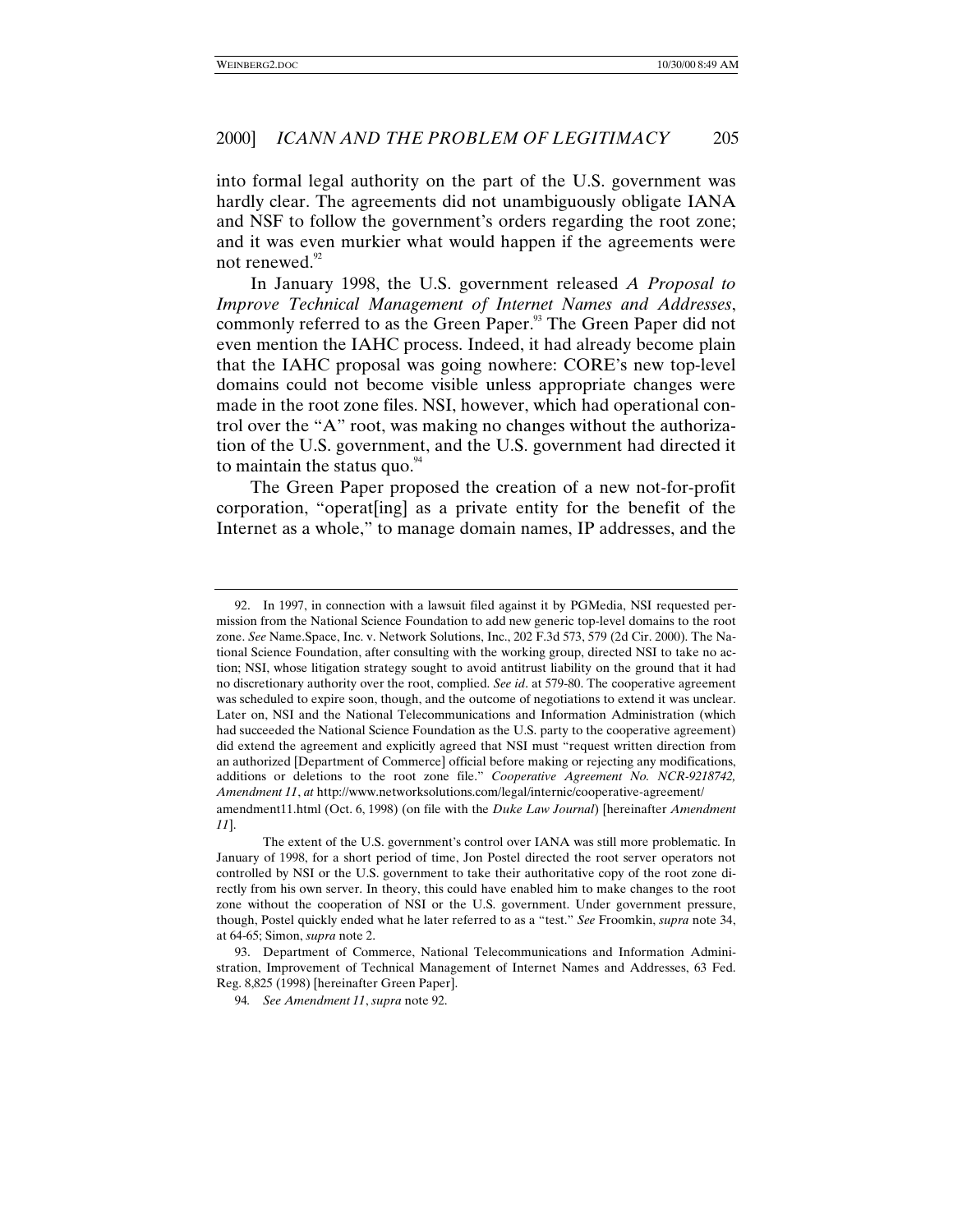root server network.<sup>95</sup> Current IANA staff would move to the new organization. The U.S. government would transfer existing IANA functions, the root system, and the appropriate databases to the new corporation; the government would "participate in policy oversight to assure stability" for no more than two years.<sup>96</sup> The Green Paper emphasized that the new organization and its board "must derive legitimacy from the participation of key stakeholders." 97 The board, therefore, was to include representatives of membership organizations relating to domain names, IP addresses, and Internet technical parameters, as well as representatives of "the direct interests of Internet users"—commercial, not-for-profit, and individual.<sup>98</sup> The Green Paper suggested that seats on the organization's initial board might include three directors from a membership association of regional number registries, two directors named by the Internet Architecture Board, two members designated by a not-yet-created membership association of domain name registries and registrars, seven members designated by a not-yet-created membership association of Internet users, and the new corporation's CEO.<sup>99</sup>

The structure described in the Green Paper called for a great deal of institution building: after all, neither the new corporation itself nor the various membership associations actually existed. The document, however, radiates an insouciant confidence that these institutions could be created without overwhelming difficulty. As far as substantive policies were concerned, the Green Paper urged that domain name registration in any given top-level domain be performed by competing registrars (as in the IAHC model).<sup>100</sup> It went further to urge that the domain name infrastructure be expanded to include multiple new registries, each maintaining the zone file for at least one new top-level domain.101 In the short run, the Green Paper proposed that while the new corporation was getting off the ground, five new registries be selected, each operating a single new top-level domain.<sup>102</sup>

In retrospect, the Green Paper is notable for its carefree confidence that the government could straightforwardly implement its rec-

<sup>95.</sup> Green Paper, *supra* note 93, at 8,827-28.

<sup>96</sup>*. Id*. at 8,828.

<sup>97</sup>*. Id*.

<sup>98</sup>*. Id*.

<sup>99</sup>*. See id*.

<sup>100</sup>*. See id*. at 8,828-29.

<sup>101</sup>*. See id*. at 8,829.

<sup>102</sup>*. See id*.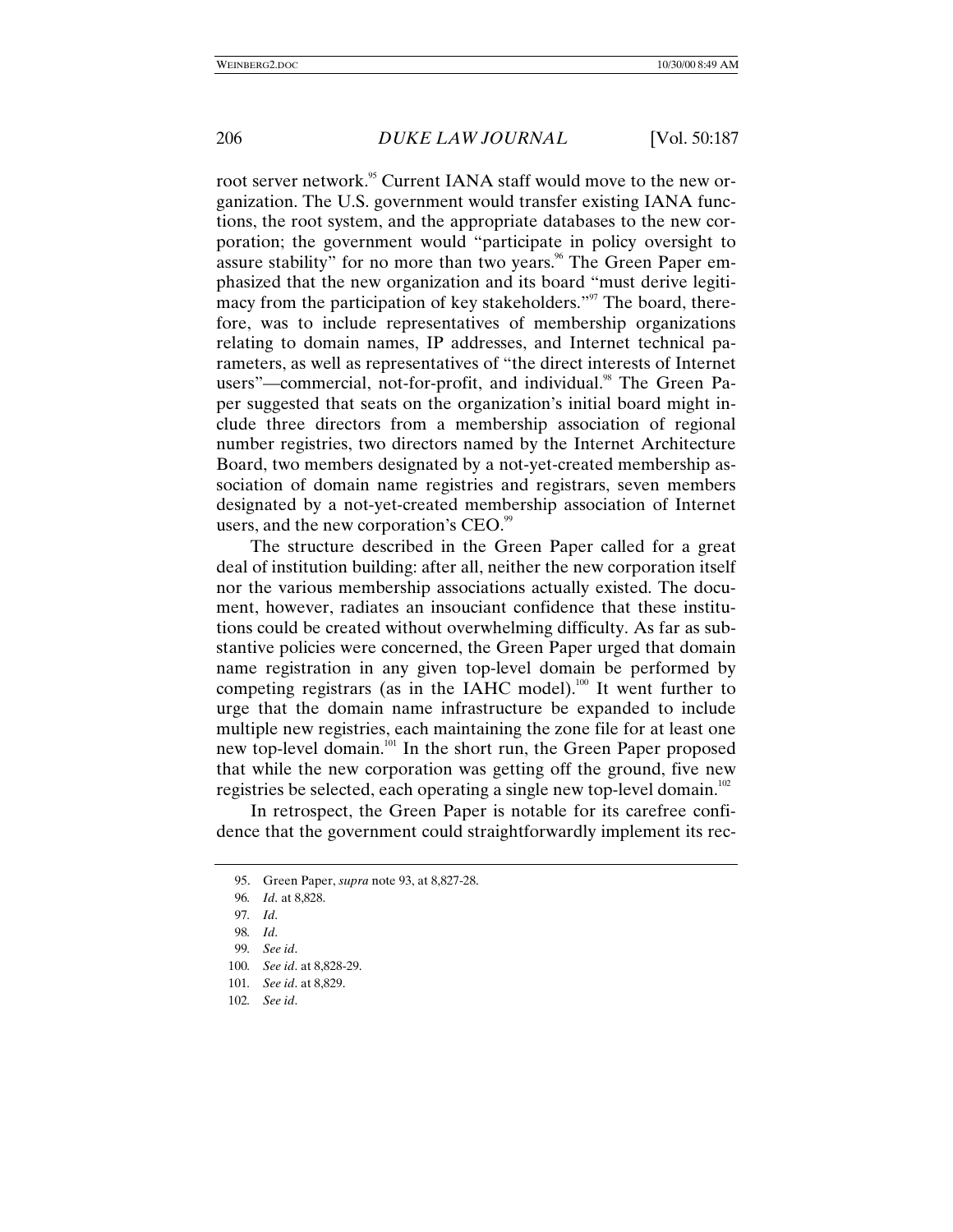ommendations. The document, however, inspired strong protest from a variety of groups.<sup>103</sup> When the U.S. government issued its White Paper four months later, things had changed. The new document ex-

<sup>103</sup>*. See, e.g.*, *Capital Networks' (CORE Registrar) Response to the Green Paper*, National Telecommunications and Information Administration, *at* http://www.ntia.doc.gov/ntiahome/ domainname/130dftmail/03\_09\_98.htm (Mar. 10, 1998) (stating that the Green Paper illadvisedly limits the number of gTLDs and is based upon a flawed competitive model) (on file with the *Duke Law Journal*); *Comments of Bell Atlantic Corporation on* Improvement of Technical Management of Internet Names and Addresses, National Telecommunications and Information Administration, *at* http://www.ntia.doc.gov/ntiahome/domainname/130dftmail/Bell.htm (Mar. 23, 1998) ("The creation of up to five new generic Top-level domains (gTLDs) is fundamentally flawed and ought to be reconsidered.") (on file with the *Duke Law Journal*); *Comments of the Internet Society in Regards to the Department Of Commerce National Telecommunications and Information Administration 15 CFR Chapter XXIII [Docket No. 980212036-8036- 01*] *Improvement of Technical Management of Internet Names and Addresses ("Green Paper")*, National Telecommunications and Information Administration, *at* http://www.ntia.doc.gov/ ntiahome/domainname/130dftmail/03\_17\_98.htm (Mar. 17, 1998) (stating that the policy decisions reflected in the Green Paper should be left to IAHC's "bottom-up" consensus-building process) (on file with the *Duke Law Journal*); *DNS Comments of America Online, Inc. on* Improvement of Technical Management of Internet Names and Addresses, National Telecommunications and Information Administration, *at* http://www.ntia.doc.gov/ntiahome/domainname/ 130dftmail/scanned/AOL.htm (Mar. 23, 1998) (asserting that the Green Paper slights participation by the international community and that no "concrete need exists that would justify an increase in the number of gTLDs in the near term") (on file with the *Duke Law Journal*); *Melbourne IT Comments on Internet Domain Name System*, National Telecommunications and Information Administration, *at* http://www.ntiahome/domainname/130dftmail/03\_22\_98.htm (Mar. 23, 1998) (stating that the Green Paper is too U.S.-centric, reflects ill-considered competition policy, inadequately addresses international trademark issues, and would "stifle international competition, negatively impact the growth of the Internet, and threaten the burgeoning electronic commerce market") (on file with the *Duke Law Journal*); *Reply of the European Community and Its Member States to the US Green Paper*, National Telecommunications and Information Administration, *at* http://www.ntiahome/domainname/130dftmail/03\_20\_98.htm (Mar. 20, 1998) (complaining that the Green Paper does not "recognize the need to implement an international approach," is unhelpful in addressing trademark issues, and does not go far enough to ensure fair competition, and recommending that "the US Administration limit its direct regulatory intervention in the Internet only to those relationships which fall clearly under existing contract between the Agencies of the US Government and their contractors and that all other decisions be referred to an appropriate internationally constituted and representative body") (on file with the *Duke Law Journal)*; *Response to Green Paper from Demon Internet*, National Telecommunications and Information Administration, *at* http://www.ntiahome.domainname/130dftmail/03\_05\_98.htm (Mar. 5, 1998) (stating that competing registries are unjustifiable and undesirable, the Green Paper approach treats NSI too favorably, and any United States government interference in the community consensus process represented by CORE is ill-advised) (on file with the *Duke Law Journal*); E-mail from Marc Berejka, Federal Regulatory Affairs Manager, Microsoft Corporation, to the U.S. Department of Commerce (Mar. 23, 1998) ("We . . . urge the Department not to hasten to introduce 5 new gTLDs as its proposals suggests [sic], but rather to take a more measured deliberate approach."), National Telecommunications and Information Administration, http://www.ntia.doc.gov/ntiahome/domainname/130dftmail/03\_23\_98-10.htm (on file with the *Duke Law Journal*).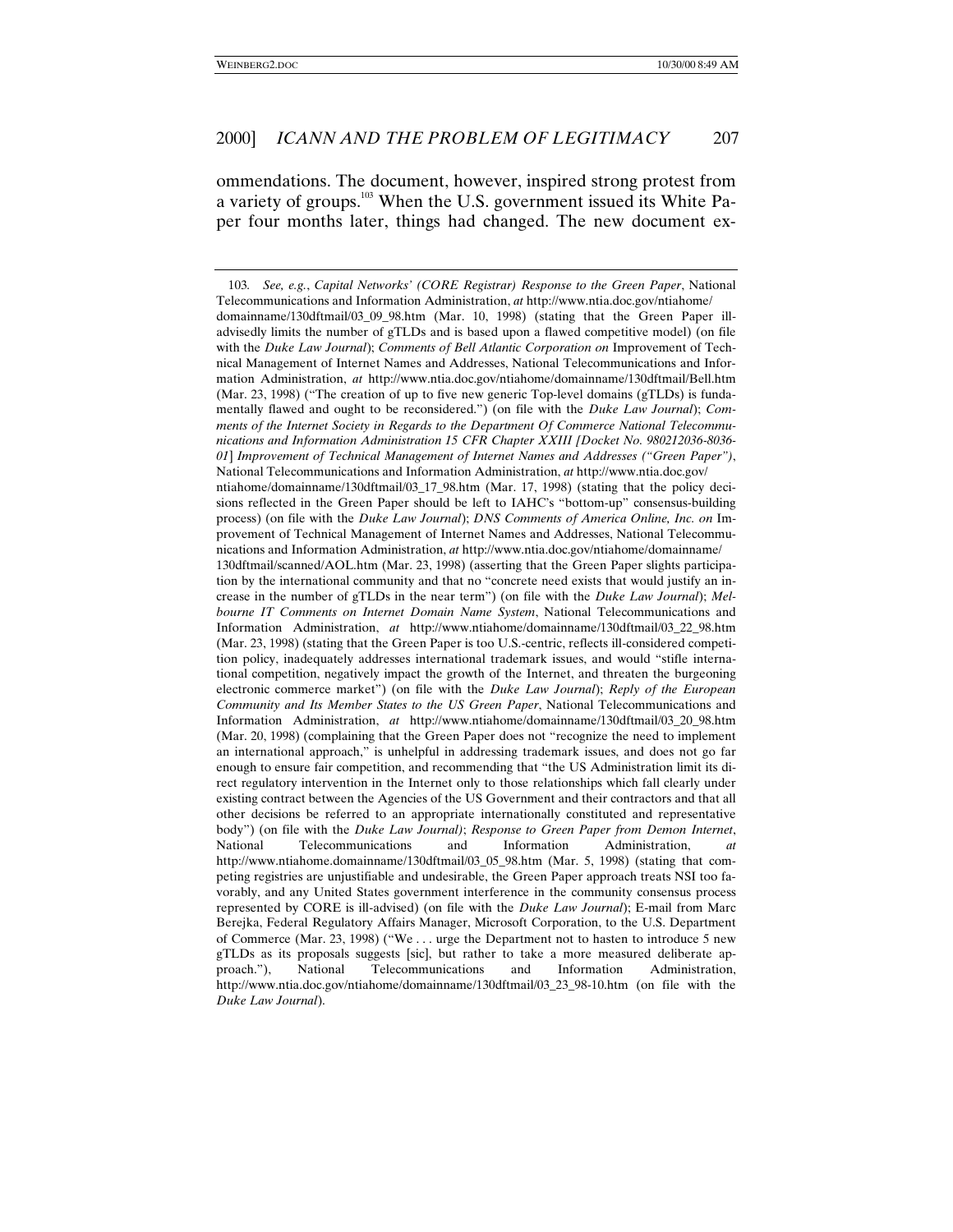pressed kind words for the IAHC plan, but it explained that the plan had "not [been] able to overcome" criticism of both its substance and the process by which it had been developed. $104$ 

On substantive matters, the White Paper backed away from its initial suggestions, and in particular from its proposal to implement five new top-level domains immediately. Noting the wide disparity of views reflected in the comments received in response to the Green Paper, the White Paper concluded that "[t]he challenge of deciding policy for the addition of new domains will be formidable" and left that task to the new corporation. $105$ 

The White Paper also backed away from any concrete suggestions regarding the structure of the new corporation. Recognizing that directors could not be elected immediately by subsidiary organizations that had not yet been formed, the White Paper placed new emphasis on the new corporation's "organizers," who would include "representatives of regional Internet number registries, Internet engineers and computer scientists, domain name registries, domain name registrars, commercial and noncommercial users, Internet service providers, international trademark holders, and Internet experts highly respected throughout the international Internet community," reflecting "substantial representation from around the world."<sup>106</sup> These organizers, in order to get the new corporation going, would appoint an initial board of directors that was "broadly representative of the global internet community."<sup>107</sup> That initial board, in turn, would establish a system for electing subsequent directors.<sup>108</sup>

The White Paper was generally well received, in large part because it left all of the difficult policy questions to the new corporation. All of the various actors in the DNS debates were confident, or at least hopeful, that the new corporation, when it was formed, would see things their way.

108*. See id.*

<sup>104.</sup> White Paper, *supra* note 26, at 31,743.

<sup>105</sup>*. Id.* at 31,746.

<sup>106</sup>*. Id.* at 31,749-50.

<sup>107</sup>*. Id.* at 31,750. There was a good deal of argument later relating to the phrases "initial board" and "interim board" as applied to ICANN. As the relevant portion of the White Paper refers to the appointment "on an interim basis, [of] an initial Board of Directors (an interim Board)," *id.*, it seems plain that the Department of Commerce intended the phrases to be used interchangeably.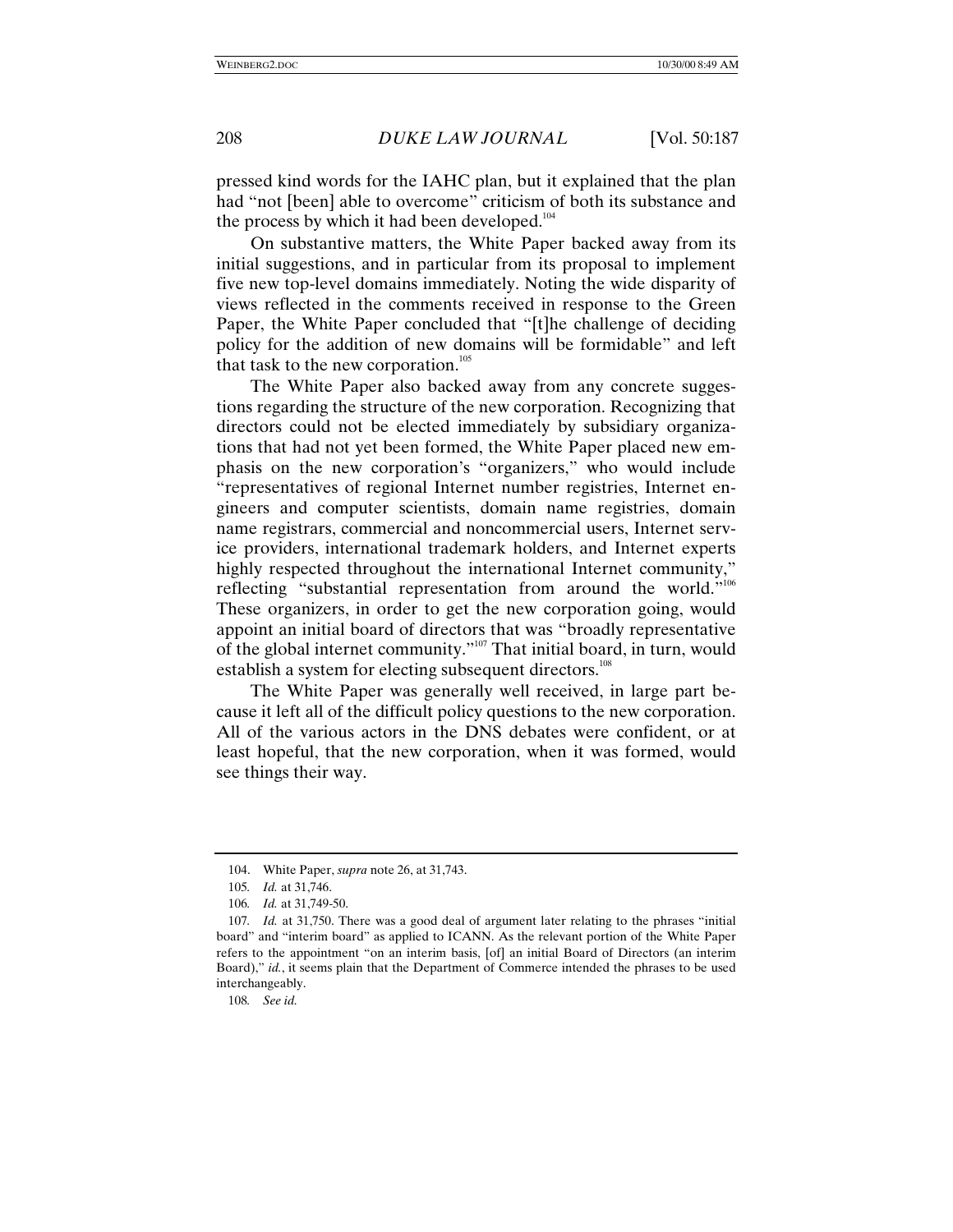### *D. ICANN*

The White Paper did not speak precisely to how the new corporation it described would be formed. It suggested that if the new entity were formed by "private sector Internet stakeholders," the U.S. government was prepared to recognize it by entering into agreements with it, seeking international support for it, and ensuring that it had appropriate access to databases and software controlled by NSI.<sup>109</sup> In October 1998, after a series of negotiations between IANA and NSI—and more wide-ranging consultations on the interim board's composition with the U.S. government, a variety of foreign governments, Jon Postel's lawyer (a Jones, Day partner named Joe Sims), IBM, and others<sup>110</sup>—Dr. Postel transmitted to the Department of Commerce documents reflecting what he described as "the consensus judgment of the global Internet community as to how to form a corporation that will include the IANA function."<sup>111</sup> Those documents included the articles of incorporation of the new entity, which had already been incorporated in California as the Internet Corporation for Assigned Names and Numbers, or ICANN,<sup>112</sup> biographies of its initial board of directors,<sup>113</sup> and a set of proposed bylaws.<sup>114</sup> ICANN's initial directors were drawn, for the most part, from the worlds of telecommunications and information technology.<sup>115</sup> Most of them were inno-

<sup>109</sup>*. Id.* at 31,749.

<sup>110</sup>*. See* Letter from Ira C. Magaziner, Senior Advisor to the President for Policy Development, to Rep. Thomas J. Bliley, Jr., Chairman, United States House Committee on Commerce (Oct. 27, 1998) (on file with the *Duke Law Journal*).

<sup>111.</sup> Postel, *supra* note 1.

<sup>112</sup>*. See Articles of Incorporation of Internet Corporation for Assigned Names and Numbers*, National Telecommunications and Information Administration, *at* http://www.ntia.doc.gov/ ntiahome/domainname/proposals/icann/articles.htm (last visited Aug. 19, 2000) (on file with the *Duke Law Journal*).

<sup>113</sup>*. See Biographies of Board of Directors*, National Telecommunications and Information Administration, *at* http://www.ntia.doc.gov/ntiahome/domainname/proposals/icann/bios.htm (last visited Aug. 19, 2000) (on file with the *Duke Law Journal*).

<sup>114</sup>*. See Bylaws for Internet Corporation for Assigned Names and Numbers*, National Telecommunications and Information Administration, *at* http://www.ntia.doc.gov/ntiahome/ domainname/proposals/icann/bylaws.htm (last visited Aug. 19, 2000) (on file with the *Duke Law Journal*).

<sup>115.</sup> They were: Geraldine Capdeboscq, an officer of Bull, a France-based information technology company; George Conrades, formerly an officer of GTE Internetworking, BBN, and IBM; Greg Crew, Chairman of the Australian Communications Industry Forum; Esther Dyson, computer and Internet pundit; Frank Fitzsimmons, an officer of Dun & Bradstreet; Hans Kraaijenbrink, Chair of the European Telecommunications Network Operators Association; Jun Murai, professor at Keio University (Japan); Eugenio Triana, formerly an official at the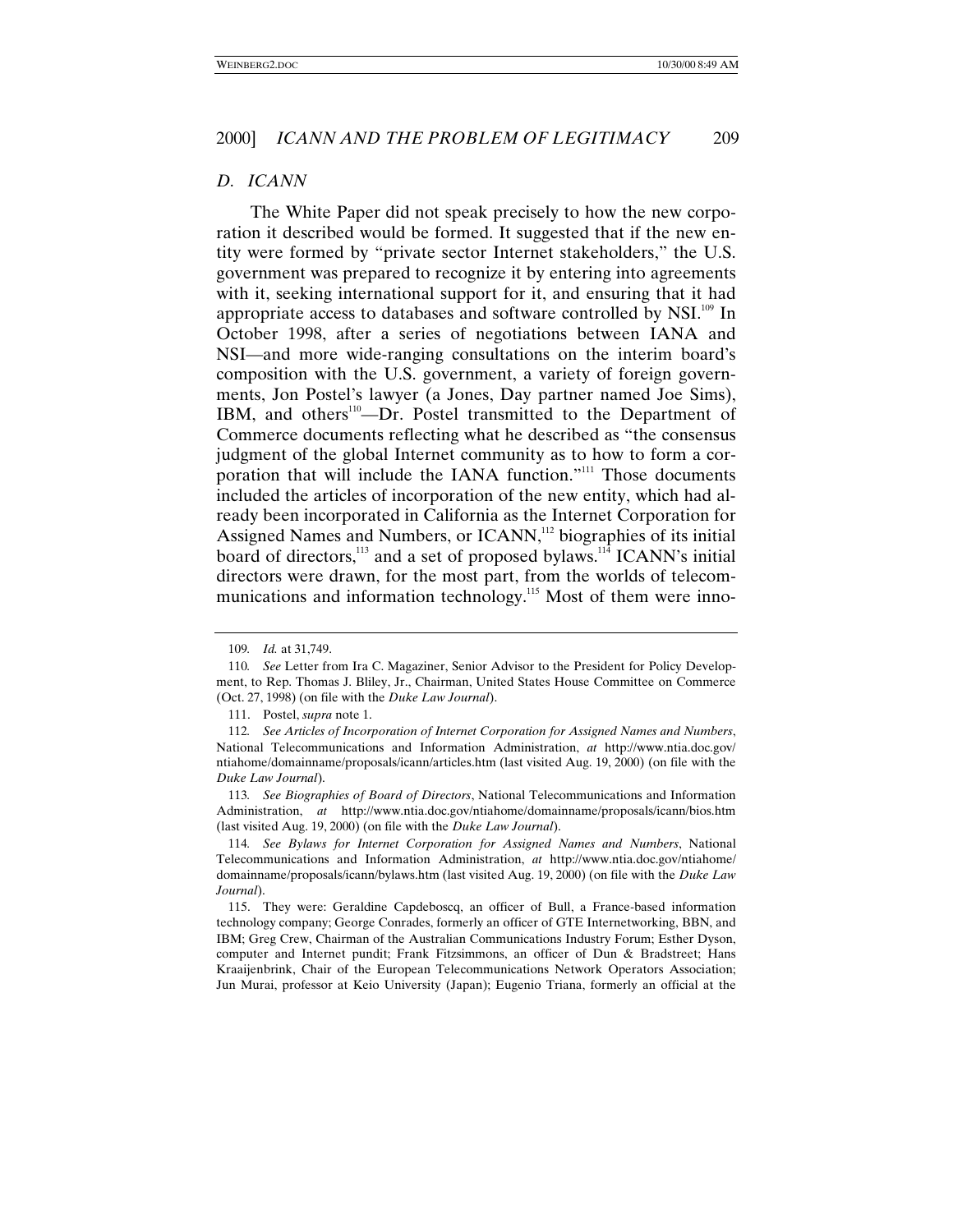cent of any specialized knowledge of the Internet or of domain name issues.<sup>116</sup> The idea was that the board members would be guided by the wisdom of Postel as the new corporation's chief technical officer and could lend their prestige and neutrality to bolster his decisions.<sup>117</sup>

ICANN was set adrift almost immediately when, a scant two weeks after delivering the corporate documents to the Department of Commerce, Jon Postel died of complications following open heart surgery.<sup>118</sup> Yet for the Department of Commerce, it was too late to turn back. It solicited public comment on ICANN's proposal.<sup>119</sup> It then detailed for ICANN a variety of respects in which Commerce felt that ICANN's proposed bylaws lacked adequate openness and accountability.120 After negotiations between Commerce and the new ICANN board, aggressively represented by Joe Sims, and a variety of changes to ICANN's proposed bylaws, Commerce and ICANN agreed on a memorandum of understanding.<sup>121</sup> The memorandum recited that ICANN was "the organization that best demonstrated that it can accommodate the broad and diverse interest groups that make

European Commission and the Spanish Ministry of Industry and Energy; and Linda Wilson, President of Radcliffe College. *See Biographies of Board Directors*, *supra* note 113.

<sup>116</sup>*. See* Froomkin, *supra* note 34, at 73. The only board member who was expert in DNS issues was Jun Murai, who had also been a member of the IAHC. *See Final Report*, *supra* note 77.

<sup>117</sup>*. See* Froomkin, *supra* note 34, at 72.

<sup>118</sup>*. See* Kathleen Murphy, *Death of Net Pioneer Postel Doesn't Stall Efforts to Strike Deal on New DNS Entity*, INTERNET WORLD (Oct. 26, 1998), *at* http://www.findarticles.com/cf\_0/ m0DXS/35\_4/55361070/p1/article.jhtml (on file with the *Duke Law Journal*).

<sup>119.</sup> Those comments are archived at *Comments on the Proposals for a New Corporation to Manage Internet Domain Name System Functions*, National Telecommunications and Information Administration, *at* http://www.ntia.doc.gov/ntiahome/domainname/proposals/comments/ comments.html (Sept. 30-Oct. 15, 1998) (on file with the *Duke Law Journal*).

<sup>120</sup>*. See* Letter from J. Beckwith Burr, Associate Administrator (Acting), National Telecommunications and Information Administration, to Herb Schorr, Executive Director, USC Information Sciences Institute (Oct. 20, 1998), National Telecommunications and Information Administration, http://www.ntia.doc.gov/ntiahome/press/icann102098.htm (on file with the *Duke Law Journal*).

<sup>121</sup>*. See Memorandum of Understanding Between the U.S. Department of Commerce and Internet Corporation for Assigned Names and Numbers*, National Telecommunications and Information Administration, *at* http://www.ntia.doc.gov/ntiahome/domainname/icannmemorandum.htm (last visited Aug. 18, 2000) (on file with the *Duke Law Journal*) [hereinafter *Memorandum of Understanding*]; *see also* Declan McCullagh, *Magaziner: ICANN, Mend Thy Ways*, WIRED NEWS (Nov. 18, 1998) (describing some of the public statements that accompanied the negotiations), *at* http://www.wired.com/news/politics/0,1283,16356,00.html (on file with the *Duke Law Journal*); Ellen Rony, *Comparison of Bylaws Proposals for a New Internet Corporation*, *at* http://www.domainhandbook.com/comp-bylaws.html (last modified Nov. 24, 1998) (comparing various bylaws proposals floated during this period) (on file with the *Duke Law Journal*).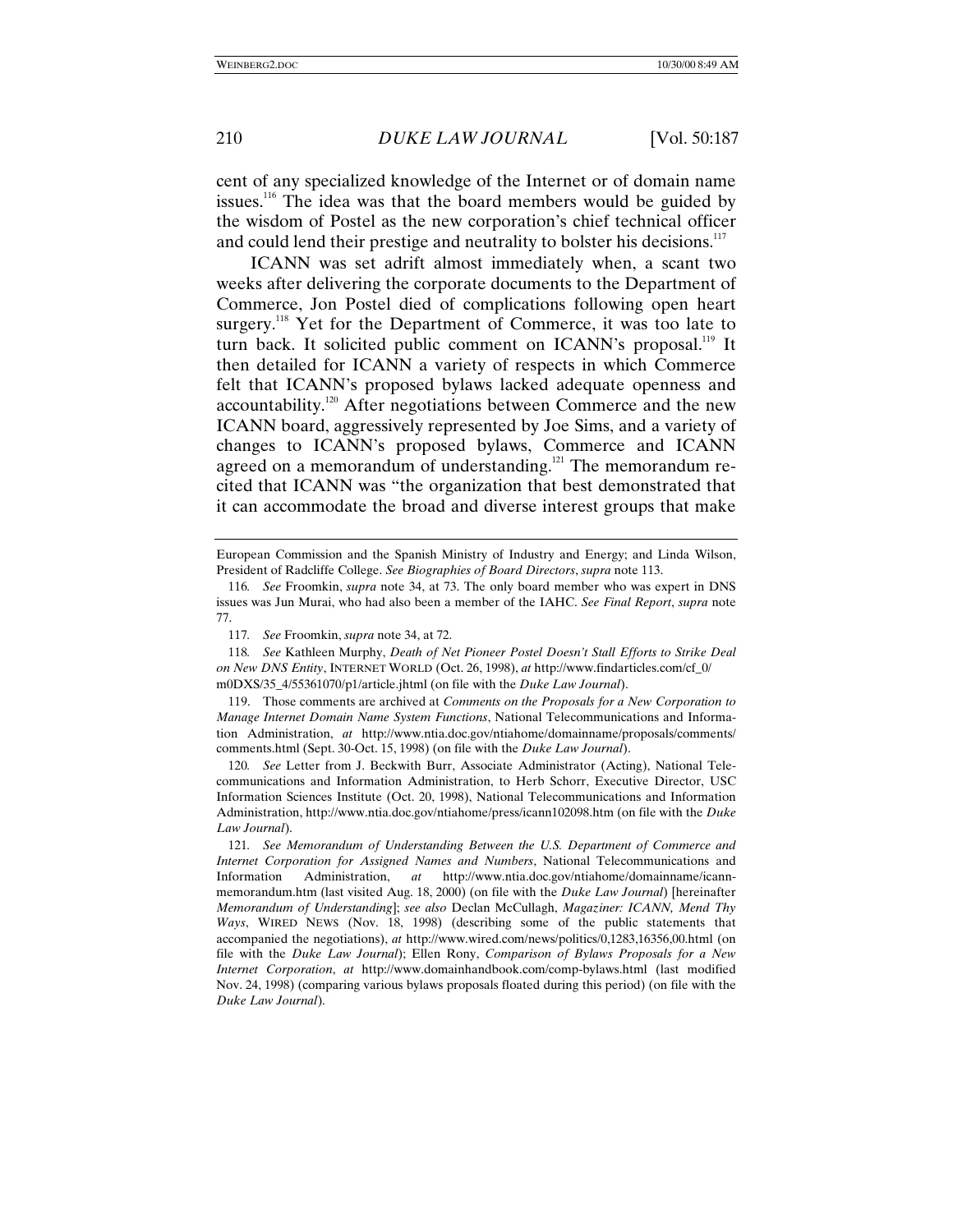up the Internet community."<sup>122</sup> ICANN and Commerce would jointly design, develop, and test mechanisms, methods, and procedures for DNS management, and they would formulate the steps necessary to transition DNS management responsibility to a nonprofit corporation.123 Once those mechanisms were tested and found adequate, "it [was] contemplated that management of the DNS [would] be transitioned."<sup>124</sup> Together, the memorandum pledged, "the Parties [would] collaborate  $\dots$  to achieve the transition without disruption."<sup>125</sup>

Three months later, Commerce notified NSI that it was designating ICANN as the new corporation described in the White Paper for purposes of the U.S. government's cooperative agreement with NSI.<sup>126</sup> This meant that NSI was required to acknowledge ICANN's authority to carry out the responsibilities of the new corporation as described in the White Paper.<sup>127</sup> The cooperative agreement contemplated that as the U.S. government shifted domain name management responsibilities to ICANN, NSI's corresponding obligations under that agreement would be terminated, and, as appropriate, covered in a contract between NSI and ICANN.128 The U.S. government, on the other hand, was not letting go of the reins just yet; ICANN's designation did not change the fact that, at least for the time being, NSI was

125*. Id.*

*Amendment 11*, *supra* note 92.

<sup>122</sup>*. Memorandum of Understanding*, *supra* note 121.

<sup>123</sup>*. See id.*

<sup>124</sup>*. Id.*

<sup>126</sup>*. See* Letter from J. Beckwith Burr, Associate Administrator (Acting), National Telecommunications and Information Administration, to David Graves, Director, Network Solutions, Inc. (Feb. 26, 1999), National Telecommunications and Information Administration, http://www.ntia.doc.gov/ntiahome/domainname/icannnewco.htm (on file with the *Duke Law Journal*). In September 1998, the Department of Commerce had replaced the National Science Foundation as the U.S. government entity administering the cooperative agreement. *See* Letter from John Sopko, Chief Counsel for Special Matters, Department of Commerce, to Rep. Thomas J. Bliley, Jr., Chairman, United States House Committee on Commerce (Nov. 5, 1998) (attaching Memorandum of Agreement between the National Science Foundation and the U.S. Department of Commerce) (on file with the *Duke Law Journal*).

<sup>127.</sup> NSI had agreed, in June of 1998, that

<sup>[</sup>a]s provided in the [White Paper], the USG will effect the transition of its DNS responsibilities through an agreement with NewCo. . . . Following the finalization of the agreement between the USG and NewCo, NSI will recognize NewCo pursuant to a contract between NSI and NewCo. NSI acknowledges that NewCo will have the authority, consistent with the provisions of the [White Paper] and the agreement between the USG and NewCo, to carry out NewCo's Responsibilities.

<sup>128</sup>*. See id.* (indicating the contract details in the "Term and Transition" clause).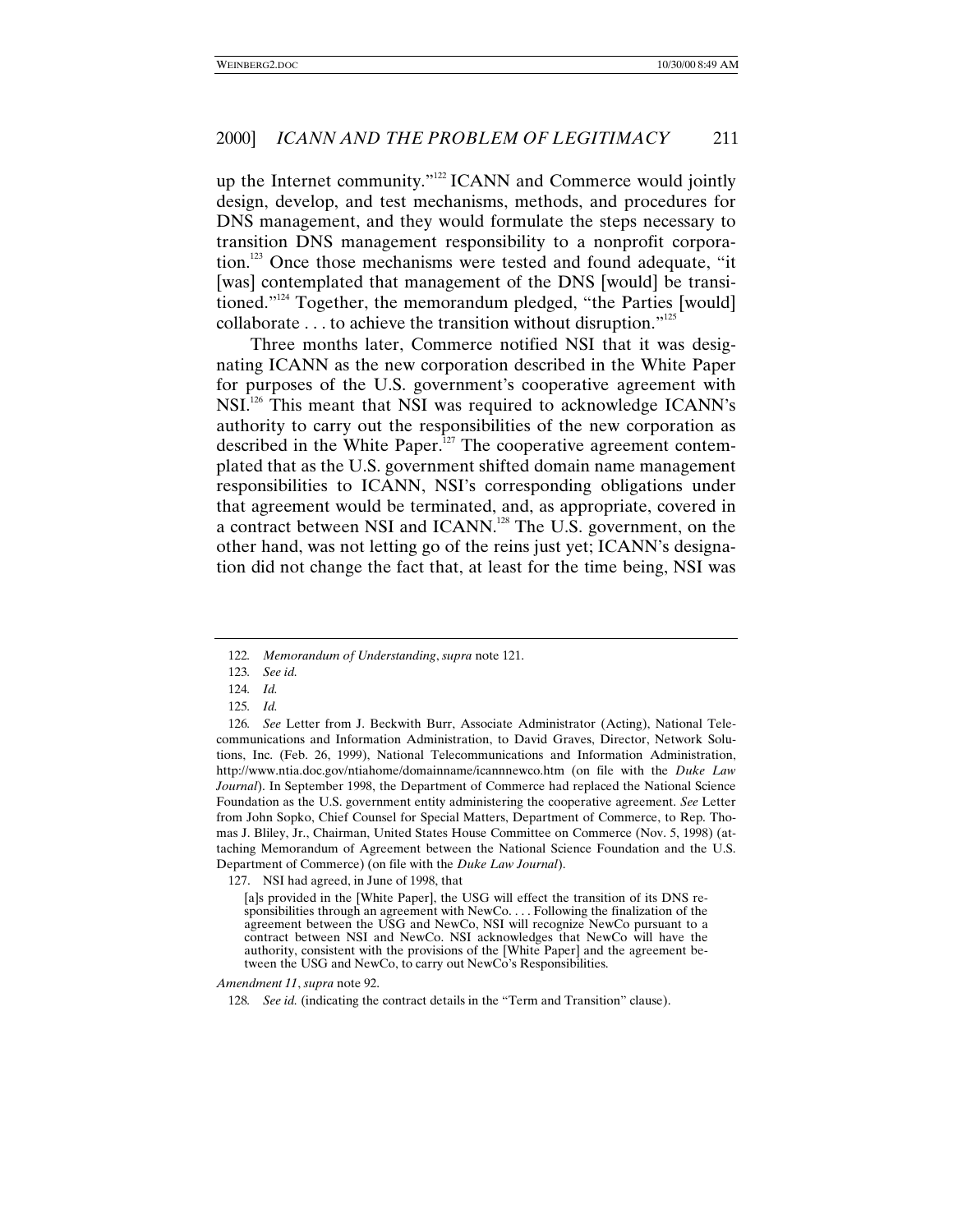prohibited from "making or rejecting any modifications, additions, or deletions to the root zone file" without written direction from an authorized U.S. government official.<sup>129</sup>

The ICANN experiment was underway.

## II. THE PROBLEM OF LEGITIMACY

Notwithstanding that ICANN had received the blessing of the U.S. government, its public legitimacy was open to serious challenge. Its board members had been chosen in a closed process, the details of which are still unclear.<sup>130</sup> The board's early penchant for closed meetings intensified the air of secrecy surrounding the new organization; the Internet community knew neither who these people were nor how they were reaching their decisions.<sup>131</sup> Many of the board members, further, were unfamiliar with Internet technical issues and Internet mores.<sup>132</sup> They were slow to embrace openness and communication; for the most part, ICANN communicated to the outside world

<sup>129</sup>*. See Amendment 11*, *supra* note 92 ("While NSI continues to operate the primary root server, it shall request written direction from an authorized USG [United States Government] official before making or rejecting any modifications, additions or deletions to the root zone file.").

<sup>130.</sup> The General Accounting Office recently issued a report in which it concluded that the interim board was selected primarily by Jon Postel. *See* GAO Report, *supra* note 24, at 13 (providing the GAO's analysis). As evidence supporting its conclusion, the GAO report cited Dr. Postel's testimony and ICANN's own statements. *See id*. at 13-14. The GAO's primary concern in this aspect of its investigation related to whether the Department of Commerce had effectively selected ICANN's board. *See id.* at 12-14 (inquiring into the board's selection in the context of its conclusion that the Government Corporation Control Act, 31 U.S.C. § 9102, applied only if the Department had "establish[ed]" ICANN).

<sup>131</sup>*. See* Courtney Macavinta, *ICANN Defensive in Letter to Commerce*, CNET NEWS (July 9, 1999) (noting criticisms by Rep. Bliley and the Commerce Department of ICANN secrecy), *at* http://news.cnet.com/news/0-1005-200-344631.html?tag=st.ne.1.srchres.ni (on file with the *Duke Law Journal*); Courtney Macavinta, *New Domain Group Faces Critics*, CNET NEWS (Nov. 15, 1998) (noting distrust of ICANN stemming from the secrecy surrounding the selection of ICANN's board), *at* http://news.cnet.com/news/0-1005-200-335384.html?tag=st.ne.1.srchres.ni (on file with the *Duke Law Journal*); Murphy, *supra* note 118. The identity of the board members, of course, was not kept secret, but most of the board members were not familiar figures in the DNS community. *See* Froomkin, *supra* note 34, at 72-73; *supra* notes 115-17 and accompanying text.

<sup>132.</sup> The board members, for the most part, had telecommunications and information technology backgrounds. S*ee supra* notes 115-17 and accompanying text. Although some—most notably Esther Dyson and Jun Murai—were well-steeped in Internet culture, others were rather less deeply familiar with it and with the relevant technology.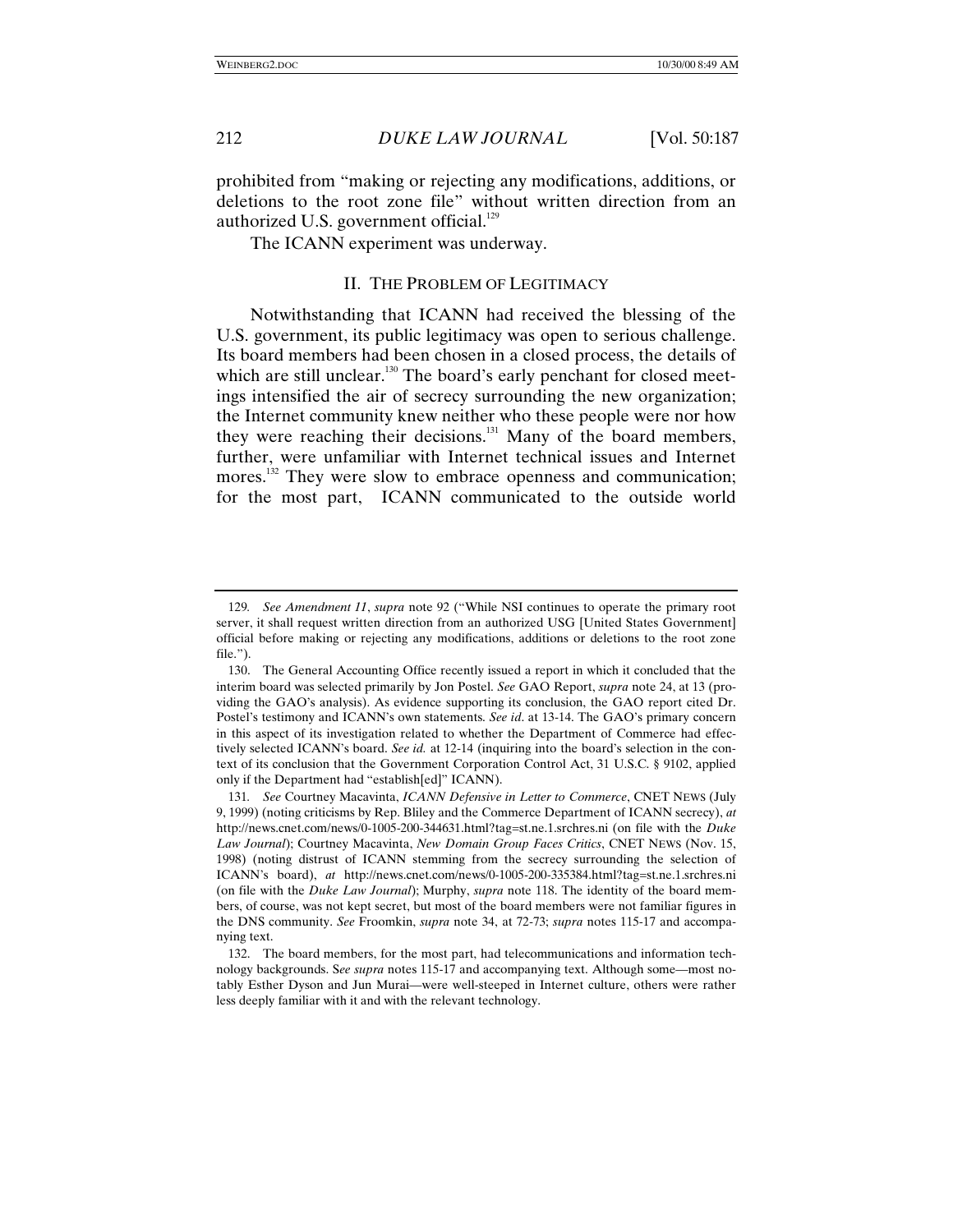through its public relations firm<sup>133</sup> and its lawyers.<sup>134</sup> All of this was massively problematic for an organization that sought control over Internet infrastructure as an organ of the Internet technical community.<sup>135</sup> Because the U.S. government's authority over the DNS was murky, ICANN could not derive legitimacy from its designation by the government as the entity assigned to perform both ministerial and policymaking DNS functions. There were many in the Internet community who asserted that ICANN was simply illegitimate—that it had no right to the role it sought. $136$ 

The legitimacy issue was important because the Department of Commerce's recognition as such gave ICANN little in the way of actual legal authority. The U.S. government, after all, had never managed the DNS through command-and-control regulation, and it had no command-and-control authority to delegate.<sup>137</sup> ICANN was in a position to control other DNS actors only by entering into contracts in which those actors agreed to be bound.

Some DNS actors were eager to contract with ICANN. Aspiring registrars for .com, .net, and .org had every incentive to submit to the ICANN accreditation process, because that was the only way they could take advantage of an agreement between Commerce and NSI that compelled NSI to open its registration system to new, competing registrars.

<sup>133</sup>*. See ICANN Announces International Education and Public Outreach Support in Collaboration with Alexander Ogilvy*, *at* http://www.icann.org/announcements/icann-pr03feb99-2. htm. (Feb. 3, 1999) (on file with the *Duke Law Journal*).

<sup>134</sup>*. See Domain Name System Privatization*, *supra* note 7, at 155 (testimony of Prof. Jonathan Weinberg); *see also* Ted Byfield, *UDRP? JDRP.*, Tasty Bits from the Technology Front, *at* http://www.tbtf.com/roving\_reporter/jdrp.html (Nov. 16, 1999) (explaining that it has been ICANN's lawyers, more than anyone else, who have defined its course) (on file with the *Duke Law Journal*). For an important early ICANN statement whose language strongly suggests that it was written by ICANN's lawyers, see *ICANN—Response to Chairman Bliley*, *at* http://www.icann.org/correspondence/bliley-response-08july99.htm (July 8, 1999) (on file with the *Duke Law Journal*) [hereinafter *ICANN's Response*]. With the notable exception of Esther Dyson and (to some degree) CEO Mike Roberts, ICANN's directors did not discuss DNS issues on electronic mailing lists open to outsiders.

<sup>135</sup>*. See Domain Name System Privatization*, *supra* note 7, at 155 (testimony of Prof. Jonathan Weinberg).

<sup>136</sup>*. See, e.g.*, Patrick Greenwell, *Despite Our Best Efforts, ICANN Fails in Many Respects*, *at* http://www.icannwatch.org/archives/essays/944584730.shtml (Dec. 7, 1999) (listing ICANN inadequacies and failures) (on file with the *Duke Law Journal*).

<sup>137</sup>*. See supra* note 92 and accompanying text.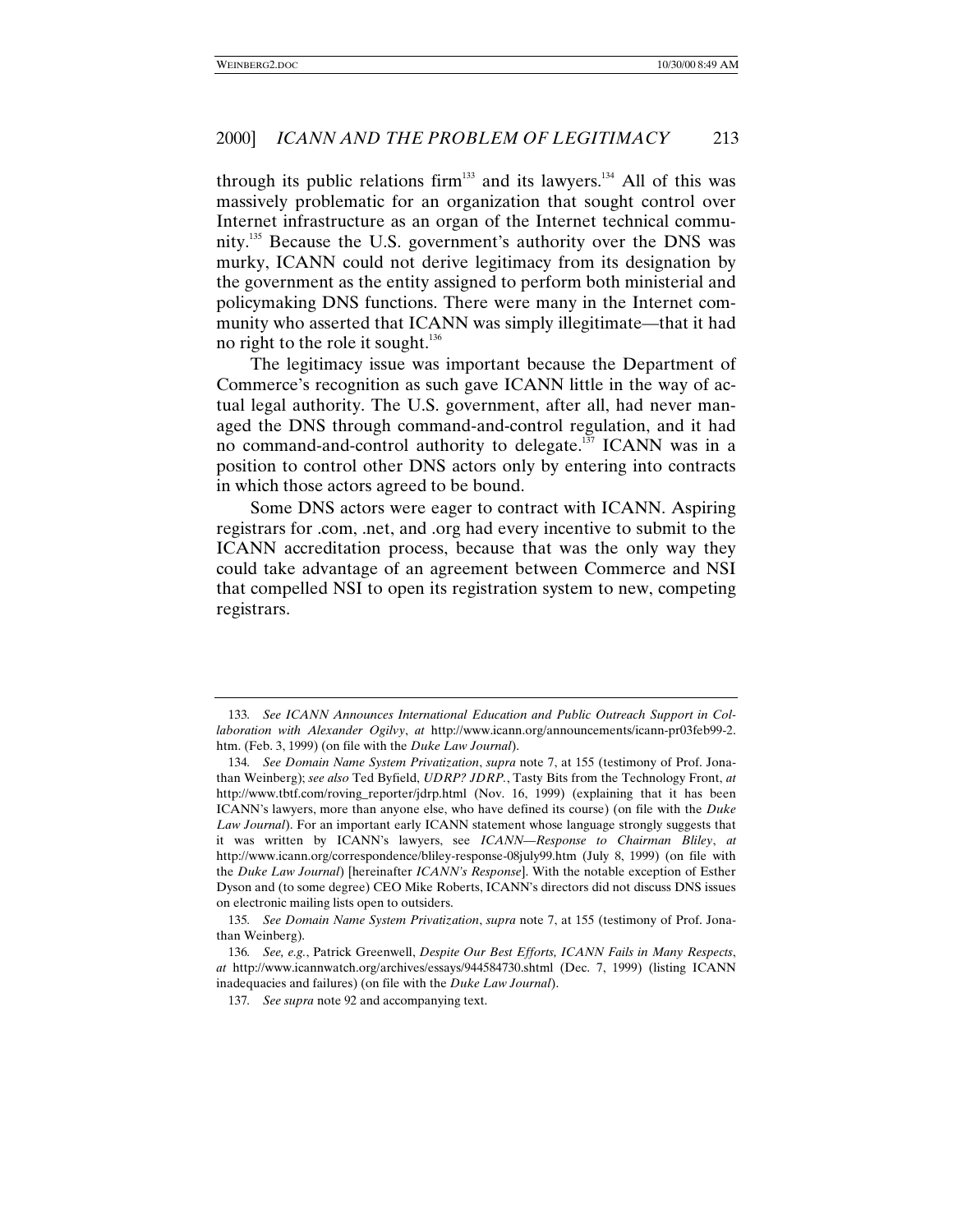NSI was reluctant to recognize ICANN (which it correctly saw as a threat to its autonomy), but the Department of Commerce<sup>138</sup> was in a position to assist ICANN with that relationship. The Department of Commerce had already succeeded in negotiating an amendment to its cooperative agreement with NSI directing NSI to recognize ICANN's authority, $139$  and it was pressuring NSI to enter into a contract with ICANN that would bind it to follow ICANN's directives.<sup>140</sup> The U.S. government's leverage was the possibility that, on expiration or termination of the cooperative agreement, it could seek to divest NSI of its position as registry for .com, .net, and .org.<sup>141</sup>

The U.S. government's relationship with NSI, indeed, was the key source of ICANN's authority, because NSI operated the "A" root server subject to U.S. government instructions.<sup>142</sup> ICANN was looking forward to the day the U.S. government would terminate the contractual provisions giving it authority over the root and transfer that

<sup>138.</sup> The Department of Commerce had taken the point position for the U.S. government on domain name policy when it issued the Green Paper in January 1998. It had replaced the National Science Foundation as the U.S. government entity administering the NSI cooperative agreement in September 1998, *see supra* note 126, signed the Memorandum of Understanding with ICANN in November 1998, *see supra* note 121 and accompanying text, and would enter into a contract with ICANN for the performance of the functions previously contracted for by the Defense Department in February 2000. *See Contract Between ICANN and the United States Government for Performance of the IANA Function*, *at* http://www.icann.org/general/ianacontract-09feb00.htm (Feb. 9, 2000) (on file with the *Duke Law Journal*).

<sup>139.</sup> In June 1998, Commerce and NSI had negotiated an amendment to the cooperative agreement under which NSI agreed that the U.S. government would designate a new entity, then referred to only as "NewCo," to take over the U.S. government's DNS responsibilities. NSI promised to recognize NewCo, to enter into a contract with it, and to acknowledge its authority to carry out its responsibilities under the White Paper. In February 1999, Commerce notified NSI that it was designating ICANN as "NewCo" for purposes of the cooperative agreement. *See supra* note 127 and accompanying text.

<sup>140.</sup> NSI and ICANN entered into such a contract in November 1999, after arduous, threeway negotiations among ICANN, NSI, and the Department of Commerce. *See Approved Agreements Among ICANN, the U.S. Department of Commerce, and Network Solutions, Inc.*, *at* http://www.icann.org/nsi/nsi-agreements.htm (Nov. 10, 1999) (on file with the *Duke Law Journal*) [hereinafter *Approved Agreements*].

<sup>141</sup>*. See* Pincus, *supra* note 65. Commerce also put effort into persuading other domain name actors, including the root server operators, to enter into contracts with ICANN. The Department of Commerce and ICANN have entered into a Cooperative Research and Development Agreement to collaborate on issues including "formalization of contractual relationships under which root servers throughout the world are operated." *Cooperative Research & Development Agreement*, *at* http://www.icann.org/committees/dns-root/crada.htm (last visited Aug. 24, 2000) (on file with the *Duke Law Journal*).

<sup>142</sup>*. See supra* note 64 and accompanying text.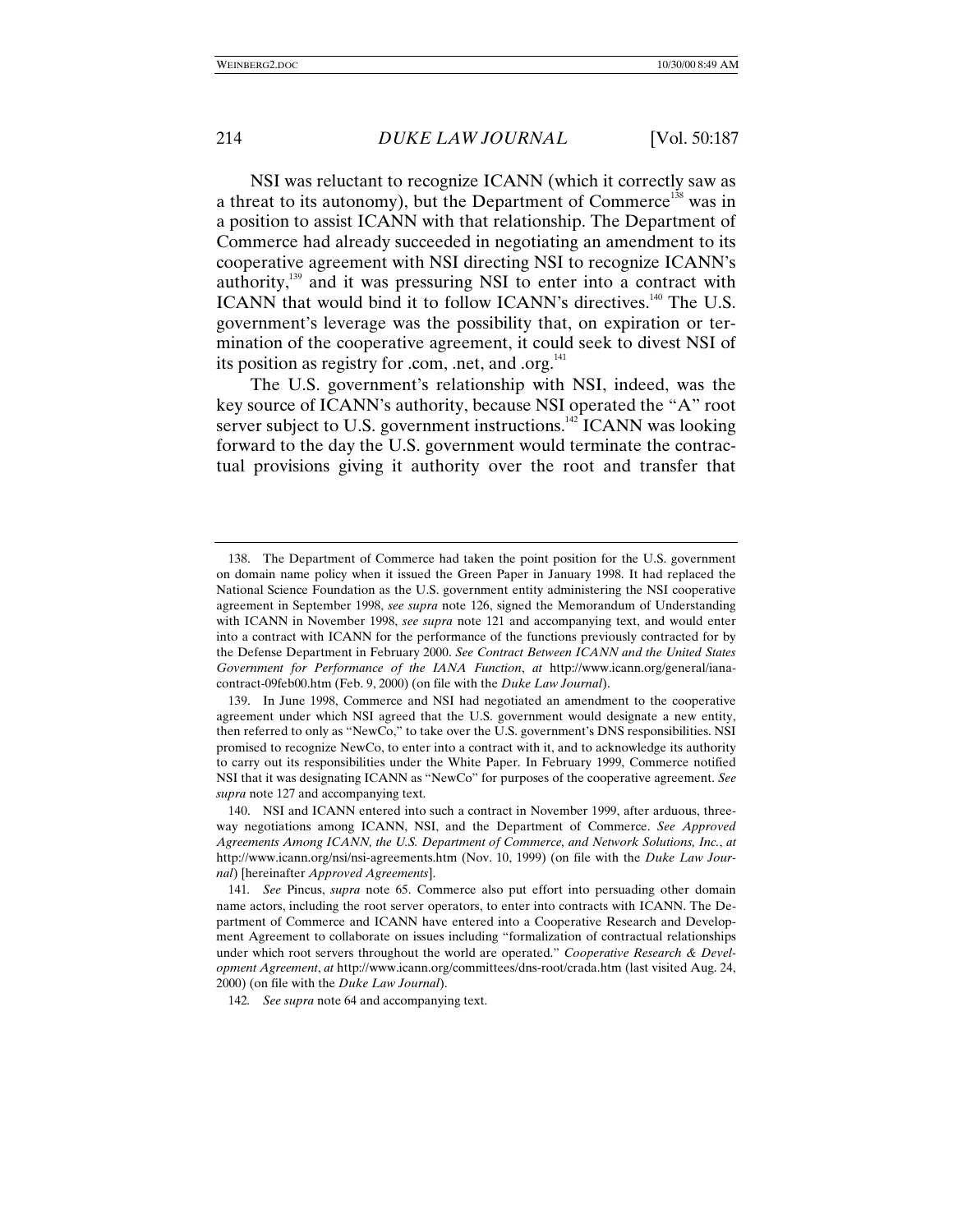authority to ICANN. At that point, ICANN would have sole control over the contents of the "A" root.<sup>143</sup>

Yet ICANN's consolidation of control was hardly assured. The root server operators, who historically had no formal relationship with IANA, had no obvious incentive to enter into contracts with ICANN now. The operators of the country code top-level domains similarly had a great deal of bargaining power in negotiating any new arrangements with ICANN. Although ICANN, as proprietor of the root, could threaten to delete any country code top-level domain registries that declined to sign an agreement, the threat would be an empty one. The U.S. government would hardly approve wholesale deletions from the root. More importantly, there would be no better way for ICANN to destroy its own legitimacy than for it arbitrarily to manipulate the root zone file to enhance its own power. In a worstcase analysis, governments, Internet service providers, or major institutional users could establish a consortium of alternative root servers outside of ICANN's control. To the extent that users decided they should no longer direct their DNS queries in the direction of the legacy root, the contents of the ICANN-controlled root zone file would be irrelevant.

ICANN's legitimacy was important, in short, because failure to be perceived as an appropriate wielder of DNS authority could have left it unable to exercise that authority. This point bears repeating: ICANN started its life with some key advantages. The support of the U.S. government and the terms of the government's agreements with NSI meant that ICANN had the support of the registrars, had a superior position in its negotiations with NSI, and was on track to gain control of the "A" root. ICANN could not succeed, however, unless it could consolidate its position by entering into agreements with other Internet actors, and it could not enter into those agreements unless it was seen by the Internet community as an appropriate and legitimate entity to supervise the DNS. To the extent that its legitimacy was less secure, ICANN would be forced to concede greater autonomy to other actors. If its legitimacy collapsed entirely, it might see large segments of the community defecting to alternative root systems.

ICANN's task in seeking public acceptance of its legitimacy was made more complicated by the fact that it was a private entity seeking to play the sort of role more commonly played in our society by pub-

<sup>143</sup>*. See supra* notes 126-28 and accompanying text.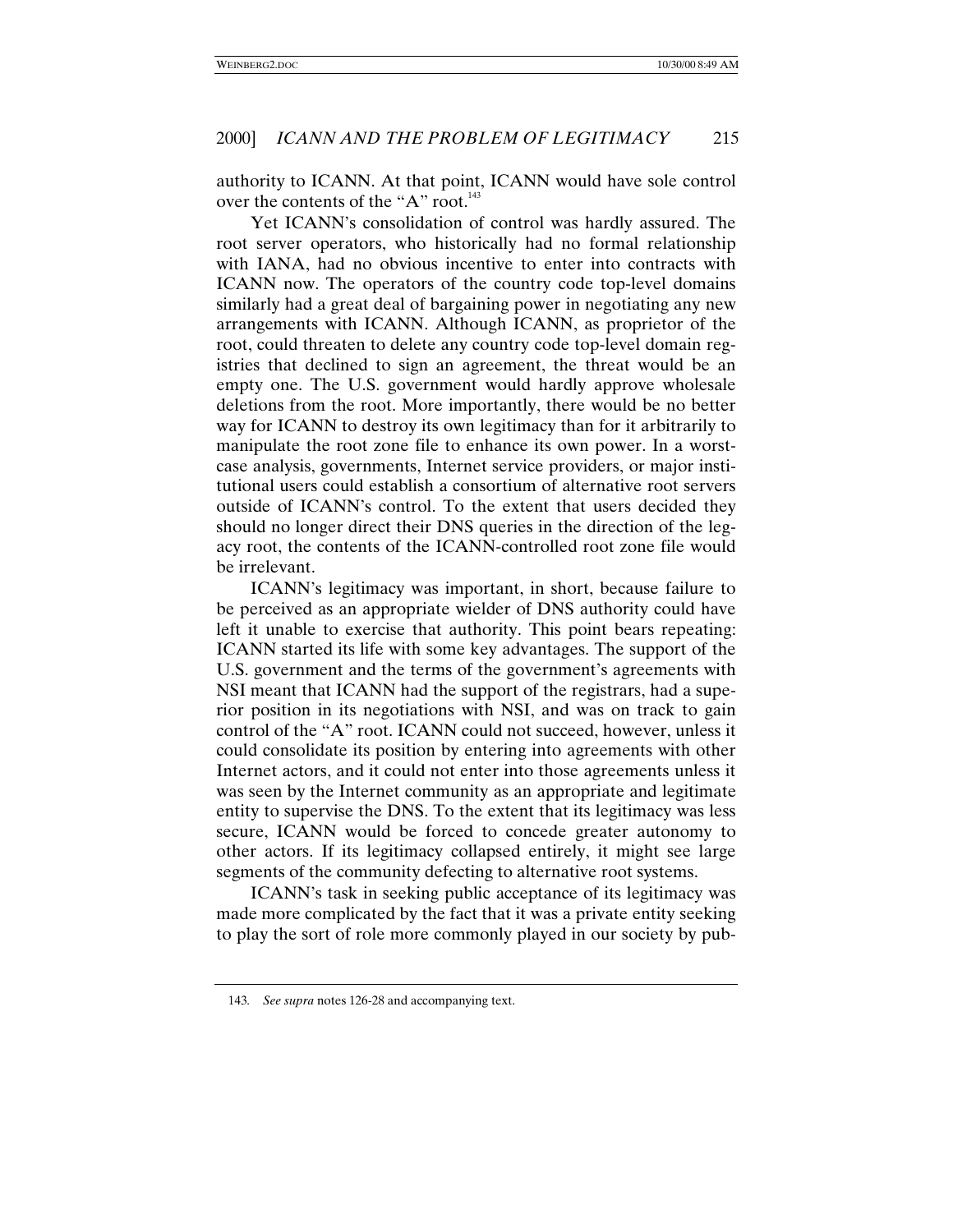lic entities. Its self-assigned task, after all, was one of setting rules for an international communications medium of surpassing importance. The task, administration of Internet identifiers, had historically been performed at the behest of the U.S. government and had been conducted in an explicitly public-regarding manner.

Although both the U.S. government and ICANN itself consistently described its role as mere "technical management," it seemed clear that ICANN was making important public policy choices.<sup>144</sup> Whether and how to add new top-level domains was in essential respects a policy issue, not a technical one.<sup>145</sup> Indeed, the issue that consumed ICANN soon after its creation was the question of structures under which trademark holders could gain control of second-level domain names that were similar to their trademarks.<sup>146</sup> It is hard, by any stretch of the imagination, to characterize this issue as one of Internet "technical management."

Finally, ICANN's contract-based policy implementation looked uncannily like command-and-control regulation. The plainest example relates to ICANN's imposition of the Uniform Dispute Resolution Procedure, or UDRP. Under the UDRP, each domain registrant in the generic top-level domain is subject to a mandatory administrative procedure in which an arbitrator can order the domain name transferred to a complaining trademark owner if it finds that certain factual conditions are met. $147$  The UDRP was implemented by contractual means. In order to receive ICANN accreditation, registrars had to agree that they would include terms imposing the UDRP in the contracts they made available to would-be domain name regis-

<sup>144</sup>*. See* David Post, *Governing Cyberspace*, *at* http://www.icannwatch.org/archives/essays/ 930604982.shtml (June 6, 1999) (explaining that ICANN's activities were "already way beyond the realm of technical 'standards-setting,'" and involved "global Internet policy") (on file with the *Duke Law Journal*).

<sup>145.</sup> The lengthy discussion in ICANN's Working Group C on the addition of new generic top-level domains focused almost entirely on policy, rather than technical, issues. *See Interim Report of Working Group C of the Domain Name Supporting Organization*, Domain Name Supporting Organization, *at* http://www.dnso.org/dnso/notes/19991023.NCwgc-report.html (Oct. 23, 1999) (on file with the *Duke Law Journal*).

<sup>146</sup>*. See Uniform Domain Name Dispute Resolution Policy*, *at* http://www.icann.org/udrp/ udrp-policy-24oct99.htm (Oct. 24, 1999) (establishing a mechanism through which trademark holders can gain control of second-level domain names that are identical or confusingly similar to their trademarks, if the domain name holder has no rights or legitimate interests in the name and registered and is using it in bad faith) (on file with the *Duke Law Journal*) [hereinafter *UDRP*].

<sup>147</sup>*. See id.*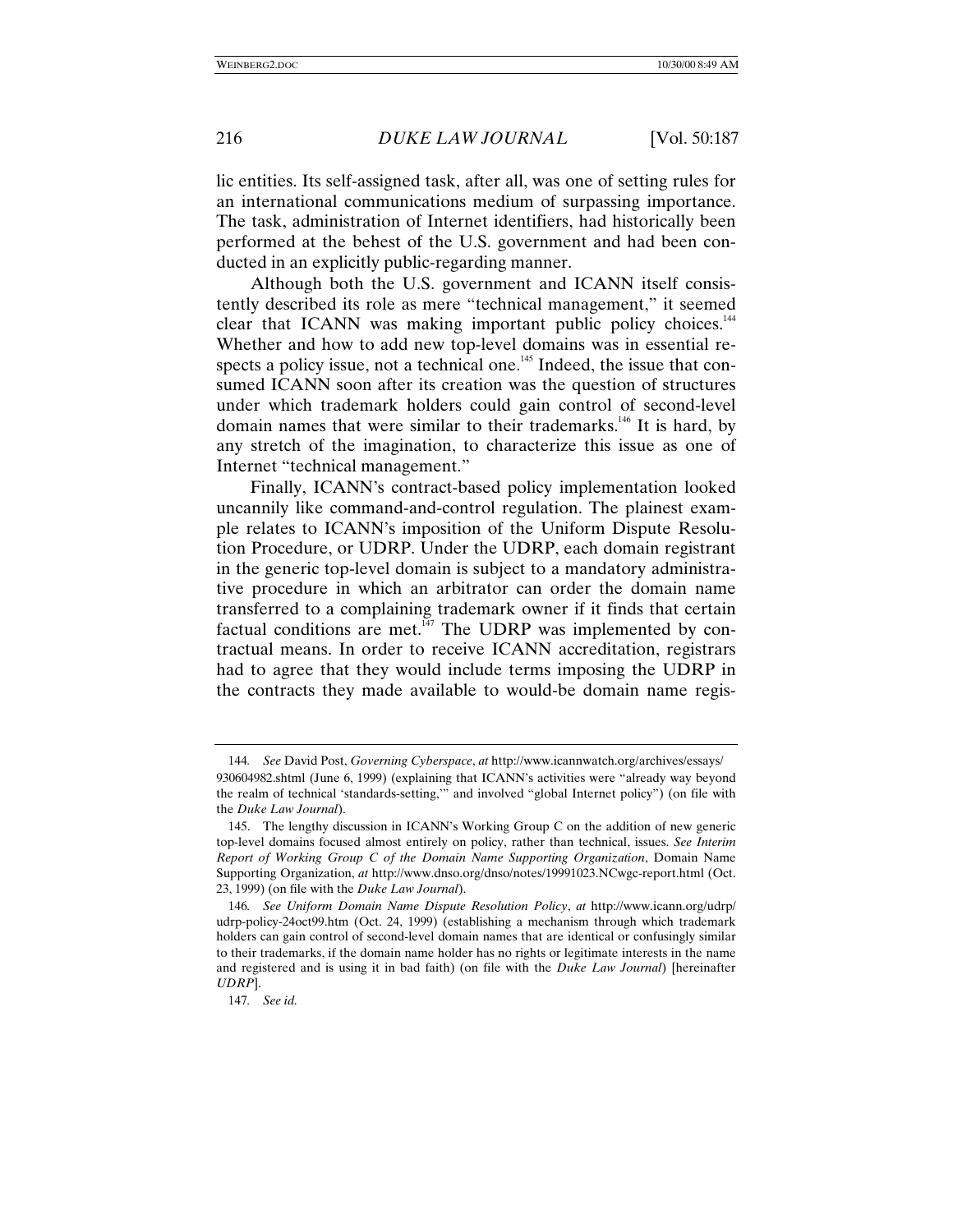trants.<sup>148</sup> Moving away from legal form, the substance of the requirement was that *all* persons registering Internet domain names outside of the country code top-level domains were required to submit themselves to this procedure. ICANN, in short, was both asserting control over the design of the name space and imposing constraints on people using that space.

ICANN's exercise of authority looked, walked, and quacked like public regulatory power. This raised a crucial hurdle for ICANN to surmount in any quest for public legitimacy: Was its exercise of this power consistent with our usual thinking about public power and public policymaking? American political philosophy is built around a public-private distinction in which private actors presumptively have control over their own resources, but it is problematic for them to control public resources. A private entity wielding what amounts to public power may be subjected to constitutional restraints designed to ensure that its power is exercised consistently with democratic values.149 This issue resonates in politics and public policy as well as law: ICANN was unlikely to win public acceptance in democratic nations if it could not answer the charge that it was exercising policymaking authority in a way inconsistent with core democratic values.

## III. LEGITIMACY AND ADMINISTRATIVE LAW

In the rest of this Article, I shall address ICANN's responses to the legitimacy questions I raised in the previous section. What made ICANN an appropriate entity to be the central decisionmaker for the domain name and IP number systems? ICANN was seeking to insert itself at the apex of a decisionmaking structure so that it could say (among other things) which top-level domains would exist, what the economic structure of registration in the top-level domains would be, who would control those portions of the name space, what special rights (beyond the protections granted by ordinary legislation and en-

<sup>148.</sup> The ICANN registrar accreditation agreement binds each registrar to adhere to any "policy or procedure [adopted by ICANN] for resolution of disputes concerning SLD names." *Registrar Accreditation Agreement*, *at* http://www.icann.org/nsi/icann-raa-04nov99.htm#IIK (Nov. 4, 1999) (on file with the *Duke Law Journal*). The ICANN-prescribed UDRP terms, to be included in every domain name registrant's contract, can be found at *UDRP*, *supra* note 146.

<sup>149</sup>*. See, e.g.*, Evans v. Newton, 382 U.S. 296, 301 (1966) (holding that a privately-owned park was subject to equal protection limitations because the park was effectively a public facility, municipal in character, and the city was "entwined" in its control); Marsh v. Alabama, 326 U.S. 501, 509 (1946) (holding that a company-owned town's rules forbidding religious solicitations were subject to First Amendment limitations).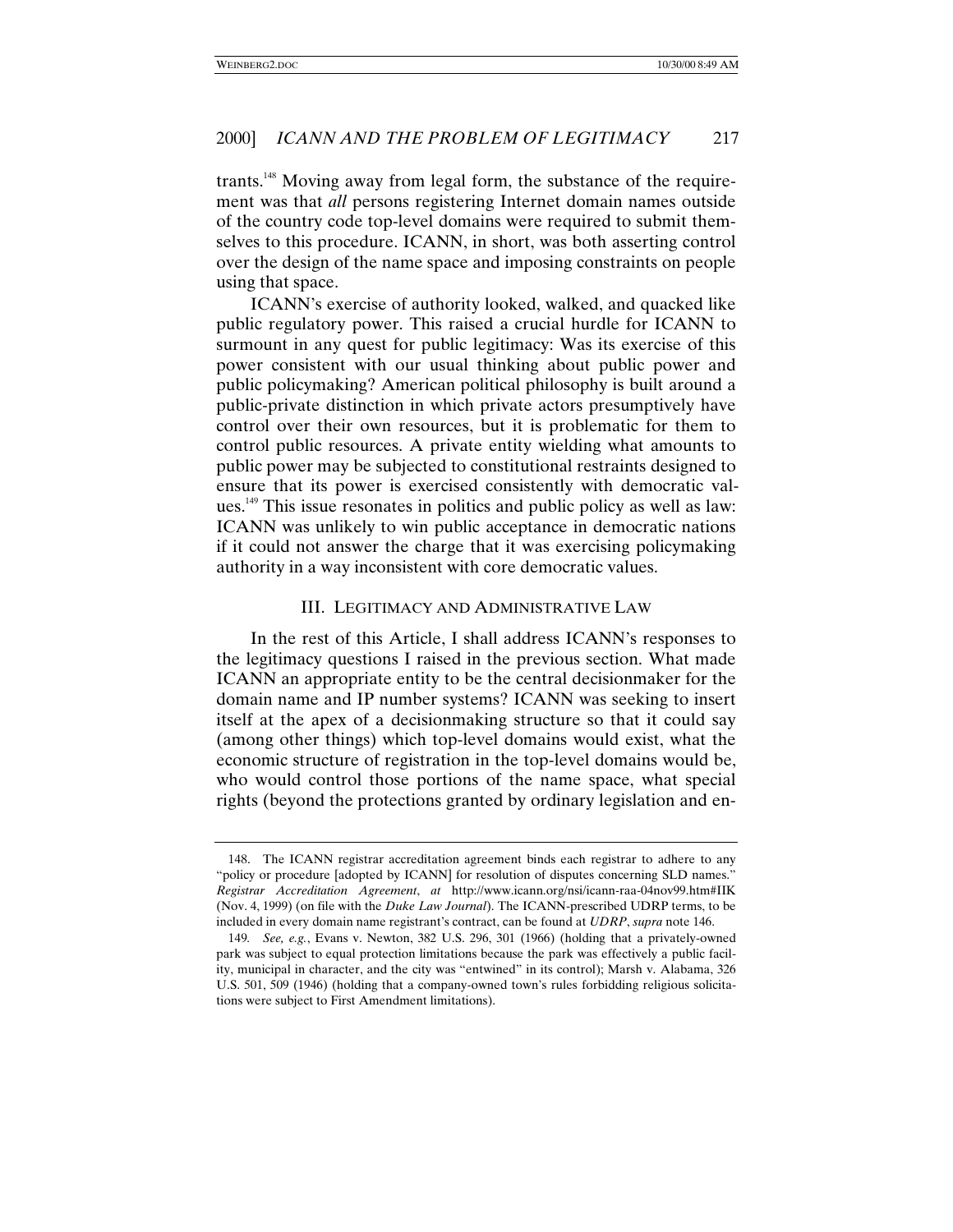forced by national courts) trademark owners would be able to assert against other domain name registrants, and how blocks of IP addresses would be allocated.<sup>150</sup> Yet the ICANN board members were, in crucial respect, self-appointed.<sup>151</sup> They needed to explain why they, of all people, should be trusted with this authority.152 Moreover, they needed to explain why—to the extent that ICANN was exercising what looked a lot like public regulatory power—the Internet community should view its exercise of that power as consistent with its understanding of how such powers should be checked and cabined.

In assessing ICANN's answers to those questions, it is instructive to note the parallels between the questions ICANN faced and a set of similar questions addressed, historically, to the United States administrative agency. ICANN's legitimacy concerns, to be sure, were crucially different from those faced by the administrative agency, because the federal agency had answers to its legitimacy questions that ICANN could not provide. In answer to the question "who gave you the right to make public policy," the federal agency could point to a grant of power in a statute enacted by Congress and to the fact that the President had nominated (and the Senate confirmed) the agency's top administrators. Yet the federal agency, throughout its history, has also faced legitimacy objections, and those objections bear illuminating parallels to the objections facing ICANN today.

The legitimacy crisis of the federal agency lay in the fact that agencies create public policy and exercise public power—they make decisions imposing legal obligations, and otherwise changing legal relationships, in ways that directly affect us all—notwithstanding questionable democratic credentials and no direct political accountability.153 Administrative agencies, after all, are run by folks who are not elected by, and are not accountable to, the people. Although agency heads are appointed by elected officials, they are not them-

<sup>150</sup>*. See ICANN Yokohama Meeting Topic: Introduction of New Top-Level Domains*, *at* http://www.icann.org/yokohama/new-tld-topic.htm (June 13, 2000) (addressing all of these issues except for IP address allocation) (on file with the *Duke Law Journal*); White Paper, *supra* note 26, at 31,749 (noting that ICANN should set policy for allocation of IP number blocks to regional Internet number registries).

<sup>151</sup>*. See supra* note 109-14 and accompanying text.

<sup>152.</sup> Again, because the U.S. government's own authority over the DNS was clouded, the mere fact that the U.S. government had recognized ICANN did not establish ICANN's legitimacy. *See supra* notes 122-28 and accompanying text.

<sup>153</sup>*. See* JOHN HART ELY, DEMOCRACY AND DISTRUST 132 (1980) (explaining that only elected legislators, unlike unelected bureaucrats, are subject to "the sort of accountability that is crucial to the intelligible functioning of a democratic republic").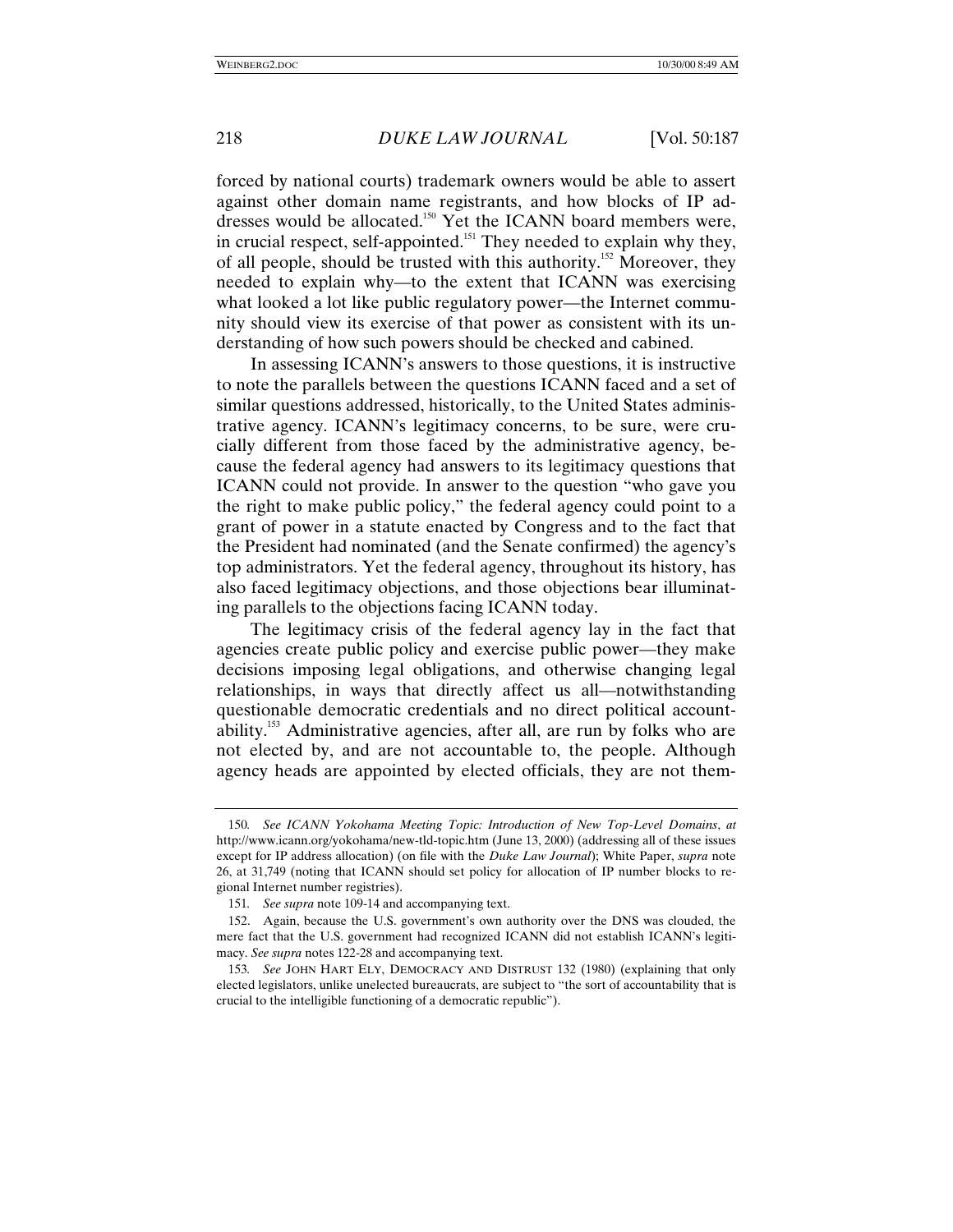selves elected.<sup>154</sup> They are not especially visible, and often only specialists even know who they are. If I am unhappy with the policy choices of an administrative agency, I have no way to "throw the bums out" except by voting out an entire presidential administration—a blunt instrument if there ever were one. Nor do agency members share the courts' legitimacy assurances—a public commitment to neutral, principled decisionmaking, insulation from political pressure, and life tenure.<sup>155</sup>

Accompanying agencies' insulation from direct democratic control is the fact that agencies often appear to have tremendously broad policy autonomy. Their enabling statutes frequently provide only the vaguest of policy guidelines.<sup>156</sup> Congress's ability to supervise what some view as the agencies' "unavoidably expanding power" is limited,<sup>157</sup> and the President himself has only limited policy authority over many agencies.<sup>158</sup>

The combination of these two factors raises persistent concerns in administrative law and administrative law scholarship relating to agency legitimacy—how can we reconcile broad agency policymaking discretion with the agency's insulation from democratic control?<sup>159</sup> More than anything else, administrative law represents an attempt to resolve that question.<sup>160</sup> "[A]dministrative law has been defined by the crisis of legitimacy and the problem of agency discretion,"<sup>161</sup> and, in

157. INS v. Chadha, 462 U.S. 919, 1002 (1983) (White, J., dissenting). *But see* Barry R. Weingast & Mark J. Moran, *The Myth of Runaway Bureaucracy—The Case of the FTC*, 6 REGULATION, May/June 1982, at 33, 37 (concluding that Congress has substantial ongoing influence over regulatory policy, albeit via "subtle and indirect" means).

158*. See generally* Symposium, *The Independence of Independent Agencies*, 1988 DUKE L.J. 215 (collecting perspectives on the "independence" of independent agencies).

159. As John Hart Ely put the concern: "There can be little point in worrying about the distribution of the franchise and other personal political rights unless the important policy choices are being made by elected officials." ELY, *supra* note 153, at 133.

160*. See* JERRY L. MASHAW ET AL., ADMINISTRATIVE LAW: THE AMERICAN PUBLIC LAW SYSTEM 37-41 (4th ed. 1998).

161. Jody Freeman, *The Private Role in Public Governance*, 75 N.Y.U. L. REV. 543, 545 (2000); *see also* BREYER ET AL., *supra* note 155, at 146 ("It is sometimes said that the administrative process in the United States suffers from a near-perpetual crisis of legitimacy . . . .").

<sup>154</sup>*. See, e.g.*, 47 U.S.C. § 154 (1994) (providing that FCC Commissioners are appointed by the President, with the advice and consent of the Senate).

<sup>155</sup>*. See* STEPHEN BREYER ET AL., ADMINISTRATIVE LAW AND REGULATORY POLICY 146 (4th ed. 1999).

<sup>156</sup>*. See, e.g.*, 47 U.S.C. § 307(a) (1994) (directing the FCC to grant broadcast licenses "if public convenience, interest, or necessity will be served thereby"); FCC v. RCA Communications, Inc., 346 U.S. 86, 91 (1953) (describing Communications Act guidelines as "the vaguish, penumbral bounds expressed by the standard of 'public interest'").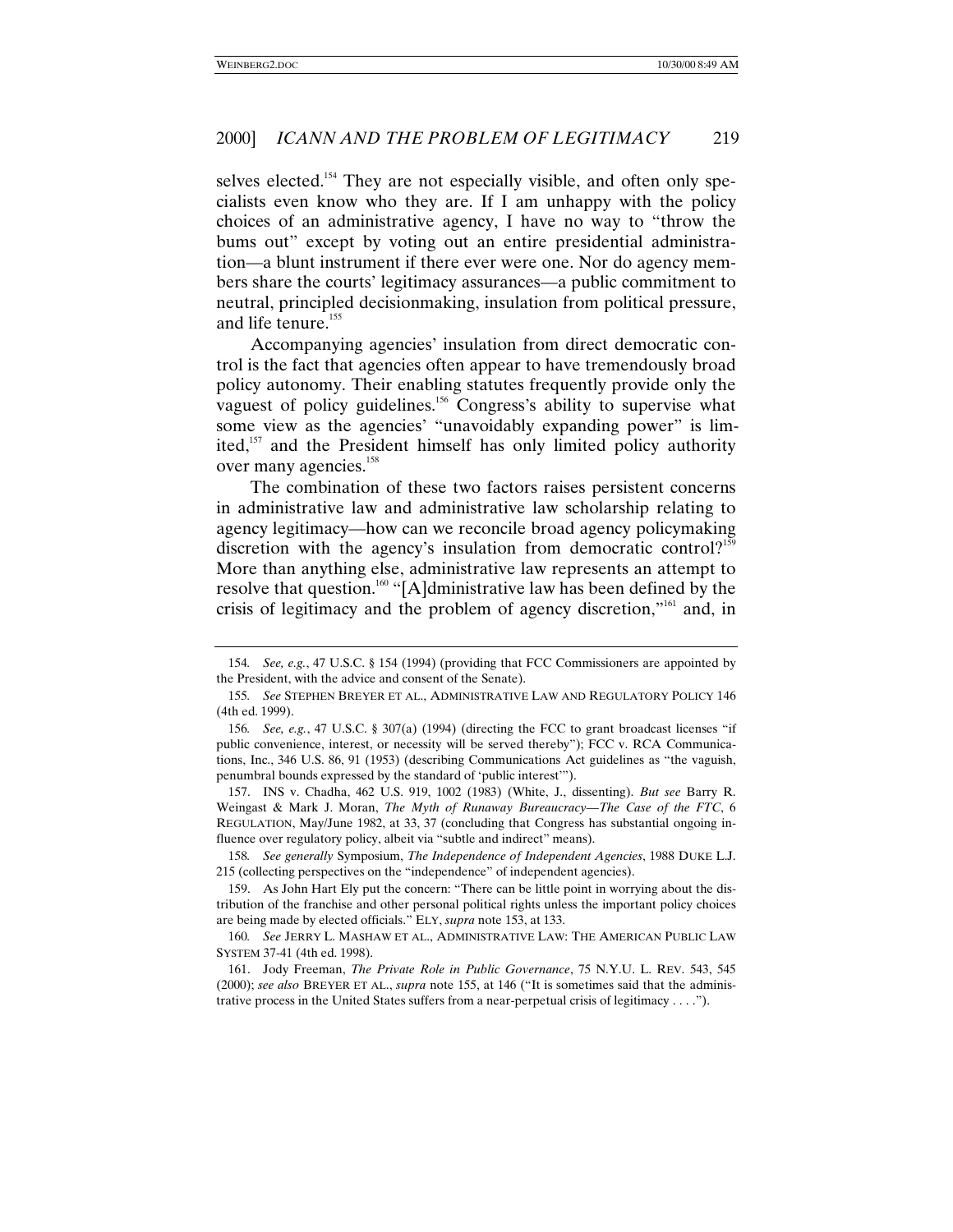turn, "administrative law scholarship has organized itself largely around the need to defend the administrative state against accusations of illegitimacy." 162 The debate has been as much one of politics and of public policy as of law. Its battleground has been not merely judicial review, but also public acceptance of administrative authority. $163$ 

Administrative law thinking has found a variety of responses to the "problem of discretion." Perhaps the first was a denial that agencies *did* make policy. This approach saw the agency, in Professor Richard Stewart's famous phrase, as no more than a "transmission belt for implementing legislative directives."<sup>164</sup> In a key early case, thus, the Supreme Court approved the creation of an independent agency whose members served for fixed terms, and were to that degree insulated from presidential policy guidance, on the theory that the agency enforced "no policy except the policy of the law."<sup>165</sup> This administrative law model saw agencies as machine-like: they were purely instrumental in function, incapable of exercising threatening discretion because they merely responded mechanically to their legislative principals' commands, and yet too technical and complex to be tinkered with by laymen.<sup>166</sup> At most, the argument ran, the role of the agency was to apply neutral technical expertise in ascertaining the objective public interest. $167$ 

That response, though, could not long stay credible. It had become too clear, for too long, that agencies routinely make policy decisions. It would have been fruitless, for example, to argue that the Federal Communications Commission did not make policy when with only the words "public interest, convenience and necessity" to guide it—it established rules forbidding a firm from owning broadcast stations and daily newspapers in the same market and proscribing particular terms in network affiliation contracts.<sup>168</sup> Rather, at the core

<sup>162.</sup> Freeman, *supra* note 161, at 546.

<sup>163</sup>*. See generally* Timothy H. Jones, *Administrative Law, Regulation, and Legitimacy*, 16 J.L. & SOC'Y 410 (1989) (analyzing regulatory programs through different models of legitimacy).

<sup>164.</sup> Richard B. Stewart, *The Reformation of American Administrative Law*, 88 HARV. L. REV. 1669, 1675 (1975).

<sup>165.</sup> Humphrey's Ex'r v. United States, 295 U.S. 602, 624 (1935).

<sup>166</sup>*. See* Gerald E. Frug, *The Ideology of Bureaucracy in American Law*, 97 HARV. L. REV. 1276, 1297-98 (1984).

<sup>167</sup>*. See* BREYER ET AL., *supra* note 155, at 146-47.

<sup>168</sup>*. See* FCC v. National Citizens Comm. for Broad., 436 U.S. 775, 796-97 (1978) (sustaining an FCC regulation barring the acquisition by a broadcast station of a daily newspaper in the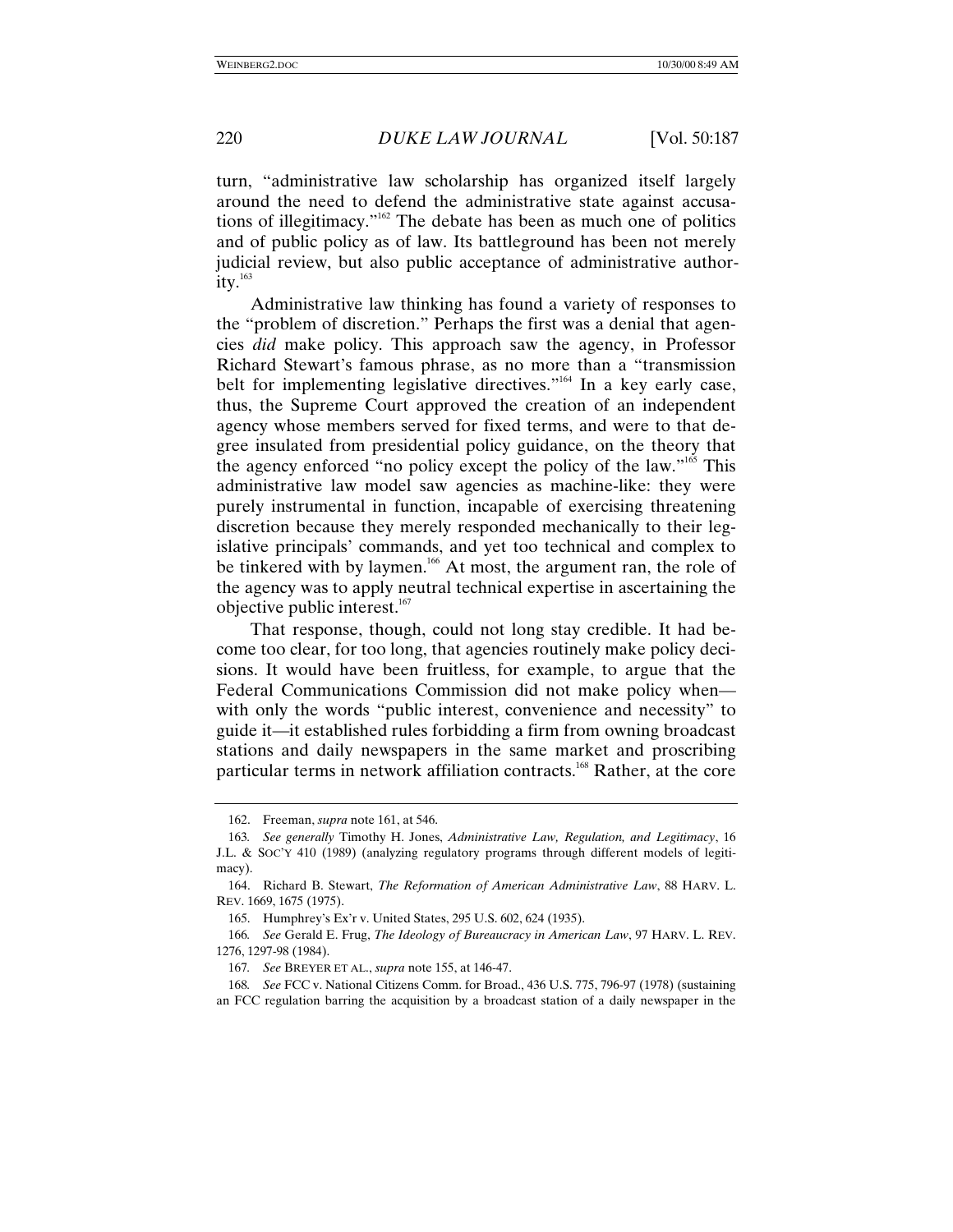of the agency's legitimacy crisis is the fact that it is the agency's *job* to exercise independent public policy discretion.<sup>169</sup> The task of administrative law, then, becomes one of explaining how to reconcile that policymaking discretion with the democratic project.

Administrative law thinking has generated at least three important defenses of agency legitimacy.<sup>170</sup> The first set corresponds to the approach that Professor Stewart termed the "traditional" model.<sup>171</sup> In this model, agencies' policymaking discretion is acceptable because it is constrained by two sets of legal rules. First, agencies must stay within the bounds of their statutory delegations. Judicial review is available to enforce that limitation.<sup>172</sup> Second, agency discretion is constrained by requirements of fair process and reasoned decisionmaking.<sup>173</sup> Agencies engaged in legislative rulemaking must solicit

169. Professor Stewart noted:

Stewart, *supra* note 164, at 1684.

170. These three models are heuristic tools; they are broad and oversimplified. My offering, further, is only one possible way of slicing and dicing the range of theories that have been offered to explain, and justify, the administrative state. For a somewhat different underlying structure, see Gerald Frug's magisterial work in Frug, *supra* note 166, at 1282-84 (proposing the formalist model, the expertise model, the judicial review model, and the market/pluralist model as four "models of bureaucratic legitimacy").

171*. See* Stewart, *supra* note 164, at 1671-76. In Professor Frug's typology, this corresponds most closely to the "judicial review" model. *See* Frug, *supra* note 166, at 1334-55.

172*. See* Stewart, *supra* note 164, at 1673-74.

173*. See* MASHAW ET AL., *supra* note 160, at 39. Within the bounds of searching process and rationality review, American judges debated whether courts should emphasize agency adherence to a fair and open decisionmaking process or substantive oversight of agency decisions for arbitrariness and irrationality. *Compare, e.g.*, Ethyl Corp. v. EPA, 541 F.2d 1, 66-67 (D.C. Cir. 1976) (Bazelon, J., concurring) (urging that judges should limit their review of highly technical agency decisions to ensuring that the decisionmaking process follows proper procedural safeguards), *with id.* at 68-69 (Leventhal, J., concurring) (countering that judges must acquire

same market, or vice versa, and requiring divestiture of some newspaper-broadcast combinations); National Broad. Co. v. United States, 319 U.S. 190, 224-27 (1943) (upholding FCC regulation of network affiliation contracts); *supra* note 156; *see also* David Epstein & Sharyn O'Halloran, *The Nondelegation Doctrine and the Separation of Powers: A Political Science Approach*, 20 CARDOZO L. REV. 947, 948 (1999) (noting that executive agencies are often "given real policymaking discretion in their own right, with either no statutory guidance or guidance that is so broad that it imposes almost no constraints on executive actions"); Stewart, *supra* note 164, at 1711-12 ("[A]dministrative law theories that treat agencies as mere executors of legislative directives are no longer convincing.").

The "transmission belt" fails because broad legislative directives will rarely dispose of particular cases once the relevant facts have been accurately ascertained. More frequently, the application of legislative directives requires the agency to reweigh and reconcile the often nebulous or conflicting policies behind the directives in the context of a particular factual situation with a particular constellation of affected interests. The required balancing of policies is an inherently discretionary, ultimately political procedure.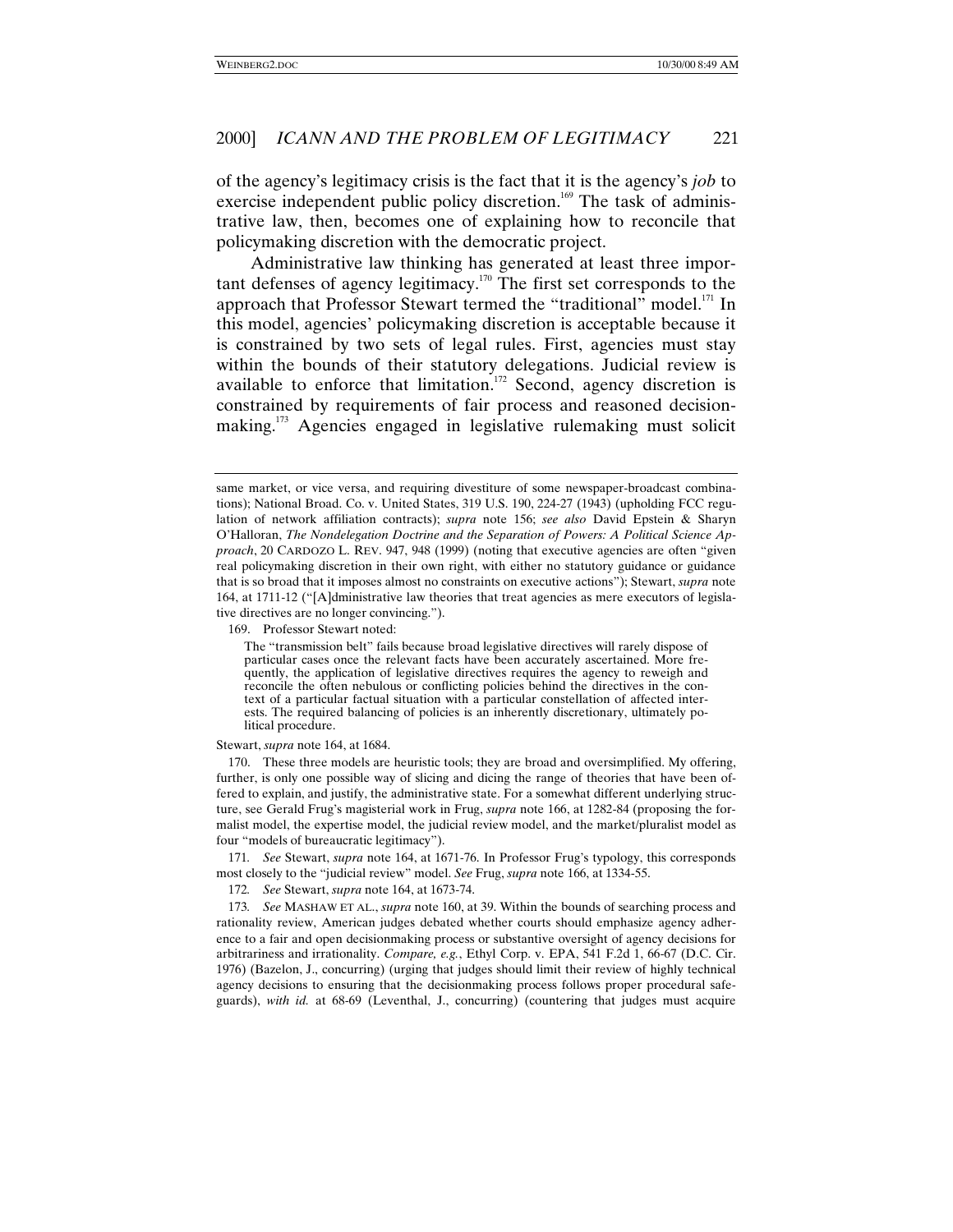public comment and consider carefully the issues raised, rationally justifying each policy choice.<sup>174</sup> Agencies must attend to the public's views not for the sake of democratic values, but because bureaucratic rationality requires the informed consideration of a broad range of alternatives, and public comment is necessary to provide the data and perspectives that the agency would otherwise lack.175 Once again, it is the job of the courts to enforce those procedural norms.<sup>176</sup>

A second set of answers to the problem of discretion corresponds to the model Professor Stewart termed "interest representation."<sup>177</sup> Here, the focus is on a different aspect of process—fair representation for all affected interests within the ranks of those with access to agency decision makers.<sup>178</sup> The answer to the problem of discretion is found not in bureaucratic rationality enforced by the courts, but in the pluralist political process as reproduced within the agency itself.<sup>179</sup> Agency decisionmakers must consider the wishes of all relevant groups so that their decisions will resemble those that would be made by the people themselves.<sup>180</sup>

A third set of answers arises from the conviction that neither the traditional norms of procedural regularity and bureaucratic rationality nor an agency-centered interest representation provide adequate answers for the ills facing agencies today. The constant requests today

enough of a technical background to provide substantive review of agency decisions and ensure that the decisions are reasonable).

<sup>174.</sup> *See, e.g.*, 5 U.S.C. § 553(c) (1994) (requiring agencies to "give interested persons an opportunity to participate in the rule making through submission of written data, views, or arguments"); Motor Vehicles Mfrs. Ass'n v. State Farm Mut. Ins. Co., 463 U.S. 29, 48 (1983) (requiring agencies to supply reasoned analysis explaining their rejection of plausible alternative courses of action); *see also* Jonathan Weinberg, *Broadcasting and the Administrative Process in Japan and the United States*, 39 BUFF. L. REV. 615, 629 (1991) (describing the demands of formal rationality).

<sup>175.</sup> Mashaw, Merrill, and Shane suggest that under a philosophy of liberal legality, agencies were required to provide open proceedings and opportunity for public participation in order to ensure due process and adequate judicial review. Later on, the same procedural mechanisms were seen as promoting a pluralist political accommodation because they enabled all affected interests to have their views considered in the agency process. *See* MASHAW ET AL., *supra* note 160, at 40-41. My emphasis here, though, is on the contribution that participatory mechanisms make to the *substantive* decision rationality that is central to the traditional model.

<sup>176</sup>*. See* LOUIS JAFFE, JUDICIAL CONTROL OF ADMINISTRATIVE ACTION 320-21 (1965) (stating that "the availability of judicial review is, in our system and under our tradition, the necessary premise of legal validity").

<sup>177.</sup> Stewart, *supra* note 164, at 1722.

<sup>178</sup>*. See id.* at 1712.

<sup>179</sup>*. See id.*

<sup>180</sup>*. See, e.g.*, Frug, *supra* note 166, at 1360.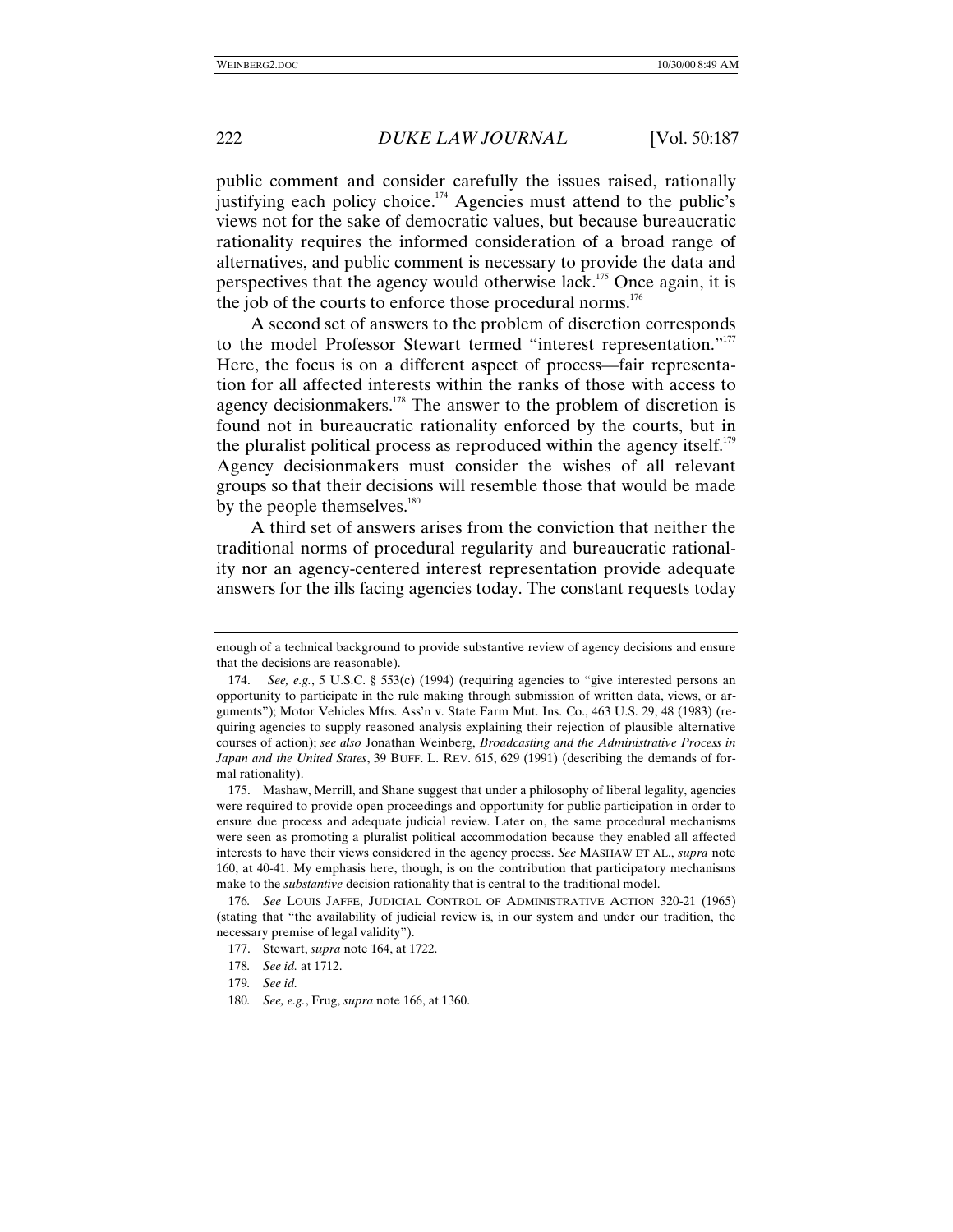for review of agency decisions, lawyers and academics have argued, demonstrate that the agency process has lost legitimacy. Rather than the agency reaching decisions and imposing them on industry members, the agency should, wherever possible, become a forum in which the interests that will be affected by a given decision can negotiate directly and reach their own consensus, a consensus the agency can then ratify. $181$ 

ICANN has drawn on all three of these philosophical strands in fashioning tools and structures to address its own crisis of legitimacy. To begin with, ICANN has insisted that its activities are mere "technical coordination" or "technical management" of the domain name and IP address system.<sup>182</sup> Such Internet technical management,

182. ICANN describes itself as "a technical coordination body for the Internet." *ICANN Home Page*, *at* http://www.icann.org (last visited Sept. 7, 2000) (on file with the *Duke Law Journal*). Its chair has described its task as "oversight of a select set of key technical administrative functions." Letter from Esther Dyson, Interim Chairman, ICANN, to Rep. Thomas J. Bliley, Jr., Chairman, United States House Committee on Commerce (July 8, 1999), http://www.icann.org/correspondence/dyson-letter-08july99.htm (on file with the *Duke Law Journal*). At ICANN's public forum on March 9, 2000, ICANN board member Hans Kraaijenbrink remarked, as paraphrased in the scribe's notes: "[The] [m]ission of ICANN is the technical coordination of certain essential parameters for the Internet names and addresses, nothing more, nothing less. Anyone who says it is more is confusing the Internet community." *Scribe's Notes, ICANN Public Forum*, Berkman Center for Internet and Society, *at* http://cyber.law.harvard.edu/icann/cairo/archive/scribe-icann-030900.html (Mar. 9, 2000) (on file with the *Duke Law Journal*). A recent ICANN presentation concedes that ICANN's "technical coordination of unique values sometimes requires accounting for non-technical policy interests"

<sup>181</sup>*. See, e.g.*, Jody Freeman, *Collaborative Governance in the Administrative State*, 45 UCLA L. REV. 1, 21-22 (1997) (describing "collaborative governance" as a means of reorienting regulatory procedures around "joint problem solving and away from controlling discretion"); Philip J. Harter, *Negotiating Regulations: A Cure for Malaise*, 71 GEO. L.J. 1 *passim* (1982) (urging that agencies formulate rules through a process of negotiation among affected interests); Lawrence Susskind & Gerard McMahon, *The Theory and Practice of Negotiated Rulemaking*, 3 YALE J. REG. 133, 136 (1985-86) ("The current rulemaking process is bound to generate dissatisfaction as long as regulatory agencies retain the exclusive responsibility for making the technical judgments and political compromises needed to develop a rule."). For a skeptical view, see William Funk, *When Smoke Gets in Your Eyes: Regulatory Negotiation and the Public Interest*, 18 ENVTL. L. 55, 57 (1987) (concluding that "the nature of regulatory negotiation has the tendency to obscure, if not pervert, the public interest to the benefit of private interests"). The reader should not confuse this sort of regulatory negotiation with negotiated agreement in the drafting of statutes. *See generally* Jessica Litman, *Copyright, Compromise, and Legislative History*, 72 CORNELL L. REV. 857 (1987) (chronicling negotiations among affected parties in the drafting of the 1976 Copyright Act); Jessica Litman, *Copyright Legislation and Technological Chang*e, 68 OR. L. REV. 275, 323-57 (1989) (examining the effects of negotiated agreements in twentieth-century U.S. copyright legislation). Negotiated statutes are often problematic from a policy standpoint, owing in part to the difficulty of representing all potentially affected interests. *See generally* JESSICA LITMAN, DIGITAL COPYRIGHT (forthcoming March 2001). They are less problematic legally than their regulatory counterparts, however, because Congress—unlike the agency—is subject to neither process transparency nor formal rationality requirements.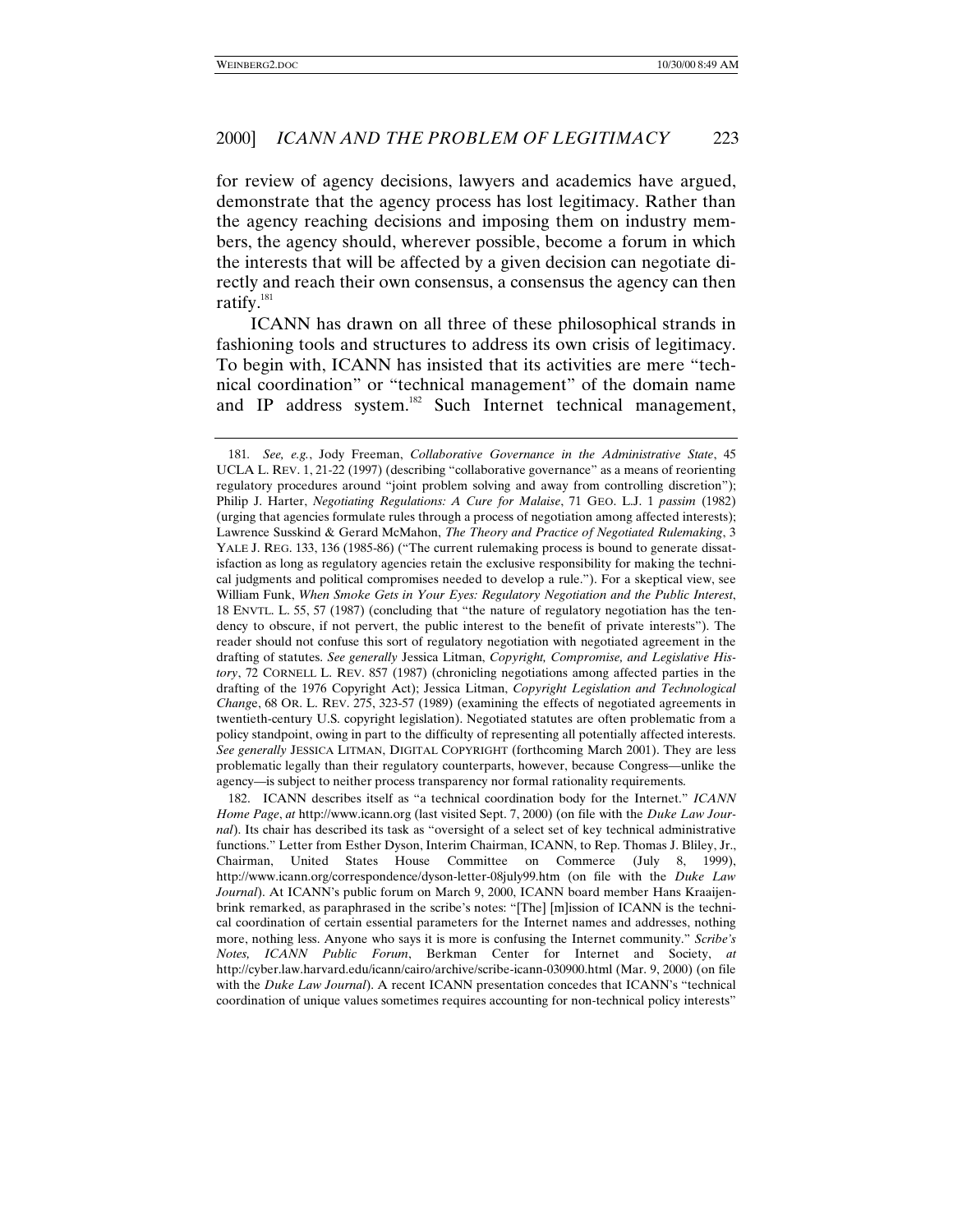ICANN's defenders have urged, has historically been in the hands of those with technical expertise and should not be seen as raising larger policy issues.<sup>183</sup> This argument is untenable. ICANN's key activities have involved policy choices rather than matters of technical detail. It is hard to argue, for example, that the development of protections for trademark owners against confusingly similar domain names is a matter without public policy implications.<sup>184</sup> Most of the issues raised by the addition of new generic top-level domains are not within the primary jurisdiction of the network engineer; they raise larger policy questions. Indeed, ICANN as it is currently constituted is not unusually rich in technical expertise. $185$ 

So ICANN, like the federal administrative agency, has retreated to fallback arguments. First, it has invoked what one might call the techniques of administrative law: it has, in important respects, structured itself so that it looks like a classic U.S. administrative agency using, and bound by, the tools of bureaucratic rationality.<sup>186</sup> Second, ICANN has invoked the techniques of representation: it has adopted structures and procedures that make it look more nearly like a repre-

184*. See supra* notes 144-46 and accompanying text.

such as data privacy, trademark, and competition. Andrew McLaughlin, ICANN Presentation to U.S. Chamber of Commerce, Washington, D.C., slide 27, *at* http://www.icann.org/

presentations/uscoc-ajm.ppt (June 20, 2000) (on file with the *Duke Law Journal*).

<sup>183.</sup> Joe Sims (who had been Jon Postel's lawyer, became ICANN's outside counsel, and was hugely influential in ICANN's formation) thus pointed out that historically, the Internet was managed and made to function by the engineering community and was financed largely by private businesses. *See* Joe Sims, *Response to Froomkin*, *at* http://www.icann.org/commentsmail/comment-bylaws/msg00025.html (Oct. 23, 1999) (on file with the *Duke Law Journal*). There was no reason, he continued, why the public should have a role in its governance. *See id*. Indeed, he urged, ICANN's task is the "development of policies that will promote the continued stable operation of the DNS." *Id*. This requires "consideration of technical issues that are generally not accessible to . . . the user community as a whole." *Id*.

<sup>185.</sup> On the meager technical backgrounds of the initial ICANN board members, see *supra* notes 115-16 and accompanying text. Several of them, perhaps a majority, were not aware of the domain name wars or that an organization like ICANN was being created until they were asked to serve on its board. *See ICANN's Response*, *supra* note 134. To be fair, the nine additional members who have been added to the board as of this writing have considerably more technical knowledge than the initial members: six of them have Internet technical backgrounds, while two are legally trained, and one is from the world of telecommunications. *See About ICANN*, *at* http://www.icann.org/general/abouticann.htm (Sept. 5, 2000) (providing biographies of the board members) (on file with the *Duke Law Journal*). Of ICANN's three key policymaking staff members, one (CEO Michael Roberts) is technically trained, and two (Chief Policy Officer Andrew McLaughlin and Vice-President and General Counsel Louis Touton) are lawyers. *See id.*

<sup>186</sup>*. See infra* Part IV.A.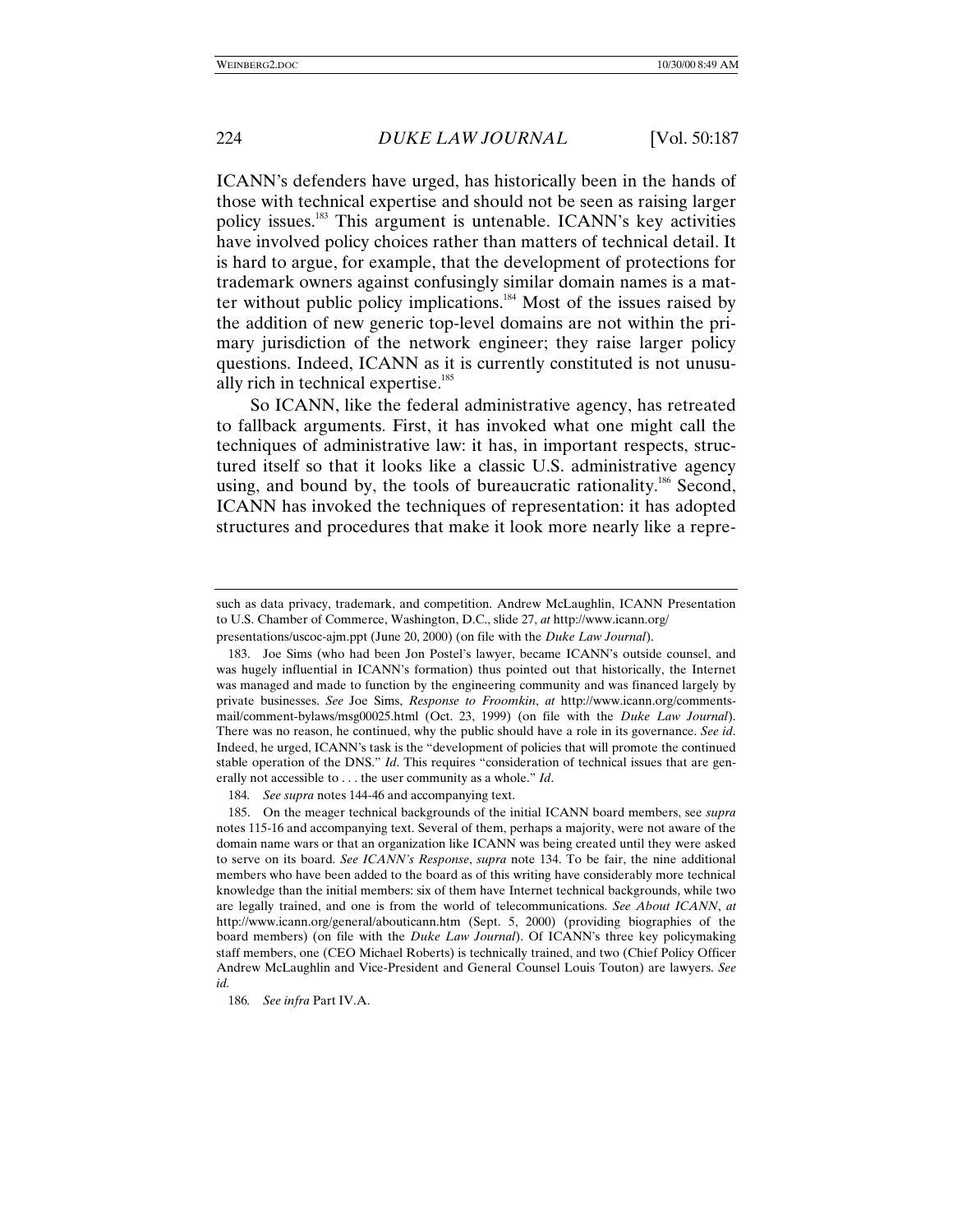sentative (that is to say, an elective) government body.<sup>187</sup> Finally, it has invoked the techniques of consensus: it has asserted that it derives its authority from its ability to manifest the consensus of the larger community through discussion.<sup>188</sup>

In the rest of this Article, I shall try to describe what ICANN has done under each of these three headings and to assess whether it has succeeded. My test of success will be whether a particular organizational structure or tool in fact constrains ICANN's authority or in any other way provides an answer to the "problem of discretion." To the extent that ICANN can exercise open-ended policy discretion without accountability, its legitimacy will be in doubt. If a particular organizational structure or tool helps establish either that ICANN's policy discretion is sharply limited or that ICANN is directly accountable to the larger community, then challenges to its legitimacy will be minimized.

## IV. LEGITIMIZING ICANN

#### *A. The Techniques of Administrative Law*

ICANN has structured its policymaking process so that, in important ways, it looks like a typical U.S. federal administrative agency. To begin with, ICANN has loosely followed the techniques of section 553 notice and comment<sup>189</sup> in undertaking general prospective policymaking.190 It has made proposed policy documents available for public comment; $191$  it has held itself open to receive those comments

(i) provide public notice on the Web Site explaining what policies are being considered for adoption and why;

(ii) provide a reasonable opportunity for parties to comment on the adoption of the proposed policies, to see the comments of others, and to reply to those comments; and

(iii) hold a public forum at which the proposed policy would be discussed.

*ICANN Amended Bylaws*, *at* http://www.icann.org/general/bylaws.htm (July 16, 2000) (on file with the *Duke Law Journal*) [hereinafter *ICANN Bylaws*].

191*. See, e.g.*, *Draft Uniform Name Dispute Resolution Policy*, *at* http://www.icann.org/udrp/ udrp-policy-29sept99.htm (Sept. 29, 1999) (on file with the *Duke Law Journal*).

<sup>187</sup>*. See infra* Part IV.B.

<sup>188</sup>*. See infra* Part IV.C.

<sup>189</sup>*. See* 5 U.S.C. § 553 (1994).

<sup>190.</sup> Art. III, § 3(b) of ICANN's bylaws provides:

With respect to any policies that are being considered by the board for adoption that substantially affect the operation of the Internet or third parties, including the imposition of any fees or charges, the board will: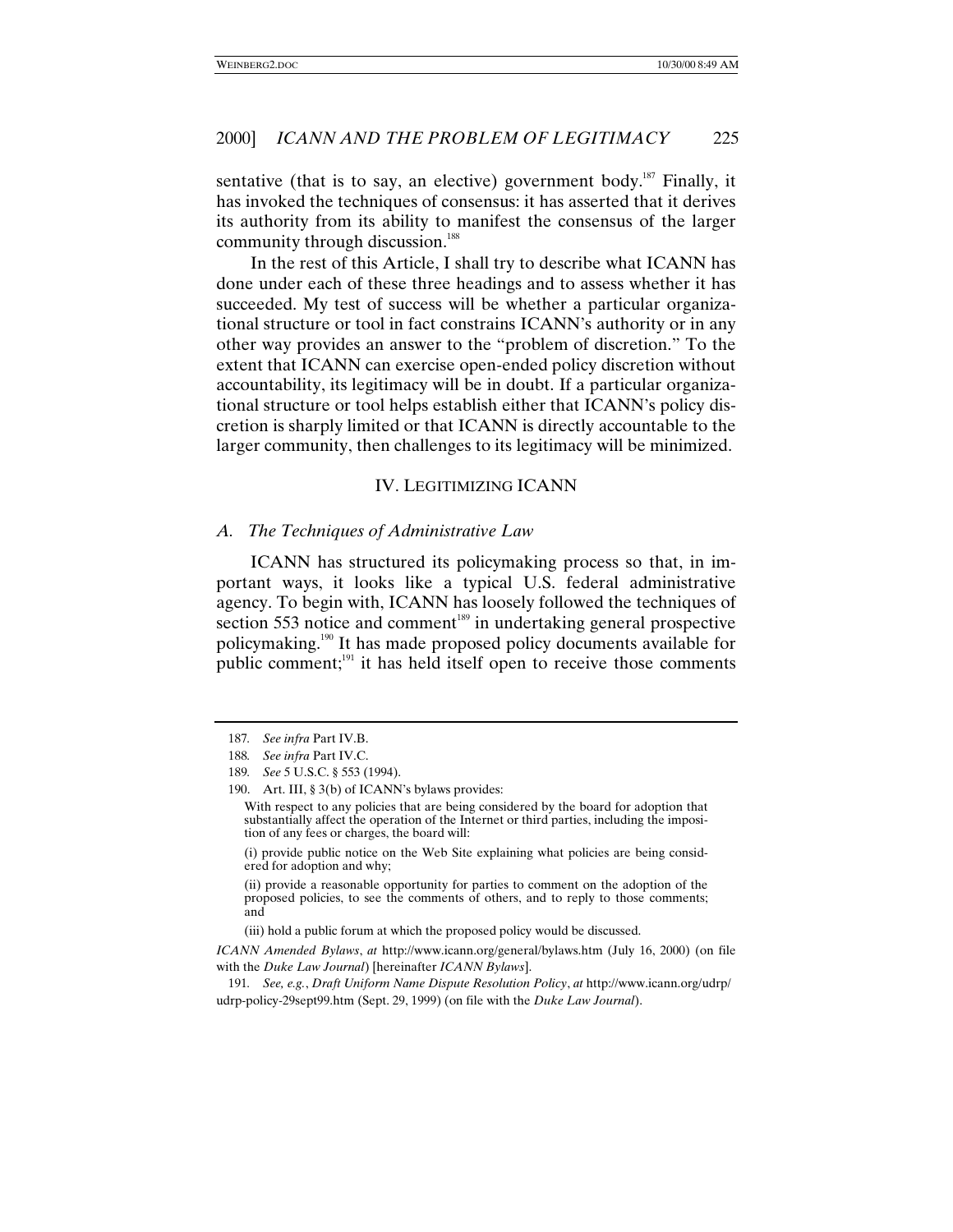for a specified time period; $192$  it has allowed commentators to see, and reply to, the public comments filed by others; $193$  and it has sometimes, though by no means always, referred to those comments in documents accompanying the resulting policy announcements.<sup>194</sup> To be sure, its implementation of this procedure has been flawed. ICANN has been haphazard about comment periods, which have varied in length and have at some times been better suited to the actual eliciting of comments than others.<sup>195</sup> Moreover, the process of circulating draft documents for comment is hardly unique to the U.S. administrative agency. It is well known to such nonlegal bodies as the Internet Engineering Task Force, the loose body of Internet engineers that historically has played a leading role in developing Internet technology. Still, it's a start; let's keep going.

ICANN has developed a formal procedure for reconsideration of its rulings that may be invoked by "[a]ny person affected."<sup>196</sup> A request for reconsideration must be filed within thirty days of notice of the contested action and must include information detailing the specific action for which reconsideration is sought and its date, the manner in which the requesting party will be affected by the action, the specific relief requested (reversal, cancellation, or modification), and

196*. ICANN Bylaws*, *supra* note 190, art. III, § 4(a); *ICANN Reconsideration Policy*, *at* http://www.icann.org/reconsideration.html (Mar. 26, 1999) (on file with the *Duke Law Journal*).

<sup>192</sup>*. See, e.g.*, *id.* (announcing a two-week comment period).

<sup>193</sup>*. See, e.g.*, *Mail Index*, *at* http://www.icann.org/comments-mail/comment-udrp/current/ maillist.html (last visited Sept. 18, 2000) (providing an archive of public comments submitted in response to the document cited *supra* note 191) (on file with the *Duke Law Journal*). On the other hand, ICANN has no rules requiring all comments to be docketed publicly.

<sup>194</sup>*. See, e.g.*, *Second Staff Report on Implementation Documents for the Uniform Dispute Resolution Policy*, *at* http://www.icann.org/udrp/udrp-second-staff-report-24oct99.htm (Oct. 24, 1999) (responding to the comments cited *supra* note 191) (on file with the *Duke Law Journal*).

<sup>195.</sup> One extreme example: ICANN's Elections Committee generated a set of recommendations regarding the conduct of the at-large elections on July 6, 2000, to guide the board at its July 16 meeting. ICANN staff duly posted them for comment, with a July 8 comment deadline. (To be sure, there had been an open comment period since June 23 on a different set of Elections Committee recommendations. If a concerned observer managed to notice, and comment on, the new recommendations in the two-day window supplied, though, it was pure happenstance.)

In response to a suggestion that ICANN needed to adopt formal procedural rules and should consider rules based on the APA, ICANN's CEO answered that APA rules "which are based on a notice-and-comment model of regulatory decisionmaking, do not offer the environment of community participation in deliberative discussions that characterize most aspects of the ICANN process." Letter from Mike Roberts, President and CEO, ICANN, to U.S. Small Business Administration's Office of Advocacy (May 15, 2000), http://www.icann.org/ correspondence/sba-15may00.htm (on file with the *Duke Law Journal*).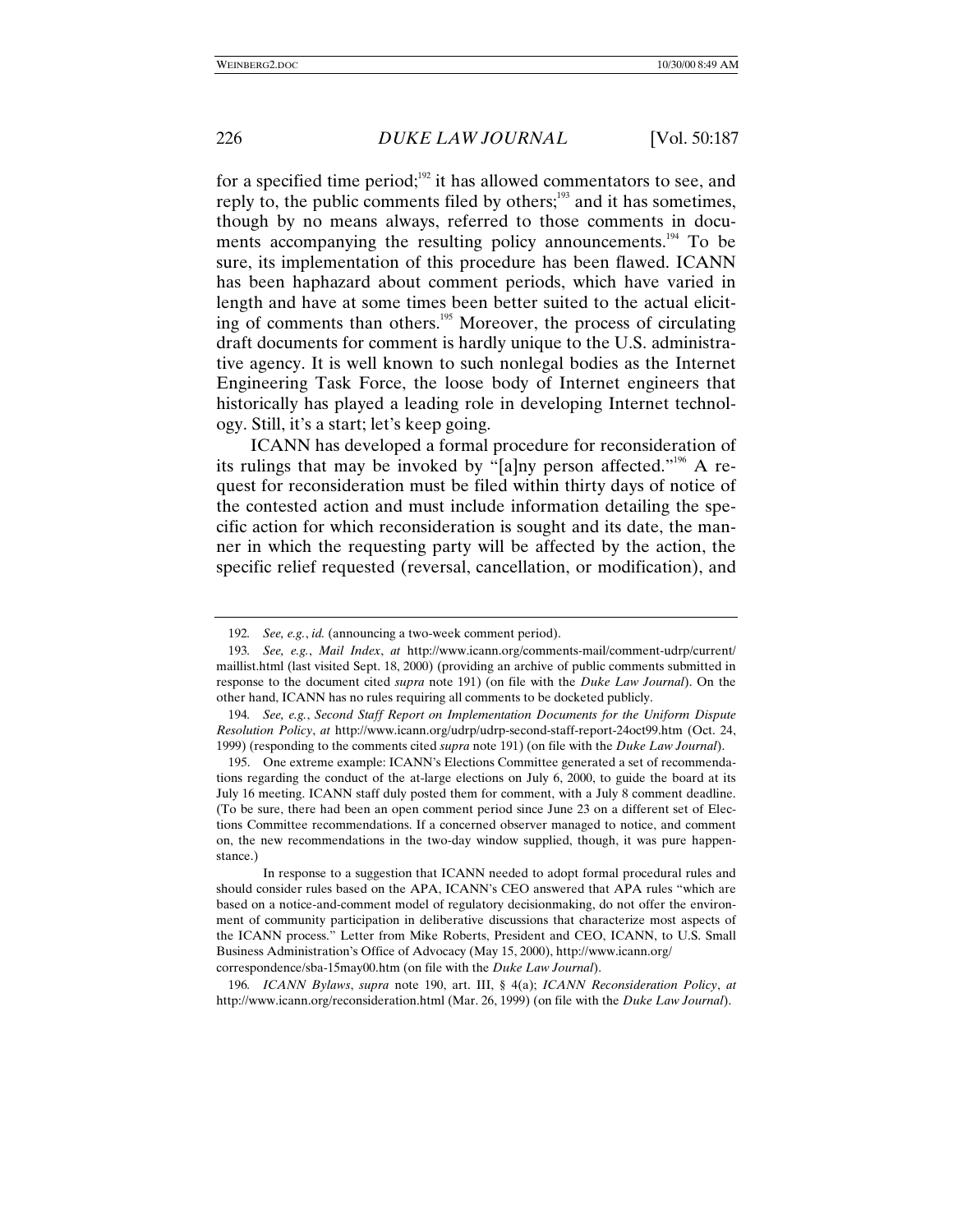the grounds for that requested relief.<sup>197</sup> The requesting party may ask for a temporary stay of the action.<sup>198</sup> If it does so, the party must identify the harms that will result in the absence of a stay.<sup>199</sup> Upon receipt of those documents, a committee of the board will determine whether an interim stay is appropriate, conduct factual investigation as needed, and make a recommendation to the board on the merits of the request.<sup>200</sup> A request for reconsideration may be dismissed where the affected party "had an opportunity, but was unwilling, to participate in the public comment period relating to the contested action."<sup>201</sup>

ICANN's implementation of this procedure has been flawed but may be improving. The first reconsideration request remained pending for nearly eleven months before the reconsideration committee made a recommendation; $^{202}$  the next three were pending for more than four months.<sup>203</sup> This fell rather short of ICANN's stated policy that the committee "will endeavor to complete its work and submit its recommendation  $\dots$  within 30 days."<sup>204</sup> On the other hand, more recent requests have been handled more expeditiously.<sup>205</sup>

203*. See Reconsideration Request 99-2*, *Recommendation of the Committee*, *at* http://www.icann.org/reconsideration/rc99-2.htm (Jan. 10, 2000) (showing that although the request was filed on August 2, 1999, the reconsideration committee did not issue its recommendation until January 10, 2000) (on file with the *Duke Law Journal*); *Reconsideration Request 99-3, Recommendation of the Committee*, *at* http://www.icann.org/reconsideration/rc99-3.htm (Jan. 27, 2000) (showing that although the request was filed on September 4, 1999, the reconsideration committee did not issue its recommendation until January 27, 2000) (on file with the *Duke Law Journal*); *Reconsideration Request 99-4, Recommendation of the Committee*, *at* http://www.icann.org/ reconsideration/rc99-4.htm (May 2, 2000) (showing that although the request was filed on November 17, 1999, the committee did not issue its recommendation until May 2, 2000) (on file with the *Duke Law Journal*).

<sup>197</sup>*. See ICANN Reconsideration Policy*, *supra* note 196.

<sup>198</sup>*. See id.*

<sup>199</sup>*. See id.*

<sup>200</sup>*. See id.*

<sup>201</sup>*. Id.*

<sup>202</sup>*. See Reconsideration Request 99-1, Recommendation of the Committee*, *at* http://www.icann.org/reconsideration/rc99-1.htm (May 22, 2000) (showing that although the request was filed on June 25, 1999, the reconsideration committee did not issue its recommendation until May 22, 2000) (on file with the *Duke Law Journal*).

<sup>204.</sup> *ICANN Reconsideration Policy*, *supra* note 196.

<sup>205.</sup> Of the five most recent reconsideration requests, three were handled within the thirtyday window, one remains shrouded in secrecy, and one is still pending after six months (as of this writing). *See Reconsideration Request 00-1, Recommendation of the Committee*, *at* http://www.icann.org/reconsideration/rc00-1.htm (Jan. 27, 2000) (showing that the request was filed January 6, 2000, and the committee recommendation was issued on January 27, 2000) (on file with the *Duke Law Journal*); *Reconsideration Request 00-2*, *Recommendation of the Com-*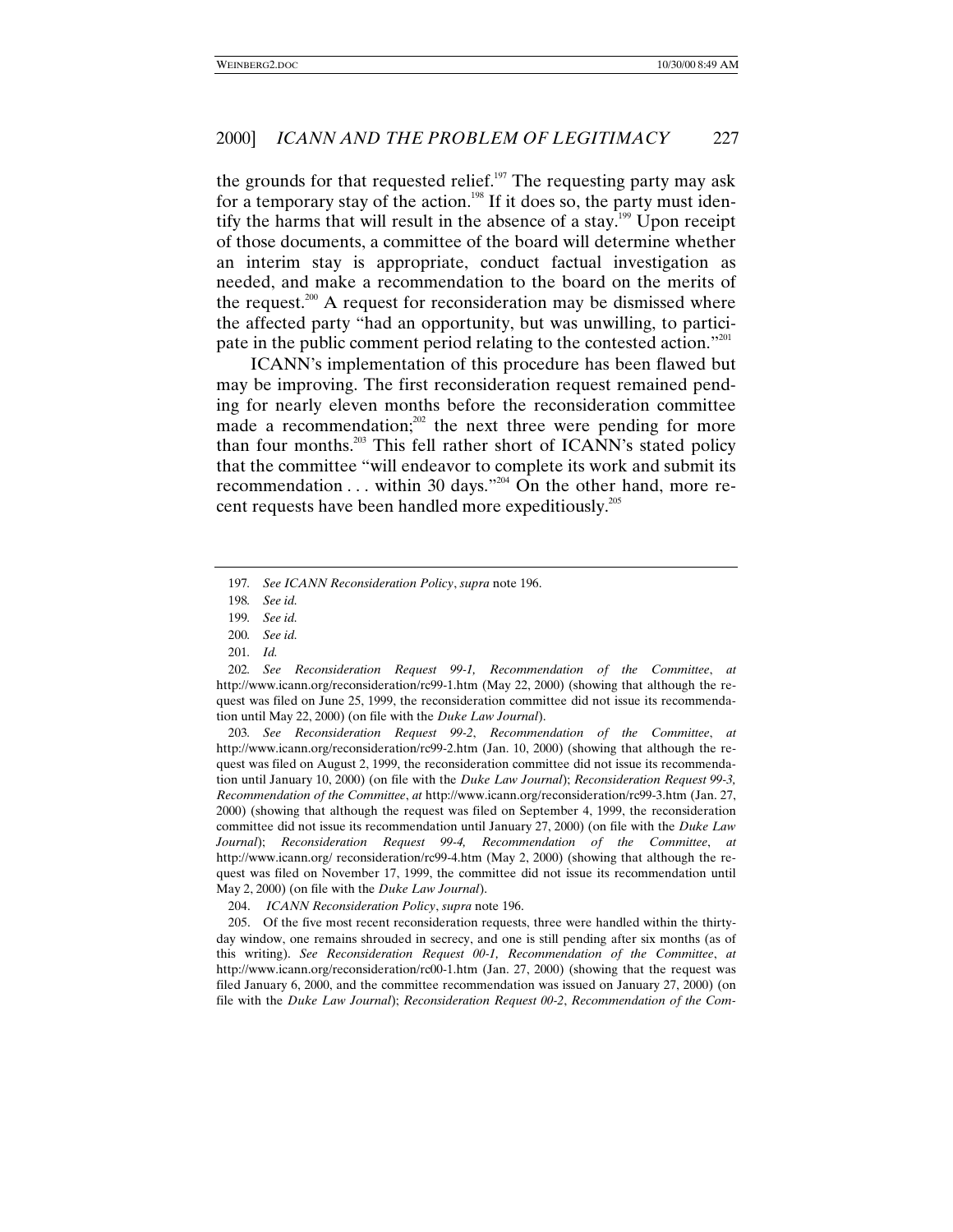What is most striking about this procedure is its familiarity to students of U.S. administrative law. It incorporates requirements of standing, timeliness, and exhaustion; its application draws on concepts of interim relief and pleading with which the administrative lawyer is well-versed. Of the seven reconsideration committee recommendations made public to date, $206$  three include discussion of procedural issues. Request 99-2 was denied on the ground that it was untimely and did not include required information.<sup>207</sup> Request 99-3 was denied on the ground that the ICANN board had made no relevant decision, and, thus, there was nothing to reconsider.<sup>208</sup> In Request 99-4, the reconsideration committee undertook an extensive examination of whether the requester had standing and concluded that he did not, before nonetheless proceeding to the merits.<sup>209</sup> We see here ICANN invoking techniques of process and procedural regularity.

Consider next ICANN's independent review policy. ICANN's initial proposed bylaws provided simply that the board might establish an independent review process "in its sole discretion."<sup>210</sup> At the insistence of the U.S. government, ICANN's proponents amended the bylaws to require that the board subject itself to outside review.<sup>211</sup>

reconsideration/rc00-4.htm (May 22, 2000) (showing that the request was filed on May 6, 2000, and the committee issued its recommendation on May 22, 2000); *Reconsideration Request 00-5, Recommendation of the Committee*, *at* http://www.icann.org/reconsideration/rc00-5.htm (May 22, 2000) (showing a request filed on May 11, 2000, with a committee recommendation on May 22, 2000) (on file with the *Duke Law Journal*).

- 206*. See supra* notes 190, 192 and accompanying text.
- 207*. See Reconsideration Request 99-2*, *supra* note 203.
- 208*. See Reconsideration Request 99-3*, *supra* note 203.
- 209*. See Reconsideration Request 99-4*, *supra* note 203.

*mittee*, *at* http://www.icann.org/reconsideration (last visited Aug. 18, 2000) (on file with the *Duke Law Journal*); *Request for Reconsideration, Request 00-3*, *at* http://www.icann.org/

reconsideration/wilson-request-10mar00.htm (Mar. 10, 2000) (showing a request that was filed March 10, 2000, and is apparently still pending) (on file with the *Duke Law Journal*); *Reconsideration Request 00-4, Recommendation of the Committee*, *at* http://www.icann.org/

<sup>210</sup>*. See* Rony, *supra* note 121 (comparing differing proposals for Art. III, § 4 of the ICANN bylaws).

<sup>211.</sup> The content of the negotiations between ICANN and U.S. government officials has not been made public. The sequence of events, however, was this: On October 2, 1998, ICANN submitted its initial proposed bylaws, and on November 6, it submitted a new version, revised to reflect concerns expressed by NTIA Associate Administrator Becky Burr in an October 20 letter. Neither version included the independent review requirement. *See* Rony, *supra* note 121. On November 18, Ira Magaziner, then the President's senior Internet advisor, was quoted as saying that the new version was still unsatisfactory from the perspective of openness and accountability. *See* McCullagh, *supra* note 121. On November 19, Magaziner met with the ICANN board and its counsel. *See id.* Four days later, ICANN adopted a new set of bylaw changes, including (among other things) the independent review requirement. *See* Rony, *supra* note 121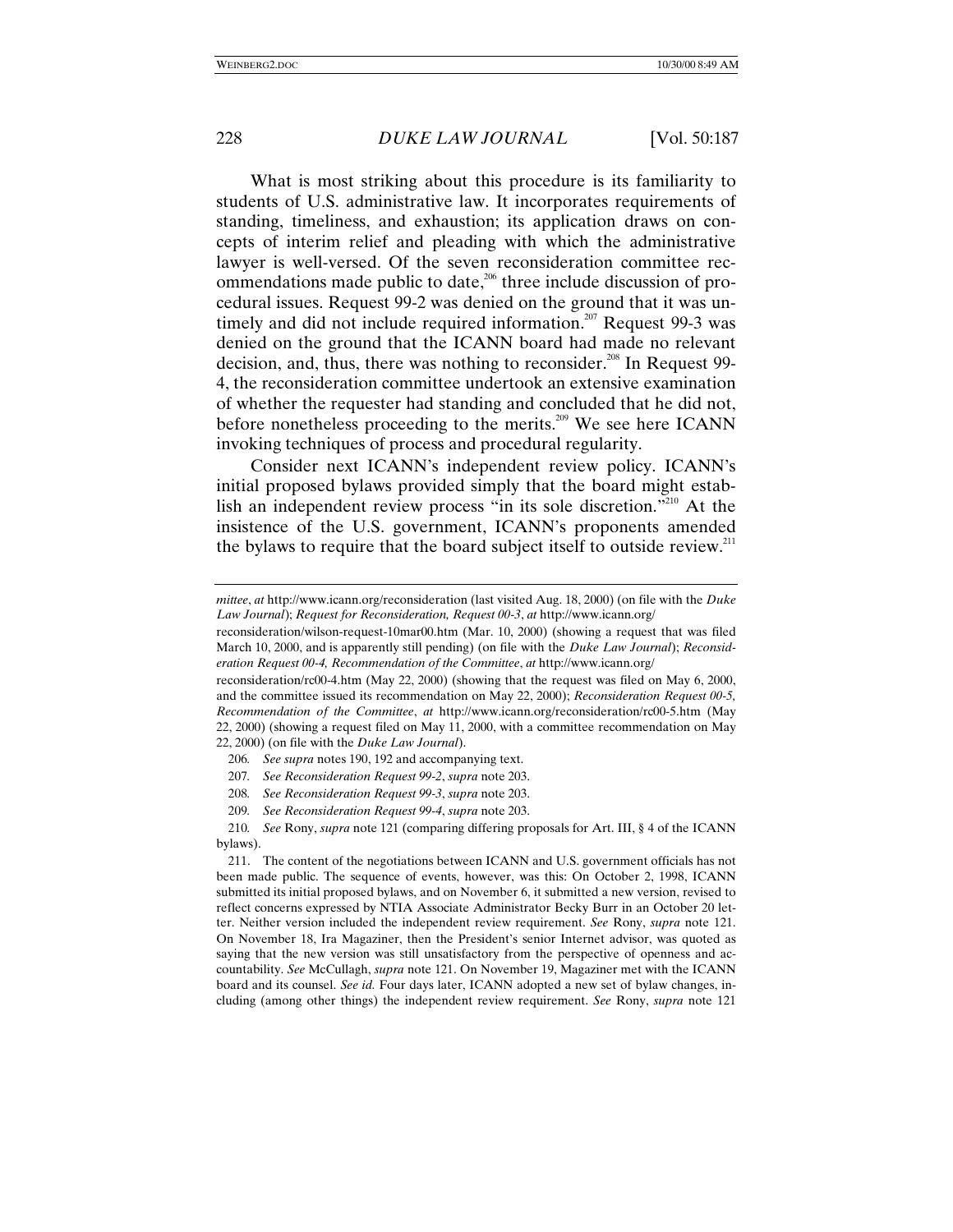ICANN adopted its independent review policy after an elaborate and lengthy inquiry, including recommendations from an independent review advisory committee.<sup>212</sup>

Independent review, under this policy, looks a lot like judicial review of agency action. Three-member panels, selected randomly from a nine-member, blue-ribbon pool, examine the contested actions.<sup>213</sup> The panelists are current or former judges, or lawyers "who would qualify for judicial appointment" with experience conducting arbitration or similar dispute resolution proceedings.<sup>214</sup> They may not hold an official position within the ICANN structure. $^{215}$ 

Requests for review can take two forms. First, a request for review can be made on the ground that the board has acted, or failed to act, in a manner contrary to ICANN's articles of incorporation or bylaws.216 The requester must have been "materially affected by the contested action or failure to act" and must have first exhausted ICANN's internal reconsideration process.<sup>217</sup> Should the panel find that the board's action was inconsistent with its articles of incorporation or bylaws, it can require the board to act on that finding within thirty days, and it can recommend that the board stay the contested action in the interim.<sup>218</sup>

Second, ICANN's contracts with NSI (acting as the registry for .com, .net, and .org) and with the various domain name registrars provide that NSI and the registrars need not comply with certain

<sup>(</sup>showing both the language originally proposed for Art. III, § 4 of the ICANN bylaws and the language eventually adopted). Two days after that, the U.S. government and ICANN signed the memorandum of understanding in which the U.S. government recognized ICANN as the nonprofit entity described in the White Paper. *See Memorandum of Understanding*, *supra* note 121.

<sup>212</sup>*. See Internet Corporation for Assigned Names and Numbers Minutes of Meeting*, *at* http://www.icann.org/minutes/minutes-10mar00.htm#IndependentReviewPolicy (Mar. 10, 2000) (on file with the *Duke Law Journal*).

<sup>213</sup>*. See ICANN Independent Review Policy*, § 3, *at* http://www.icann.org/indreview/

policy.htm (Mar. 10, 2000) (on file with the *Duke Law Journal*). The Independent Review Policy sets out an elaborate procedure for the selection of the nine-member Independent Review Panel. Each of ICANN's supporting organizations is to name two members of a six-person nominating committee; the nominating committee sends the names of proposed members of the Independent Review Panel to the ICANN board; the board must approve the Independent Review Panel, as a slate, by a two-thirds vote. *See id.* §§ 4-5. So far, the nominating committee has not yet been constituted.

<sup>214</sup>*. Id.* § 5.12.2.

<sup>215</sup>*. See id.* § 5.12.3.

<sup>216</sup>*. See id.* § 6.1.

<sup>217</sup>*. Id.* §§ 6.2, 6.3.

<sup>218</sup>*. See id.* § 3.4.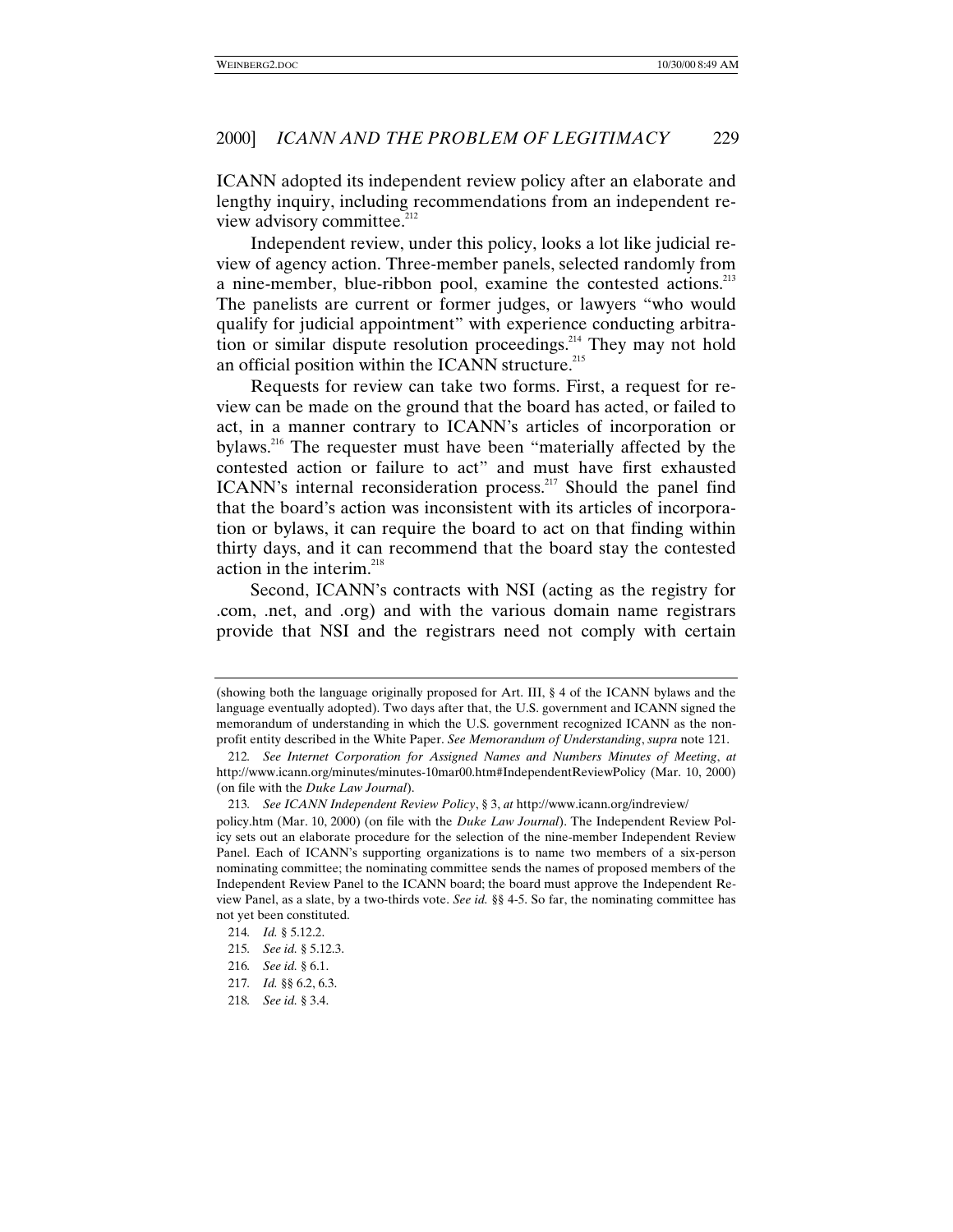ICANN policies unless ICANN's adoption of the policies was supported by "consensus" as defined in the contracts.<sup>219</sup> The independent review policy provides that a beneficiary of that contractual provision may submit a request for independent review to determine whether an ICANN policy covered by the provision, with which the requester would otherwise have to comply, is, in fact, supported by consensus.<sup>220</sup> The request must be timely.<sup>221</sup> The panel bases its decision on the written record supporting the proposal's adoption, looking to the extent of agreement and disagreement among affected groups, the outreach process used to achieve adequate representation of those group's views, and the nature and intensity of reasoned support and opposition to the policy.<sup>222</sup> A decision that the challenged policy is not supported by consensus is self-executing in the sense that it releases NSI and the registrars, by the terms of their contracts, from compliance with the contested policy. $223$ 

Recall that earlier in this Article I suggested that under the traditional model, federal agencies justify their policymaking discretion with reference to two sets of constraints. First, they must stay within the bounds of their statutory delegations.<sup>224</sup> Second, their discretion is constrained by requirements of fair process and bureaucratic rationality: the process of notice and comment, together with careful consideration of the comments received, helps ensure that the agency's policy choices are rationally justified.225 Judicial review is available to enforce each of those limits. $^{22}$ 

*ICANN-NSI Registry Agreement*, § 3(A)(ii), *supra* note 219; *Registrar Accreditation Agreement*, § II.D.1.b, *supra* note 148. Neither the Independent Review Panel nor any other body within the ICANN structure, though, has jurisdiction to determine whether those conditions are satisfied.

<sup>219</sup>*. See ICANN-NSI Registry Agreement*, §§ 1, 3A, *at* http://www.icann.org/nsi/nsi-registryagreement-04nov99.htm (Nov. 4, 1999) (on file with the *Duke Law Journal*); *Registrar Accreditation Agreement*, §§ I.B, I.E, II.D.1.b, *supra* note 148.

<sup>220</sup>*. See ICANN Independent Review Policy*, *supra* note 213, §§ 7.1, 7.2.

<sup>221</sup>*. See id.* § 7.2.

<sup>222</sup>*. See id*. § 7.3.

<sup>223.</sup> The contracts also provide that NSI and the registrars need not comply with any policy that "unreasonably restrain[s] competition," or that does not relate to

<sup>(1)</sup> issues for which uniform or coordinated resolution is reasonably necessary to facilitate interoperability, technical reliability, and/or stable operation of the Internet or domain-name system; (2) registry [or registrar] policies reasonably necessary to implement Consensus Policies relating to the registrars [or Registry], or (3) resolution of disputes regarding the registration of domain names (as opposed to the use of such domain names) . . . .

<sup>224</sup>*. See supra* note 172 and accompanying text.

<sup>225</sup>*. See supra* notes 173-75 and accompanying text.

<sup>226</sup>*. See supra* notes 172, 176 and accompanying text.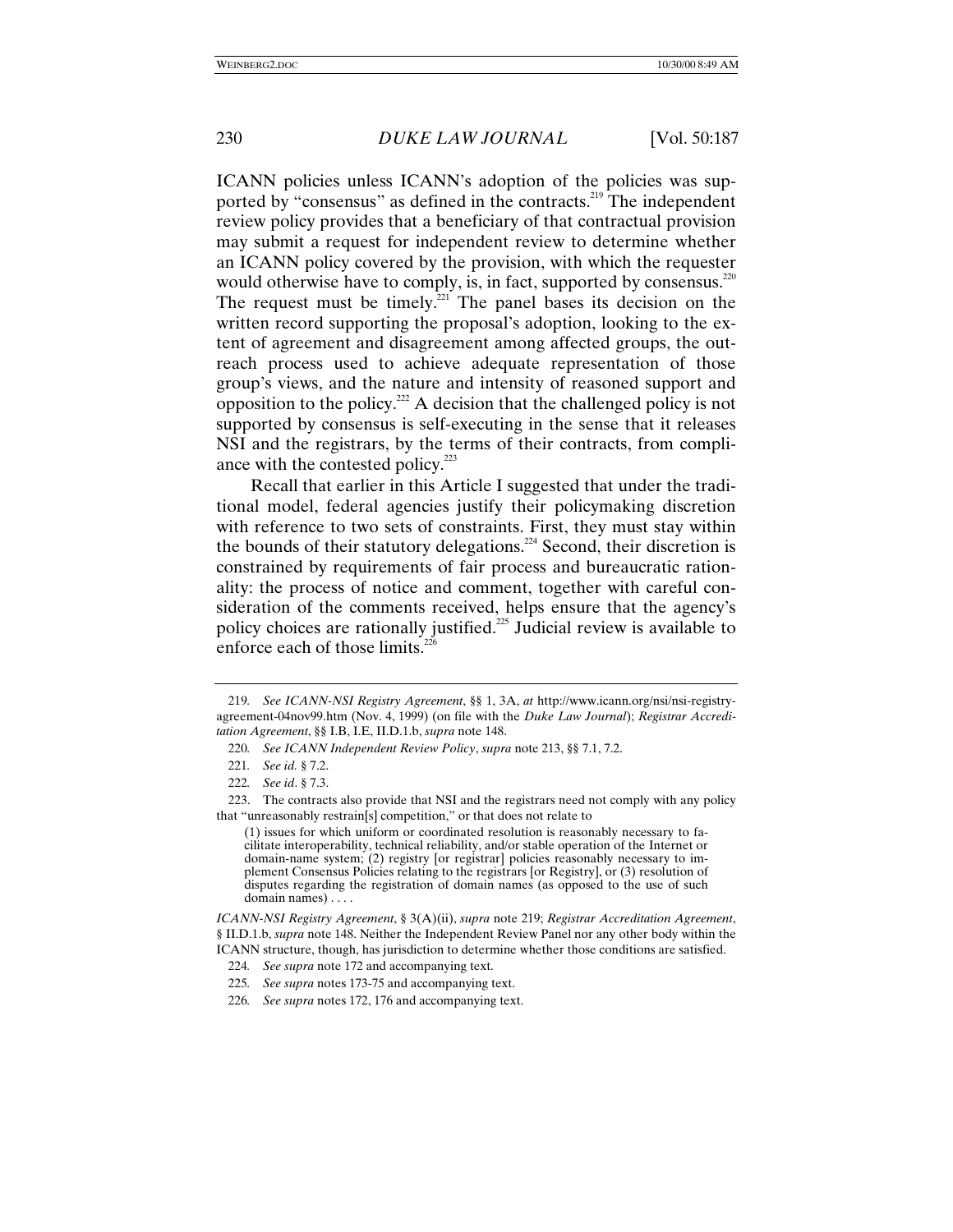Can ICANN look to this model to legitimate its own exercise of policymaking authority? If we analogize the independent review process to judicial review, then it is easy to think of ICANN as constrained in much the same way as is a federal administrative agency by rationality and process norms. The first form of independent review—review for consistency with ICANN's articles of incorporation and bylaws—seems analogous to a court's review of agency action for consistency with the agency's enabling statute.<sup>227</sup> Just as a court seeks to ensure that an agency does not stray outside the bounds of its statutorily delegated authority, the independent review panel seems to be ensuring that ICANN stays within the bounds of its own delegated authority, as defined by the articles and bylaws.

As one examines the analogy more closely, though, it begins to break down. For one thing, ICANN's articles and bylaws do not contain any significant substantive constraints.<sup>228</sup> As a result, it is nearly impossible for an ICANN policy to be found substantively in conflict with those documents. The analogy to judicial review of agency action fails: were a court reviewing a U.S. federal agency's action in the context of a similarly worded enabling statute, it would have to find the challenged action immune from review because "committed to agency discretion by law."<sup>229</sup> Nor should this be surprising. The articles and bylaws were not imposed on ICANN by an outside sovereign seeking to constrain it or to bind its powers. Rather, they were drafted initially by ICANN's lawyers and later by its staff.<sup>230</sup> Those ac-

<sup>227.</sup> See Chevron U.S.A., Inc. v. Natural Resources Defense Council, Inc., 467 U.S. 837, 844 (1984) (setting out the standard for court review of an agency's construction of its governing statute).

<sup>228.</sup> The only substantive constraints contained in either document are (1) a ban on ICANN's acting as a registry, registrar or IP number registry in competition with private parties; and (2) an injunction that ICANN may not apply its policies "inequitably or single out any particular party for disparate treatment unless justified by substantial and reasonable cause." *ICANN Bylaws*, *supra* note 190, art. IV, §§ 1(b)-(c).

<sup>229. 5</sup> U.S.C. § 701(a)(2)(1994).

<sup>230</sup>*. See* Letter from Jon Postel, Director, Internet Assigned Numbers Authority, to William Daley, Secretary of Commerce (Oct. 2, 1998) (transmitting ICANN's articles of incorporation and proposed bylaws), National Telecommunications and Information Administration, http://www.ntia.doc.gov/ntiahome/domainname/proposals/icann/icann.html (on file with the *Duke Law Journal*). ICANN's lawyers, to be sure, did not have an entirely free hand in preparing the initial documents. After a lengthy process in which IANA developed several drafts and much of the Internet community sought to achieve consensus on the structure of the new corporation through a process called the International Forum on the White Paper, ICANN's lawyers negotiated a version of the articles and bylaws with NSI. *See Contents of Discussion Release*, Internet Assigned Numbers Authority, *at* http://www.iana.org/description2.html (Sept. 17, 1998) (on file with the *Duke Law Journal)*. The documents ICANN proponents submitted to the De-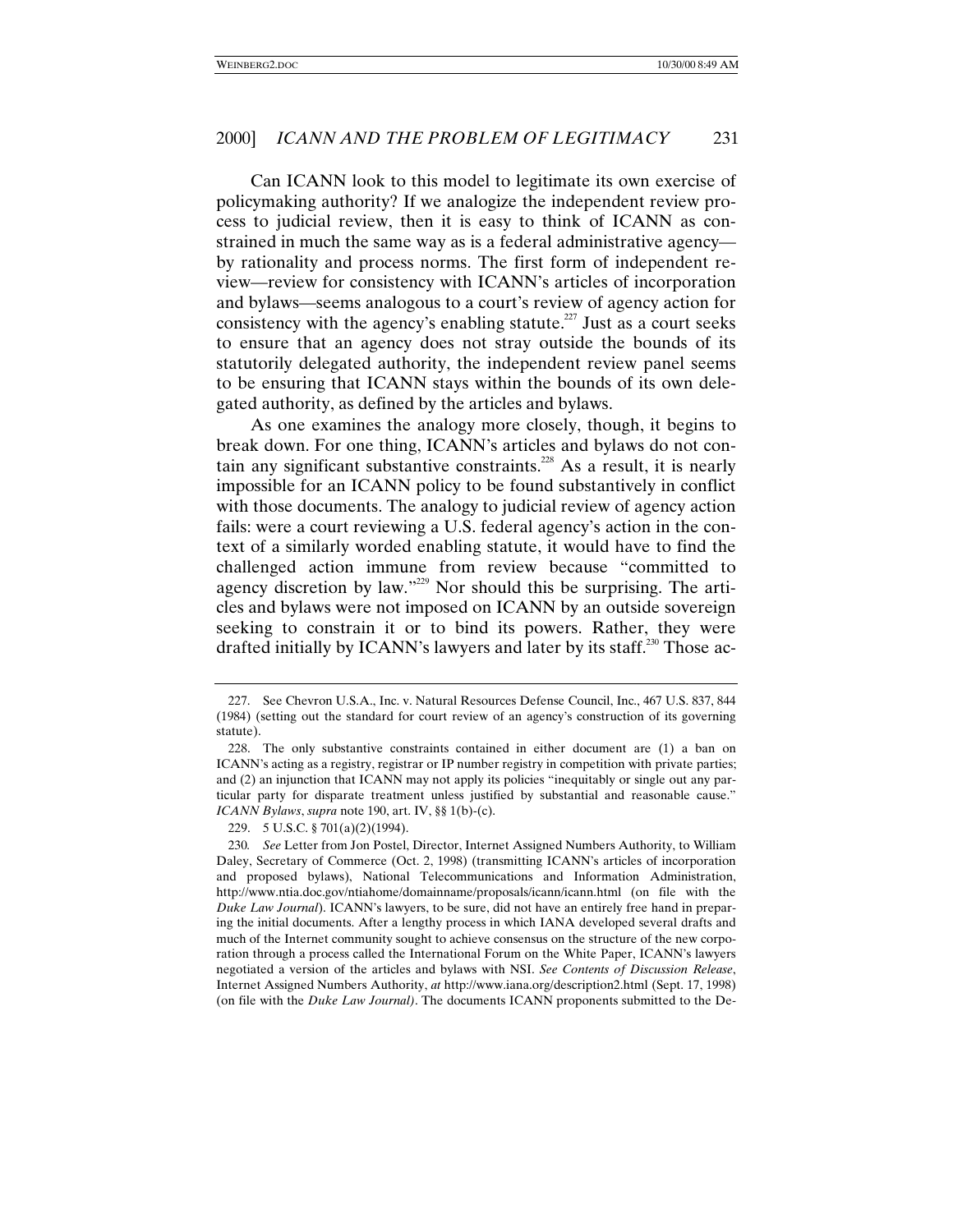tors sought to maximize ICANN's freedom of action and to minimize any enforceable constraints. $^{231}$  The documents are constraining only to

All changes to the ICANN bylaws since the initial version was adopted have been prepared by ICANN lawyers and staff and voted upon by its board, as is standard in the corporate context.

231. The bylaws are long on grants of power and short on limitations. Thus, for example, after giving the supporting organizations primary responsibility for initiating substantive policy and prescribing detailed procedures under which supporting organization review is nominally a prerequisite to substantive board action, the bylaws add: "Nothing in this Section . . . is intended to limit the powers of the Board . . . to take actions that the Board finds are necessary or appropriate to further the purposes of the Corporation." *ICANN Bylaws*, *supra* note 190, art. VI, § 2(g). In practice, the board has paid little attention to the supporting organizations. *See infra* notes 332-34 and accompanying text (explaining that the Domain Name Supporting Organization has played little role in domain name policy development); *Request for Reconsideration 00- 3*, *at* http://www.icann.org/reconsideration/wilson-request-10mar00.htm (expressing concern that ICANN took action without appropriate consultation with the Address Supporting Organization) (on file with the *Duke Law Journal*). The Protocol Supporting Organization has taken almost no action to date other than selecting ICANN board members. For further reference, see the minutes of the first eight Protocol Council teleconferences, linked from http://www.pso.icann.org. (on file with the *Duke Law Journal*).

A good example of self-protective language in the bylaws is the insistence that ICANN at-large members, who vote for certain ICANN directors, are not "members" within the meaning of statutory nonprofit corporations law and, thus, may not claim the rights granted by such law. *ICANN Bylaws*, *supra* note 190, art. II, § 1. This is tricky, because the applicable law grants statutory membership rights to "any person who, pursuant to a specific provision of a corporation's articles or bylaws, has the right to vote for the election of a director or directors." CAL. CORP. CODE § 5056 (West 1990). ICANN staff seem satisfied that they have solved this problem by providing in the bylaws only that the at-large directors will be "nominated and selected . . . according to a selection plan adopted by the Board," and adopting the election plan as a board resolution. *See* E-mail from Louis Touton, Vice President and General Counsel, ICANN, to Karl Auerbach, Advanced Internet Architecture Group, Cisco Systems (Aug. 21, 2000) (on file with the *Duke Law Journal*).

One egregious example of the bylaws' adoption of incongruous language from the corporate governance context came in an earlier version of the membership provisions, under which the sole function of the at-large membership was to elect members of an "At-Large Council," who would in turn select directors representing the at-large members. ICANN adopted bylaws providing that members could not permit any other person to exercise their voting rights, except that they could grant proxies to ICANN staff. *See ICANN Bylaws*, *supra* note 190, art. II, § 5. That ICANN amended its bylaws to set up a process under which individual members of the global Internet community would (indirectly) select their own directors, in order to make the process for choosing board members sufficiently broad-based and meaningfully representative, but contemplated that the members could simply give their proxies to

partment of Commerce were based on that draft as rewritten by ICANN counsel over the intervening two weeks. NSI's participation, however, did not inject significant concerns for public participation or process transparency into the drafting process; the IANA/NSI draft incorporated "vague lines of accountability, limited, if any, means for individual participation, . . . a high degree of susceptibility to capture by companies and organizations, and . . . [no guarantee of] a membership structure." Letter from the Boston Working Group to Ira Magaziner, Senior Advisor to the President for Policy Development (Sept. 28, 1998), National Telecommunications and Information Administration, http://www.ntia.doc.gov/ntiahome/domainname/proposals/bosgrp/ (on file with the *Duke Law Journal*).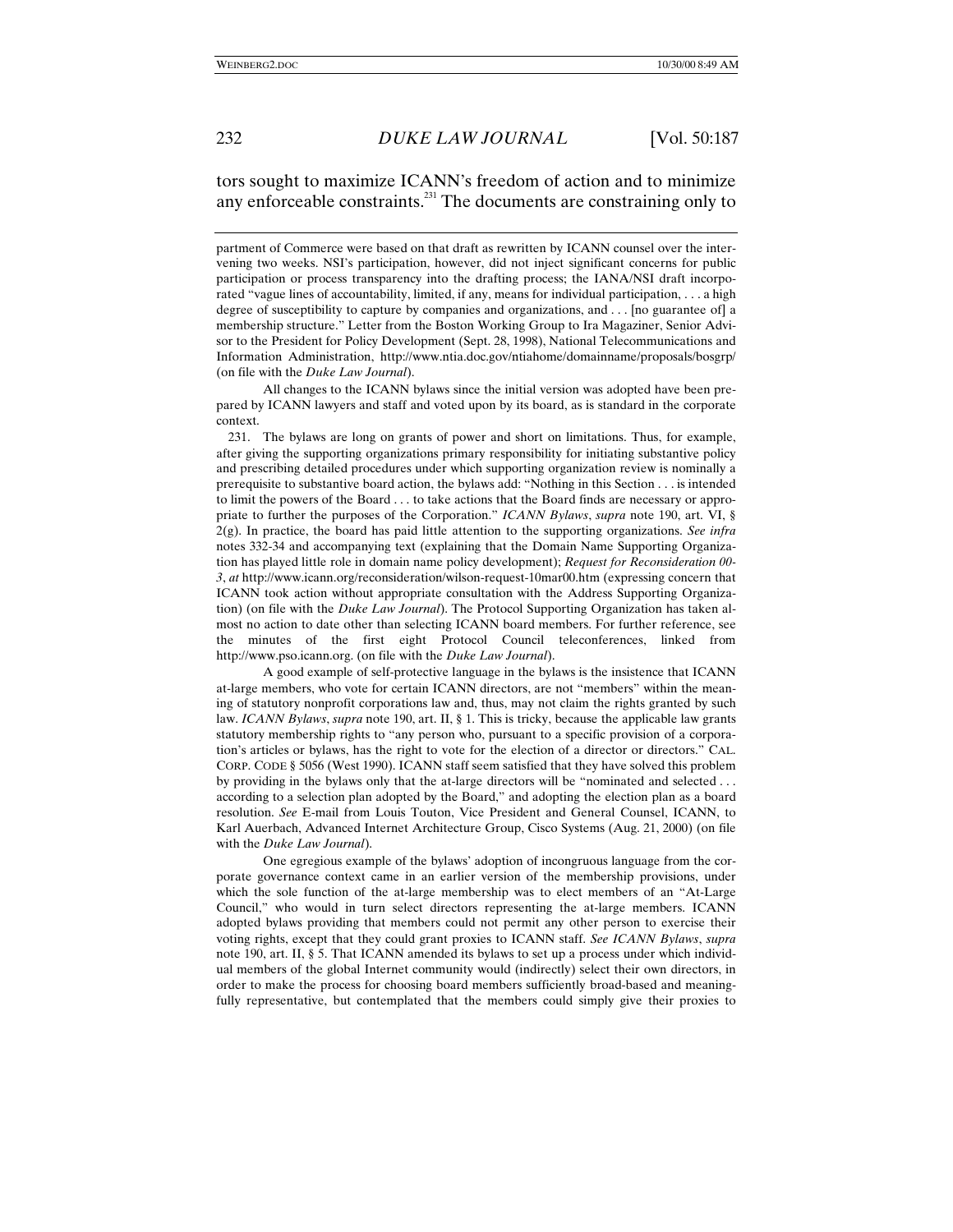the extent that the U.S. government applied pressure to make them  $\mathrm{SO}$ <sup>232</sup>

In addition, ICANN's independent review process is unlike traditional judicial review in that the panel has no authority to engage in rationality review.<sup>233</sup> The panel has no authority to disapprove an ICANN action on the ground that it is unreasonable, arbitrary, or an abuse of discretion.<sup>234</sup>

Without external review for rationality and statutory faithfulness, the traditional model collapses. In the administrative agency context, it is judicial review that drives the agency's commitment to process and rationality.<sup>235</sup> The agency is constrained to read and respond to comments precisely because it knows that it is subject to judicial reversal if it does not do so.<sup>236</sup> The agency formulates its policy determinations with the understanding that a court may demand proof that the agency, at each stage of its reasoning process, considered and reasonably rejected alternative approaches.<sup>237</sup> Without judicial review, the agency would not have adequate incentives to honor process and rationality values punctiliously.<sup>238</sup> Yet there is no ICANN institution that performs the function that judicial review performs for administrative agencies.

It is a great tonic to a program to discover that even if a regulation can be slipped or wrestled through various layers of internal or external review [within the bureaucracy] without significant change, the final and most prestigious reviewing forum of all—a circuit court of appeals—will inquire into the minute details of methodology, data sufficiency and test procedure and will send the regulations back if these are lacking. The effect of such judicial opinions within the agency reaches beyond those who were concerned with the specific regulations reviewed.

236*. See id.* at 59.

238*. See* Merrick Garland, *Deregulation and Judicial Review*, 98 HARV. L. REV. 505, 553 (1985) (citing the role of judicial review in ensuring careful attention to administrative process); Cass R. Sunstein, *Constitutionalism After the New Deal*, 101 HARV. L. REV. 421, 471 (1987) ("The requirement of detailed explanation has been a powerful impediment to arbitrary or improperly motivated agency decisions.").

ICANN staff to install the staff's own choices, betrays an extreme case of being unclear on the concept.

<sup>232.</sup> For an account of the government pressure that resulted in the adoption of the independent review requirement, see *supra* note 211.

<sup>233</sup>*. See ICANN Independent Review Policy*, *supra* note 213, § 2.

<sup>234.</sup> A court engaging in APA review has precisely this authority under 5 U.S.C. § 706.

<sup>235</sup>*. See* William F. Pedersen, Jr., *Formal Records and Informal Rulemaking*, 85 YALE L.J. 38, 60 (1975):

<sup>237</sup>*. See, e.g.*, Motor Vehicle Mfrs. Ass'n v. State Farm Mut. Auto. Ins. Co., 463 U.S. 29, 46- 51 (1983) (finding the NHTSA's recission of passive restraint vehicle safety requirements "arbitrary and capricious" in part because of the NHTSA's failure to consider available airbag technology as an alternative).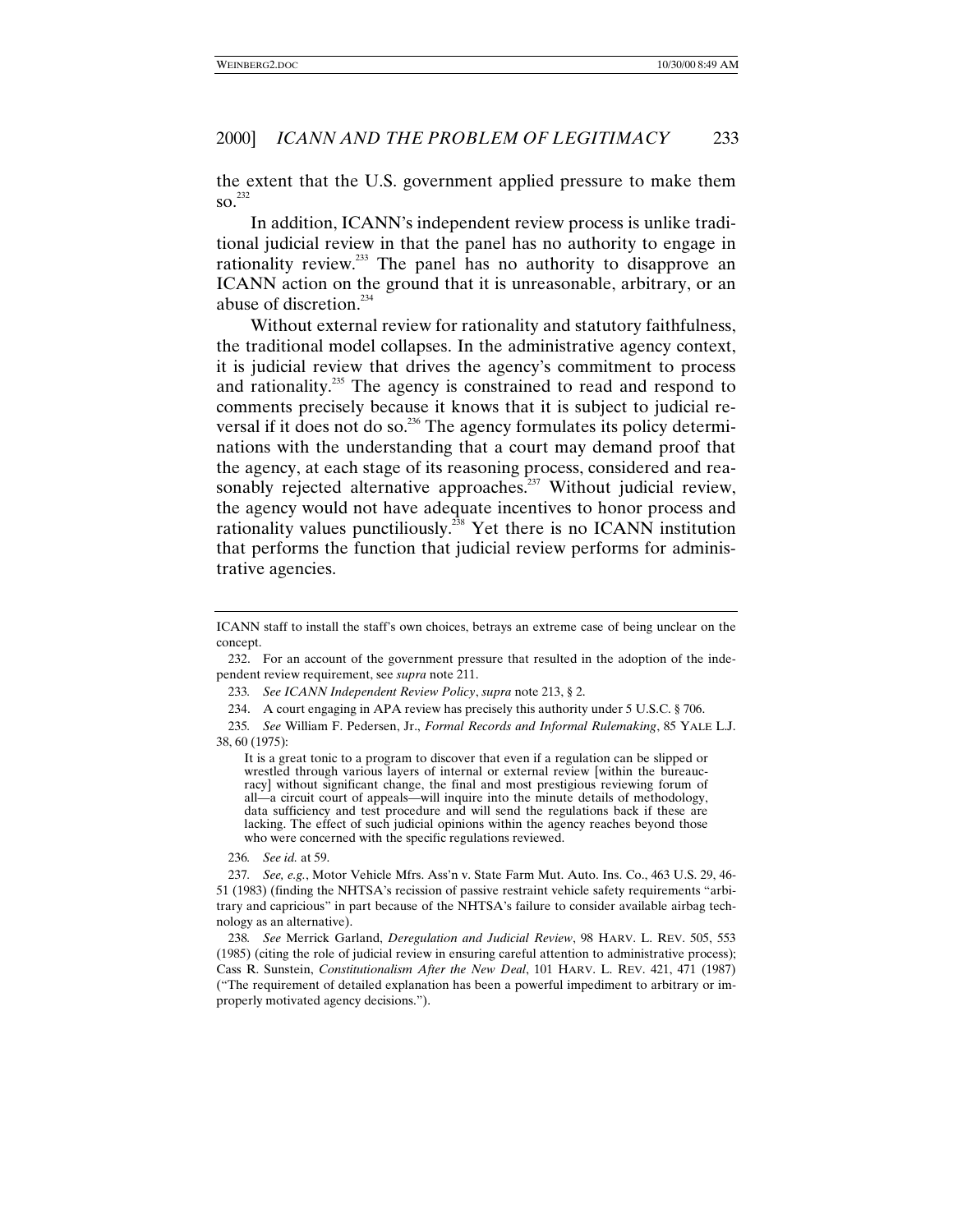I am not arguing here that ICANN *should* be subject to judicial review.<sup>239</sup> My point, rather, is that without judicial review, the tech-

In the agency context, we are willing to tolerate these drawbacks, and the possibility of agency stasis, as part of the price for legal control of agency decisionmaking. In the ICANN context, however, they pose greater problems. An entity that seeks to operate on "Internet time" is especially ill-served by such delays. A key part of ICANN's mission is to change the name space by adding new TLDs, and ICANN, after a long wait, is finally moving to expand the name space to a limited degree. If it were generally understood that ICANN's decision to allow new gTLDs were subject to review in U.S. courts, I expect that that plan would now be on hold as trademark and other affected interests raised judicial challenges to the thrust and details of ICANN's plan. The power of judicial review to block desirable initiatives such as domain name expansion (and prophylactically to dampen decisionmakers' enthusiasm for such initiatives), and to provide yet another vehicle for industry arguments that that any expansion must be accompanied by stringent trademark protective mechanisms, weighs against its appeal.

Second, if it were widely accepted that U.S. courts could review ICANN decisionmaking, it would follow as a corollary that the U.S. Congress as well could impose its policy choices. Currently, Congress has the raw power to issue policy directives to ICANN, *see Testimony of Jon Weinberg to COPA Commission*, *at* http://www.icann.org/correspondence/jon-weinberg-COPA-testimony-08jun00.htm (June 8, 2000) (on file with the *Duke Law Journal*), but there is a strong sense that it would be inappropriate for it to do so because Congress should not overrule or preclude ICANN decisions in ICANN's area of core expertise. If ICANN decisions were to become the routine subject of APA review, I suspect that that reluctance would fade. It seems to me that this would not be a good thing. The concerns that ICANN critics express regarding the influence of moneyed interests in ICANN are, if anything, amplified in the halls of Congress. For all of ICANN's flaws, I suspect that ICANN with Congress's help could wreak much more mischief, and would be even more beholden to moneyed interests, than ICANN alone.

Finally, because the domain name and IP address space are global, it seems at best anachronistic to institute a legal regime under which the courts of a single country control it. Indeed, it seems a fair prediction that if U.S. courts asserted the power to review ICANN's decisionmaking, then courts in other countries would attempt to do the same thing. The resulting jurisdictional battles would not be pretty, and the substantive law those courts sought to apply

<sup>239.</sup> Michael Froomkin, in his article in this issue, argues precisely that. *See* Froomkin, *supra* note 34, at 129-39. For three reasons, though, I am skeptical of judicial review of ICANN decisions. First, the administrative-law process of generalist (often uninformed) courts reviewing specialist agencies works as well as it does because of the process of rule-remand-rule. That is, the reviewing court, upon deciding that an agency action is procedurally flawed or inadequately explained, does not substitute its own judgment; instead, it remands to the agency so that the agency can correct its mistakes. There are drawbacks to this approach. For one thing, it is slow. The process of getting into court takes time, and judicial review is followed by lengthy postremand proceedings. *See* Stephen Breyer, *Judicial Review of Questions of Law and Policy*, 38 ADMIN. L. REV. 363, 383 (1986); Peter H. Schuck & E. Donald Elliott, *To the* Chevron *Station: An Empirical Study of Federal Administrative Law*, 1990 DUKE L.J. 984, 1050. More importantly, judicial review offers a powerful weapon to champions of the status quo, *see* Breyer, *supra*, at 391-93, as industry members use it to block or delay agency initiatives, *see* Jerry L. Mashaw & David L. Harfst, *Regulation and Legal Culture: The Case of Motor Vehicle Safety*, 4 YALE J. ON REG. 257, 294-95 (1987). Although the politically powerless often see judicial review as their way to impose legality on a captured agency, *see* Cass R. Sunstein, *On the Costs and Benefits of Aggressive Judicial Review of Agency Action*, 1989 DUKE L.J. 522, 522-23 (1989), judicial review can as easily (or more easily) be used by powerful, moneyed actors with other motivations to reverse or forestall agency action. *See* Mashaw & Harfst, *supra*, at 257.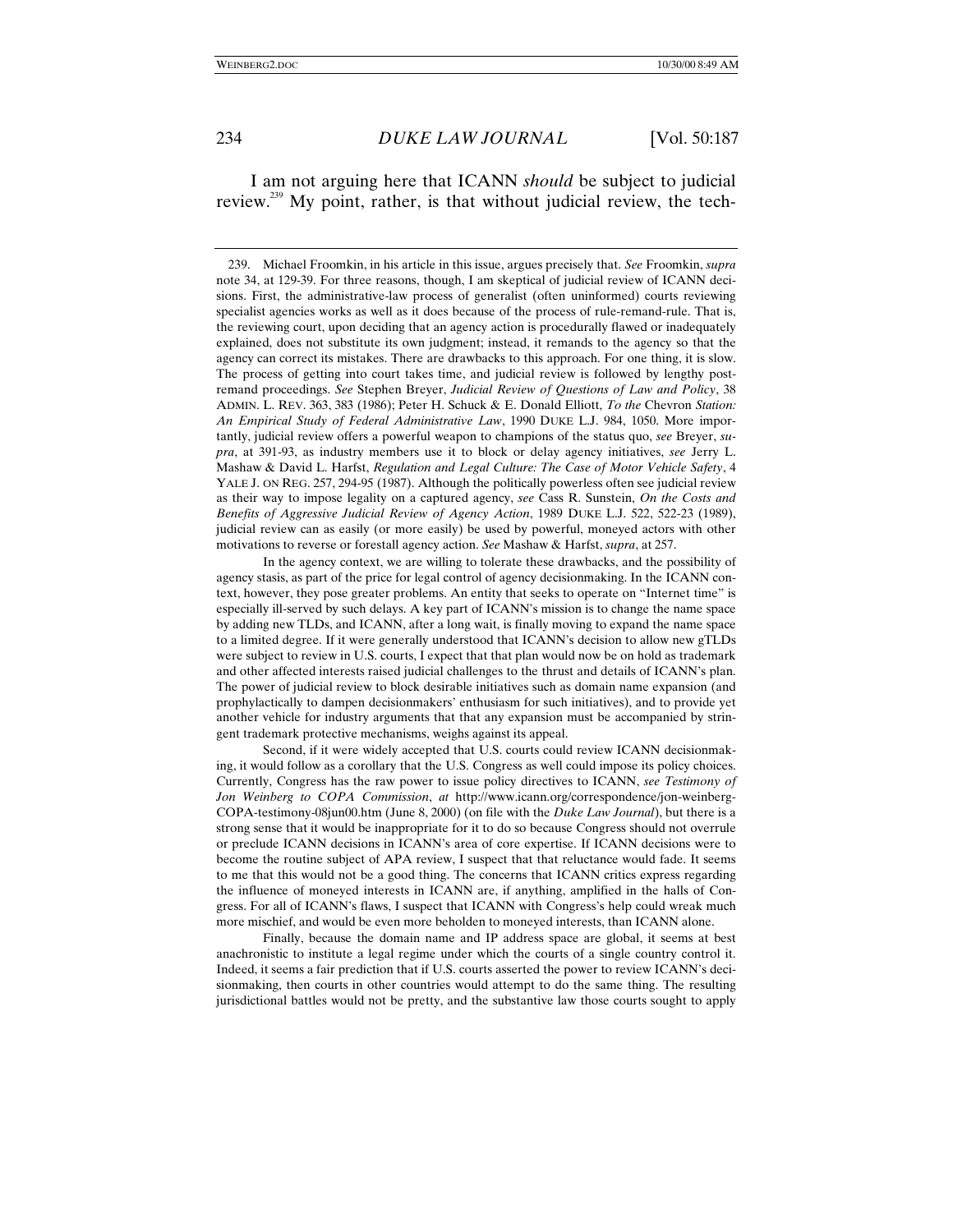niques of administrative law do not solve the problem of discretion. Notwithstanding its reliance on process and structures familiar to students of administrative law, ICANN cannot make the claim that the values of the traditional administrative law model—bureaucratic rationality and procedural regularity—will control its discretionary power. ICANN staff can request public comments on proposed actions and can entertain petitions for reconsideration of those actions once made, but there is nothing in the techniques of administrative law, as practiced by ICANN, to guarantee that anybody will take those comments seriously, or that the resulting policy will make sense in light of the objections contained in the comments. Further, there is nothing in the techniques of administrative law, as practiced by ICANN, to confine ICANN within any particular sphere of authority.240 Those guarantees must come from elsewhere.

# *B. The Techniques of Representation*

The fact that administrative law mechanisms do not limit ICANN's processes and authority does not mean that other mechanisms might not do so. Another potential limit on ICANN's autonomy lies in its representational structure. Both ICANN's board of directors and its subsidiary bodies—the supporting organizations—have been self-consciously designed so as to include representatives of a range of Internet "stakeholders."<sup>241</sup> One might expect ICANN, therefore, to act in a manner responsive to those stakeholders. To the extent that ICANN's structure fairly reflects the Internet community, ICANN's decisions would track the preferences of that community. In that case, we could solve the problem of discretion not by constraining the agency, but by ensuring that its decisions are the product of a democratic process.

Representation, however, is not an easy thing. Let us examine ICANN's structure more carefully. ICANN's board of directors has

might not be appealing. Although the existing legal regime gives a U.S. executive agency—the Department of Commerce—explicit authority over any changes to the root zone and extensive informal influence over ICANN, the U.S. government has assured other countries that it will not be in place for the long term. *See* White Paper, *supra* note 26, at 31,744 (indicating that the United States would end its policy oversight of ICANN by September 30, 2000); *Amendment 2 to ICANN/DOC Memorandum of Understanding*, *at* http://www.icann.org/general/amend2 jpamou-07sep00.htm (Sept. 7, 2000) (extending the Department of Commerce's memorandum of understanding with ICANN for up to another year) (on file with the *Duke Law Journal*).

<sup>240</sup>*. But see* the contractual language quoted *supra* note 223.

<sup>241</sup>*. See supra* notes 97-99, 106-07, *infra* notes 247-51, 260-61, 292-95 and accompanying text.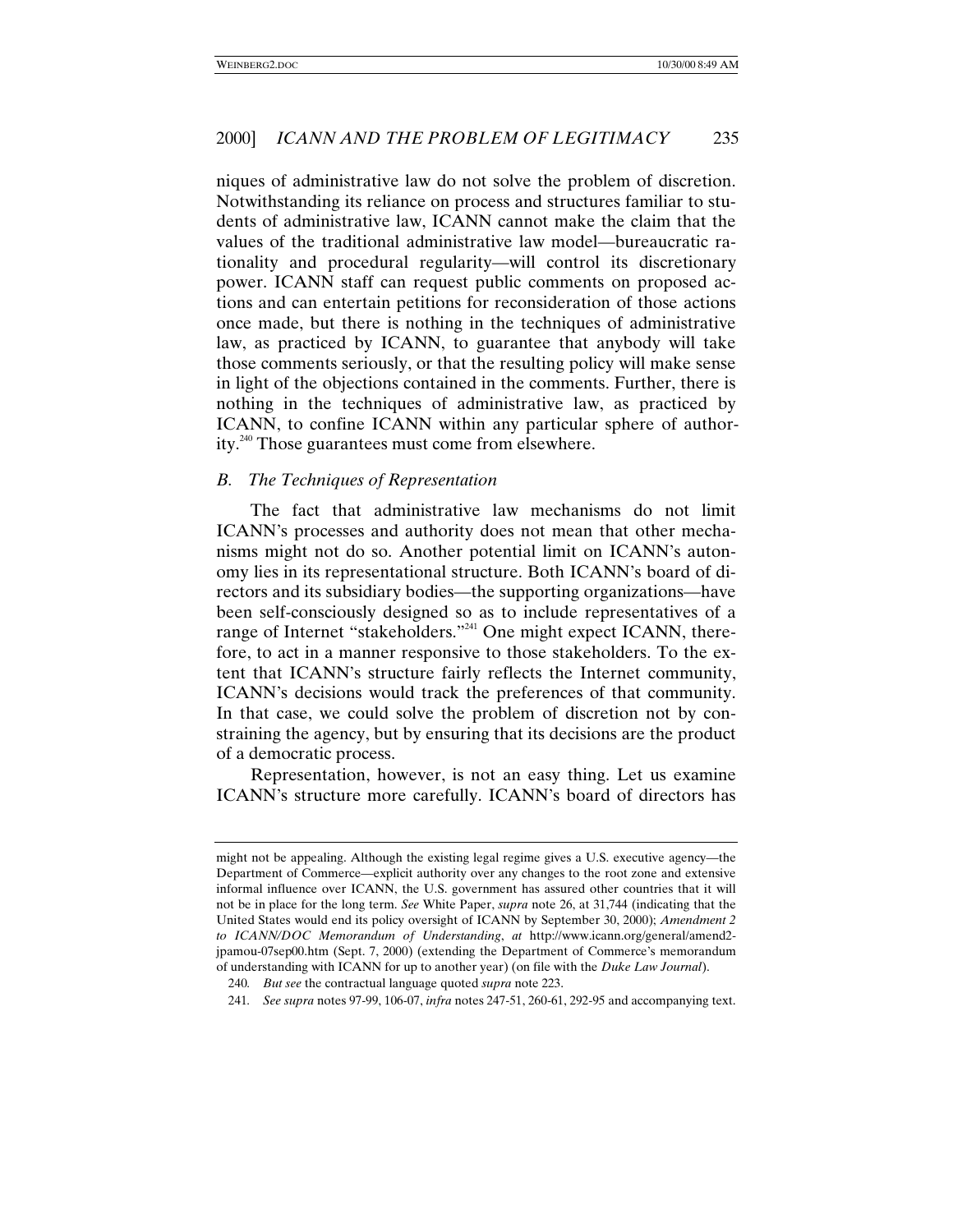nineteen members.<sup>242</sup> The first of these is  $ICANN's CEO$ , who has an automatic seat on the board.<sup>243</sup> Next, each of three supporting organizations—the Domain Name Supporting Organization (DNSO), the Address Supporting Organization (ASO), and the Protocol Supporting Organization (PSO)—selects three board members.<sup>244</sup> The supporting organizations are subsidiary ICANN bodies; according to ICANN's bylaws, each has primary authority for policy development in its area of expertise.<sup>245</sup> The Domain Name Supporting Organization, thus, has primary responsibility for developing policy relating to domain names; I shall discuss it in more detail below. The responsibilities of the Address Supporting Organization relate to the operation, assignment, and management of IP addresses.<sup>246</sup> As a practical matter, the three ASO members of the ICANN board represent each of the three Regional Internet Registries, which allocate IP address blocks in the Americas, Europe, and Asia, respectively.<sup>247</sup>

The Protocol Supporting Organization, according to the bylaws, has jurisdiction over "the assignment of parameters for Internet protocols." 248 In fact, ICANN has no significant policymaking functions relating to protocol parameter assignment.<sup> $249$ </sup> Rather, the PSO was

246*. See id.* art. VI.A, § 1(a).

247. The ASO members of the board are selected by the nine-member Address Council, whose members are chosen exclusively by the RIRs. *See ICANN Address Supporting Organization Memorandum of Understanding*, §§ 2-3, The Address Supporting Organization, *at* http://www.aso.icann.org/docs/aso-mou.html (last visited Sept. 21, 2000) (on file with the *Duke Law Journal*). The three board members must come from three different geographic regions. *See id.* § 3(c). To date, all of them have come from the three regions served by the RIRs. *See The Address Supporting Organization: Address Council Representatives on ICANN Board*, The Address Supporting Organization, *at* http://www.aso.icann.org/board (last visited Oct. 11, 2000) (on file with the *Duke Law Journal*).

248*. ICANN Bylaws*, *supra* note 190, art. VI.C, § 1(a).

249. The Protocol Supporting Organization Memorandum of Understanding, signed by ICANN and by the standards development organizations that formed the PSO, urges that "policies for parameter assignments for particular protocols are the responsibility of the [standards development organization] that developed the protocol," and that the relevant ICANN policy development function is simply to be available, as needed, to develop policies and procedures to resolve conflicts between standards development organizations, with those organizations' consent. *Protocol Supporting Organization Memorandum of Understanding*, § 4(b), The Protocol Supporting Organization, *at* http://www.icann.org/pso/pso-mou.htm (July 14, 1999) (on file with the *Duke Law Journal*). ICANN has expressly confirmed that position. *See* E-mail from Esther Dyson, Interim Chairman, ICANN, to Scott Bradner et al., ISOC VP for Standards, Internet Engineering Task Force (Feb. 25, 1999), http://www.icann.org/correspondence/bradner-dyson-

<sup>242</sup>*. See ICANN Bylaws*, *supra* note 190, art. V, § 3.

<sup>243</sup>*. See id.* art. V, § 4.

<sup>244</sup>*. See id.*

<sup>245</sup>*. See id.* art. VI, § 2(b).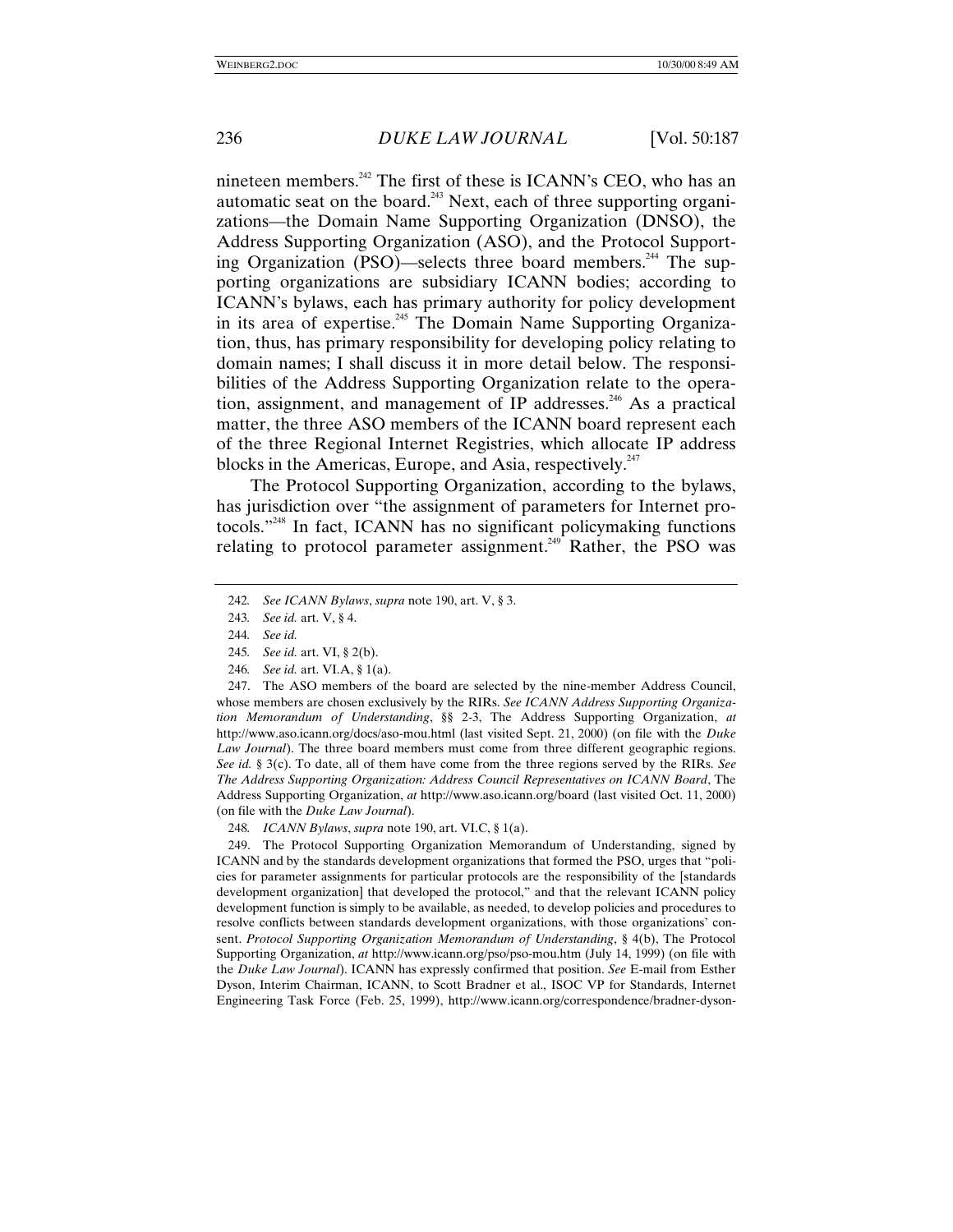conceived of by U.S. government policymakers as a way of ensuring the Internet engineering community a voice in ICANN decisionmaking.250 Ironically, as the PSO was finally constituted, its governing Protocol Council ended up including representatives not only of the Internet Engineering Task Force and the World Wide Web Consortium, both bastions of Internet open-networking values, but also of the International Telecommunications Union and the European Telecommunications Standards Institute, often seen as hostile to those values.<sup>251</sup> The current PSO board members hail from the Internet Engineering Task Force, the World Wide Web Consortium, and the European Telecommunications Standards Institute, respectively.<sup>252</sup>

ICANN's bylaws allocate the remaining nine seats on the board to "at-large" members<sup>253</sup> and characterize ICANN's nine initial board members as filling those slots (notwithstanding that the Internet community at large had no role in their selection).<sup>254</sup> More recently, ICANN has moved to implement a plan under which five of the initial board members will be replaced by directors elected by individual ICANN members in each of five geographical regions; I shall describe that plan in more detail below.<sup>255</sup>

First, though, it's useful to examine the Domain Name Supporting Organization. As noted above, ICANN's bylaws give the supporting organizations primary authority for policy development in their areas of expertise.<sup>256</sup> The recitations in the bylaws suggest that as a general matter, ICANN can take no substantive action relating to domain names unless it has received a recommendation to that effect

- 253*. See ICANN Bylaws*, *supra* note 190, art. V, § 4(iv).
- 254*. See id*.
- 255*. See infra* notes 285-308.
- 256*. ICANN Bylaws*, *supra* note 190, art. VI, § 2(b).

<sup>25</sup>feb99.htm#Dyson (on file with the *Duke Law Journal*). There is no particular reason to think that any such conflict will ever arise.

<sup>250.</sup> The author participated in this aspect of the U.S. government's policy development process, as a legal-scholar-in-residence at the Federal Communications Commission and a member of the interagency working group addressing DNS issues, prior to the release of the Green Paper.

<sup>251.</sup> On the ITU, see *Comments of the United States ITU Association on the Secretary-General's IP Networks Report*, World Internetworking Alliance, *at* http://www.wia.org/ITU/

usitu\_assoc\_comments.htm (Dec. 3, 1999) (on file with the *Duke Law Journal*). On ETSI, see Letter from John C. Klensin, Interim Director, Internet Architecture Board, to ICANN Board (Aug. 13, 1999), http://www.icann.org/comments-mail/comment-aso/msg00013.html (on file with the *Duke Law Journal*).

<sup>252</sup>*. See About ICANN*, *supra* note 185.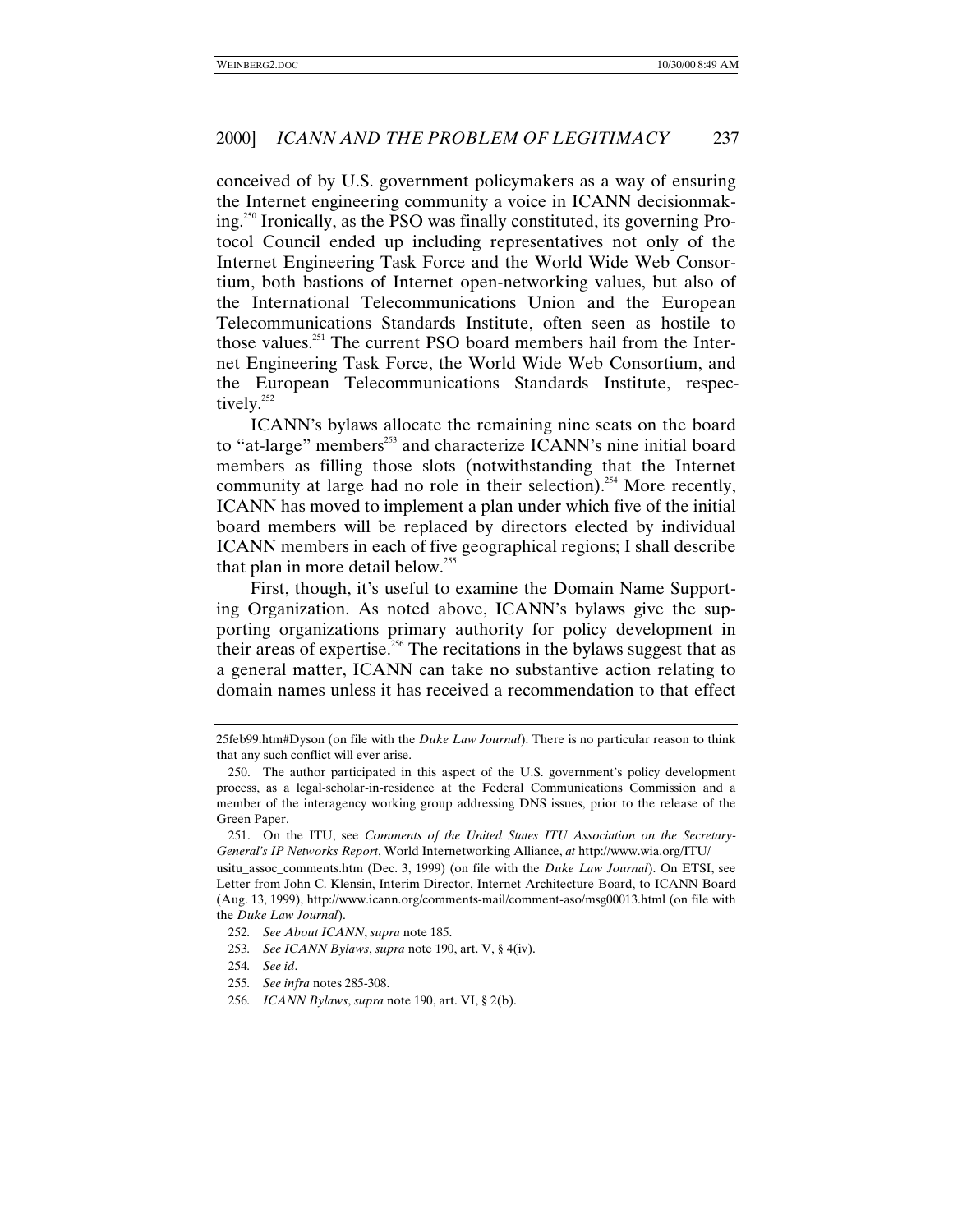from the DNSO.<sup>257</sup> As the only specialist body within ICANN concerned with domain names, and the only supporting organization that has essayed actual policymaking, the DNSO is worthy of careful study.

The DNSO is divided into two bodies: a policymaking organ known as the Names Council and a vestigial appendix known as the General Assembly.<sup>258</sup> The General Assembly is open to all individuals with an interest in domain name policy who choose to join it; it labors, however, under the handicap of having no function and no authority.259 Notwithstanding the efforts of an able and dedicated chair, Roberto Gaetano, it is essentially moribund.

The Names Council includes a representative from NSI and three representatives from each of six additional "constituencies": (1) commercial and business entities; (2) trademark interests; (3) firms registering names in .com, .net, and .org; (4) Internet service providers and connectivity providers; (5) country code top-level domain registries; and (6) noncommercial organizations holding domain names.<sup>260</sup> Each of these constituencies comprises a set of firms or noncommercial organizations that, at ICANN's direction, "selforganized" into a body that could take a seat at the Names Council table. $261$ 

261. In March 1999, ICANN resolved that "[t]he DNSO structure should include selforganized constituency groups of organizations and/or individuals with interest and expertise in

<sup>257.</sup> The bylaws provide the following exceptions: (1) if the board has been unsuccessful, after reasonable effort, at soliciting a DNSO recommendation that it can approve; (2) if the board has been unsuccessful at mediating a dispute over the policy between the DNSO and one or both of the other supporting organizations; or (3) if bypassing the DNSO is "necessary or appropriate to further [ICANN's] purposes." *Id*. §§ 2(f)-(g).

<sup>258</sup>*. See id.* art. VI.B, § 1(b).

<sup>259.</sup> The bylaws recite that the General Assembly "shall be an open forum for participation in the work of the DNSO." *Id.* art. VI.B, § 4(a). Individual members of the General Assembly may participate in "research and drafting committees and working groups" chartered by the Names Council. *Id.* The only function given by the bylaws to the General Assembly *as a body*, though, is to "nominate, pursuant to procedures adopted by the NC and approved by the Board," the DNSO members of the ICANN board. *Id.* art. VI-B, § 4(d). Under the Names Council's procedures, a candidate shall be deemed nominated if he is endorsed by at least ten members of the General Assembly. *See DNSO Election of ICANN Board Member in 2000*, Domain Name Supporting Organization, *at* http://www.dnso.org/elections/2000.DNSO-ICANNnomination-proc.html (last visited Sept. 19, 2000) (on file with the *Duke Law Journal*). Experience has shown this to be an inconsequential hurdle.

<sup>260</sup>*. See ICANN Bylaws*, *supra* note 190, art. VI.B, §§ 3(b)-(c). ICANN's bylaws describe seven constituencies, including the "gTLD registries" constituency, and recite that each constituency is entitled to three Names Council members. *See id.* NSI, however, is the sole member of the gTLD registries constituency, and "no Constituency may have more representatives . . . than there are members of the Constituency." *Id.* art. VI.B, § 3(c).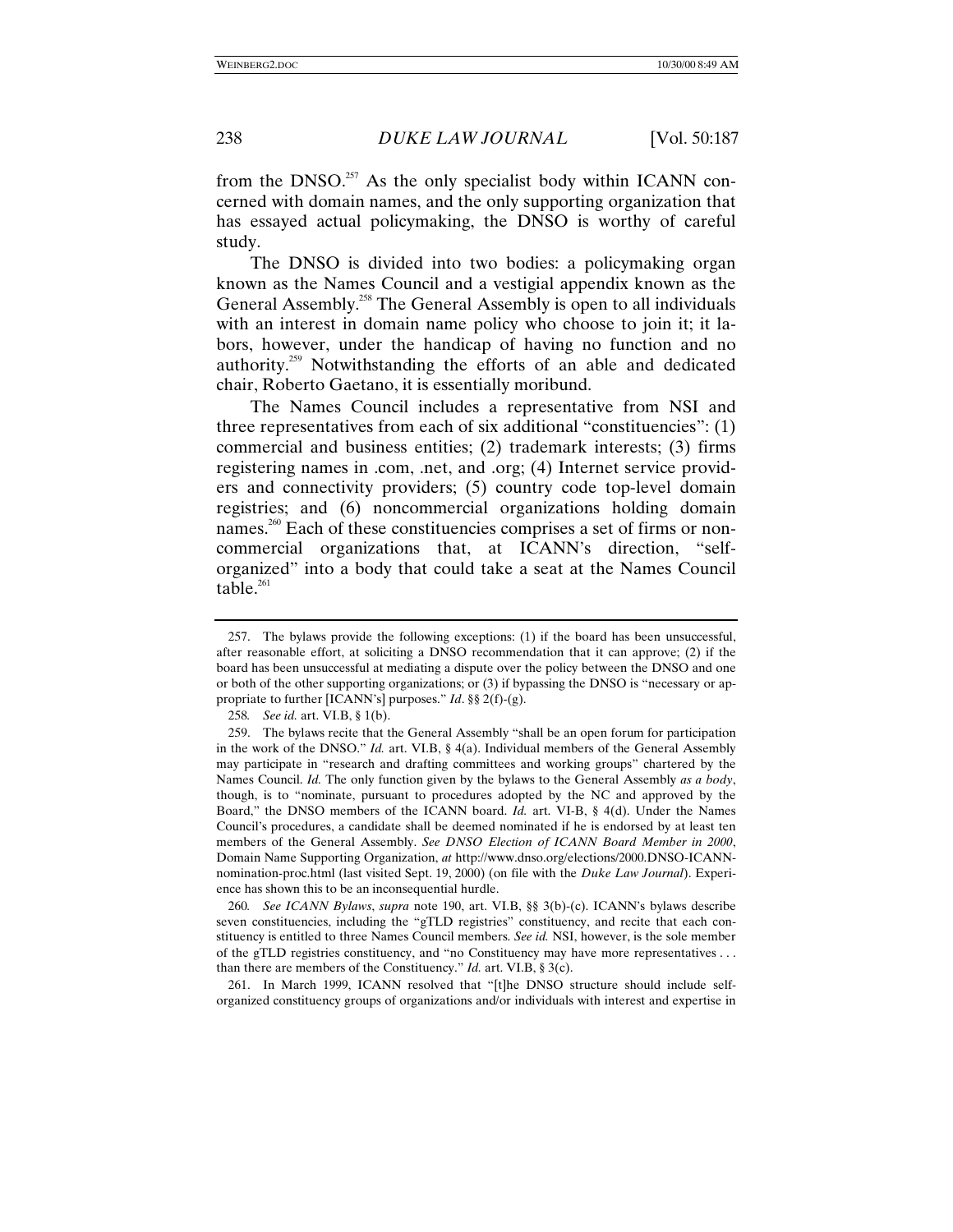The constituency system for populating the Names Council has been the target of extensive criticism. In the words of one wellrespected observer, the constituency structure is "a fundamental reason for the DNSO's problems," a "failure" that "should be abandoned."<sup>262</sup> The constituency structure has generated underrepresentation, because many interested parties cannot find a home in any of the approved constituencies; overrepresentation, because other parties can participate in multiple constituencies; and misrepresentation, because the selection of constituency representatives obscures significant differences of opinion within the constituencies.<sup>263</sup> Certainly, the list of constituencies ICANN selected seems skewed. There is a considerable overlap, after all, between commercial entities and trademark interests; on the other hand, individual domain name holders and ordinary Internet end-users, whom one would think have an interest in domain name policy development, are not represented on the Names Council at all. The more basic problem, though, lies not in the choice of particular constituencies, but in the incoherence of the underlying structure. Even if nobody were excluded, there would be no reason to think that we could reflect the views of the domain name community by identifying a set of activities necessary to, or enabled by, the domain name system or the Internet in general, collecting in-

DNSO matters," and that the initial DNSO constituency groups should be the seven industry groups (including NSI) set out above. *Domain Name Supporting Organization Formation Concepts*, *at* http://www.icann.org/dnso-formation.html (Mar. 4, 1999) (on file with the *Duke Law Journal*). The board directed each of those constituencies to organize itself and submit a formal proposal for recognition. At ICANN's next meeting, in May 1999, the board "provisionally recognized" six of the seven, with the direction that the recognized constituencies should work with ICANN staff to amend their proposals to address such issues as criteria for participation in the constituency and geographic diversity. The board did not recognize the proposed noncommercial domain name holders constituency because the various individuals and entities seeking to participate in the organization of that constituency were still at loggerheads over key issues. The board would provisionally approve that constituency, limited to noncommercial organizations holding domain names, three months later. Although a variety of commentators had supported a constituency for individual domain name holders, the board in May noted its earlier statement that "no applications for additional constituencies would be considered until the original constituencies it had established in [March] were constituted." *ICANN Minutes*, *at* http://www.icann.org/minutes/minutes-27may99.htm (May 27, 1999) (on file with the *Duke Law Journal*).

<sup>262.</sup> Posting of Harald Alvestrand, Alternate Chair of the DNSO General Assembly, to ga@dnso.org (Aug. 30, 2000), Domain Name Supporting Organization, http://www.dnso.org/ clubpublic/ga/Arc05/msg00398.html (on file with the *Duke Law Journal*).

<sup>263</sup>*. See id.*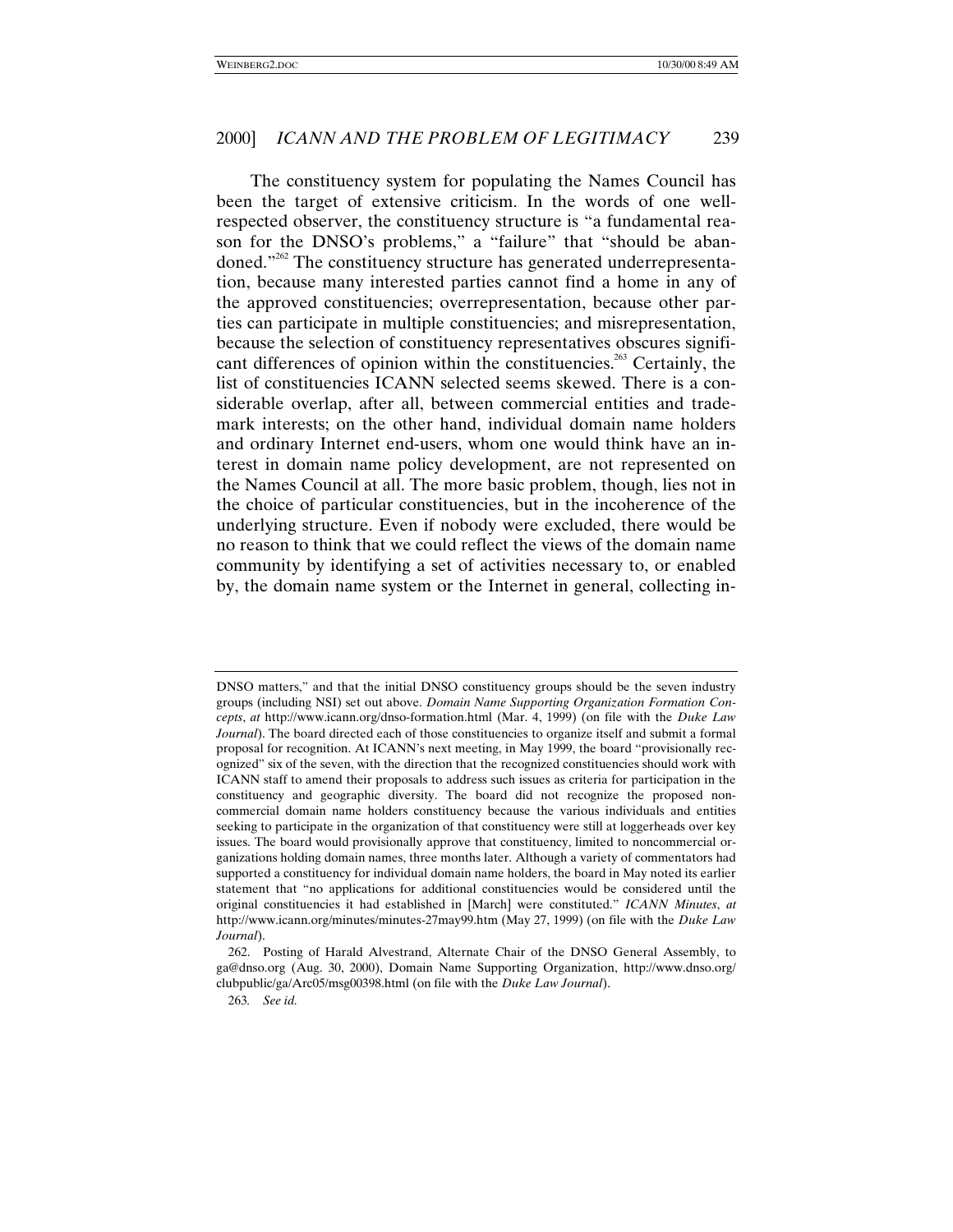dustry actors performing each of the activities on the list, and then giving equal votes to each group.<sup>264</sup>

The list of constituencies included in the Names Council reflects the political strength of the various actors at the time the institution was established.<sup>265</sup> That constituency formation process neatly illustrated the lessons of Mancur Olson's *The Logic of Collective Action*<sup>266</sup>—that is, it advantaged groups for whom the costs and benefits of domain name policies were concentrated at the expense of those for whom those costs and benefits were widely distributed. Over the past eighteen months, advocates of an individual domain name owners' constituency have sought to press their case to the board. They

266. MANCUR OLSON, THE LOGIC OF COLLECTIVE ACTION 128 (1965) (explaining that smaller, organized groups will triumph over larger, unorganized groups in the political arena); *see also* JAMES Q. WILSON, THE POLITICS OF REGULATION 366-70 (1980) (describing the typical situations in which constituencies will form).

<sup>264.</sup> The Names Council structure may make more sense if we think of the Names Council not as a representative body, but rather as consensus-based. If the idea is that *any* industry actor represented on the Names Council should have the power to object to a proposal and thus block consensus, then relative voting strength becomes unimportant; the only question is whether every important actor in fact has a Names Council representative that can exercise its veto. On that approach, *see infra* Part IV.C.

<sup>265.</sup> ICANN's decision in Singapore followed months of negotiation and jockeying among various actors proposing various structures for the yet-to-be-established DNSO. One group of players held a series of meetings around the world to negotiate a DNSO structure. According to the group's "Monterrey draft," the Names Council constituencies would be registries, registrars, infrastructure and connectivity providers, "businesses and other organizations," "[o]rganizations primarily concerned with the interests of trademark owners," and an "[a]t [l]arge" constituency for otherwise unrepresented entities. Monterrey Draft, § I.B, *in Comparison of Draft Applications to Become the Domain Name Supporting Organization*, *at* http://www.domainhandbook.com/comp-dnso-bak.html (Dec. 16, 1998) (on file with the *Duke Law Journal*). The later "BMW" (Barcelona-Monterrey-Washington) proposal by the same group eliminated the at-large constituency but added a new constituency for "[n]on-commercial groups, bodies and associations" and clarified that the business constituency was intended for entities "engaged in commerce or business." *Application to Become the Domain Name Support Organization*, § I.B, World Information Technology and Services Alliance, *at* http://www.witsa.org/press/domainapp.htm (last visited Sept. 19, 2000) (on file with the *Duke Law Journal*). The BMW proposal was countered by a "Paris draft" spearheaded by NSI, which contemplated no official list of constituencies. Rather, in addition to the registry constituency, any group with the allegiance of five percent of the General Assembly members, not "based on geographic location, religious affiliation, governmental affiliation, or membership in any particular corporation or organization," could claim constituency status. *Paris Draft Proposal*, § 3.2, *at* http://www.domainhandbook.com/comp-dnso.html (Feb. 4, 1999) (on file with the *Duke Law Journal*). ICANN in Singapore essentially adopted the BMW list but increased NSI's influence by breaking the "registry" group into gTLD and ccTLD constituencies. *See Domain Name Supporting Organization Formation Concepts*, *supra* note 261. ICANN later cut back NSI's sway by adopting the bylaws language under which NSI's Names Council representatives were reduced to one. *See ICANN Bylaws*, *supra* note 190, art. VI.B, § 2(g); *supra* note 247.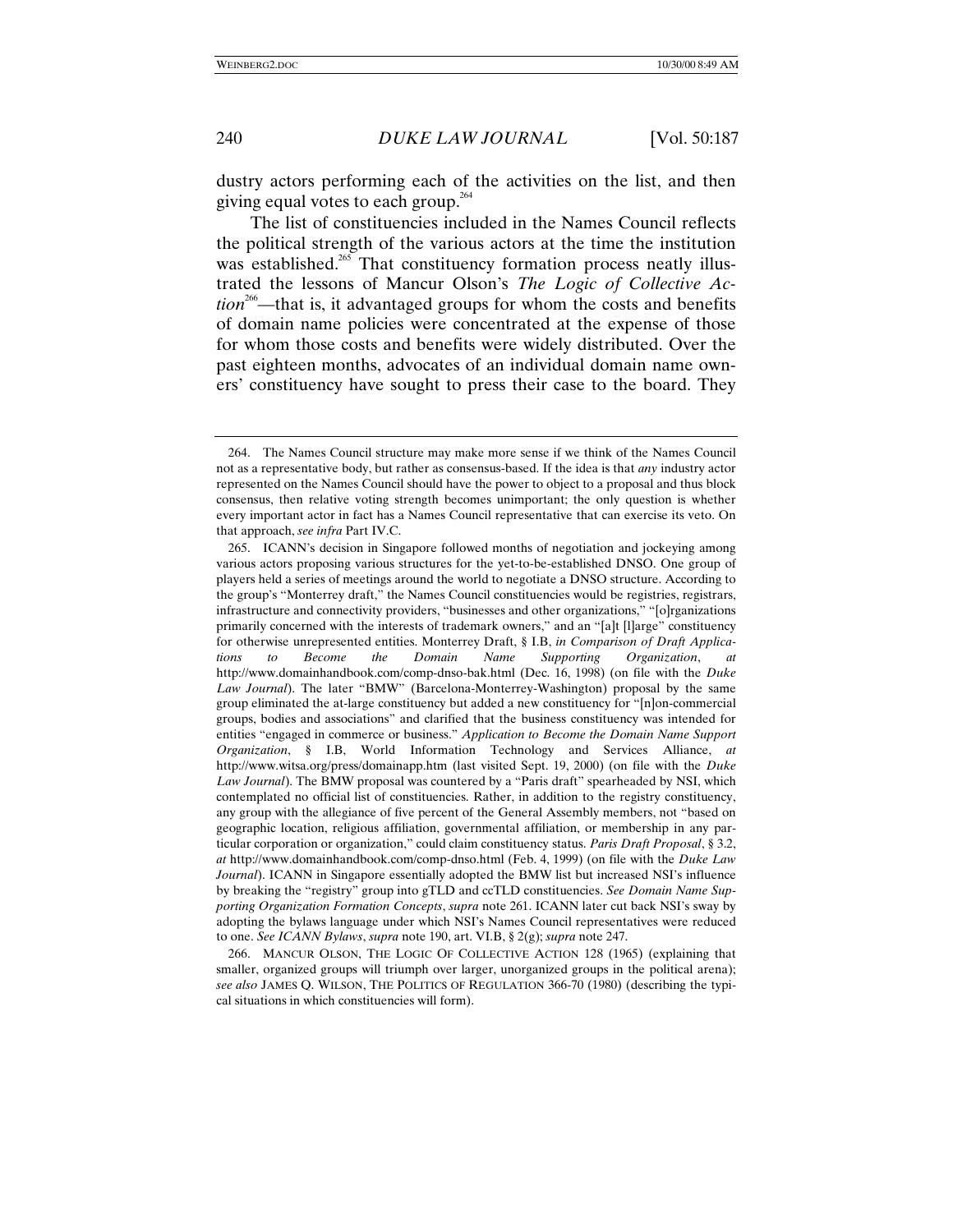have failed so  $far^{267}$  for two reasons. First, absent enthusiasm for the proposal from any major industry player, the board and the Names Council have felt no special urgency to move forward. Indeed, it runs counter to the interests of current Names Council members to dilute their influence by agreeing to the formation of additional constituencies.268 Second, proponents have not succeeded in organizing individual domain name holders into any broad-based and representative group onto which the mantle of "constituency" could fall. Absent such a group—and individual domain name holders, each of whom has only diffuse interests in Internet governance, have little incentive to join or organize such a group—the board is reluctant to accredit a constituency.

The constituency structure has also handicapped the Names Council by encouraging council members to think of themselves as representatives of their particular industries.<sup>269</sup> This has made them more likely to hold on to their constituents' official bargaining posi-

<sup>267.</sup> As noted *supra* note 261, the board declined to consider the formation of an individual domain name holders' constituency at its Berlin meeting in May 1999. The August 1999 meeting of the DNSO General Assembly reached consensus that the Names Council should create a working group to examine such a constituency. *See Scribe's Notes—ICANN DNSO General Assembly*, Berkman Center for Internet and Society, *at* http://cyber.law.harvard.edu/icann/

santiago/archive/dnso-082499.html (Aug. 24, 1999) (on file with the *Duke Law Journal*). No working group was formed. In its July 2000 meeting, the General Assembly passed a resolution reaffirming its support in principle for the constituency. *See Scribe's Notes—ICANN DNSO General Assembly*, Berkman Center for Internet and Society, *at* http://cyber.law.harvard.edu/

icann/yokohama/archive/scribe-ga-071400.html (July 14, 2000) (on file with the *Duke Law Journal*). At the board's public forum the following day, Names Council Chair Ken Stubbs indicated that the Names Council would create a working group to address the matter. *See Scribe's Notes—ICANN Public Forum*, Berkman Center for Internet and Society, *at* http://cyber.law.harvard.edu/icann/yokohama/archive/scribe-icann-071500.html (July 15, 2000) (on file with the *Duke Law Journal*). No such working group has been created, but the Names Council has set up a committee to coordinate an overall review of the DNSO structure. *See DNSO Names Council Teleconference on 21 September 2000—Minutes*, Domain Name Supporting Organization, *at* http://www.dnso.org/dnso/notes/20000921.Nctelecon-minutes.html (Sept. 21, 2000) (confirming that the initial review report will be produced by a Names Council Task Force).

<sup>268</sup>*. Cf.* ELY, *supra* note 153, at 103 (1980) ("Malfunction occurs when . . . the ins are choking off the channels of political change to ensure that they will stay in and the outs will stay out.").

<sup>269</sup>*. See* E-mail from Harald Alvestrand, Alternate Chair of the DNSO General Assembly, to the ga@dnso.org mailing list (Aug. 30, 2000), Domain Name Support Organization, http://www.dnso.org/clubpublic/ga/Arc05/msg00398.html (on file with the *Duke Law Journal*). The constituency structure, Alvestrand urges, has contributed to polarization, as "those who are in the DNSO to represent a constituency feel obliged to serve that constituency's interests whether that makes sense in a global context or not." *Id*. The DNSO's difficulty "in reaching anything like a consensus position on \*anything\* is rooted in the constituency structure." *Id.*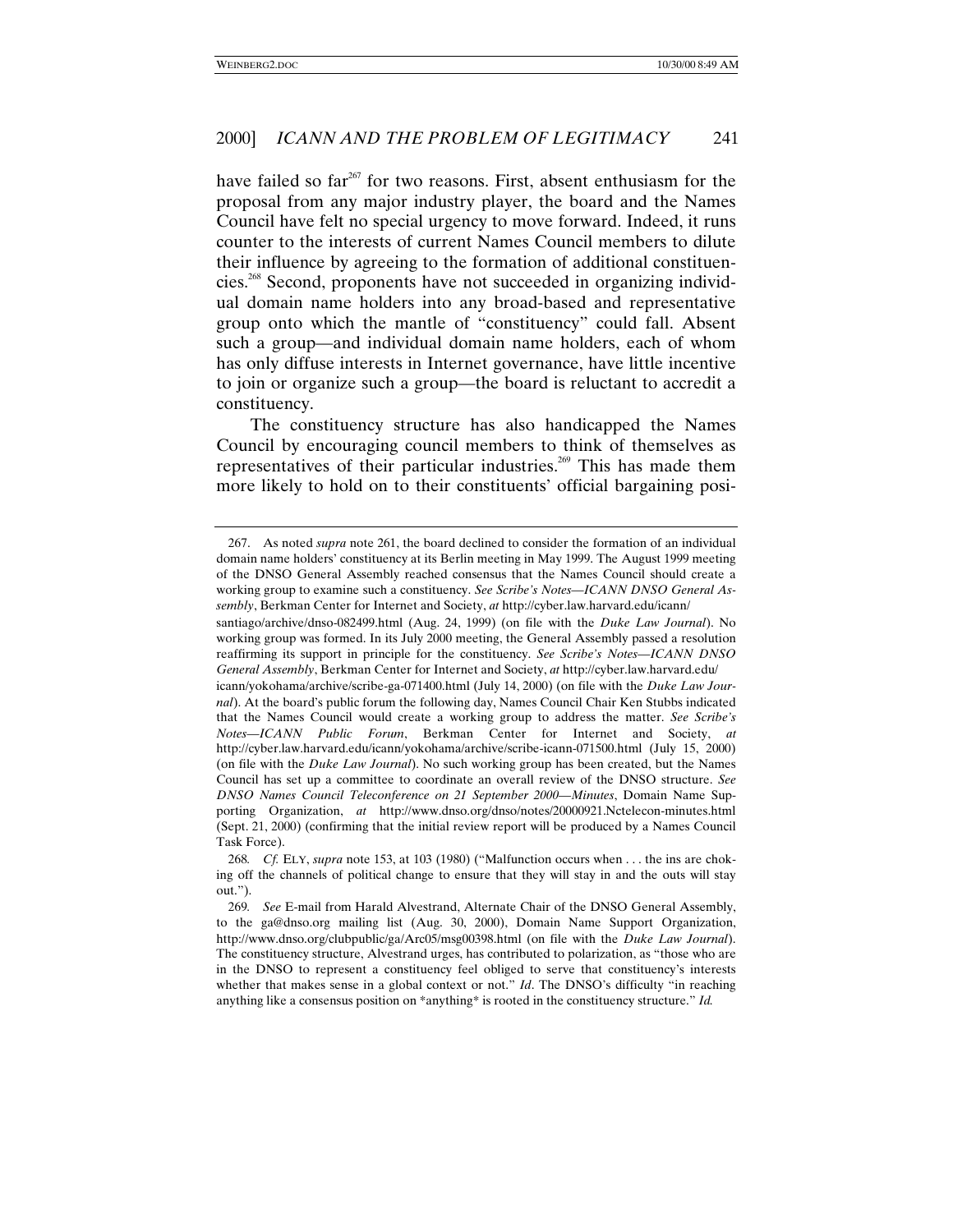tions and less likely to work together to develop good policy without the blinders imposed by those institutional identities.<sup>270</sup>

It is hard to argue that the Names Council represents the domain name community in any meaningful way. From a policy development standpoint, however, that turns out to matter less than it might. Notwithstanding the ICANN bylaws, the Names Council has played little role in domain name policy development. In one prominent instance, the renegotiation of NSI's continued management of the .com, .net, and .org databases,<sup>271</sup> the Names Council was not even consulted.<sup>272</sup> In another, the development of the Uniform Dispute Resolution Procedure, a proposal generated by a working group and rubber-stamped by the Names Council was set aside by the board in favor of a proposal drafted by an industry group,<sup> $273$ </sup> with the understanding that the new proposal would be modified further by ICANN's general counsel in consultation with outsiders chosen by ICANN staff.<sup> $274$ </sup> The Names Council was unable to generate any coherent recommendations regarding protections for the holders of so-called "famous" trademarks against the registration of second-level domains similar or identical to those marks.275 When it came to the addition of new generic top-level domains, the Names Council produced a statement of such stunning

273*. See* Michael Froomkin, *Consensus Has Not Been Established on Dispute Policy*, *at* http://www.icannwatch.org/archives/essays/940255991.shtml (Oct. 13, 1999) (on file with the *Duke Law Journal*); *ICANN Minutes*, *at* http://www.icann.org/minutes/minutes-26aug99.htm#UDRP (Aug. 26, 1999) (on file with the *Duke Law Journal*).

<sup>270</sup>*. See id.*

<sup>271</sup>*. See Approved Agreements*, *supra* note 140.

<sup>272.</sup> At the November 1999 Names Council meeting, several Names Council members expressed frustration regarding that process, urging that the agreements made policy that was "the core business of the DNSO." *Scribe's Notes—DNSO Names Council*, § V.A, Berkman Center for Internet and Society, *at* http://cyber.law.harvard.edu/icann/la/archive/scribe-nc-110299.html (Nov. 2, 1999) (on file with the *Duke Law Journal*). At the ICANN board meeting the following day, a Names Council representative expressed "concern" on behalf of the council that the new contracts were not the product of ICANN's professed bottom-up process. *See Scribe's Notes— ICANN Public Meeting*, § II.B.4, Berkman Center for Internet and Society, *at* http://cyber.law.harvard.edu/icann/la/archive/scribe-110399.html (Nov. 3, 1999) (on file with the *Duke Law Journal*).

<sup>274</sup>*. See* Froomkin, *supra* note 273; *Staff Report on Implementation Documents for the Uniform Dispute Resolution Policy*, *at* http://www.icann.org/udrp/staff-report-29sept99.htm (Sept. 29, 1999) (on file with the *Duke Law Journal*).

<sup>275.</sup> The Names Council did recommend that "there should be varying degrees of protection for intellectual property during the startup phase of new top-level domains," but left unstated the nature and strength of that protection and how it should be achieved. *DNSO Names Council Resolution on Famous Trade-Marks and the Operation of the Domain Name System*, Domain Name Supporting Organization, *at* http://www.dnso.org/dnso/notes/20000519.NCftmresolution.html (May 19, 2000) (on file with the *Duke Law Journal*).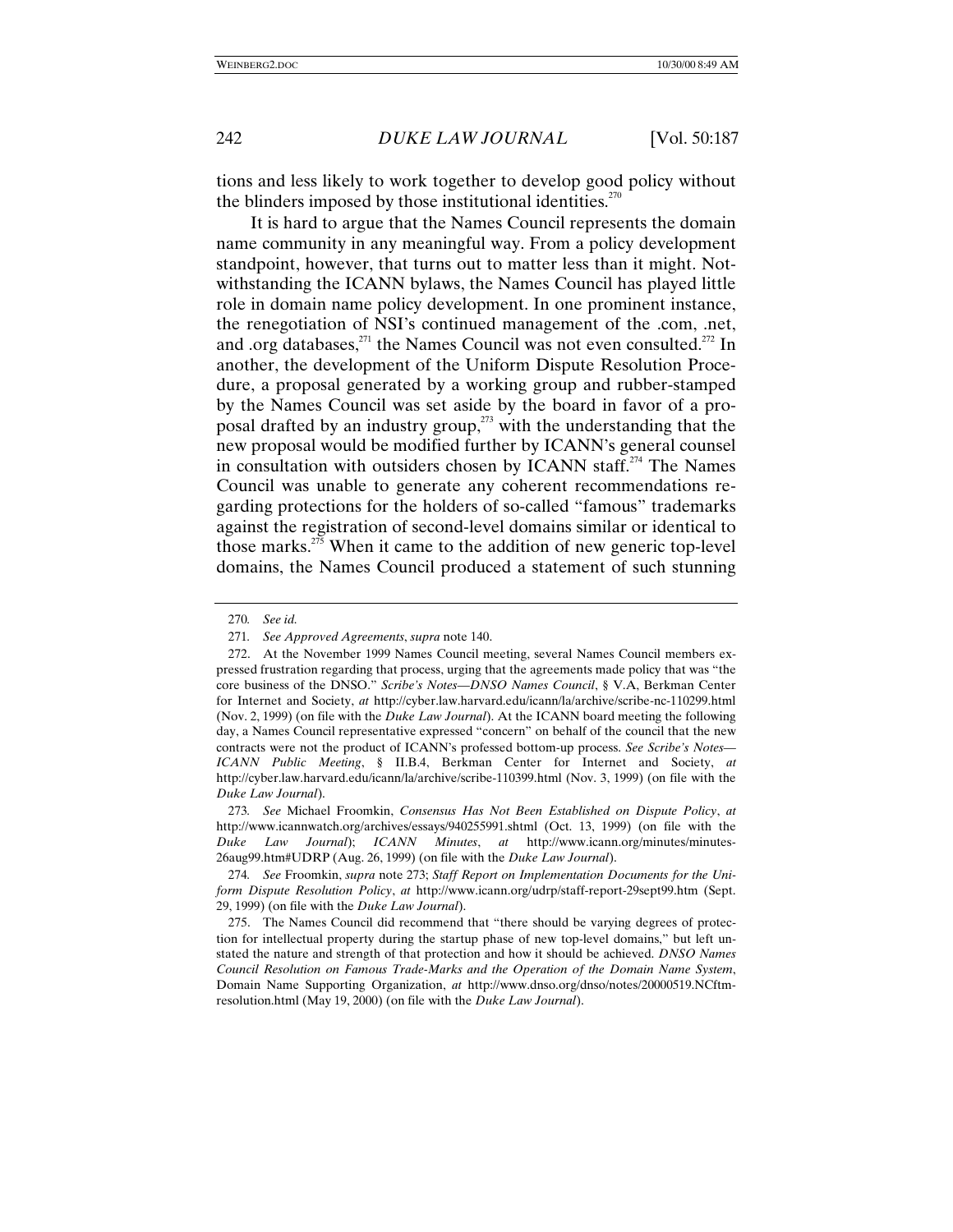generality that ICANN staff were hardly constrained in crafting their own proposal to the board.276 Indeed, the key policy decisions relating to adding new gTLDs, as well as a proposed country code top-level domain for the European Union, are currently being handled by ICANN staff, under the supervision of the board, with no participation by the Names Council.<sup>277</sup>

The Names Council has so far proved itself incapable of developing policy. Its members are disinclined to spend extensive time outside of meetings using e-mail to thrash out details. The Council, which has no staff, has taken the approach that it should primarily rely on policy work done by the working groups it charters and should ratify the consensus, where appropriate, that those groups bring forward. Yet where a working group is unable to reach a conclusion, or where the Names Council is unwilling to endorse a working-group recommendation, as in the two major policy issues to come before it most recently, the council has been largely mute.<sup>278</sup> Its members wrangle for several hours at their meetings, adopt a policy statement at a level of generality high enough to satisfy nearly all of them, and leave the remaining issues to ICANN staff in the guise of "implementation."<sup>279</sup>

279. This description should be familiar to any observer masochistic enough actually to listen (via webcast, or conference call listen-only line) to a Names Council meeting. A RealAudio

<sup>276</sup>*. See DNSO Names Council Statement on New gTLDs*, Domain Name Supporting Organization, *at* http://www.dnso.org/dnso/notes/20000419.NCgtlds-statement.html (Apr. 19, 2000) (on file with the *Duke Law Journal*).

<sup>277.</sup> After receiving the Names Council statement, ICANN staff prepared a discussion document on the introduction of new TLDs. *See ICANN Yokohama Meeting Topic: Introduction of New Top-Level Domains*, *at* http://www.icann.org/yokohama/new-tld-topic.htm (June 13, 2000) (on file with the *Duke Law Journal*). The document requested public comment on 74 policy and technical questions that would have to be answered in connection with the rollout. Those questions, in turn, were just a subset of those that staff might have chosen to ask. For a survey of the key policy issues raised by the deployment of new top-level domains, see *Interim Report of Working Group C of the Domain Name Supporting Organization*, Domain Name Supporting Organization, *at* http://www.dnso.org/dnso/notes/19991023.NCwgc-report.html (Oct. 23, 1999) (on file with the *Duke Law Journal*). Almost none of these issues were addressed by the Names Council; they were left to be decided, either explicitly or *sub silentio*, by the ICANN staff and board.

<sup>278</sup>*. See supra* notes 262-63 and accompanying text. The two policy issues related to the introduction of new gTLDs and the protection of famous trademarks. In the former case, the Names Council declined to endorse a key consensus point reached by the working group. *See DNSO Names Council Teleconference Minutes*, Domain Name Supporting Organization, *at* http://www.dnso.org/dnso/notes/20000418.NCtelecon-minutes.html (Apr. 18, 2000) (on file with the *Duke Law Journal*). In the latter, the working group was unable to reach rough consensus on any significant point other than that some form of protection would be desirable. *See WG-B Final Report*, Domain Name Supporting Organization, *at* http://www.dnso.org/dnso/

notes/20000515.NCwgb-report.html (May 15, 2000) (on file with the *Duke Law Journal*).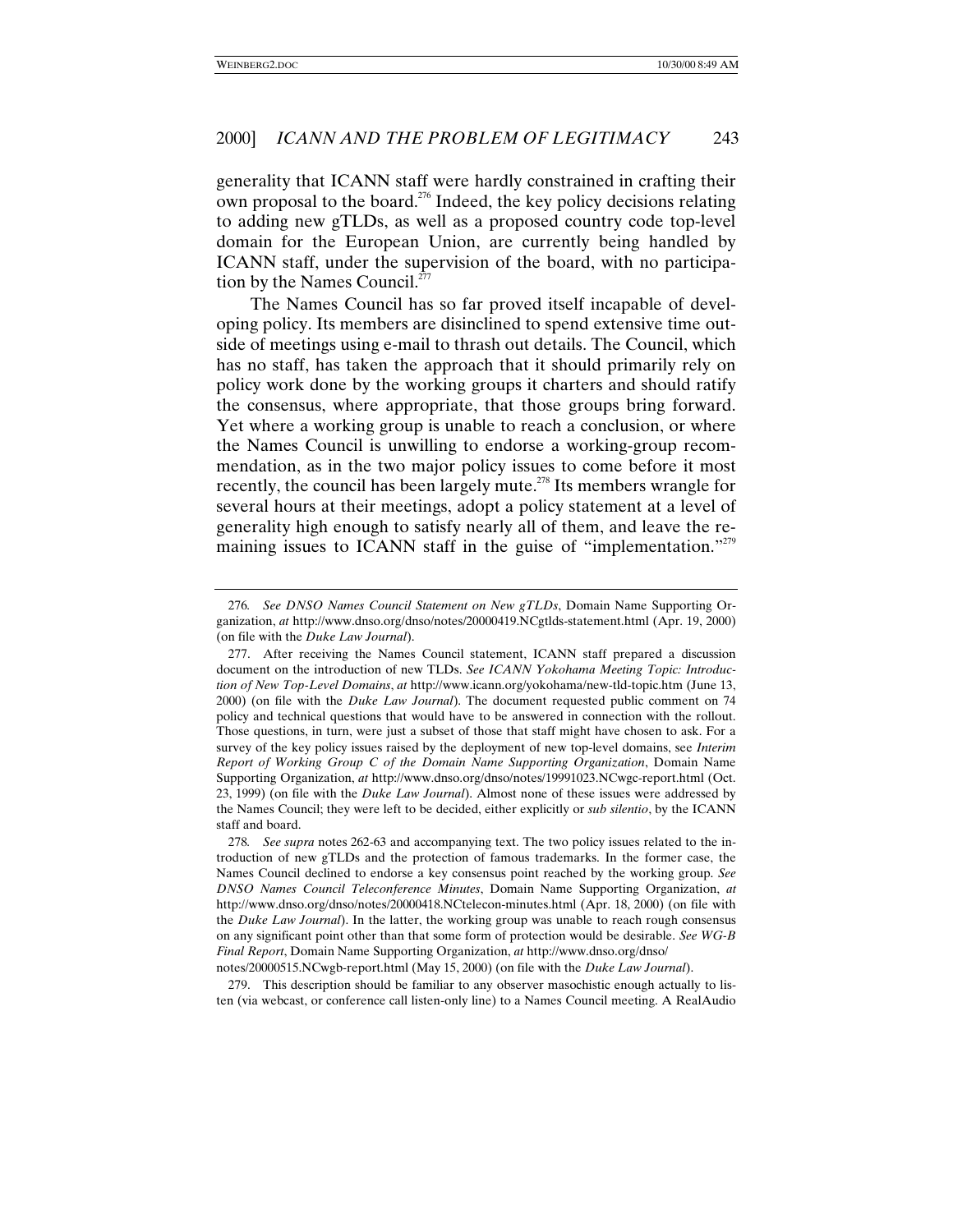ICANN staff then address the policy issues in the way they think  $best.^{280}$ 

In sum, the Names Council is not a place where policy is made by individuals who meaningfully represent the domain name community as a whole. The Names Council's structure is not especially representative, and the Council has been able to make little policy. Let's look instead to the representational structure of the ICANN board itself, as it is the board that is ultimately responsible for ICANN's policy choices.281 Does that body better reflect the Internet community at large?

ICANN cannot claim to represent the Internet community on the basis of its supporting organization-selected members. To the extent that the Names Council itself lacks representative credentials, there is no reason to think that its selections for the ICANN board<sup>282</sup> would bolster the board's legitimacy. The directors chosen by the ASO and PSO stand on somewhat better footing. Given ICANN's IP address responsibilities and the dominant role of the Regional Internet Registries (RIR) in the IP allocation process, it seems hardly unreasonable to give the RIRs, through the ASO, a voice on the board; the position of the ASO board members is bolstered by the fact that the current ASO directors are well-respected for their accomplishments and technical expertise.<sup>283</sup> Similarly, the credibility of the PSO selections is bolstered by the strong technical credentials of the individuals concerned.284 The PSO and ASO representatives include worthy and important voices. Yet this structure, without more, excludes

283. They are: Rob Blokzijl of the Netherlands, a founding member and Chair of RIPE, the European open forum for IP networking; Ken Fockler, a Canadian networking pioneer and leader; and Pindar Wong of Hong Kong, a leader of the East Asian Internet community. *See id.*

284. They are: Jean-François Abramatic, the (French) Chair of the World Wide Web Consortium; Vinton Cerf, respected Internet pioneer and founding President of the Internet Society; and Philip Davidson, a British Telecom expert on telecommunications standards. *See id.*

version of a recent meeting can be found at http://cyber.law.harvard.edu/ (last visited Sept. 21, 2000).

<sup>280</sup>*. See supra* notes 262-65 and accompanying text.

<sup>281</sup>*. See ICANN Bylaws*, *supra* note 190, art. IV, § 1(a).

<sup>282.</sup> Currently, the DNSO-selected members of the board are Amadeu Abril i Abril, a Spanish law professor associated with a domain name registrar; Jonathan Cohen, a Canadian intellectual property lawyer; and Alejandro Pisanty, Director of Computing Academic Services at the National Autonomous University of Mexico. *See About ICANN*, *supra* note 185. These selections reflect geographical diversity rules imposed by the board, under which the three directors must hail from different geographical regions. The DNSO is alone among the supporting organizations in choosing lawyers, rather than technical people, as two of its three representatives on the board.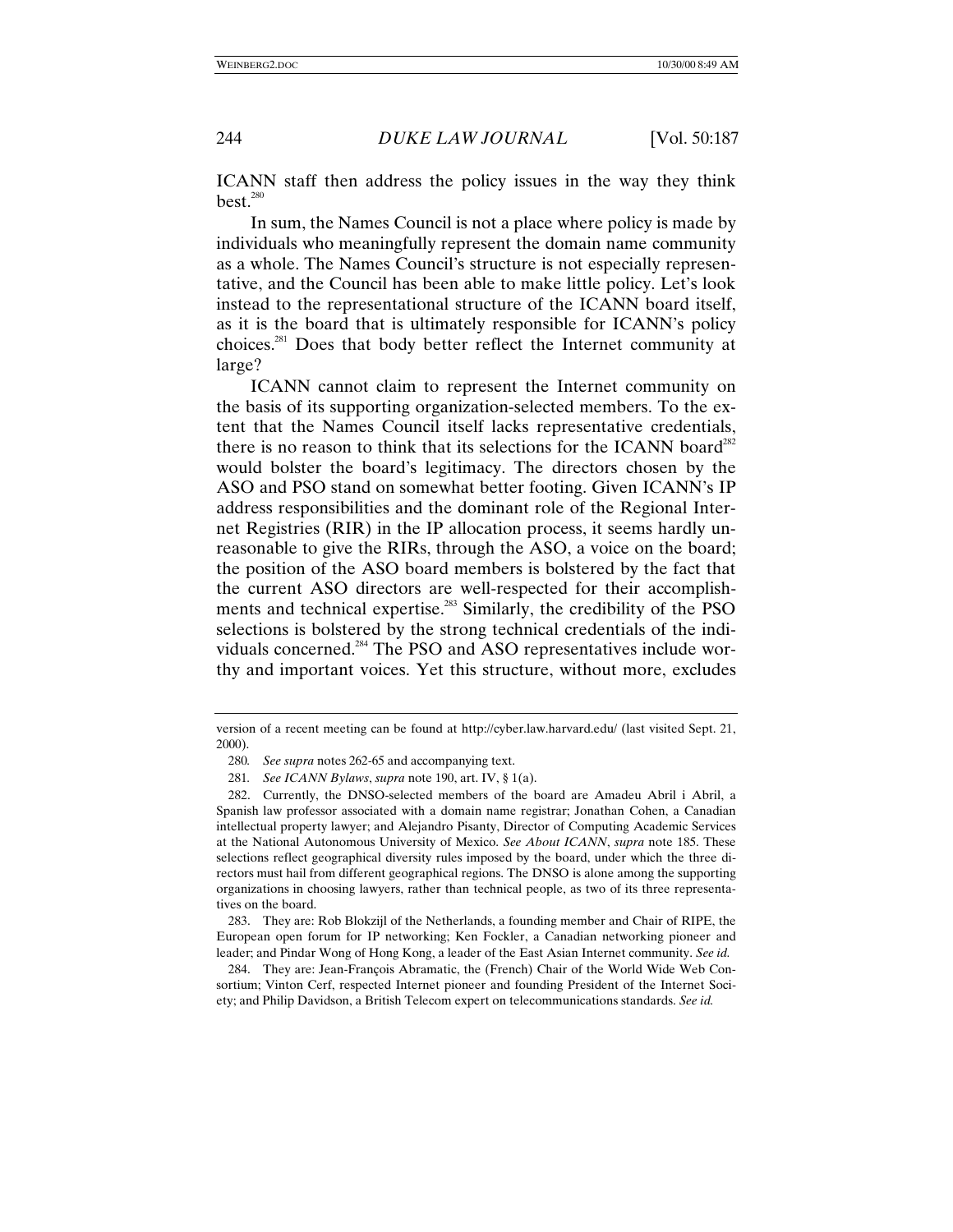many interested in, and affected by, ICANN's policymaking with different perspectives and views. The directors can hardly be said to represent the Internet community at large.

From its inception ICANN committed to addressing this problem by including on its board a set of "at-large" directors drawn from the broader Internet community.<sup>285</sup> The nature and meaning of the atlarge structure, though, has been hotly contested. Joe Sims, who was hugely influential in ICANN's formation as its outside counsel,<sup>286</sup> was openly skeptical about the value of allowing individual Internet users to participate in ICANN's management, except as part of the supporting organizations.<sup>287</sup> ICANN's initial bylaws proposal provided simply that the at-large directors would be "selected pursuant to a process to be established by a majority vote of . . . the Initial Board."<sup>288</sup> The proposal included no commitment that individual members would play a role in the selection (or, indeed, that ICANN would have individual members).<sup>289</sup> That aspect of the proposal was received coolly by Ira Magaziner and the Department of Commerce; the Department noted its concern that without members, ICANN would not operate in an adequately bottom-up and representative manner, open to input from the broad community of Internet users.<sup>290</sup> It urged ICANN to amend its plans so as to assure "greater accountability of the board of directors to the Internet community."<sup>291</sup>

287. Sims believed that the idea of an individual membership electing board members was unworkable and misguided. *See* Sims, *supra* note 183. Indeed, it was "fundamentally wrongheaded," because it was "clearly not consistent with the principal objective of ICANN: create a vehicle for consensus development of policies that will promote the continued stable operation of the DNS." *Id.* Direct influence by the general user population over ICANN decisionmaking, he urged, would threaten stability. *See id*.

288*. ICANN Bylaws Proposal*, art. IV, § 4(a)(iv), *at* http://www.domainhandbook.com/ comp-bylaws2.html (Oct. 2, 1998) (on file with the *Duke Law Journal*).

289*. See* Rony, *supra* note 121, art. II.

290*. See* Letter from J. Beckwith Burr, Associate Administrator, National Telecommunications and Information Administration, to Herb Schorr, Executive Director, USC Information Sciences Institute (Oct. 20, 1998), http://www.ntia.doc.gov/ntiahome/press/icann102098.htm (on file with the *Duke Law Journal*). For Magaziner's views, see Sims, *supra* note 183.

291. Burr, *supra* note 290.

<sup>285.</sup> The White Paper, ICANN's foundational document, required that ICANN's board represent not only membership organizations concerned with numbers, names and protocols, but also "the direct interests of Internet users." White Paper, *supra* note 26.

<sup>286</sup>*. See* Byfield, *supra* note 134. Postel had sent an RFP in April 1998 to 12-15 law firms for pro bono legal services, including drafting ICANN's bylaws. *See* E-mail from Michael M. Krieger, Partner, Krieger & Nunziato, LLP, to Professor Jonathan Weinberg, Wayne State University Law School (Sept. 15, 2000) (on file with the *Duke Law Journal*). Sims's firm was selected. *See* Byfield, *supra* note 134.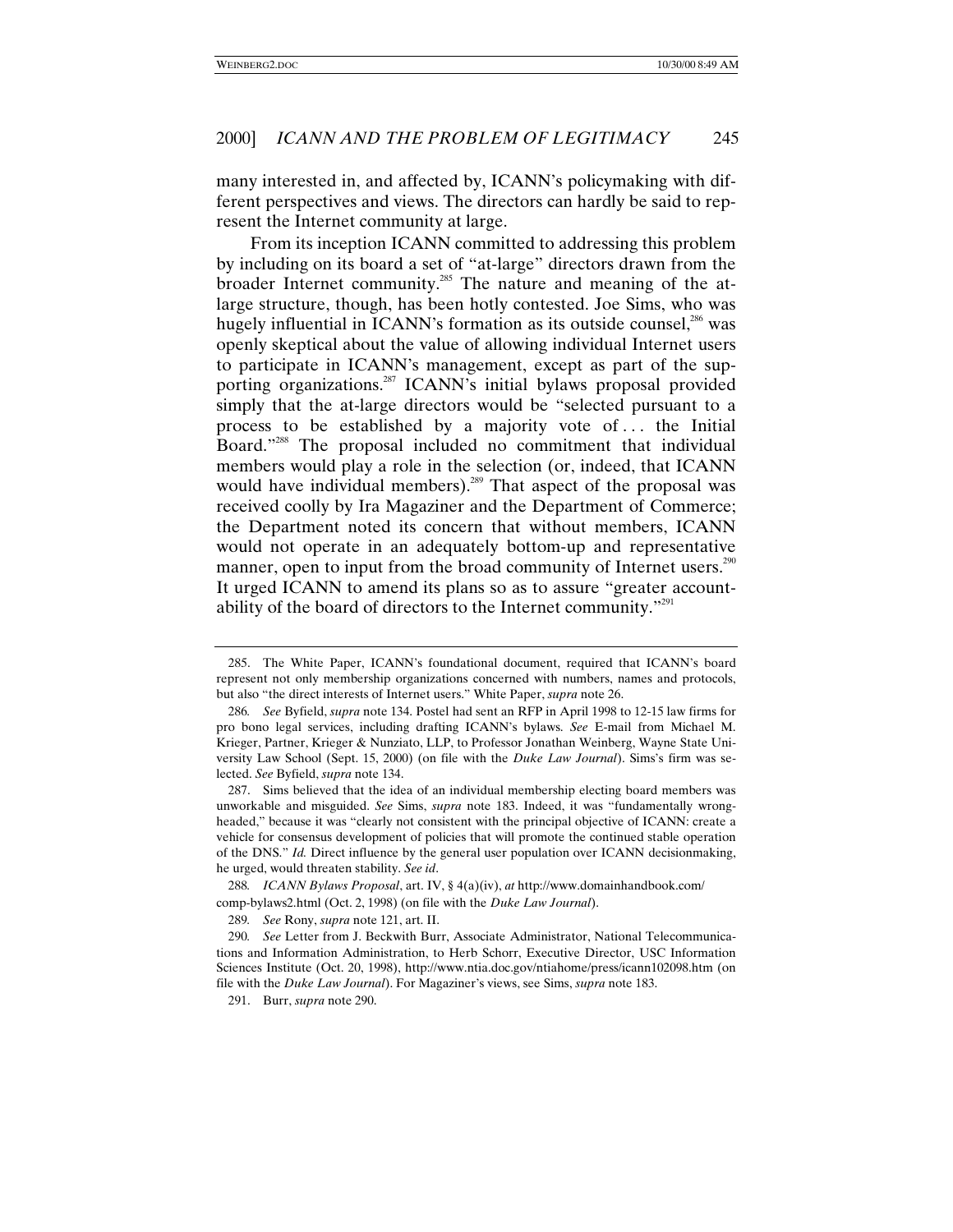In response, ICANN agreed to the election of nine at-large directors by an individual membership.<sup>292</sup> Its bylaws, as revised, called for the creation of a membership advisory committee to develop recommendations as to how such a membership might be structured.<sup>293</sup> On its road to creating a membership, the board briefly endorsed what proved to be a hugely unpopular plan under which at-large members would choose members of an "At-Large Council," who would, in turn, choose board members.<sup>294</sup> Faced with a rebellion at its Cairo meeting, the board backed down and promised that in the fall of 2000, individual ICANN members would directly elect one board member in each of the five geographic regions that, for ICANN geographic diversity purposes, make up the world.<sup>295</sup> A few months later, at its Yokohama meeting, the board resolved that the five at-large directors elected in 2000 will sit for two years alongside four holdover directors from the initial board.<sup>296</sup>

Under the rules approved in Yokohama, each of the five new directors was to be elected in a single geographical region (North America, Central & South America, Europe, Africa, and Asia/Pacific).<sup>297</sup> In each of those regions, candidates for director were to be put forward by an ICANN-appointed nominating committee.<sup>298</sup> Candidates could be nominated by petition as well, subject to the requirements that no person could be nominated that way without the support of two percent of the registered at-large members in his region; no member could support more than one candidate for nomination; and the total number of candidates in its region (including those named by the nominating committee) could not exceed seven.<sup>299</sup> If the number of candidates exceeding the two percent threshold plus the number of candidates put forward by the nominating committee ex-

<sup>292</sup>*. See* Sims, *supra* note 183; *ICANN Bylaws*, *supra* note 190, art. V, §§ 4(iv), 9(c).

<sup>293</sup>*. See ICANN Bylaws*, *supra* note 190, art. VII, § 3(c).

<sup>294</sup>*. See Resolutions Approved by the ICANN Board*, *at* http://www.icann.org/santiago/ santiago-resolutions.htm#anchor21816 (Aug. 26, 1999) (on file with the *Duke Law Journal*).

<sup>295</sup>*. See Preliminary Report: Meeting of the ICANN Board in Cairo*, *at* http://www.icann.org/minutes/prelim-report-10mar00.htm#AtLarge (Mar. 10, 2000) (on file with the *Duke Law Journal*).

<sup>296</sup>*. See Preliminary Report: Meeting of the ICANN Board in Yokohama*, *at* http://www.icann.org/minutes/prelim-report-16jul00.htm#BylawsOnMembership (July 16, 2000) (on file with the *Duke Law Journal*).

<sup>297</sup>*. See id*.

<sup>298</sup>*. See ICANN Nominating Committee*, *at* http://www.icann.org/nomcom (July 31, 2000) (on file with the *Duke Law Journal*).

<sup>299</sup>*. See Preliminary Report: Meeting of the ICANN Board in Yokohama*, *supra* note 296.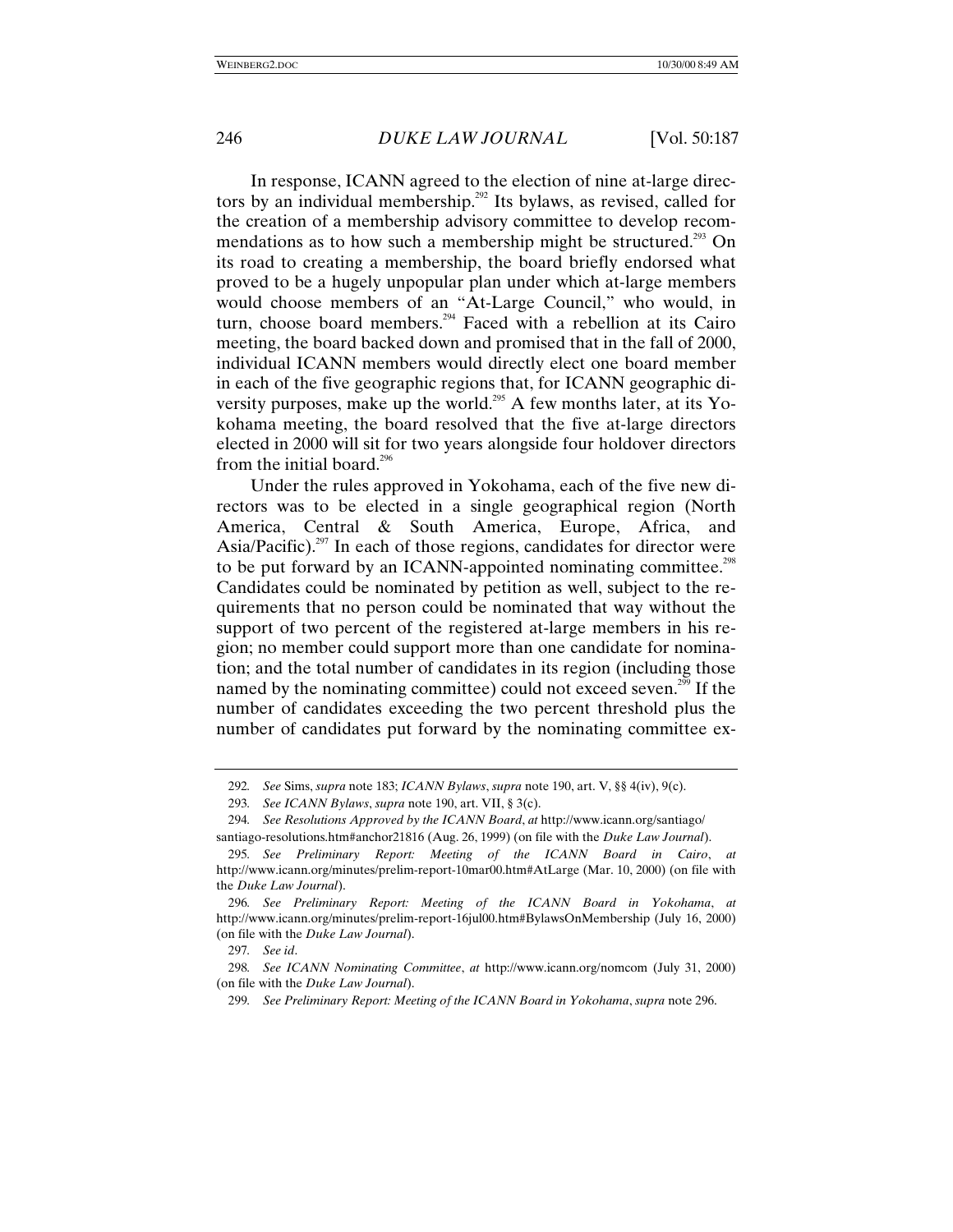ceeded seven, then the number of candidates nominated by petition would be reduced accordingly.<sup>300</sup>

The results of the at-large elections were announced as this Article was going to press. The member-nomination process had added nine candidates to the eighteen put forward by ICANN's nominating committee.301 In the North American and European regions, all five of the member-nominated candidates (as well as one of the candidates put forward by the nominating committee) presented perspectives sharply different from those of the current board members, emphasizing concerns including democracy, free speech, and privacy.<sup>302</sup> The ultimate winners<sup>303</sup> included, in North America, Karl Auerbach, who campaigned on a platform of "deep, substantial and fundamental reform," 304 and, in Europe, Andy Mueller-Maguhn, who heads an organization of "netizens and hackers."<sup>305</sup>

The fate of the at-large directors, however, is uncertain. ICANN has announced that following the election, it will conduct a "cleansheet" study of whether the board should include at-large directors at all, and if so, how many there should be and how they should be selected. The study will consider options including direct appointment of at-large directors by the board.<sup>306</sup> When the clean-sheet study is complete, the board will take "whatever actions it deems appropri-

302*. See Cyber-Federalist No. 5: The ICANN Member Nomination Process*, Computer Professionals for Social Responsibility, *at* http://www.cpsr.org/internetdemocracy/cyber-fed/ Number\_5.html (Sept. 6, 2000) (on file with the *Duke Law Journal*).

<sup>300</sup>*. See id.*

<sup>301.</sup> The 18 candidates put forward by the nominating committee are listed on *At Large Candidates Nominated by the Nominating Committee*, *at* http://www.icann.org/nomcom/

nominations.htm (July 31, 2000) (on file with the *Duke Law Journal*); the final set of 27, after adding in those who survived the member nomination process, can be found at *Regional Nominees*, *at* http://members.icann.org/nominees.html (last visited Sept. 21, 2000) (on file with the *Duke Law Journal*). For additional information on the member nomination process, see *The Internet Corporation for Assigned Names and Numbers . . . Not!*, *at* http://www.icannnot.org (last modified Sept. 10, 2000) (on file with the *Duke Law Journal*).

<sup>303</sup>*. See ICANN and Election.com Announce Results for First Worldwide Online Vote*, *at* http://members.icann.org/news.htm#results (Oct. 10, 2000) (listing the winners) (on file with the *Duke Law Journal*) [hereinafter *Results*].

<sup>304</sup>*. At Large Candidate Page: Karl Auerbach*, *at* http://members.icann.org/cand/16.html (last visited Oct. 15, 2000) (on file with the *Duke Law Journal*).

<sup>305</sup>*. At Large Candidate Page: Andy Mueller-Maguhn*, *at* http://members.icann.org/

cand/84.html (last visited Oct. 15, 2000) (on file with the *Duke Law Journal*). The other winners were Nii Quaynor in Africa, Masanobu Katoh in Asia, and Ivan Moura Campos in Latin America. *See Results*, *supra* note 303.

<sup>306</sup>*. See Preliminary Report: Meeting of the ICANN Board in Yokohama*, *supra* note 296 (enacting new art. II, § 5 of the bylaws).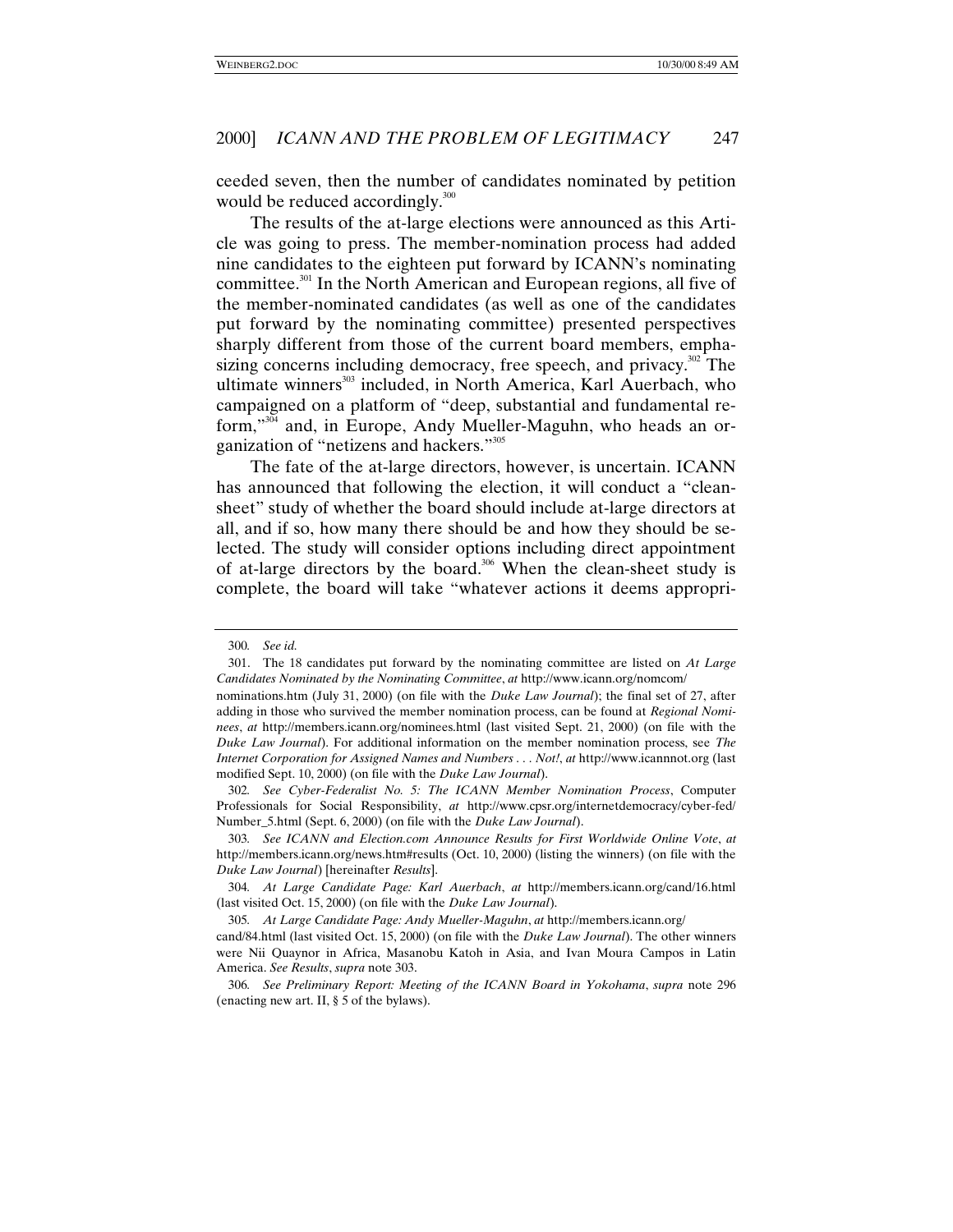ate." 307 The new at-large directors, in other words, will take their seats with the uncomfortable understanding that if the remaining board members are unhappy with their performance, they may vote to eliminate their positions. $308$ 

How should we evaluate ICANN's use of the techniques of representation? Should we conclude that, by virtue of its structure, it reflects the larger Internet community, and that its democratic credentials lend it legitimacy? Any attempt to see ICANN as a representative body must surmount two key hurdles.

First is the question of what it means to "represent" any community as ill-defined as the Internet community. Unless we are to abandon all mechanisms other than one-person–one-vote, any mapping of votes to interests is to some degree arbitrary.<sup>309</sup> As the failings of the DNSO constituency model demonstrate, it is difficult to devise workable plans assigning votes to functionally defined sectors of the industry and public and even harder to create new institutions to wield those votes. Yet one-person-one-vote is itself problematic in an environment in which voter organization and turnout may be crucial.

Second, ICANN has manifested a fundamental ambivalence as to whether it *ought* to be a representative, democratically controlled body. ICANN has repeatedly insisted, after all, that its job is a highly technical one, consisting primarily of technical coordination, not political policymaking.<sup>310</sup> To the extent that ICANN is properly seen as a vehicle of the technical and expert communities for technical, apolitical decisionmaking, elections and political representation are incongruous and counterproductive.

This last issue is nicely illustrated by a recent e-mail message from Andrew McLaughlin, ICANN's Chief Policy Officer, to members of ICANN's Membership Implementation Task Force.<sup>311</sup>

<sup>307</sup>*. ICANN Bylaws*, *supra* note 190, art. II, § 5.

<sup>308.</sup> Michael Froomkin, *Reflections on ICANN Meeting in Yokohama*, *at* http://www.icannwatch.org (July 16, 2000) (on file with the *Duke Law Journal*).

<sup>309</sup>*. Cf.* ELY, *supra* note 153, at 124 (remarking that once the U.S. Supreme Court decided to monitor state voting systems for fairness, considerations of administrability made any standard other than one-person-one-vote infeasible); Lewis Powell, Carolene Products *Revisited*, 82 COLUM. L. REV. 1087, 1091 (1982) (stating that any understanding of whether the political process is functioning properly must rest on a substantive vision of the results the process should generate).

<sup>310</sup>*. See supra* note 182 and accompanying text.

<sup>311.</sup> E-mail from Andrew McLaughlin, Chief Policy Officer, ICANN, to Members of ICANN's Membership Implementation Task Force (July 23, 2000), Tasty Bits from the Tech-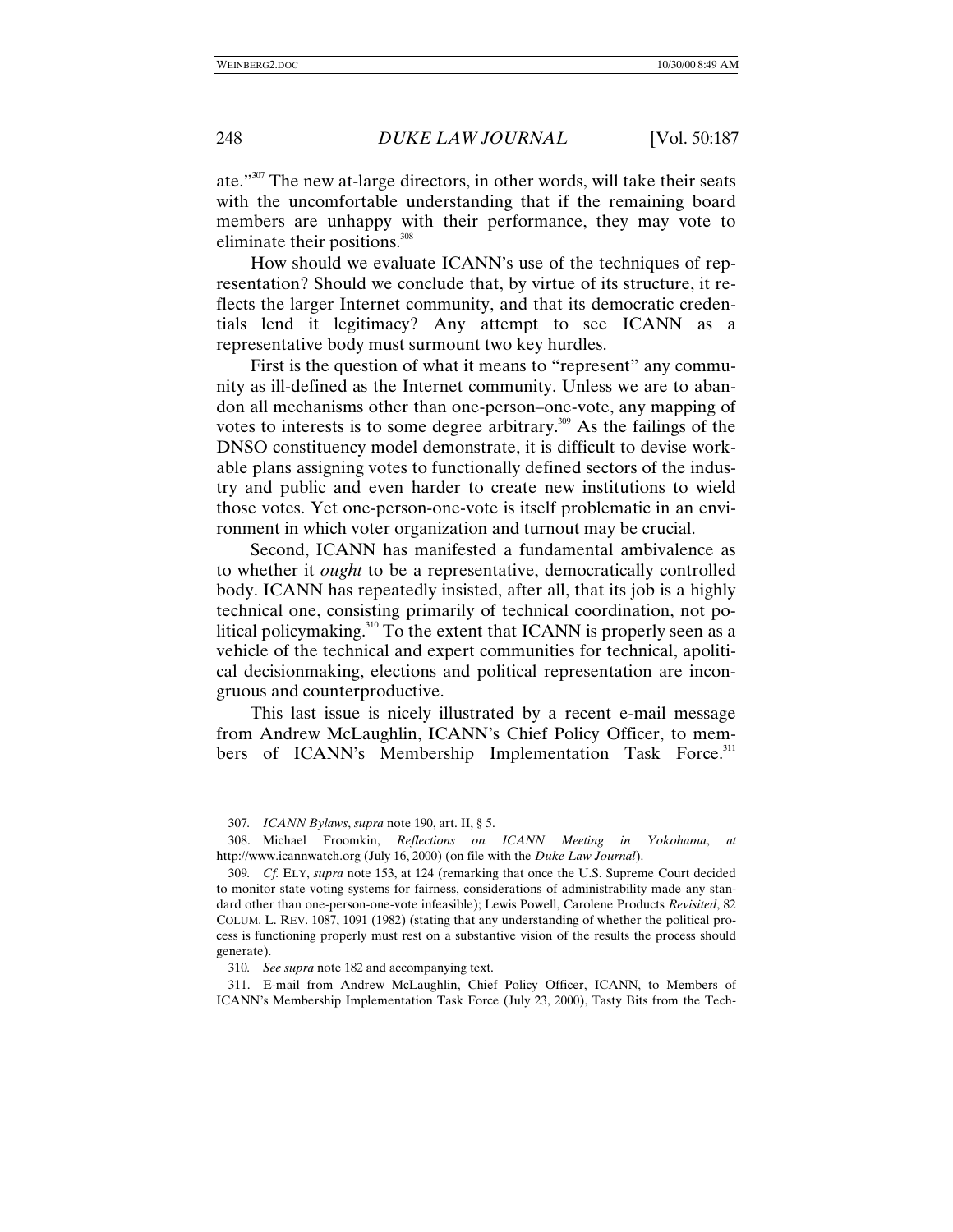McLaughlin discussed recent problems with ICANN's member signup system, which for the previous two weeks had led the system to display a "server down" message nearly all of the time.<sup>312</sup> McLaughlin explained that the system was receiving substantially more applications than it had been designed to handle.<sup>313</sup> Even if the applications could be processed by the server, he continued, ICANN's allocated funding for the at-large membership would not cover the associated postage and personnel costs.<sup>314</sup> It should be seen as sufficient, he suggested, that ICANN was seeking to give would-be applicants a "fair" (rather than a "guaranteed") opportunity to join.<sup>315</sup> According to McLaughlin, the increase in applications was especially problematic as a result of "quite irresponsibl[e]" media coverage, in China and elsewhere, urging people to register so as to be able to elect an at-large director from their own country.<sup>316</sup> The result was a host of applications from "people with no understanding of ICANN."<sup>317</sup>

There's the rub. If we are to treat ICANN as politically representative, then the desire of members in China or anywhere else for representation of one of their own on the board is not illegitimate. If, on the other hand, ICANN is, indeed, a technical coordination body, performing only sophisticated and apolitical technical functions, then people "with no understanding" may properly be excluded from its governance. This helps explain why ICANN has so often been reluctant to consider at-large elections and has been wary of member nominations: ICANN wears the mantle of democracy only unsteadily. To the extent it sees itself, and wishes to present itself to others, as simply a technical body, then the techniques of representation are out of place. To evaluate that position, we shall need to revisit a question touched on towards the beginning of this Article: is it more appropriate to view ICANN as a technical coordination body or as one engaged in value choice?

nology Front, http://www.tbtf.com/roving\_reporter/icann1.html (on file with the *Duke Law Journal*).

<sup>312</sup>*. See id.; see also MAL Login Errors a Feature, Not a Bug*, Tasty Bits from the Technology Front, *at* http://www.tbtf.com/roving\_reporter/icann1.html (Aug. 17, 2000) (explaining that ICANN throttled back its server to accept no more than 5000 registrations per day, so as not to impose too great a burden on staff resources) (on file with the *Duke Law Journal*).

<sup>313</sup>*. See* McLaughlin, *supra* note 311.

<sup>314</sup>*. See id.*

<sup>315</sup>*. See id.*

<sup>316</sup>*. See id.*

<sup>317</sup>*. Id.*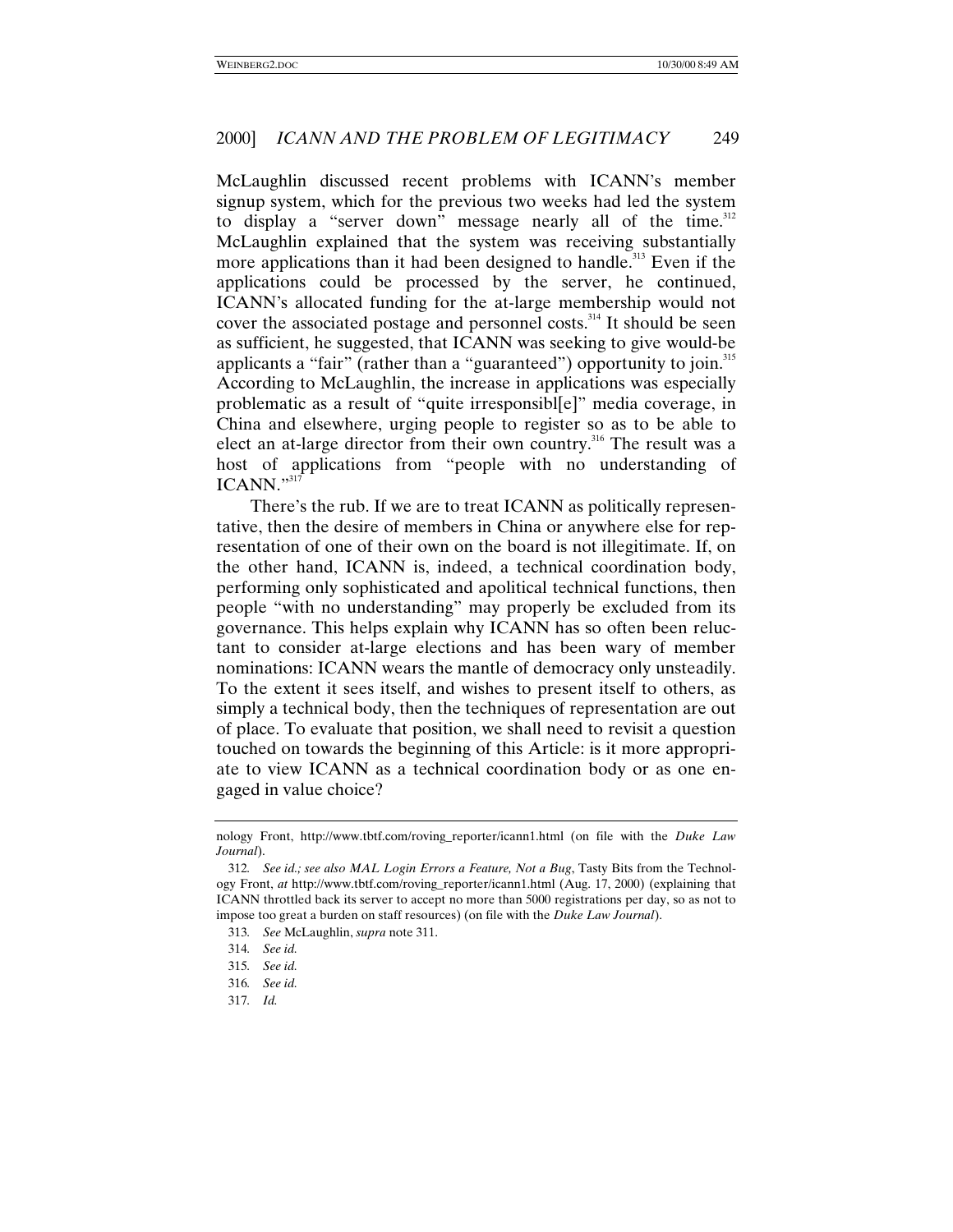## *C. The Techniques of Consensus*

ICANN typically characterizes its own work as Internet "technical management" or "technical coordination",<sup>318</sup> it thus evokes a long, and wildly successful, Internet engineering tradition. Internet technical standards historically have been set by the Internet Engineering Task Force (IETF) and other bodies in a voluntary, decentralized,  $consensus$ -based manner.<sup>319</sup> The process "bears a surprising resemblance to the low-tech ideal of the New England town meeting."320 Groups of engineers, programmers, and computer scientists gather to address Internet technical problems; if they can reach rough consensus on a particular solution, and that solution passes review by other groups of engineers, they publish it more broadly.<sup>321</sup> Once the solution is shown to work and is endorsed by the IETF, it will generally attract a high degree of public acceptance and legitimacy.<sup>322</sup>

This system does not require formal representative mechanisms. In the words of Internet pioneer Dave Clark (describing the IETF): "We reject kings, presidents and voting. We believe in rough consensus and running code."<sup>323</sup> A standard is adopted if it is supported by consensus and works in practice; the ultimate test of its success is adoption in the market. $324$ 

ICANN has sought to situate itself firmly within that Internet tradition of consensus-based standards development. In a letter to Representative Bliley of the House Commerce Committee, ICANN's interim chairman<sup>325</sup> offered reassurance that no legitimacy problem

325. ICANN's current chairman is Esther Dyson, who—before she was chosen as an ICANN initial director—was a well-known Internet guru, editing a prominent newsletter, or-

<sup>318</sup>*. See supra* note 169 and accompanying text.

<sup>319</sup>*. See* Joseph P. Liu, *Legitimacy and Authority in Internet Coordination: A Domain Name Case Study*, 74 IND. L.J. 587, 587-88, 595-98 (1999); Joseph Reagle, *Why the Internet Is Good: Community Governance That Works Well*, Berkman Center for Internet and Society, *at* http://cyber.law.harvard.edu/people/reagle/regulation-19990326.html (last visited Sept. 21, 2000) (on file with the *Duke Law Journal*).

<sup>320.</sup> Liu, *supra* note 319, at 595.

<sup>321</sup>*. See id.* at 587-88, 595-99.

<sup>322</sup>*. See id.* at 596-97.

<sup>323.</sup> Reagle, *supra* note 319 (quoting comments of Dave Clark at a 1992 IETF meeting).

<sup>324</sup>*. See id.* In his discussion, Reagle quotes the World Wide Web Consortium's policy on consensus: "Groups strive to reach consensus in order to provide a single solution acceptable to the market at-large. If a group makes a decision that causes the market to fragment—despite agreement by those participating in the decision—the decision does not reflect a single market and therefore the group has failed to reach true consensus." *Id.* (quoting *World Wide Consortium Press Document*, World Wide Web Consortium, *at* http://www.w3.org/Consortium/Process/ #Consensus (last visited Sept. 21, 2000) (on file with the *Duke Law Journal*).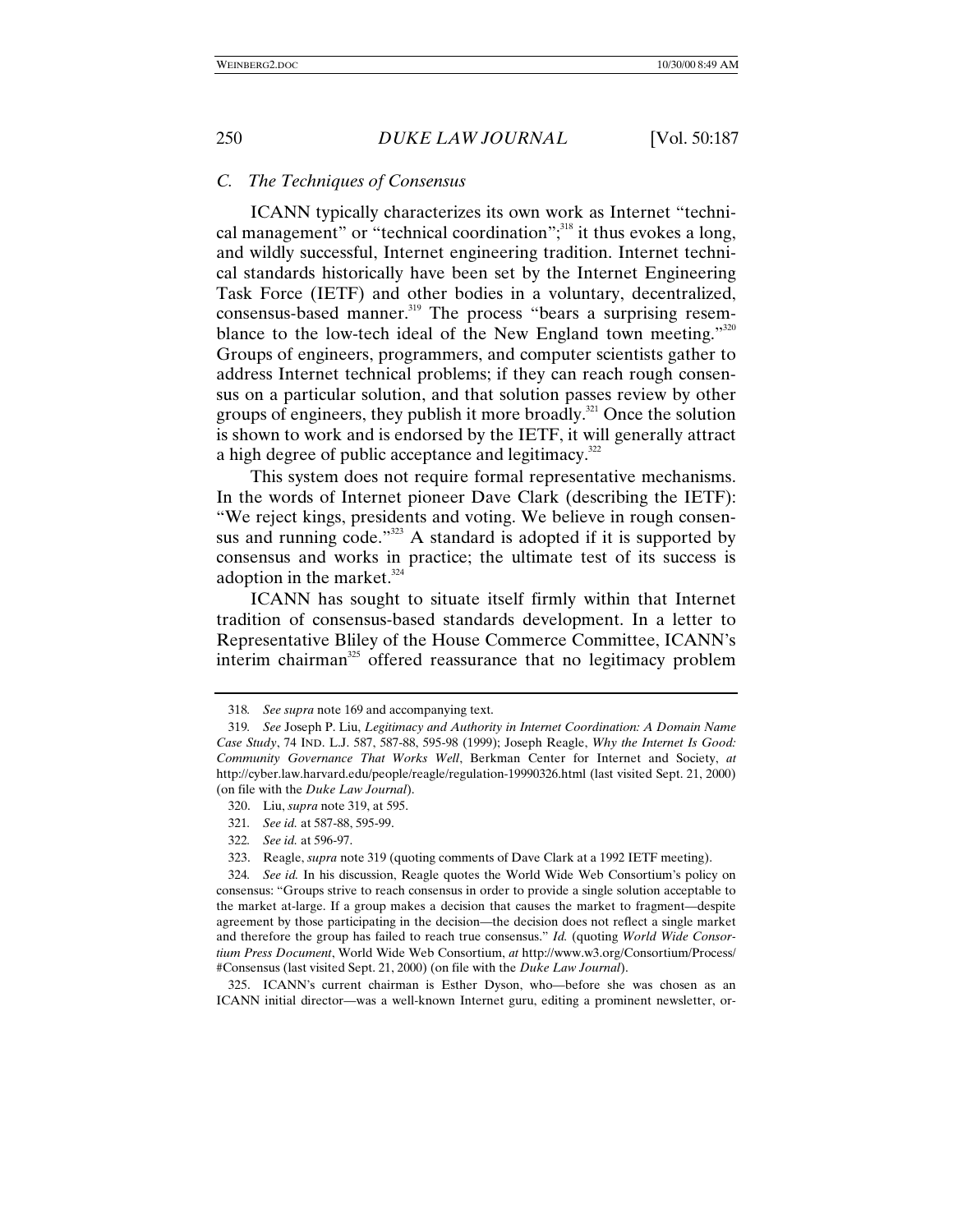existed, or could exist, because "ICANN is nothing more than a vehicle or forum for the development and implementation of global consensus on various policy issues related to the DNS."<sup>326</sup> In other words, under ICANN's bottom-up structure, policies are initially developed in working groups chartered by the supporting organizations and then passed up the line. No action can be taken unless it has won the consensus of the Internet community. $327$ 

This approach presents yet another answer to the question of legitimacy. ICANN, the argument runs, can only act in ways that reflect the consensus of the Internet community. The community's process of consensus formation is the same as that of ICANN itself, and ICANN's rules prevent it from acting until a consensus has bubbled up. Accordingly, ICANN exercises no real discretion; it is merely a vehicle for the community will. If ICANN is to claim legitimacy on this basis, though, it must be the case that (1) the issues facing ICANN are susceptible of resolution in a consensus-based process; and (2) ICANN's procedures are well-suited to finding that consensus. Neither of those prerequisites seems in fact to be true.

ganizing conferences, speaking and writing about the Internet, and investing in information technology startups. *See Network Profile: Esther Dyson*, *at* http://www.thestandard.com/ people/display/0,1157,1372,00.html (last visited Oct. 11, 2000) (on file with the *Duke Law Journal*).

<sup>326.</sup> Dyson, *supra* note 182. *See also* Letter from Michael Roberts, CEO, ICANN, to Rep. Howard L. Berman, Ranking Member, United States House Subcommittee on Courts and Intellectual Property (Aug. 4, 1999) (arguing that ICANN is confined "to adopting and implementing consensus policies with respect to a very narrow set of responsibilities"), http://www.icann.org/correspondence/roberts-letter-04aug99. htm (on file with the *Duke Law Journal*); Letter from Esther Dyson, Interim Chairman, ICANN, to J. Beckwith Burr, Associate Administrator (Acting), National Telecommunications and Information Administration (Nov. 6, 1998), National Telecommunications and Information Administration, http://www.ntia.doc.gov/ntiahome/press/ICANN111098.htm ("We have not made . . . every change suggested by everyone, because . . . some are not supported by a consensus of the Internet community . . . ."); *Frequently Asked Questions*, *at* http://members.icann.org/faq.htm (last visited Sept. 21, 2000) (on file with the *Duke Law Journal*):

What does ICANN do? ICANN is involved in the overall technical management of the Internet, including such functions as the definition and supervision of the domain name system and the unique assignment of IP addresses and protocol parameters (such as port numbers). ICANN establishes basic policies for these activities through a consensus-based process . . . .

<sup>327.</sup> Interestingly enough, ICANN's bylaws do not explicitly refer to consensus, except in Article VI, § 3, which provides that the structure of the three supporting organizations must reflect community consensus, and in Article VI.B, which describes the DNSO. *See ICANN Bylaws*, *supra* note 190, art. VI. ICANN has entered into contracts with NSI and with the various registrars providing that certain ICANN requirements are not binding on those actors unless they are supported by consensus. *See Approved Agreements*, *supra* note 140.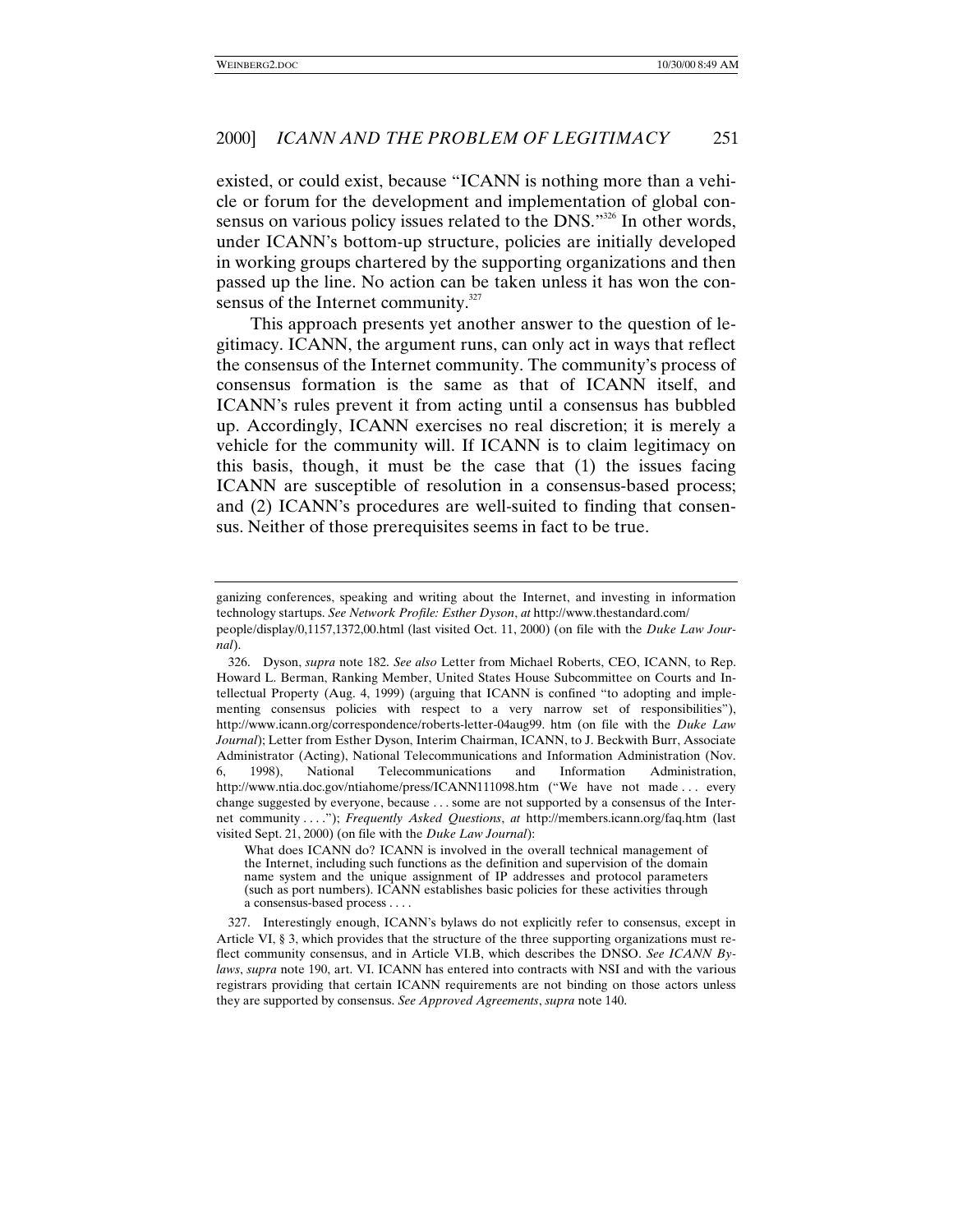Two key factors have made "rough consensus" a workable approach in the traditional Internet standards context. First, the community of Internet engineers and system administrators has been a relatively small and homogeneous one, bound together by shared values and professional norms, including respect for technical expertise.<sup>328</sup> Second, the issues addressed in the consensus process have been technical ones, and the question whether a proposed solution works has been capable of resolution via a (relatively) neutral performance metric. $329$ 

Those factors are not present in the domain name context. The universe of stakeholders there is large and remarkably diverse. They do not share common values or professional norms, and many of the interested parties have strong economic interests in particular outcomes.<sup>330</sup> Moreover, the questions to be decided largely rest on competing values and competing claims of right: If the name space is to be limited, how is this limited resource to be allocated? Should the ability to register domain names be governed by the first-come-firstserved principle, by trademark rules, or by some other means? Should registries be operated on nonprofit or for-profit bases? How should we think about companies' sunk investments in the status quo? These are political issues, not technical ones, and they cannot be resolved from a pure engineering standpoint, asking which solution works best. They require value choices.<sup>331</sup>

In short, there is no reason to believe that any genuine consensus can be formed around the issues ICANN is addressing. It would be undesirable for ICANN truly to seek consensus before acting, for that would mean that it could do nothing at all.

Further, ICANN does not have procedures that would enable it to recognize consensus (or the lack of consensus) surrounding any given issue. The principal component of ICANN's structure designed to generate recognizable consensus is the development of policy through the supporting organizations. Yet ICANN has not been successful in using the supporting organizations to generate policy on any but the highest degree of generality.<sup>332</sup> The only supporting organization that has sought to develop policy has been the DNSO, and it is

<sup>328</sup>*. See* Liu, *supra* note 319, at 598-99.

<sup>329</sup>*. See id*.

<sup>330</sup>*. See id.* at 611, 614-15.

<sup>331</sup>*. See id.* at 604-12.

<sup>332</sup>*. See supra* notes 218, 258-67 and accompanying text.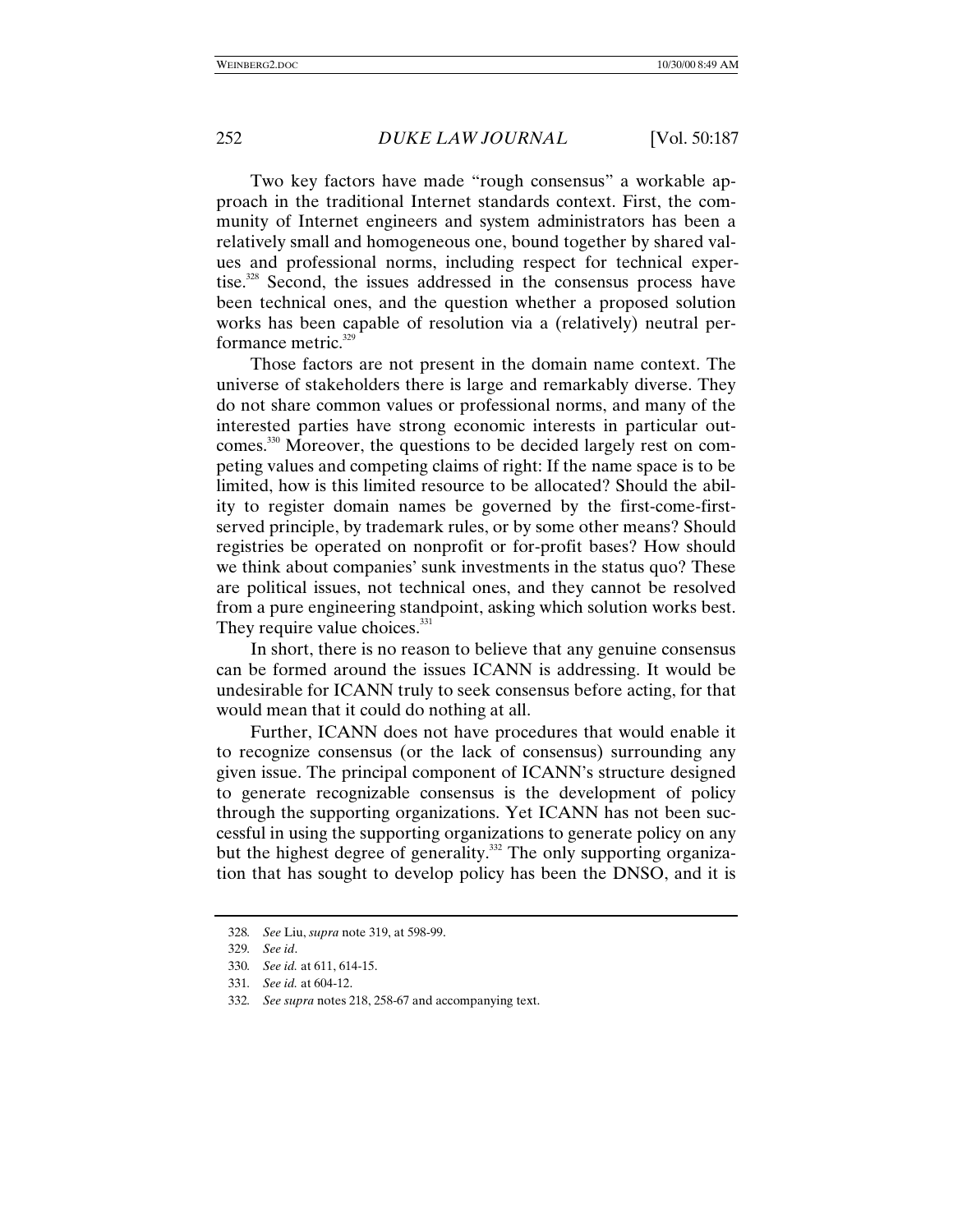doubtful that that body is capable of generating consensus in any meaningful way.<sup>333</sup> The bulk of ICANN's decisions have been made with little supporting organization input. As to those, "[h]ow ICANN interprets 'consensus,' and how it thinks such a consensus is uncovered, is deeply mysterious." 334

ICANN has commonly taken actions with no clear showing of consensus in the community at large, and its methods of determining that a particular action was supported by consensus have often seemed opaque. One example that comes to mind is ICANN's shortlived declaration that there was a consensus of the Internet community behind its creation of an at-large council to elect at-large board members indirectly, notwithstanding the absence of any visible support for this plan outside of ICANN's own hallways.<sup>335</sup> Other instances are easy to find.<sup>336</sup> Indeed, had ICANN truly been bound by a requirement that it not act except in the presence of consensus, it would, in several cases, have been paralyzed. ICANN is proceeding with the deployment of new generic top-level domains, $337$  notwithstanding a notable lack of consensus on any implementation point. Only the desirability of one or more new top-level domains is even close to common ground.<sup>338</sup>

Post et al., *supra* note 334.

338. The DNSO chartered a broad-based working group to generate policy recommendations on the deployment of new gTLDs, and that group after nearly a year's work reported back several points on which there was rough consensus within the group. *See Report (Part One) of Working Group C of the Domain Name Supporting Organization Internet Corporation for Assigned Names and Numbers*, Domain Name Supporting Organization, *at* http://www.dnso.org/

<sup>333</sup>*. See supra* notes 249-57 and accompanying text.

<sup>334.</sup> David Post et al., *Elusive Consensus*, *at* http://www.icannwatch.org/archives/essays/ 932565188.shtml (July 21, 1999) (on file with the *Duke Law Journal*).

<sup>335</sup>*. See supra* notes 294-95 and accompanying text.

<sup>336.</sup> Post et al. note:

On the one hand, [ICANN board members] "do not see a global consensus demanding that ICANN hold all its meetings in public"—probably the one thing, in this whole process, on which it looks to us like there IS global consensus. [Who, besides the Board itself, has argued against full transparency and openness in all Board meetings!] On the other hand, does ICANN really believe that they HAVE achieved a global "consensus" on the other policy issues on which they have taken positions endorsing portions of the WIPO Report, say, or imposing the \$1 fee? They cite an "evident consensus" that the Bylaws should be changed to prevent NSI from naming non-NSI opponents to the Names Council—without explaining where exactly they found this consensus. We perceive a great divergence of opinion on these questions . . . .

<sup>337.</sup> As a policy matter, I consider this an unequivocally good thing. See my statement in *Position Paper A on New gTLDs*, Domain Name Supporting Organization, *at* http://www.dnso. org/dnso/notes/19991023.NCwgc-report.html#Position Paper A (Oct. 23, 1999) (on file with the *Duke Law Journal*).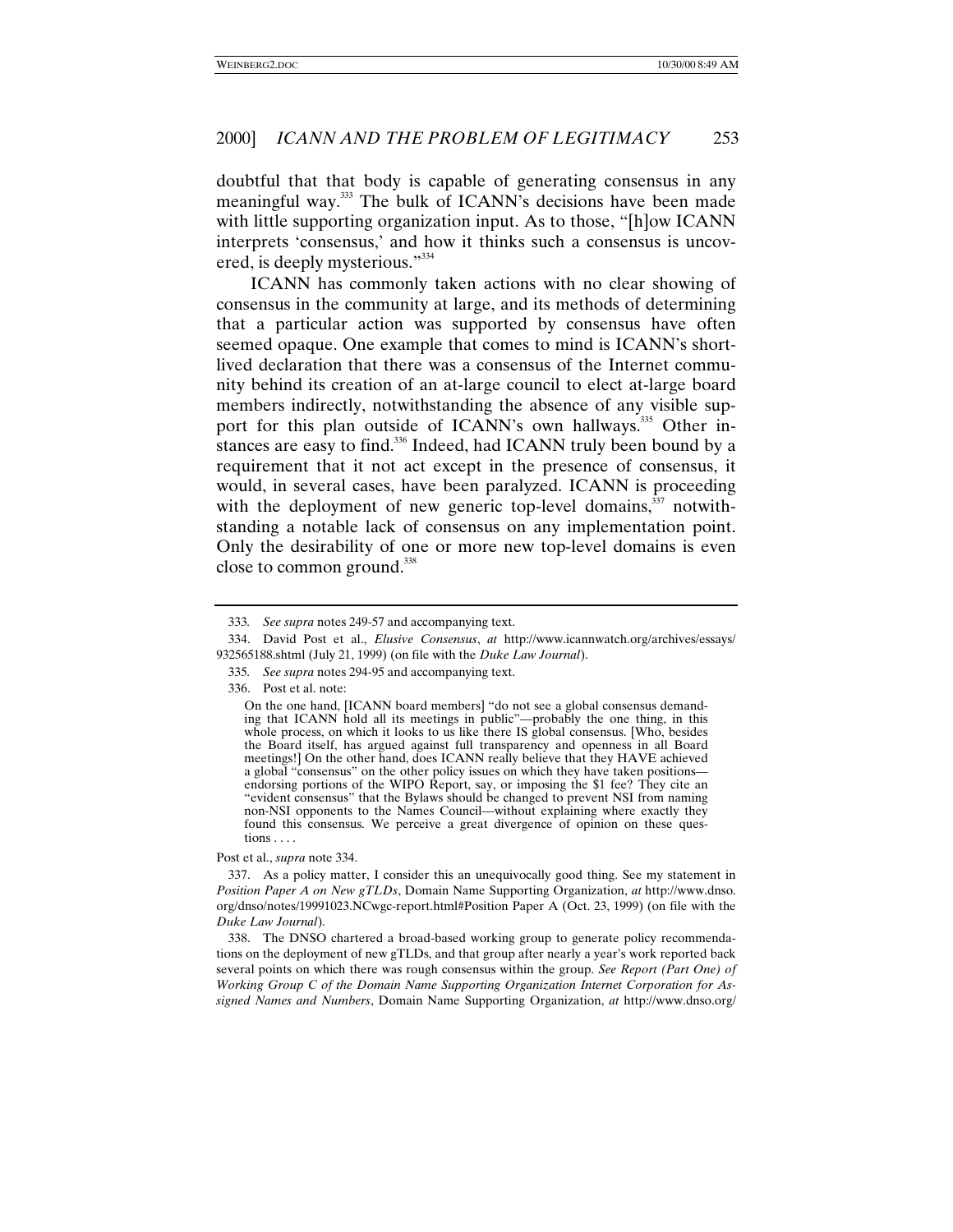Occasionally, ICANN officers acknowledge that its process falls short of the consensus ideal. Consider, for example, the question of openness. It is uncontroversial that true consensus-based procedures must be open to participation by members of the relevant community.339 Yet according to ICANN's CEO, it is "obvious[]" that ICANN can only reconcile its "effective private-sector technical coordination" with the provision of "the maximum access to ICANN consensus processes for the maximum number of people" by means of "difficult tradeoffs."<sup>340</sup> It appears that the circles within which ICANN seeks consensus are sharply more limited than the set of Internet actors interested in and affected by its policies. Yet once ICANN so limits its catalog of players to be taken seriously, its legitimacy is at best dependent on its justifications for whom it excludes.<sup>341</sup>

Finally, ICANN lacks other characteristics that makes traditional Internet standards development work well.<sup>342</sup> In traditional Internet standards development, the rule of "running code" requires that before a standard can be adopted, it "must be implemented and tested for correct operation and interoperability by multiple independent parties and utilized in increasingly demanding environments."<sup>343</sup> Because the successful development of an Internet standard requires "practice and courageous patience" as well as rigorous testing, $344$  engineers tend to be conservative in what they specify.<sup>345</sup> A too-broad

dnso/notes/20000321.NCwgc-report.html (Mar. 21, 2000) (on file with the *Duke Law Journal*); Jonathan Weinberg, *Two Additional Items and Vote Tallies*, Domain Name Supporting Organization, *at* http://www.dnso.org/clubpublic/council/Arc03/msg00556.html (Apr. 17, 2000) (on file with the *Duke Law Journal*). The Names Council found that the working group's first point (that new gTLDs should be created) was supported by community consensus, but it found no community consensus supporting the second. It took no action on the rest. *See DNSO Names Council Teleconference—Minutes*, Domain Name Supporting Organization, *at* http://www.dnso.org/dnso/notes/20000418.NCtelecon-minutes.html (Apr. 18, 2000) (on file with the *Duke Law Journal*).

<sup>339</sup>*. See* Post et al., *supra* note 334.

<sup>340.</sup> Roberts, *supra* note 195.

<sup>341</sup>*. See* David M. Lawrence, *Private Exercise of Governmental Power*, 61 IND. L.J. 647, 688- 89 (1986) (concluding that it may be acceptable to delegate public power to a private group that represents all affected interests and acts by consensus, because the legislator can be confident that the group's output will not disadvantage excluded parties).

<sup>342</sup>*. See* Reagle, *supra* note 319, at Appendix 3 (evaluating ICANN in light of traditional Internet policymaking principles in an appendix entitled "Case Study: Why ICANN is Frightening").

<sup>343</sup>*. See* S. Bradner, RFC 2026, *The Internet Standards Process—Revision 3*, § 1.2, *at* http://www.rfc-editor.org/rfc/rfc2026.txt (Oct. 1996) (on file with the *Duke Law Journal*).

<sup>344</sup>*. See* Reagle, supra note 319, § 4.4.2.

<sup>345</sup>*. See id.* § 4.4.1.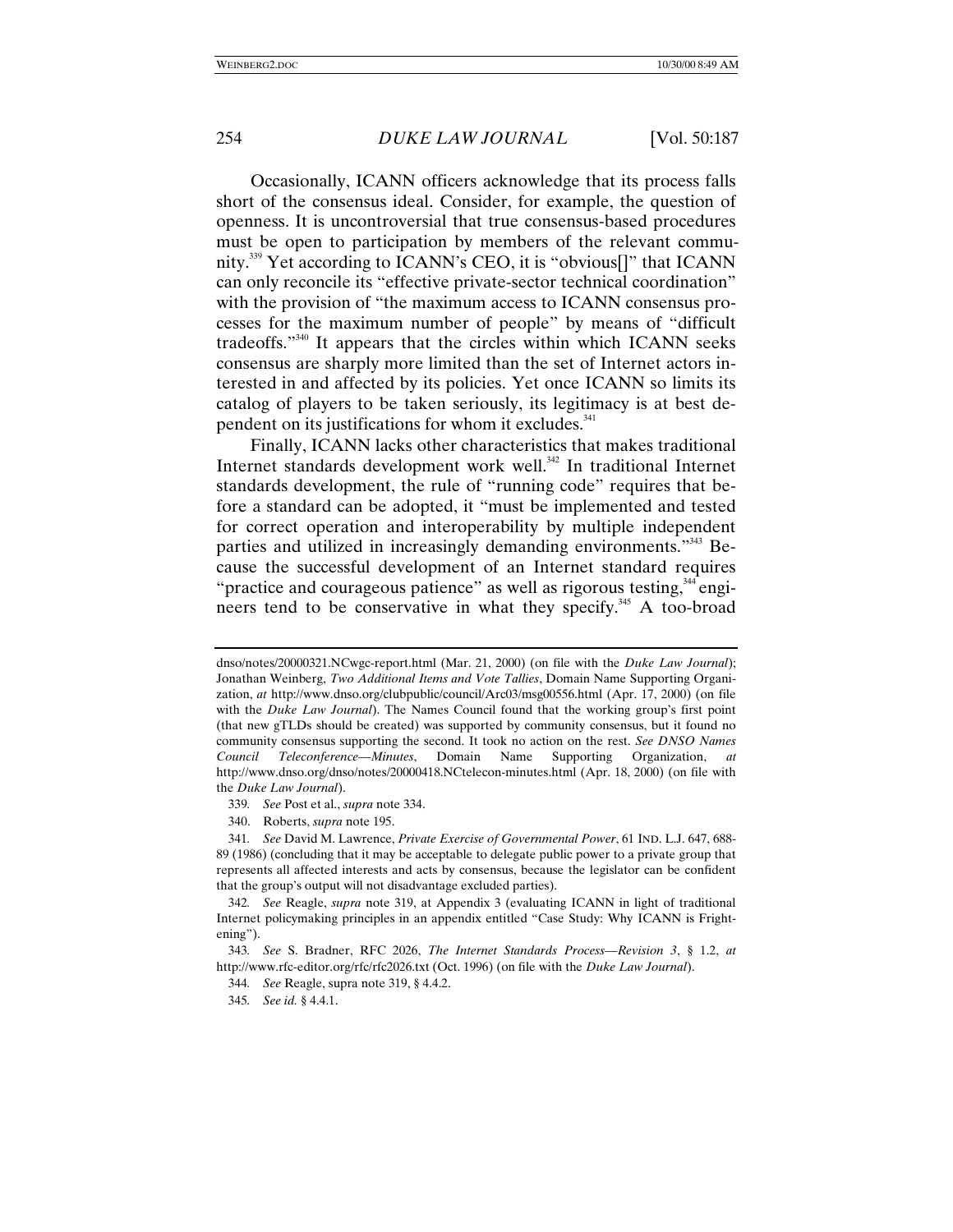standard will not attract the community support necessary to ensure its deployment and implementation.<sup>346</sup> This provides protections against mission creep and overly broad results.<sup>347</sup> ICANN does not share these institutional features. By abandoning any reliance on detailed policy development in the supporting organizations, and placing ever-increasing reliance on notice-and-comment rulemaking conducted by staff, ICANN has helped ensure an efficient policy development process—but it has eliminated checks and balances that might contain its regulatory scope.

The lessons of U.S. administrative law point in the same direction. I suggested earlier that consensus-based Internet policy development bears some similarity to the process of negotiated rulemaking, where publication of a proposed rule depends on the agency's ability to mediate a consensus agreement among interested stakeholders.<sup>348</sup> Yet in negotiated rulemaking, a key factor powering the drive towards consensus is the desire to create a rule that will not be challenged in court. Any party with standing to file a suit for judicial review has bargaining power, because any such party can destroy the carefully negotiated consensus through litigation.<sup>349</sup> This helps ensure that politically weaker interests are not simply omitted from the negotiations. It favors a process in which every negotiator is able to extract some concession. Only where the bargaining process can generate a negotiated compromise satisfactory to every participant can a "consensus" rule emerge.<sup>350</sup> ICANN's process carries no similar guarantees. With no requirement of unanimous agreement and no threat of judicial review, it is easy to ignore or slight the views of politically less-powerful interests. Consensus can be defined as whatever the convenor claims it to be.

Perhaps ICANN's claims of consensus relate instead to a weaker dynamic. Esther Dyson, in her letter to Representative Bliley, urged

<sup>346</sup>*. See id.* § 4.4.2.

<sup>347</sup>*. See id.* § 4.4.1. Moreover, because implementation of an Internet standard is voluntary, traditional Internet standards organizations do not provide centralized points of control that can be targeted by governments seeking to apply their own policies to the Internet. *See id.* § 4.1.

<sup>348</sup>*. See* Negotiated Rulemaking Act of 1990, 5 U.S.C. §§ 561-70 (1994); *supra* note 319. The parallel is imperfect. U.S. negotiated rulemaking requires actual unanimity, not merely rough consensus. *See* Philip J. Harter, *The Political Legitimacy and Judicial Review of Consensual Rules*, 32 AM. U. L. REV. 471, 482-83 (1983). The process involves horse-trading by representatives of the various interests in an environment in which the actors can be held to their deals. *See* Susskind & McMahon, *supra* note 181, at 136-37.

<sup>349</sup>*. See* Weinberg, *supra* note 174, at 632.

<sup>350</sup>*. See* Harter, *supra* note 348, at 482-83.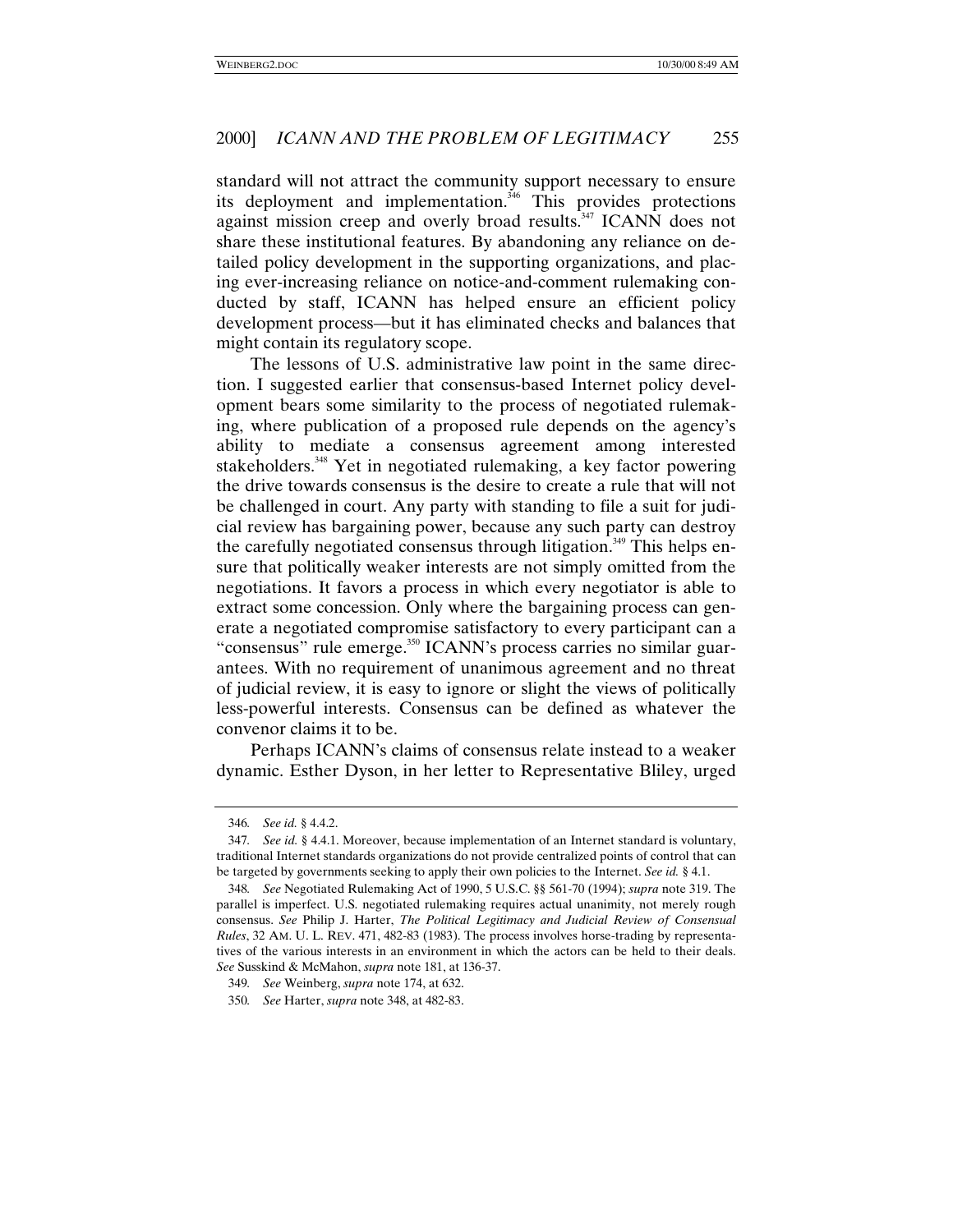that ICANN "has no power or authority to impose anything on anyone."351 If it "were not reasonably successful as a consensus development vehicle, it would simply disappear; since it relies for its existence on voluntary compliance and cooperation by diverse parties around the world, ICANN cannot survive without broad support throughout the global Internet community."<sup>352</sup>

This is an important point: ICANN cannot afford to antagonize powerful actors. It is vulnerable to the actions of governments and those with control over key resources. It cannot easily force root server operators, or the operators of country code top-level domain registries, to cooperate with it; in order to gain that cooperation, it must avoid doing anything they deem seriously wrong. ICANN does not want trademark interests to mobilize in Congress to override its actions; it does not want the Department of Commerce to withhold needed support. Especially now, when it is still casting around for reliable funding sources, it cannot afford to antagonize any entity likely to give it money. In the words of ICANN CEO Michael Roberts:

Railing away at ICANN because it doesn't meet some ideal model of democracy is likely to be about as effective as complaining that the US Congress is too dominated by the money of those who finance political campaigns. Everyone knows that, the question is how do you work from within the system to balance competing interests, many of which possess economic power.<sup>353</sup>

ICANN has strong incentives not to take any action that will seriously antagonize an important DNS player. Important players, in this context, include the proprietors of key resources, the U.S. government, players with substantial influence with the U.S. government, and players who may provide important income streams. This constraint, more than anything else, is the real limitation on ICANN's freedom of action. Should one view this as a meaningful form of consensus? Is it sufficient to solve the "problem of discretion?"

To ask this question, unfortunately, is to answer it. This constraint is unlike true consensus in at least two crucial respects. First, it is skewed. Economic and political influence do not translate into substantively correct positions. The relative political power of, say, the

<sup>351.</sup> Dyson, *supra* note 182.

<sup>352</sup>*. Id.*

<sup>353</sup>*. Comments on the Civil Society Statement*, Computer Professionals for Social Responsibility, *at* http://www.cpsr.org/internetdemocracy/Statement July-13 Comments.html (July 30, 2000) (on file with the *Duke Law Journal*).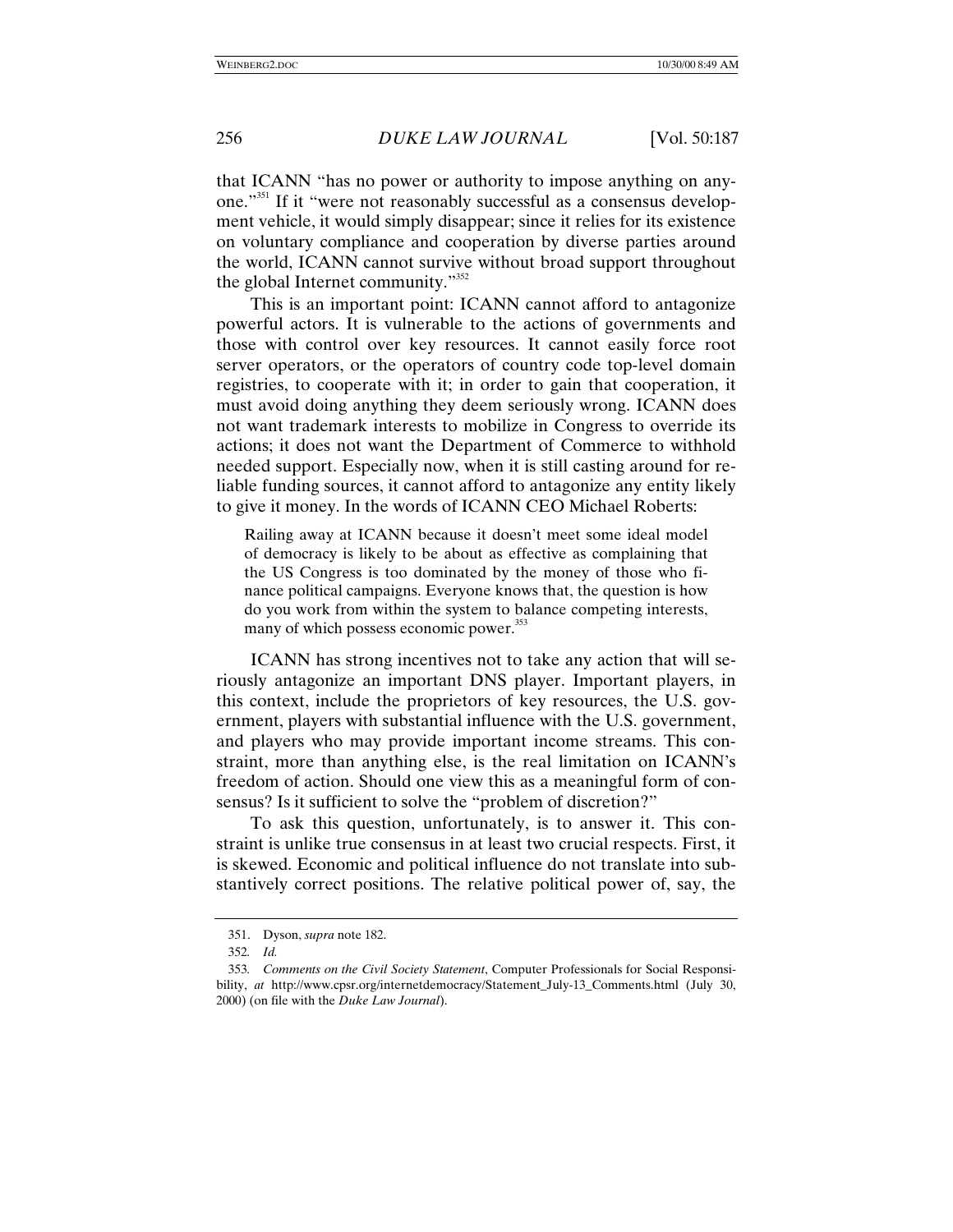American Intellectual Property Law Association and the International Trademark Association on the one hand, and domain name registrants without trademarks on the other, does not say anything about which has a better public-policy case.<sup>354</sup> That ICANN has incentives to favor more powerful over less powerful actors may be realpolitik, but it does not generate any confidence that ICANN is making the right choices. Second, this constraint is not very constraining. The need not to antagonize important players defines a range of unacceptable outcomes, but ICANN has freedom of movement within a range of politically tolerable ones. Within that range, ICANN staff (whose recommendations are generally adopted at the board's public meetings)<sup>355</sup> can pursue their vision of the true, good, and convenient, and label it "consensus." That result does not reflect genuine consensus of the Internet community, or political representation, or the role of technical expertise. It is only as good as the judgment and instincts of the mostly non-technical<sup>356</sup> ICANN staff.

### **CONCLUSION**

ICANN cannot accomplish its goals without the cooperation of other Internet actors, and that cooperation will not be forthcoming unless the Internet community sees its claim to supervise the domain name system as legitimate. ICANN's task, in seeking to convince the Internet community of its legitimacy, is complicated by the fact that it is a private entity playing the sort of role more commonly played in our society by public entities. ICANN is currently addressing issues including how many top-level domains should exist, to whom they should be allotted, what the economic structure of registration in those domains should be, what content controls—if any—should be imposed on registrants in those domains, what special rights trademark owners should have, and what privacy claims domain name registrants should be able to assert. In short, it is making important public policy decisions, and it is implementing some of its choices via means that look uncannily like command-and-control regulation. If ICANN is to establish its legitimacy, it must be able to answer the charge that this exercise of authority is inconsistent with our ordinary understandings about public power and public policymaking.

<sup>354.</sup> The U.S. administrative agency, of course, is vulnerable to the same critique.

<sup>355</sup>*. See, e.g.*, *Minutes*, *at* http://www.icann.org/minutes/minutes-10mar00.htm (Mar. 10, 2000) (on file with the *Duke Law Journal*).

<sup>356</sup>*. See supra* note 172.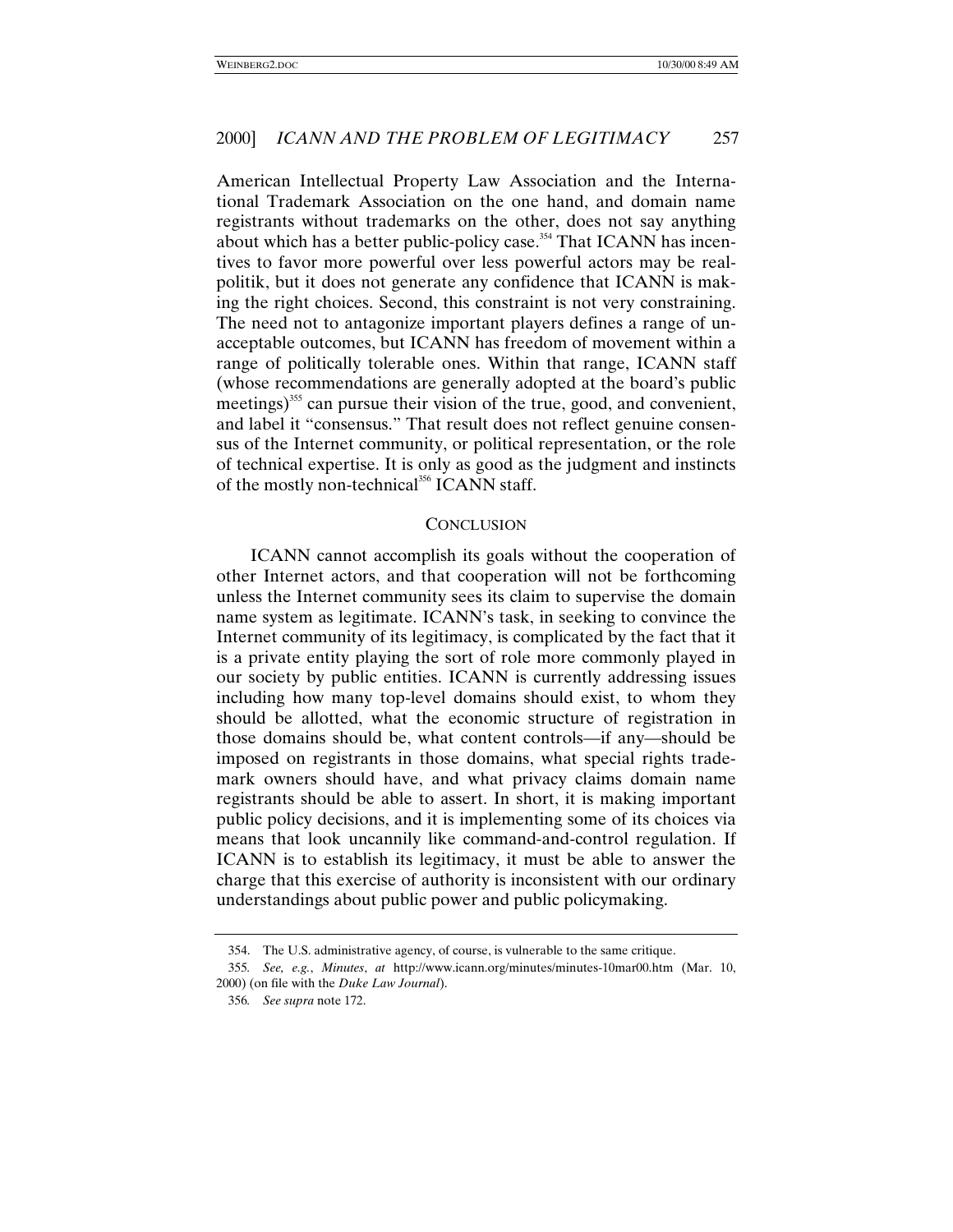Some of the legitimacy questions ICANN faces are similar to those historically faced by the U.S. administrative agency. To be sure, the federal agency has answers to its legitimacy challenges that ICANN cannot provide. The agency can point to a grant of power in a statute enacted by the U.S. Congress and to administrators nominated by the President and confirmed by the Senate. Nonetheless, the federal agency throughout history also faced legitimacy objections. Agencies have no direct political accountability, and yet they often appear to have tremendously broad policy autonomy. More than anything else, administrative law represents an attempt to reconcile broad agency policymaking discretion with the agency's insulation from democratic control.

In developing structures, procedures, and rhetoric to establish its own legitimacy, ICANN has drawn on techniques that parallel the crucial philosophical justifications for the legitimacy of the unelected federal administrative agency. First, it has invoked what one might call the techniques of administrative law: it has, in important respect, structured itself so that it looks like a classic U.S. administrative agency, using, and purportedly bound by, the tools of bureaucratic rationality. Second, it has invoked the techniques of representation: it has adopted structures and procedures that make it resemble a representative (that is to say, elective) government body. Finally, it has invoked the techniques of consensus: it has asserted that its structure and rules ensure that it can only act in ways that reflect the consensus of the Internet community.

None of these responses, though, seem satisfactory. The techniques of administrative law are inadequate in this context, for they do not provide meaningful constraint in the absence of judicial review. In the administrative agency context, it is judicial review for rationality and statutory faithfulness that drives the agency's own commitment to process and rationality. But there is no ICANN institution that performs the function that judicial review performs for administrative agencies. Absent such an institution, ICANN cannot make the claim that the values of the traditional administrative law model—bureaucratic rationality and procedural regularity—will control its discretionary power, and there is nothing to confine ICANN within any particular sphere of authority.

The techniques of representation seem more promising. Yet representation is hardly straightforward: the current Domain Names Supporting Organization provides a good example of how *not* to structure a representative body. There may be no way to craft an elec-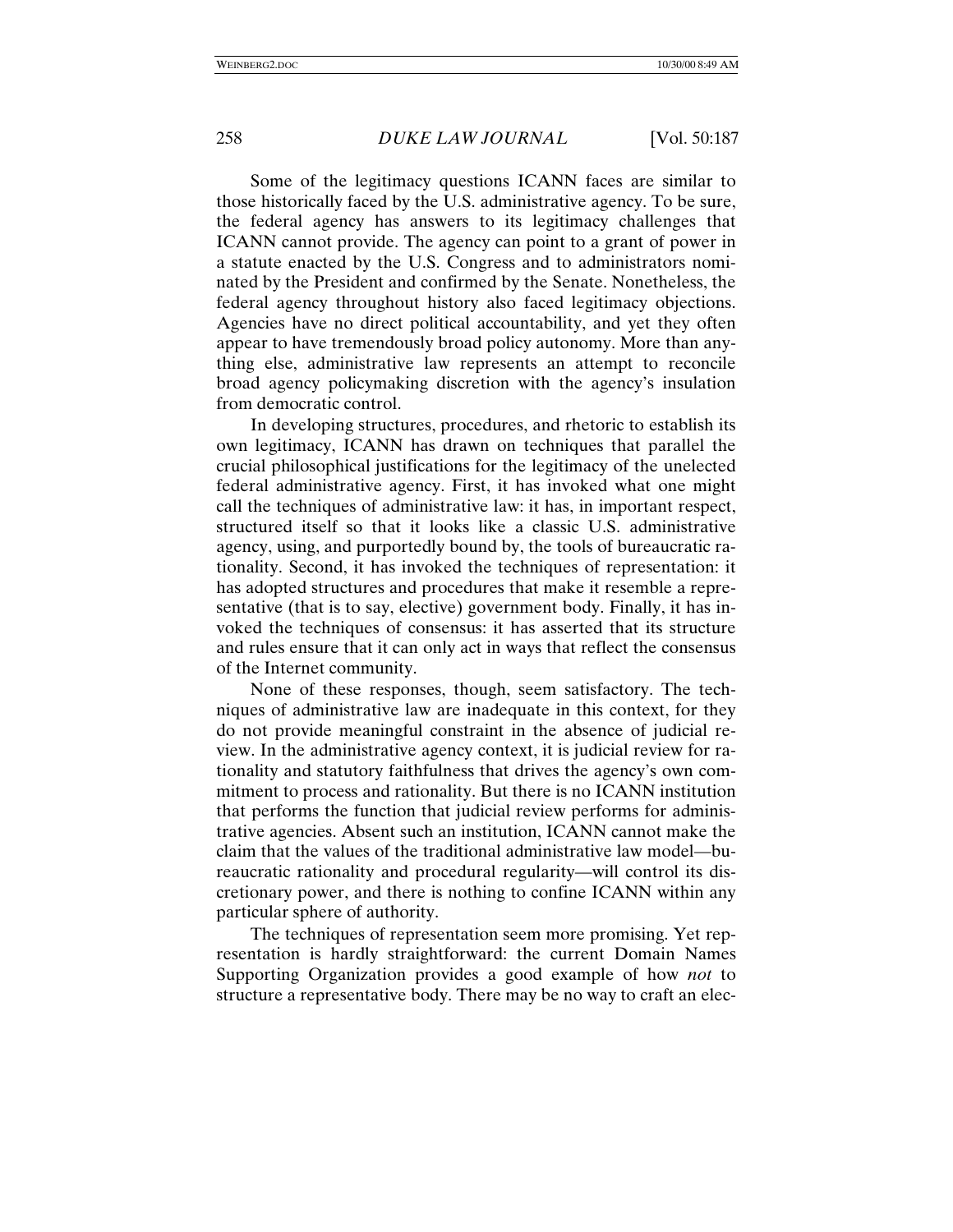tive mechanism that ensures that the immensely heterogeneous Internet community is represented, in any real sense, within ICANN's structure. Indeed, any such mechanism presents the potential for distortions and capture. Further, we can expect those who are wellrepresented by the current board structure to oppose adjustments that dilute their influence. Only the lame-duck nature of the initial board, ICANN's quest for legitimacy, and Department of Commerce oversight have allowed us to get as far as we have gotten.

The election of new at-large directors, as this Article goes to press, including candidates who campaigned on platforms of skepticism and reform, is tremendously heartening. These new directors can bring to the board badly needed perspectives. This election has lent a voice to the class of ordinary users, who previously had minimal input into ICANN, and it may cause a broader range of the Internet public to feel that there is someone looking out for their interests within the ICANN structure. Although elections can broaden the set of communities given a voice within ICANN's halls, they cannot render ICANN into a reflection of the Internet community. They can improve ICANN's decisionmaking, but they cannot reliably aggregate the preferences of the Internet world at large, and thus tell ICANN whether to adopt a disputed policy.

Nor will the techniques of consensus do the job. ICANN does not have procedures that would enable it to recognize consensus, or the lack of consensus, surrounding any given issue. It has commonly taken actions with no clear showing of consensus in the community at large, and its methods of determining that a particular action is supported by consensus have often seemed opaque. Indeed, there is no reason to believe that the issues over which ICANN seeks to exercise authority are ones around which any genuine consensus can be formed. For ICANN, "consensus" has often seemed to mean simply that the organization is disinclined to antagonize important DNS actors. That limitation, however, is both skewed and insufficiently constraining.

In sum, none of the three techniques I have discussed—the techniques of administrative law, representation, and consensus—can deliver ICANN legitimacy. So what is ICANN to do? I have only this modest suggestion: if ICANN cannot gain acceptance through rhetoric, internal structure, and procedural devices, it may be able to do so through its substantive choices. ICANN grew out of the desire of Jon Postel and other Internet luminaries, starting in 1996, to expand the name space and create competition in domain name registration. It